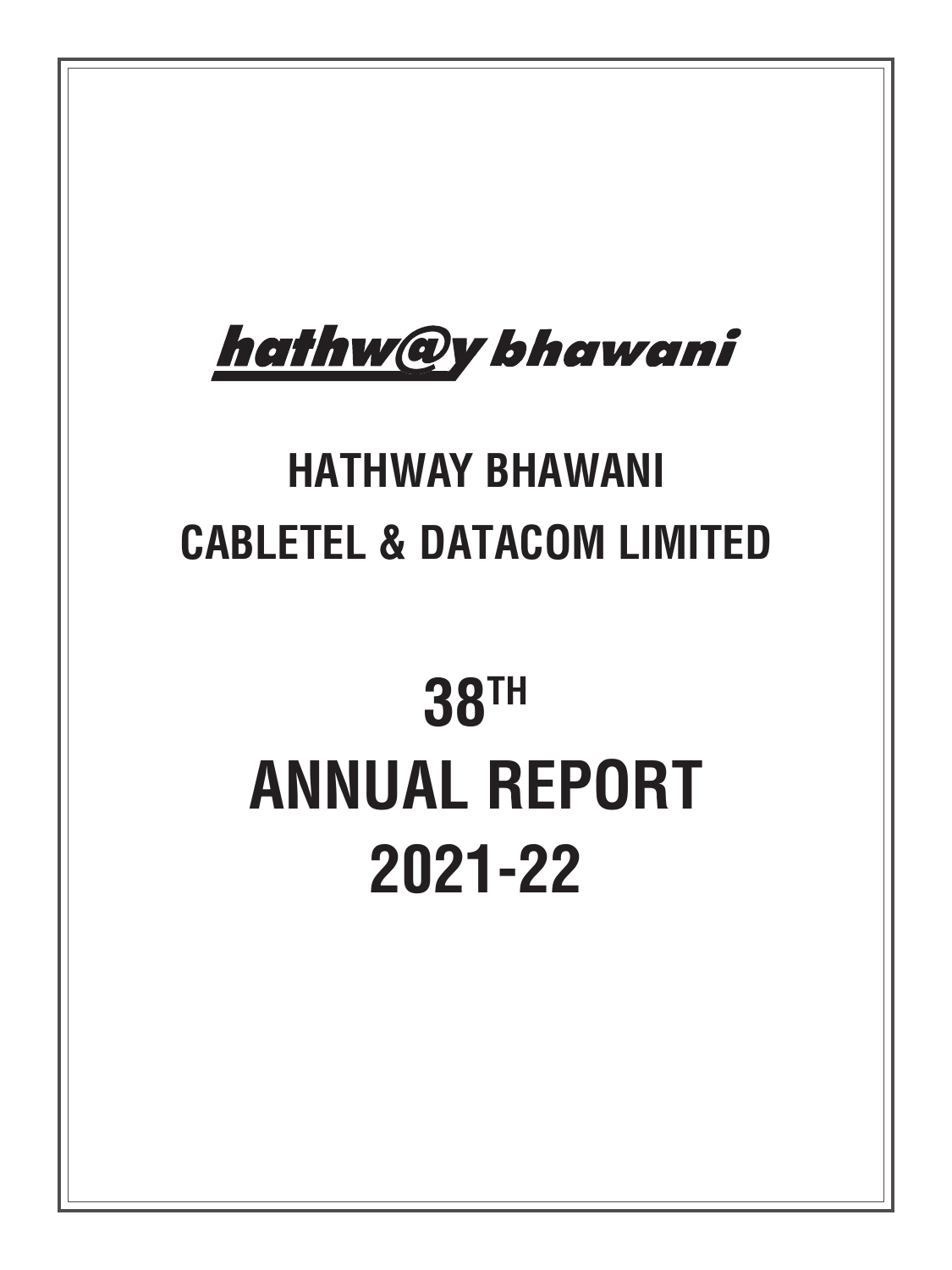## **HATHWAY BHAWANI CABLETEL & DATACOM LIMITED 38th ANNUAL REPORT 2021-22**

## **CONTENTS**

| <b>Corporate Information</b>                                 | 4  |
|--------------------------------------------------------------|----|
| <b>Notice</b>                                                | 5  |
| <b>Board's Report</b>                                        | 17 |
| <b>Management Discussion and Analysis Report</b>             | 30 |
| <b>Auditor's Report on Standalone Financial Statements</b>   | 33 |
| <b>Standalone Balance Sheet</b>                              | 42 |
| <b>Standalone Statement of Profit and Loss</b>               | 43 |
| <b>Standalone Cash Flow Statement</b>                        | 44 |
| <b>Standalone Statement of Changes in Equity</b>             | 45 |
| <b>Notes to the Standalone Financial Statements</b>          | 46 |
| <b>Auditor's Report on Consolidated Financial Statements</b> | 74 |
| <b>Consolidated Balance Sheet</b>                            | 82 |
| <b>Consolidated Statement of Profit and Loss</b>             | 83 |
| <b>Consolidated Cash Flow Statement</b>                      | 84 |
| <b>Consolidated Statement of Changes in Equity</b>           | 85 |
| <b>Notes to the Consolidated Financial Statements</b>        | 86 |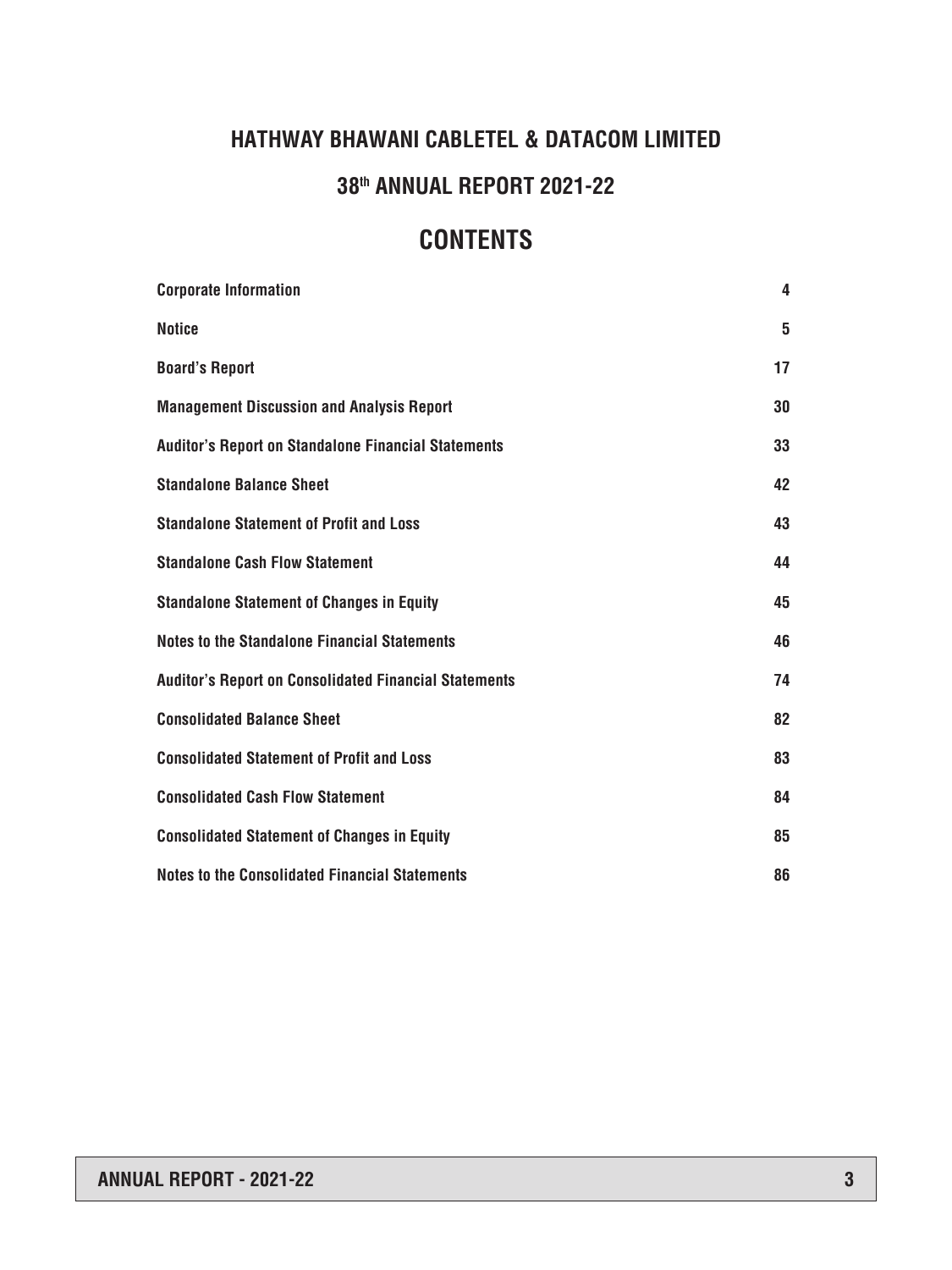#### **CORPORATE INFORMATION**

#### **BOARD OF DIRECTORS**

| Mr. Vatan Pathan   | (DIN:07468214)  |
|--------------------|-----------------|
| Mr. Dilip Worah    | (DIN:00047252)  |
| Mr. L. K. Kannan   | (DIN:00110428)  |
| Ms. Pranjali Gawde | (DIN: 08754715) |

Director & Chief Executive Officer Independent Director Independent Director Non-Executive Director

#### **CHIEF FINANCIAL OFFICER**

Mr. Basant Haritwal

**COMPANY SECRETARY & COMPLIANCE OFFICER**

Mr. Ajay Singh (FCS 5189)

**STATUTORY AUDITORS** Nayan Parikh & Co. - Chartered Accountants

#### **SECRETARIAL AUDITORS**

Rathi & Associates - Company Secretaries

#### **REGISTERED OFFICE**

805/806, Windsor, 8th Floor, Off CST Road, Kalina, Santacruz East, Mumbai - 400 098. Tel No: 022 4054 2500 Fax No: 022 4054 2700; email: investors.bhawani@hathway.net

#### **BANKER**

Axis Bank Limited

#### **REGISTRAR & TRANSFER AGENT**

M/s. Bigshare Services Private Limited Office No S6-2, 6<sup>th</sup> Floor, Pinnacle Business Park, Next to Ahura Centre, Mahakali Caves Road, Andheri (East) Mumbai - 400093 Tel.: 022 6263 8200 Fax: 022 6263 8299 Email: investor@bigshareonline.com

## **ISIN**

INE525B01016

#### **CORPORATE IDENTIFICATION NUMBER**

L65910MH1984PLC034514

**ANNUAL REPORT - 2021-22 4**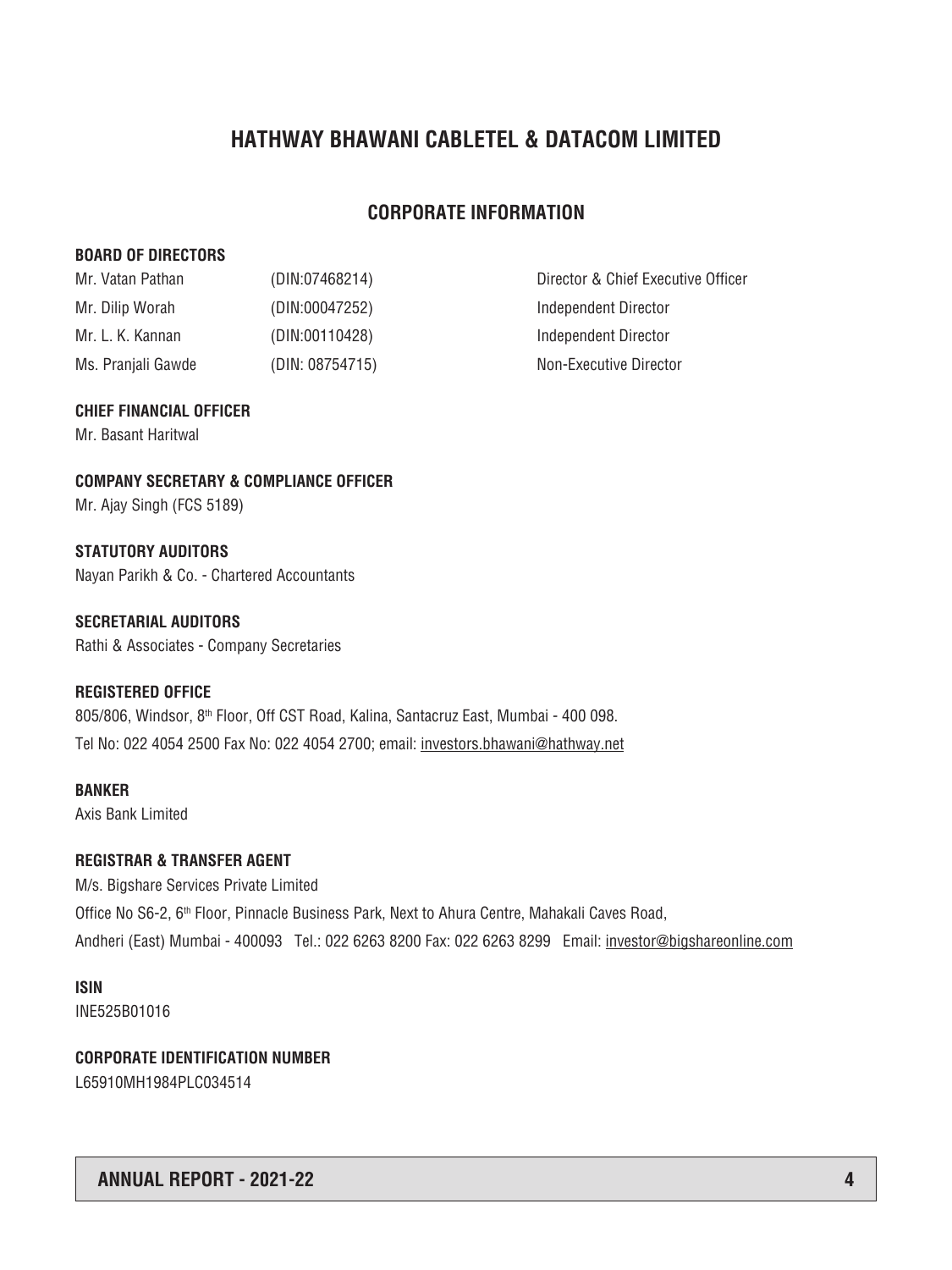

Registered Office: 805/806, Windsor, 8th Floor, Off CST Road, Kalina, Santacruz (East), Mumbai - 400 098 Tel: 022 4054 2500 Fax: 022 4054 2700 CIN: L65910MH1984PLC034514 website: www.hathwaybhawani.com e-mail: investors.bhawani@hathway.net

#### **NOTICE**

**NOTICE IS HEREBY GIVEN THAT THE THIRTY EIGHTH ANNUAL GENERAL MEETING OF THE COMPANY WILL BE HELD ON FRIDAY, JUNE 24, 2022 AT 12:00 NOON IST THROUGH VIDEO CONFERENCING ("VC")/ OTHER AUDIO-VISUAL MEANS ("OAVM"), TO TRANSACT THE FOLLOWING BUSINESS:**

#### **ORDINARY BUSINESS:**

- 1. To consider and adopt (a) the audited standalone financial statement of the Company for the financial year ended March 31, 2022 and the reports of the Board of Directors and Auditors thereon; and (b) the audited consolidated financial statement of the Company for the financial year ended March 31, 2022 and the report of Auditors thereon and in this regard, to consider and if thought fit, to pass, with or without modification(s), the following resolutions as **Ordinary Resolutions**:
	- a) "**RESOLVED THAT** the audited standalone financial statement of the Company for the financial year ended March 31, 2022 and the reports of the Board of Directors and Auditors thereon, as circulated to the members, be and are hereby considered and adopted."
	- b) "**RESOLVED THAT** the audited consolidated financial statement of the Company for the financial year ended March 31, 2022 and the report of Auditors thereon, as circulated to the members, be and are hereby considered and adopted."
- 2. To re-appoint Mr. Vatan Pathan, who retires by rotation as Director and in this regard, to consider and if thought fit, to pass, with or without modification(s), the following resolution as an **Ordinary Resolution**:

 "**RESOLVED THAT** in accordance with the provisions of Section 152 and other applicable provisions of the Companies Act, 2013, Mr. Vatan Pathan (DIN: 07468214), who retires by rotation at this meeting, be and is hereby appointed as Non-Executive Director of the Company."

3. To re-appoint M/s. Nayan Parikh & Co., Chartered Accountants (Firm Registration No.107023W) as Statutory Auditors of the Company and in this regard, to consider and, if thought fit, to pass the following resolution as an **Ordinary Resolution**:

 "**RESOLVED THAT** pursuant to the provisions of Sections 139, 142 and other applicable provisions, if any, of the Companies Act, 2013 read with the Companies (Audit and Auditors) Rules, 2014 (including any statutory modification(s) or re-enactment(s) thereof for the time being in force) and pursuant to the recommendations of the Audit Committee and Board of Directors of the Company, M/s. Nayan Parikh & Co., Chartered Accountants (Firm Registration No.107023W), retiring auditor of the Company, who have confirmed their eligibility for the re-appointment pursuant to Section 141 of the Companies Act, 2013 as Statutory Auditors of the Company, be and are hereby re-appointed as the Statutory Auditors of the Company for a second term of 5 (five) consecutive years, to hold office from the conclusion of this  $(38<sup>th</sup>)$  Annual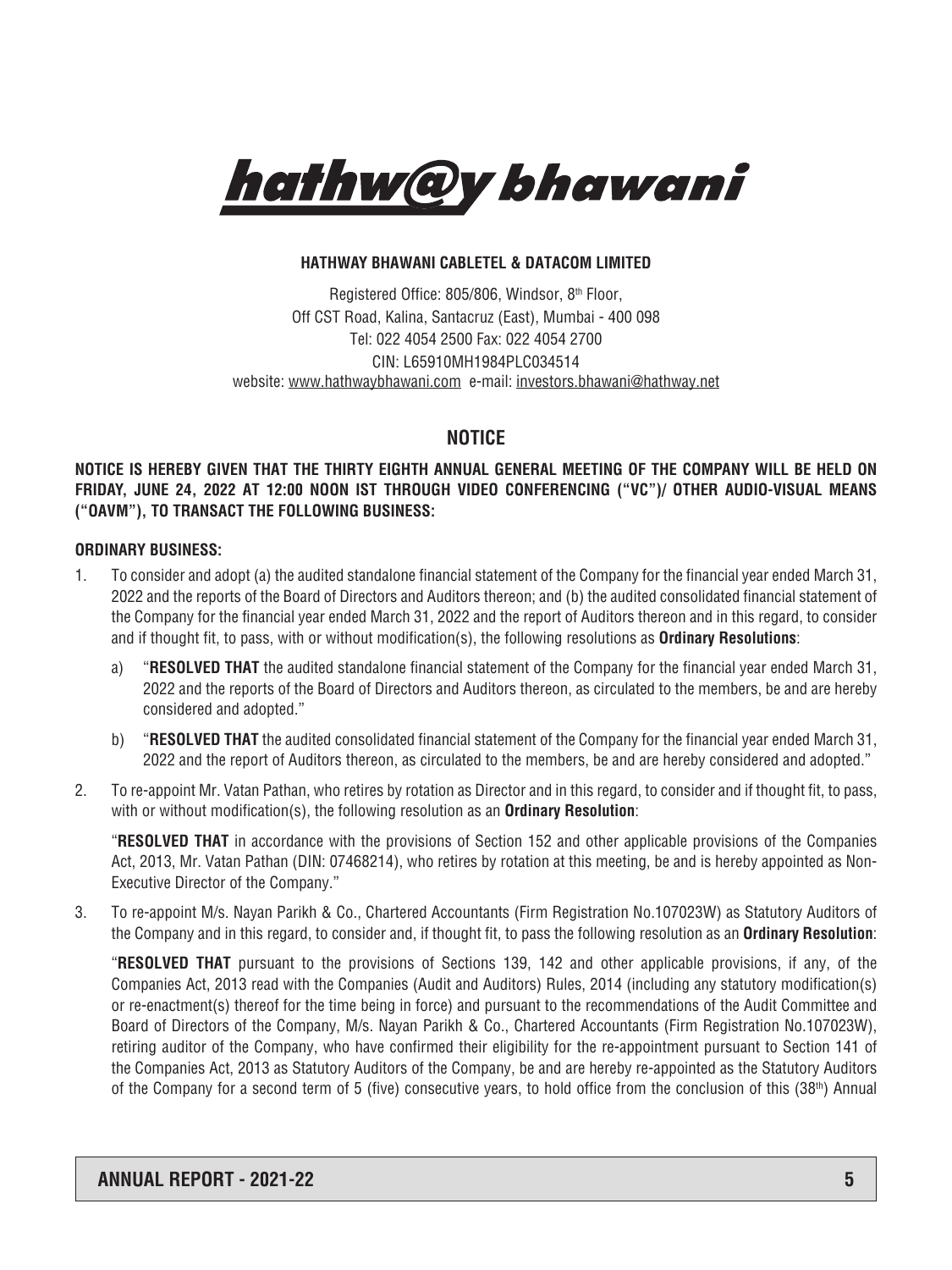General Meeting (AGM) till the conclusion of the 43<sup>rd</sup> AGM, at such remuneration as mutually agreed between the Board of Directors of the Company and the Statutory Auditors.

 **RESOLVED FURTHER THAT** the Board of Directors of the Company (including its Committee thereof) be and is hereby authorized to do all such acts, deeds, matters and things as may be considered necessary, desirable and expedient to give effect to this resolution."

#### **By Order of the Board of Directors**

**Ajay Singh**  Company Secretary and Compliance Officer FCS 5189

#### **Mumbai, May 16, 2022**

#### **Registered Office**

805/806, Windsor, 8<sup>th</sup> Floor, Off CST Road, Kalina, Santacruz (East), Mumbai - 400 098 CIN: L65910MH1984PLC034514 Tel: 022 4054 2500 Fax: 022 4054 2700 Website: www.hathwaybhawani.com E-mail: investors.bhawani@hathway.net

#### **NOTES:**

- 1. The Ministry of Corporate Affairs (**"MCA"**) has, vide its Circular No.21/2021, dated December 14, 2021 read together with Circular dated January 13, 2021, April 08, 2020, April 13, 2020 and May 05, 2020 (collectively referred to as **"MCA Circulars"**), permitted convening the Annual General Meeting (**"AGM"**) through Video Conferencing (**"VC"**) / Other Audio-Visual Means (**"OAVM"**), without the physical presence of the Members at a common venue. In accordance with the MCA circulars, provisions of the Companies Act, 2013 (**"the Act"**) and Securities and Exchange Board of India (Listing Obligations and Disclosure Requirements) Regulations, 2015 (**"SEBI Listing Regulations"**), the AGM of the Company is being held through VC/ OAVM. The deemed venue for the AGM shall be the Registered Office of the Company.
- 2. Generally, a member entitled to attend and vote at the meeting is entitled to appoint a proxy to attend and vote on a poll instead of himself/herself and such proxy need not be a member of the Company. Since this AGM is being held through VC/ OAVM pursuant to the MCA Circulars, physical attendance of members has been dispensed with. Accordingly, the facility for appointment of proxies by the members will not be available for the AGM and hence the Proxy Form and Attendance Slip are not annexed to this Notice.
- 3. Since the AGM will be held through VC/OAVM, the Route Map of the venue of the AGM is not annexed hereto.
- 4. In terms of the provisions of Section 152 of the Act, Mr. Vatan Pathan, Non-Executive Director retire by rotation at the Meeting. The Nomination and Remuneration Committee and the Board of Directors of the Company recommend his re-appointment. Mr. Vatan Pathan is interested in the ordinary resolution set out at Item No. 2 of the Notice with regard to his re-appointment. The relatives of Mr. Vatan Pathan may be deemed to be interested in the resolution set out at Item No. 2 of the Notice, to the extent of their shareholding interest, if any, in the Company.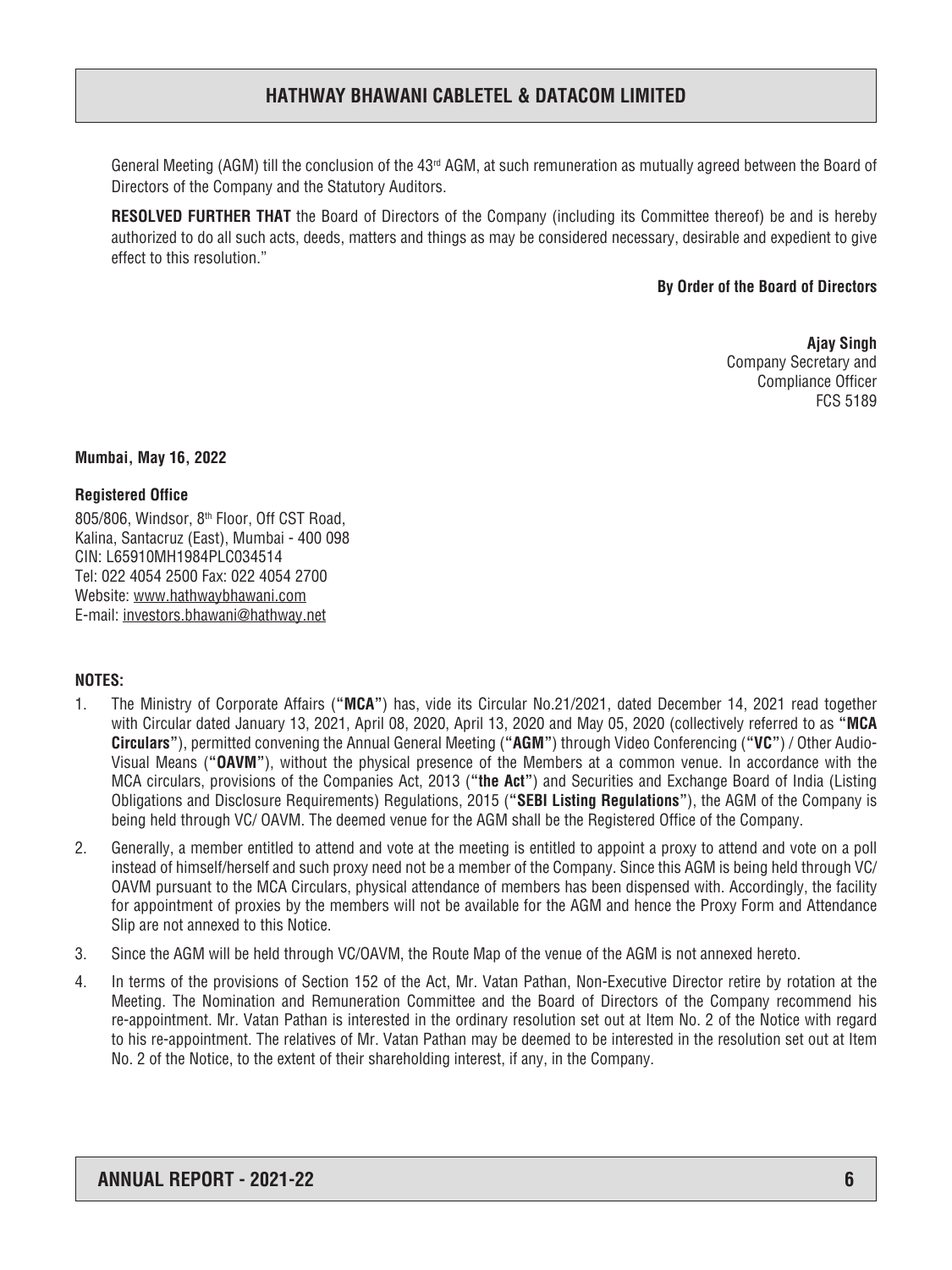Save and except the above, none of the other Directors / Key Managerial Personnel of the Company / their relatives are, in any way, concerned or interested, financially or otherwise, in the Ordinary Business set out under Item No. 1 and 3 of the Notice.

5. Details of Director retiring by rotation and seeking re-appointment at this AGM are provided in the "Annexure" to the notice.

#### **DISPATCH OF ANNUAL REPORT:**

- **6. In compliance with the MCA Circulars and the Securities and Exchange Board of India ("SEBI") Circulars dated May 13, 2022, Notice of the AGM along with the Annual Report 2021-22 is being sent through electronic mode to those members whose email address is registered with the Company/ Depository Participant(s). Members may note that the Notice and Annual Report 2021-22 will also be available on the Company's website at www.hathwaybhawani.com, website of the Stock Exchange i.e. BSE Limited at www.bseindia.com and on the website of KFin Technologies Limited ("KFinTech") at https://evoting.kfintech.com.**
- 7. For receiving all communication (including Annual Report) from the Company electronically:
	- a. Members holding shares in physical mode and who have not registered/ updated their email address may get their e-mail address registered with Bigshare Services Pvt Ltd, Registrar and Transfer Agent (**"RTA"**), by clicking the link: https://www.bigshareonline.com/InvestorRegistration.aspx or on the website www.bigshareonline.com under **"For Investors"** tab by choosing the Email/Bank Detail Registration heading and following the registration process as guided therein. The members are requested to provide details such as Name, Folio Number, PAN, mobile number and e-mail id. In case of any query, a member may send an e-mail to RTA at investor@bigshareonline.com.
	- b. Members holding shares in dematerialised mode are requested to register/ update their email address with the relevant Depository Participant with whom they maintain their accounts.

#### **PROCEDURE FOR JOINING THE AGM THROUGH VC/OAVM:**

- 8. The Company will provide VC/OAVM facility to its Members for participating at the AGM.
	- **a. Members will be able to attend the AGM through VC/OAVM as per the procedure given below:**
		- i) Launch internet browser (Edge 80+, Firefox 78+, Chrome 83+, Safari 13+) by typing the URL: https://jiomeet.jio.com/hbcdlagm
		- ii) Select "Shareholders" option on the screen
		- iii) Enter the login credentials

**User ID:** For demat shareholders: 16-digit DPID+Client ID is your User ID

(DP ID and Client ID to be typed continuously)

For e.g. IN12345612345678 (NSDL)

1402345612345678 (CDSL)

 (Client ID is the last 8 digits of your demat account number as per your account statement / contract note / delivery instruction slip / email sent by the Company); or

For holders of shares in physical form: Your EVEN+Folio No. is your User ID (to be typed continuously)

**Password:** Enter your password for e-voting sent by the Company/KFinTech through e-mail.

- iv) After logging in, you will be directed to the AGM.
- **b. Members who do not have or who have forgotten their User ID and Password, may obtain/generate/retrieve the same, for attending the AGM, by following the procedure given in the instruction at Note No. 17C. vii III.**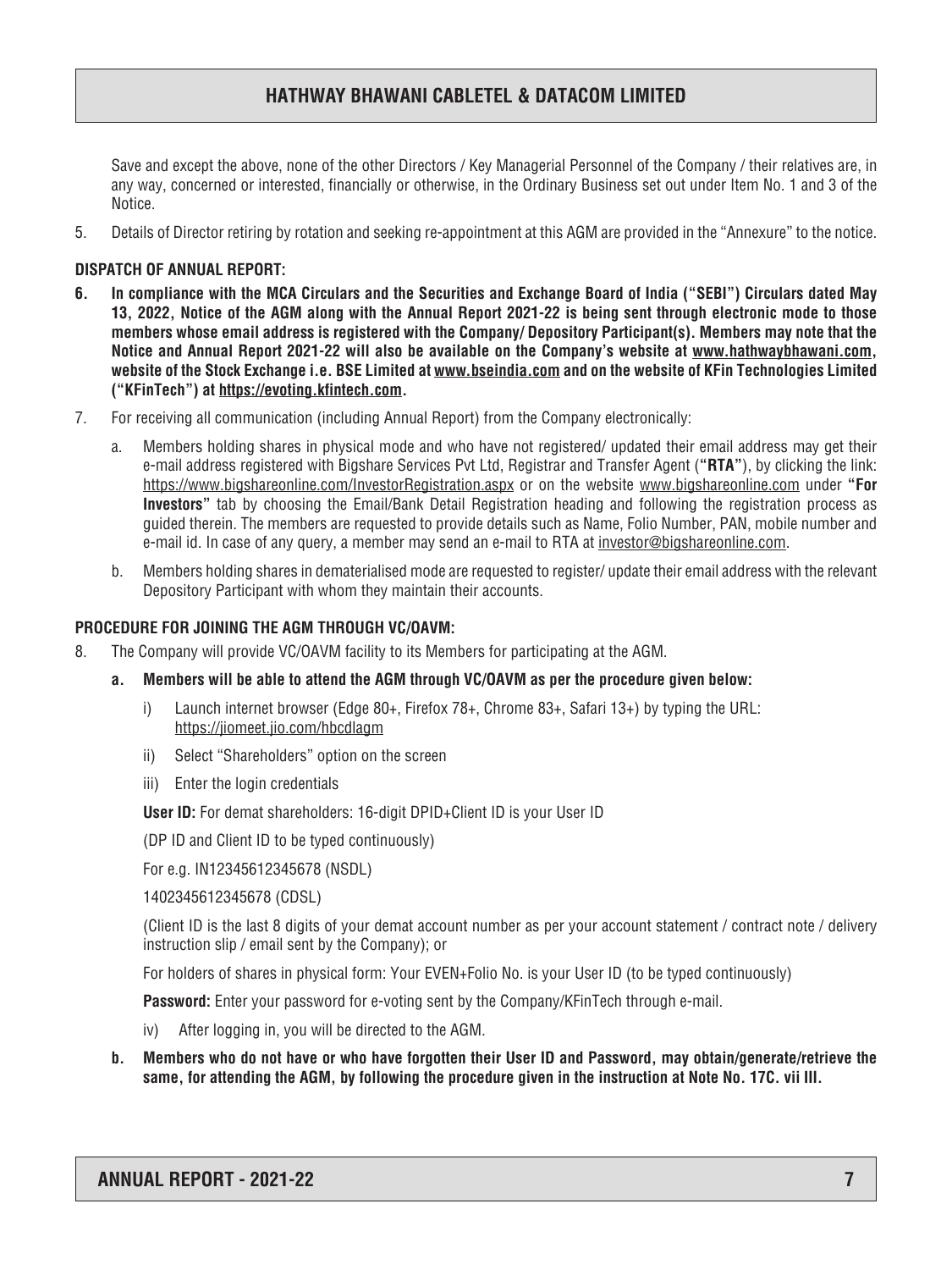- 9. Members who would like to express their views or ask questions during the AGM may register themselves by logging on to https://emeetings.kfintech.com and clicking on the 'Speaker Registration' option available on the screen after log in. The Speaker Registration will be open during Tuesday, June 21, 2022 to Wednesday, June 22, 2022. Only those members who are registered will be allowed to express their views or ask questions. The Company reserves the right to restrict the number of questions and number of speakers, depending upon availability of time as appropriate for smooth conduct of the AGM.
- 10. Members will be allowed to attend the AGM through VC/OAVM on first come first serve basis.
- 11. Facility to join the meeting shall be opened thirty minutes before the scheduled time of the AGM and shall be kept open throughout the proceedings of the AGM.
- 12. Members who need assistance before or during the AGM, can contact KFinTech on evoting@kfintech.com or call on toll free number 1800-309-4001 (from 9:00 a.m. IST to 5:00 p.m. IST). Kindly quote your name, DP ID-Client ID/ Folio no. and E-voting Event Number ("Even") in all your communications.
- 13. In case of joint holders attending the Meeting, only such joint holder who is higher in the order of names will be entitled to vote at the AGM.
- 14. Institutional /Corporate Members (that is, other than Individuals, HUFs, NRIs, etc.) are required to send the Board Resolution / Power of Attorney / Authority Letter etc., together with attested specimen signature(s) of the duly authorised representative(s), at e-mail id: hsk@rathiandassociates.com with a copy marked to evoting@kfintech.com. Such authorisation shall contain necessary authority in favour of its authorised representative(s) to attend the AGM.
- 15. Members attending the AGM through VC/OAVM shall be reckoned for the purpose of quorum under Section 103 of the Act.
- 16. Members of the Company under the category of Institutional Investors are encouraged to attend and vote at the AGM.

#### **PROCEDURE FOR REMOTE E-VOTING AND E-VOTING AT THE AGM ("INSTA POLL"):**

#### **17. A. E-VOTING FACILITY:**

 Pursuant to the provisions of Section 108 and other applicable provisions, if any, of the Act read with the Companies (Management and Administration) Rules, 2014, as amended, and Regulation 44 of SEBI Listing Regulations read with circular of SEBI on e-Voting Facility provided by Listed Entities, dated December 09, 2020, the Company is providing to its members facility to exercise their right to vote on resolutions proposed to be passed at AGM by electronic means (**"e-voting"**). Members may cast their votes remotely, using an electronic voting system on the dates mentioned herein below (**"remote e-voting"**). Further, the facility for voting through electronic voting system will also be made available at the Meeting (**"Insta Poll"**) and members attending the Meeting who have not cast their vote(s) by remote e-voting will be able to vote at the Meeting through Insta Poll.

The Company has engaged the services of KFinTech as the agency to provide e-voting facility.

 **The manner of voting, including voting remotely by (i) individual shareholders holding shares of the Company in demat mode, (ii) shareholders other than individuals holding shares of the Company in demat mode (iii) shareholders holding shares of the Company in physical mode, and (iv) members who have not registered their e-mail address is provided in the instructions given below.**

The remote e-voting facility will be available during the following voting period:

| Commencement of remote e-voting | 9:00 a.m. IST on Tuesday, June 21, 2022  |  |  |
|---------------------------------|------------------------------------------|--|--|
| End of remote e-voting          | 5:00 p.m. IST on Thursday, June 23, 2022 |  |  |

 The remote e-voting will not be allowed beyond the aforesaid date and time and the remote e-voting module shall be forthwith disabled by KFinTech upon expiry of the aforesaid period.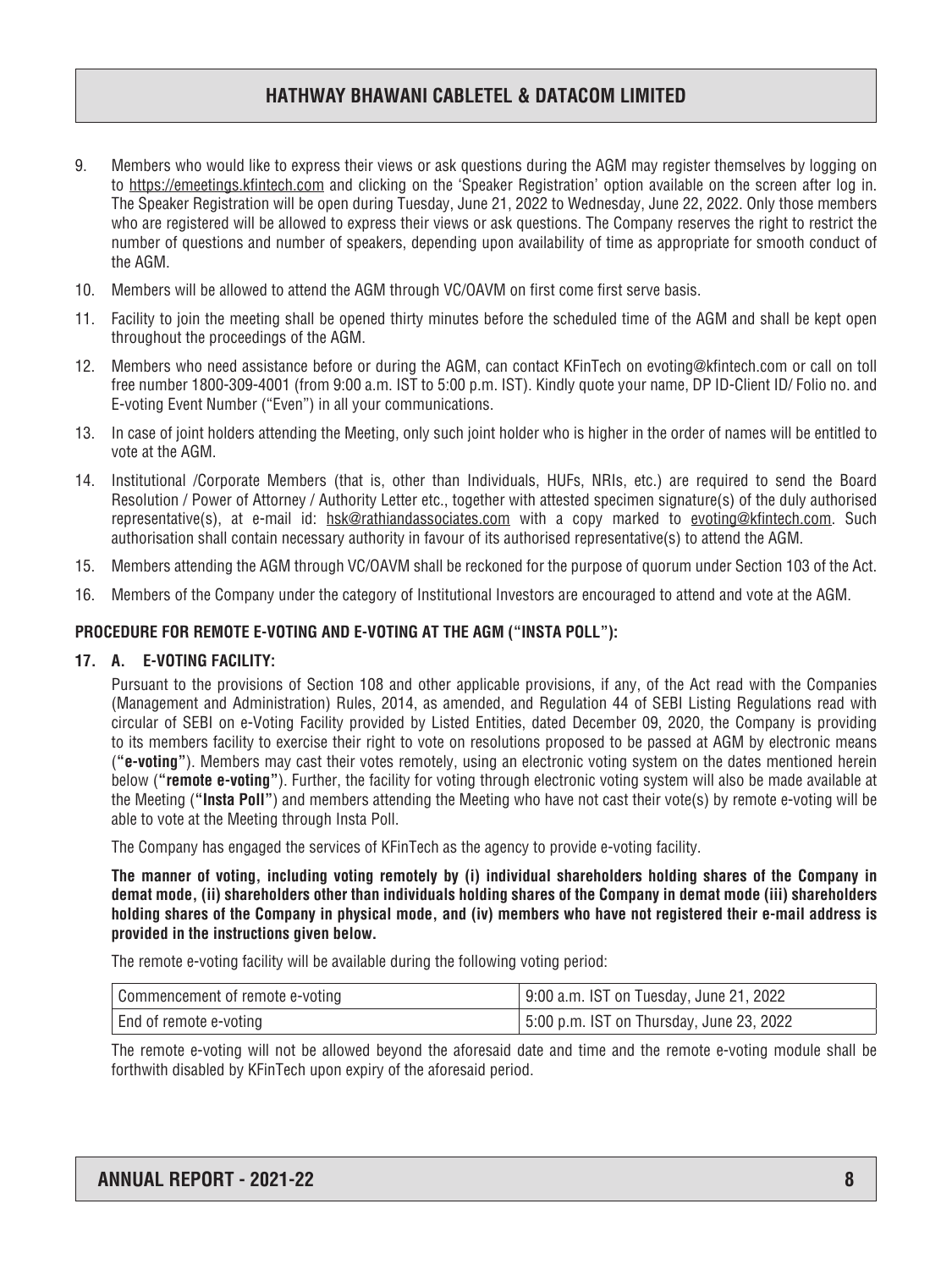#### **Voting rights of a member/beneficial owner (in case of electronic shareholding) shall be in proportion to his/her/its shareholding in the paid-up equity share capital of the Company as on the cut-off date i.e. Friday, June 17, 2022 ("Cut-off Date").**

 The Board of Directors of the Company has appointed Mr. Himanshu Kamdar, Practicing Company Secretary (Membership no.: 5171) Partner, Rathi and Associates, Company Secretaries, as Scrutinizer to scrutinize the remote e-voting and Insta Poll process in a fair and transparent manner and he has communicated his willingness to be appointed and will be available for the said purpose.

#### **B. INFORMATION AND INSTRUCTIONS RELATING TO E-VOTING ARE AS UNDER:**

- **i) The members who have cast their vote(s) by remote e-voting may also attend the Meeting but shall not be entitled to cast their vote(s) again at the Meeting.**
- **ii) Once the vote on a resolution is cast by a member, whether partially or otherwise, the member shall not be allowed to change it subsequently or cast the vote again.**
- iii) A member can opt for only single mode of voting i.e. through remote e-voting or Voting at the Meeting ("Insta Poll"). If a Member casts vote(s) by both modes, then voting done through remote e-voting shall prevail and vote(s) cast at the Meeting shall be treated as "INVALID".
- **iv) A person, whose name is recorded in the Register of Members or in the Register of Beneficial Owners maintained by the Depositories as on the cut-off date only shall be entitled to avail the facility of remote e-voting or for participation at the AGM and voting through Insta Poll. A person who is not a member as on the cut-off date, should treat the Notice for information purpose only.**
- v) The Company has opted to provide the same electronic voting system at the Meeting, as used during remote e-voting, and the said facility shall be operational till all the resolutions proposed in the Notice are considered and voted upon at the Meeting and may be used for voting only by the members holding shares as on the cut-off date who are attending the Meeting and who have not already cast their vote(s) through remote e-voting.

#### **C. REMOTE E-VOTING:**

#### **vi) INFORMATION AND INSTRUCTIONS FOR REMOTE E-VOTING BY INDIVIDUAL SHAREHOLDERS HOLDING SHARES OF THE COMPANY IN DEMAT MODE**

 As per circular of SEBI on e-voting facility provided by listed entities, dated December 09, 2020, all "individual shareholders holding shares of the Company in demat mode" can cast their vote, by way of a single login credential, through their demat accounts / websites of Depositories/ Depository Participants. The procedure to login and access remote e-voting, as devised by the Depositories/ Depository Participant(s), is given below:

| <b>National Securities Depository Limited ("NSDL")</b>                                                   | <b>Central Depository Services (India) Limited ("CDSL")</b> |                                                                                                                                                                                                                                                                                                    |  |
|----------------------------------------------------------------------------------------------------------|-------------------------------------------------------------|----------------------------------------------------------------------------------------------------------------------------------------------------------------------------------------------------------------------------------------------------------------------------------------------------|--|
| 1. Users already registered for IDeAS e-Services facility of<br>NSDL may follow the following procedure: |                                                             | 1. Users already registered for Easi / Easiest facility of<br><b>CDSL</b> may follow the following procedure:                                                                                                                                                                                      |  |
| Type in the browser / Click on the following e-Services<br>link: https://eservices.nsdl.com.             |                                                             | Type in the browser / Click on any of the following links:<br>https://web.cdslindia.com/myeasi/home/login.<br>or<br>www.cdslindia.com and click on New System Myeasi<br>/ Login to My Easi option under Quick Login (best<br>operational in Internet Explorer 10 or above and Mozilla<br>Firefox). |  |

#### **Procedure to login through websites of Depositories**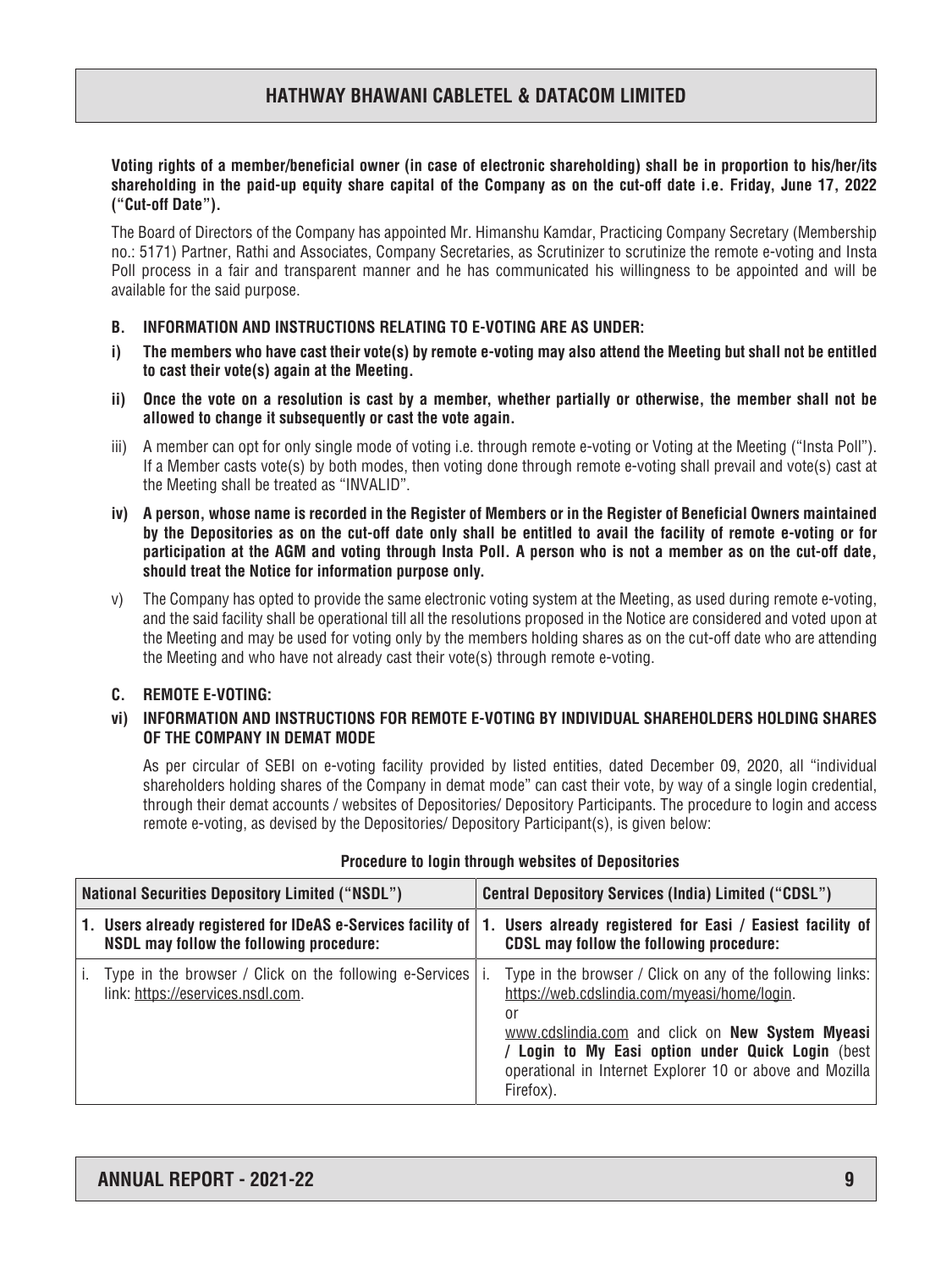|    | <b>National Securities Depository Limited ("NSDL")</b>                                                                                                                                                                                                                                                                                                                      |    | <b>Central Depository Services (India) Limited ("CDSL")</b>                                                                                                                                                                                                                                                                                                               |
|----|-----------------------------------------------------------------------------------------------------------------------------------------------------------------------------------------------------------------------------------------------------------------------------------------------------------------------------------------------------------------------------|----|---------------------------------------------------------------------------------------------------------------------------------------------------------------------------------------------------------------------------------------------------------------------------------------------------------------------------------------------------------------------------|
|    | ii. Click on the button "Beneficial Owner" available for login<br>under 'IDeAS' section.                                                                                                                                                                                                                                                                                    |    | ii. Enter your User ID and Password for accessing Easi /<br>Easiest.                                                                                                                                                                                                                                                                                                      |
|    | iii. A new page will open. Enter your User ID and Password for<br>accessing IDeAS.                                                                                                                                                                                                                                                                                          |    | iii. You will see Company Name: "Hathway Bhawani Cabletel<br>& Datacom Limited" on the next screen. Click on the e-Voting<br>link available against Hathway Bhawani Cabletel & Datacom<br>Limited or select e-Voting service provider "KFinTech" and<br>you will be re-directed to the e-Voting page of KFinTech to cast<br>your vote without any further authentication. |
|    | iv. On successful authentication, you will enter your IDeAS<br>service login. Click on "Access to e-Voting" under Value<br>Added Services on the panel available on the left hand<br>side.                                                                                                                                                                                  |    |                                                                                                                                                                                                                                                                                                                                                                           |
|    | v. Click on "Active E-voting Cycles" option under E-voting.                                                                                                                                                                                                                                                                                                                 |    |                                                                                                                                                                                                                                                                                                                                                                           |
|    | vi. You will see Company Name: "Hathway Bhawani Cabletel<br>& Datacom Limited" on the next screen. Click on the<br>e-Voting link available against Hathway Bhawani<br>Cabletel & Datacom Limited or select e-Voting service<br>provider "KFinTech" and you will be re-directed to the<br>e-Voting page of KFinTech to cast your vote without any<br>further authentication. |    |                                                                                                                                                                                                                                                                                                                                                                           |
|    | 2. Users not registered for IDeAS e-Services facility of<br>NSDL may follow the following procedure:                                                                                                                                                                                                                                                                        |    | 2. Users not registered for Easi/Easiest facility of CDSL<br>may follow the following procedure:                                                                                                                                                                                                                                                                          |
| i. | To register, type in the browser / Click on the following<br>e-Services link: https://eservices.nsdl.com.                                                                                                                                                                                                                                                                   | İ. | To register, type in the browser / Click on the following link:<br>https://web.cdslindia.com/myeasi/Registration/EasiRegistration.                                                                                                                                                                                                                                        |
|    | ii. Select option "Register Online for IDeAS" available on<br>the left hand side of the page.                                                                                                                                                                                                                                                                               |    | ii. Proceed to complete registration using your DP ID-Client<br>ID (BO ID), etc.                                                                                                                                                                                                                                                                                          |
|    | iii. Proceed to complete registration using your DP ID, Client<br>ID, Mobile Number etc.                                                                                                                                                                                                                                                                                    |    | iii. After successful registration, please follow steps given<br>under Sr. No. 1 above to cast your vote.                                                                                                                                                                                                                                                                 |
|    | iv. After successful registration, please follow steps given<br>under Sr. No. 1 above to cast your vote.                                                                                                                                                                                                                                                                    |    |                                                                                                                                                                                                                                                                                                                                                                           |
|    | 3. Users may directly access the e-Voting module of NSDL<br>as per the following procedure:                                                                                                                                                                                                                                                                                 |    | 3. Users may directly access the e-Voting module of CDSL<br>as per the following procedure:                                                                                                                                                                                                                                                                               |
| İ. | Type in the browser / Click on the following link:<br>https://www.evoting.nsdl.com/.                                                                                                                                                                                                                                                                                        | İ. | Type in the browser / Click on the following links:<br>www.cdslindia.com / https://www.evotingindia.com.                                                                                                                                                                                                                                                                  |
|    | ii. Click on the button "Login" available under "Shareholder/<br>Member" section.                                                                                                                                                                                                                                                                                           |    | ii. Provide Demat Account Number and PAN.                                                                                                                                                                                                                                                                                                                                 |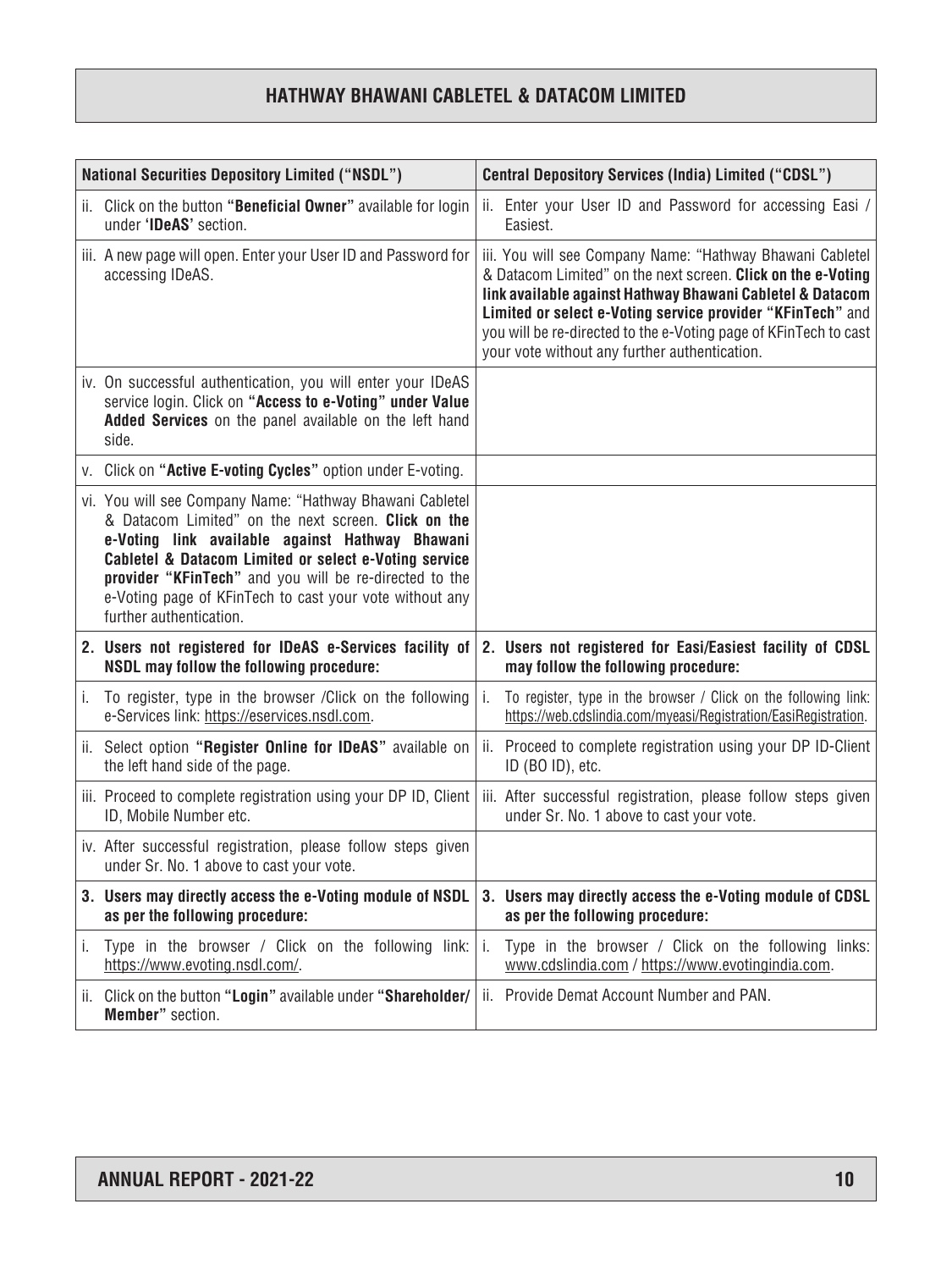| <b>National Securities Depository Limited ("NSDL")</b>                                                                                                                                                                                                                                                                                                                                                                                                                                                                             | <b>Central Depository Services (India) Limited ("CDSL")</b>                                                                                                                                                                                                                                                                                            |  |  |  |  |
|------------------------------------------------------------------------------------------------------------------------------------------------------------------------------------------------------------------------------------------------------------------------------------------------------------------------------------------------------------------------------------------------------------------------------------------------------------------------------------------------------------------------------------|--------------------------------------------------------------------------------------------------------------------------------------------------------------------------------------------------------------------------------------------------------------------------------------------------------------------------------------------------------|--|--|--|--|
| iii. On the login page, enter User ID (that is, 16-character<br>demat account number held with NSDL, starting with IN),<br>Login Type, that is, through typing Password (in case<br>you are registered on NSDL's e-voting platform)/ through<br>generation of OTP (in case your mobile/e-mail address is<br>registered in your demat account) and Verification Code as<br>shown on the screen.                                                                                                                                     | System will authenticate user by sending OTP on registered<br>iii.<br>Mobile & E-mail as recorded in the Demat Account.                                                                                                                                                                                                                                |  |  |  |  |
| iv. On successful authentication, you will enter the e-voting<br>module of NSDL. Click on "Active E-voting Cycles / VC<br>or OAVMs" option under E-voting. You will see Company<br>Name: "Hathway Bhawani Cabletel & Datacom Limited"<br>on the next screen. Click on the e-Voting link available<br>against Hathway Bhawani Cabletel & Datacom Limited<br>or select e-Voting service provider "KFinTech" and you<br>will be re-directed to the e-Voting page of KFinTech to cast<br>your vote without any further authentication. | iv. On successful authentication, you will enter the e-voting<br>module of CDSL. Click on the e-Voting link available<br>against Hathway Bhawani Cabletel & Datacom Limited<br>or select e-Voting service provider "KFinTech" and you<br>will be re-directed to the e-Voting page of KFinTech to cast<br>your vote without any further authentication. |  |  |  |  |

#### **Procedure to login through their demat accounts / Website of Depository Participant**

Individual shareholders holding shares of the Company in Demat mode can **access e-Voting facility provided by the Company using login credentials of their demat accounts** (online accounts) through their demat accounts / **websites of Depository Participants** registered with NSDL/CDSL. An option for **"e-Voting"** will be available once they have successfully logged-in through their respective logins. Click on the option "e-Voting" and they will be redirected to e-Voting modules of NSDL/CDSL (as may be applicable). **Click on the e-Voting link available against Hathway Bhawani Cabletel & Datacom Limited or select e-Voting service provider "KFinTech"** and you will be re-directed to the e-Voting page of KFinTech to cast your vote without any further authentication.

Members who are unable to retrieve User ID / Password are advised to use "Forgot User ID" / "Forgot Password" options available on the websites of Depositories / Depository Participants.

| Contact details in case of any technical issue on NSDL Website   Contact details in case of any technical issue on CDSL                                                                                                                                                                          | Website                                                                   |
|--------------------------------------------------------------------------------------------------------------------------------------------------------------------------------------------------------------------------------------------------------------------------------------------------|---------------------------------------------------------------------------|
| Members facing any technical issue during login can contact Members facing any technical issue during login can<br>NSDL helpdesk by sending a request at evoting@nsdl.co.in or contact CDSL helpdesk by sending a request at helpdesk.<br>call at toll free nos.: 1800 1020 990 / 1800 22 44 30. | evoting@cdslindia.com or contact at 022 2305 8738 or<br>022 2305 8542-43. |

#### **vii) INFORMATION AND INSTRUCTIONS FOR REMOTE E-VOTING BY (I) SHAREHOLDERS OTHER THAN INDIVIDUALS HOLDING SHARES OF THE COMPANY IN DEMAT MODE AND (II) ALL SHAREHOLDERS HOLDING SHARES IN PHYSICAL MODE**

- **IA. In case member receives an e-mail from the Company/ KFinTech [for members whose e-mail address is registered with the Company/ RTA/ Depository Participant(s)]:**
	- a. Launch internet browser by typing the URL: https://evoting.kfintech.com.
	- b. Enter the login credentials (User ID and password given in the e-mail). The E-Voting Event Number+Folio No. or DP ID Client ID will be your User ID. However, if you are already registered with KFinTech for e-voting, you can use the existing password for logging in. If required, please visit https://evoting.kfintech.com or contact toll-free number 1800-309-4001 (from 9:00 a.m. IST to 5:00 p.m. IST) for assistance on your existing password.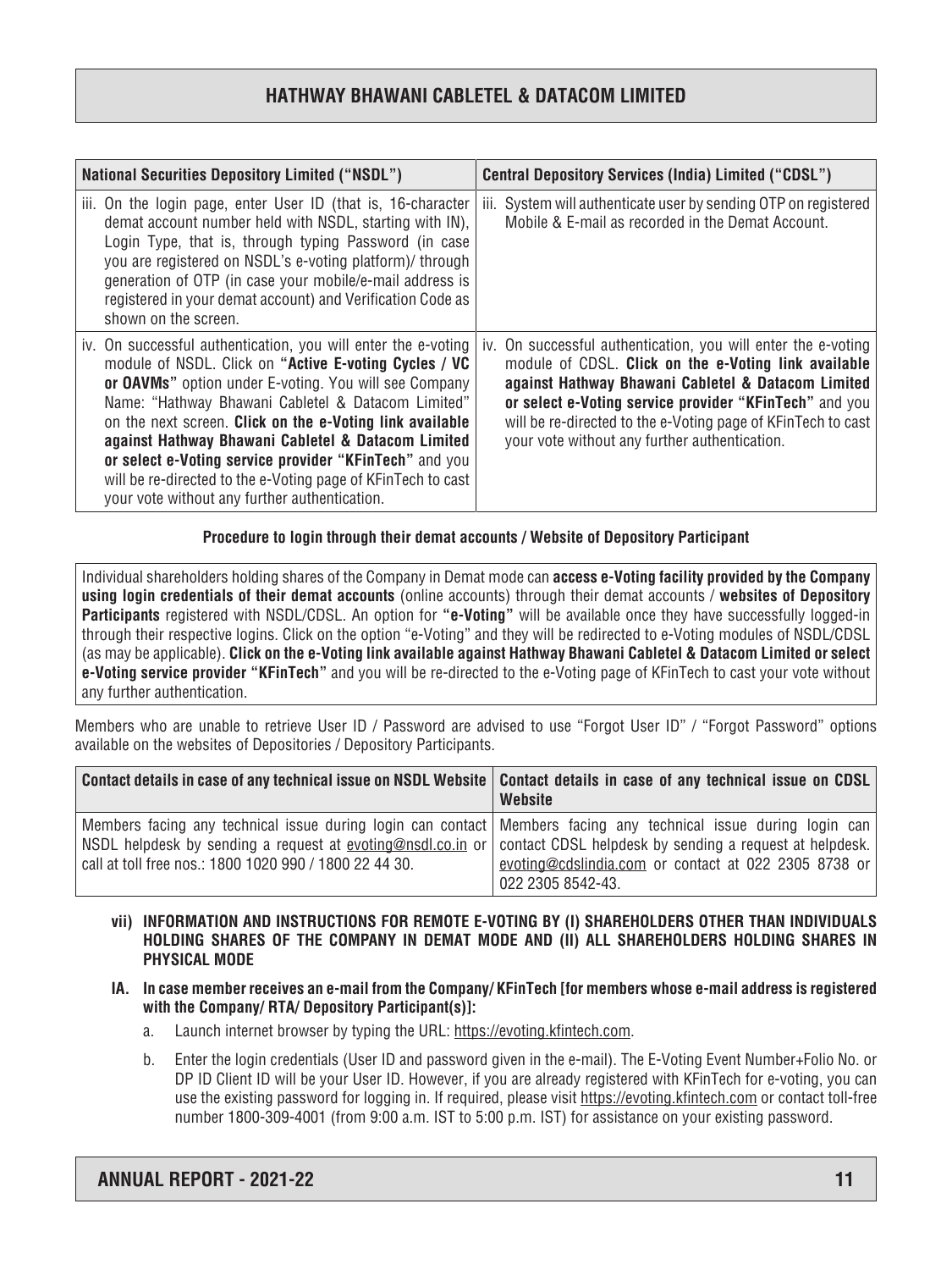- c. After entering these details appropriately, click on "LOGIN".
- d. You will now reach Password Change Menu wherein you are required to mandatorily change your password upon logging in for the first time. The new password shall comprise minimum 8 characters with at least one upper case  $(A-Z)$ , one lower case  $(a-z)$ , one numeric  $(0-9)$  and a special character  $(\mathcal{Q},\#,\$,\text{etc.})$ . The system will prompt you to change your password and update your contact details like mobile number, e-mail address, etc. on first login. You may also enter a secret question and answer of your choice to retrieve your password in case you forget it. **It is strongly recommended that you do not share your password with any other person and that you take utmost care to keep your password confidential.**
- e. You need to login again with the new credentials.
- f. On successful login, the system will prompt you to select the E-Voting Event Number (EVEN) for Hathway Bhawani Cabletel & Datacom Limited.
- g. On the voting page, enter the number of shares as on the cut-off date under either "FOR" or "AGAINST" or alternatively, you may partially enter any number under "FOR" / "AGAINST", but the total number under "FOR" / "AGAINST" taken together should not exceed your total shareholding as on the cut-off" date. You may also choose to "ABSTAIN" and vote will not be counted under either head.
- h. Members holding shares under multiple folios/demat accounts shall choose the voting process separately for each of the folios / demat accounts.
- i. Voting has to be done for each item of the Notice separately. In case you do not desire to cast your vote on any specific item, it will be treated as "ABSTAINED".
- j. You may then cast your vote by selecting an appropriate option and click on "SUBMIT".
- k. A confirmation box will be displayed. Click "OK" to confirm, else "CANCEL" to modify.
- l. Once you confirm, you will not be allowed to modify your vote.
- m. Corporate/Institutional Members (i.e., other than Individuals, HUFs, NRIs, etc.) are also required to send legible scanned certified true copy (in PDF Format) of the Board Resolution/Power of Attorney/Authority Letter, etc., together with attested specimen signature(s) of the duly authorized representative(s), to the Scrutinizer at e-mail id: hsk@rathiandassociates.com with a copy marked to evoting@kfintech.com. Such authorization shall contain necessary authority for voting by its authorized representative(s). It is also requested to upload the same in the e-voting module in their login. The naming format of the aforesaid legible scanned document shall be "Corporate Name EVEN."

#### **IB. In case of a member whose e-mail address is not registered / updated with the Company/ RTA/Depository Participant(s), please follow the following steps to generate your login credentials:**

- a. The Members of the Company holding Equity Shares of the Company in physical form and who have not registered/ updated their email address with the Company, may get their e-mail address registered/updated with Bigshare Services Pvt. Ltd., RTA, by clicking the link: https://www.bigshareonline.com/InvestorRegistration.aspx or on the website www.bigshareonline.com under **"For Investors"** tab by choosing the Email/Bank Detail Registration heading and following the registration process as guided therein. The members are requested to provide details such as Name, Folio Number, PAN, mobile number and e-mail id. In case of any query, a member may send an e-mail to RTA at investor@bigshareonline.com.
- **b. Members holding shares in dematerialised mode who have not registered their e-mail address with their Depository Participant(s) are requested to register/update their email address with the Depository Participant(s) with whom they maintain their demat accounts.**
- c. After due verification, KFinTech will forward your login credentials to your registered email address.
- d. Follow the instructions at  $I(A)$  (a) to (m) to cast your vote.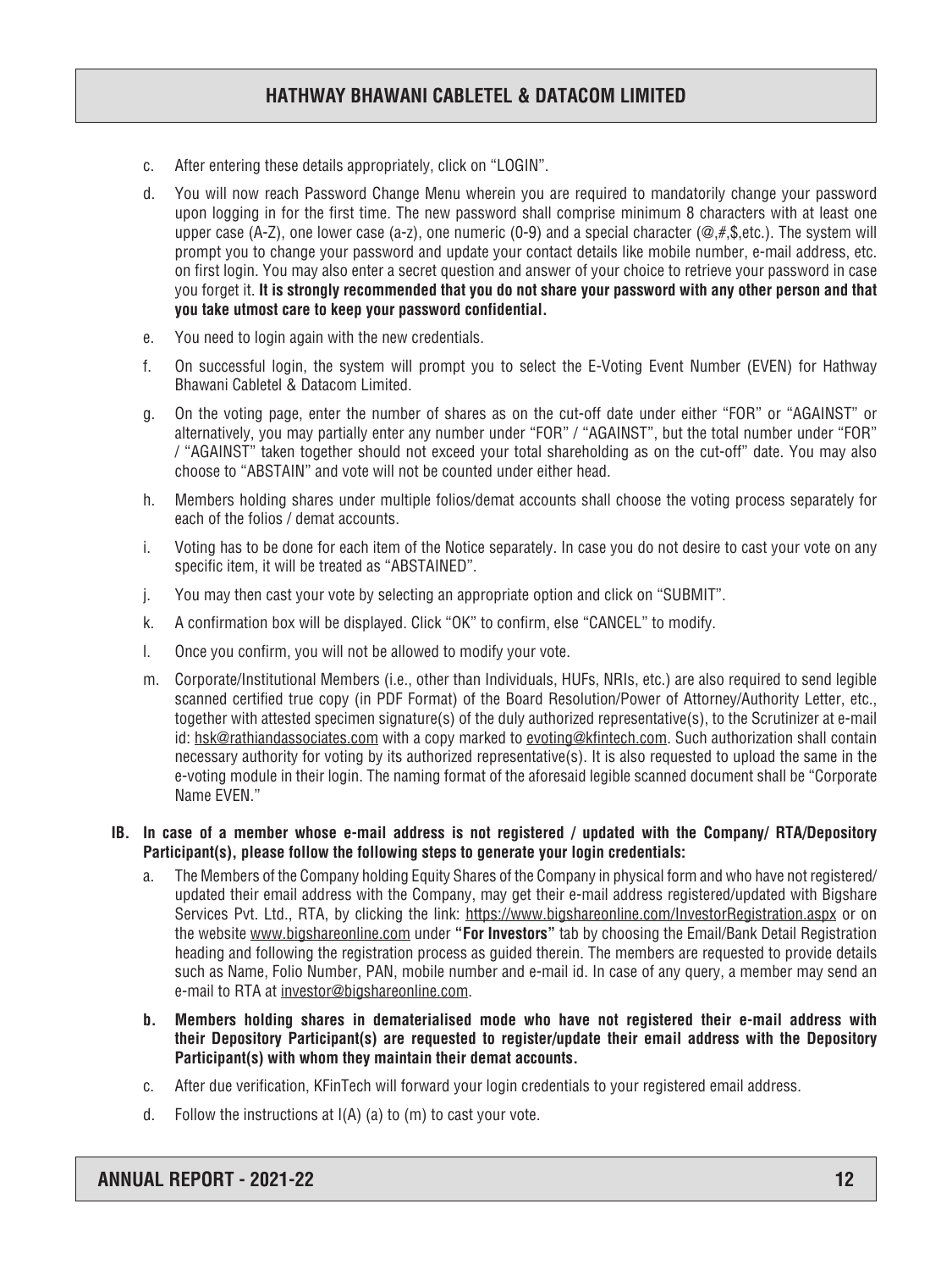- II) Members can also update their mobile number and e-mail ID in the "user profile details" in their e-voting login on https://evoting.kfintech.com which may be used for sending further communication(s).
- **III) Any person who becomes a member of the Company after dispatch of the Notice of the Meeting and holding shares as on the cut-off date/any Member who has forgotten the User Id and Password, may obtain/generate/retrieve the same from KFinTech in the manner as mentioned below:**
- a. If the mobile number of the member is registered against Folio No. / DP ID Client ID, the member may send SMS: **MYEPWD** <space> E-Voting Event Number+Folio No. or DP ID Client ID to **9212993399**

Example for NSDL: MYEPWD <SPACE> IN12345612345678

Example for CDSL: MYEPWD <SPACE> 1402345612345678

Example for Physical: MYEPWD <SPACE> 0000012

- b. If e-mail address or mobile number of the member is registered against Folio No. / DP ID Client ID, then on the home page of https://evoting.kfintech.com, the member may click "Forgot Password" and enter Folio No. or DP ID Client ID and PAN to generate a password.
- c. Member may call on KFinTech's toll-free number 1800-309-4001 (from 9:00 a.m. IST to 5:00 p.m. IST).
- d. Member may send an e-mail request to evoting@kfintech.com. After due verification of the request, User ID and password will be sent to the member.
- e. If the member is already registered with KFinTech's e-voting platform, then he/she/it can use his/her/its existing password for logging in.
- IV) In case of any query pertaining to e-voting, members may refer to the "Help" and "FAQs" sections/ E-voting user manual available through a dropdown menu in the "Downloads" section of KFinTech's website for e-voting: https://evoting.kfintech.com or contact KFinTech as per the details given under sub-point no. V below.
- **V) Members are requested to note the following contact details for addressing e-voting grievances:**

Mr. S.V Raju, Vice President KFin Technologies Limited Selenium Tower B, Plot 31-32, Gachibowli, Financial District, Nanakramguda, Hyderabad 500 032, India Toll-free No.: 1800-309-4001 (from 9:00 a.m. IST to 5:00 p.m. IST) E-mail: evoting@kfintech.com

#### **D. INSTA POLL:**

#### **VI) INFORMATION AND INSTRUCTIONS FOR INSTA POLL:**

 **Facility to vote through Insta Poll will be made available on the Meeting page (after you log into the Meeting) and will be activated once the Insta Poll is announced at the Meeting. An icon, "Vote", will be available at the bottom left on the Meeting Screen. Once the voting at the Meeting is announced by the Chairman, Members who have not cast their vote using remote e-voting will be able to cast their vote by clicking on this icon.**

#### **E. E-VOTING RESULT:**

VII) The Scrutinizer will, after the conclusion of e-voting at the Meeting, scrutinize the votes cast at the Meeting (Insta Poll) and votes cast through remote e-voting, make a consolidated Scrutinizer's Report and submit the same to the Chairman. The result of e-voting along with the consolidated Scrutinizer's Report will be declared in accordance with the applicable provisions of SEBI Listing Regulations and will be placed on the website of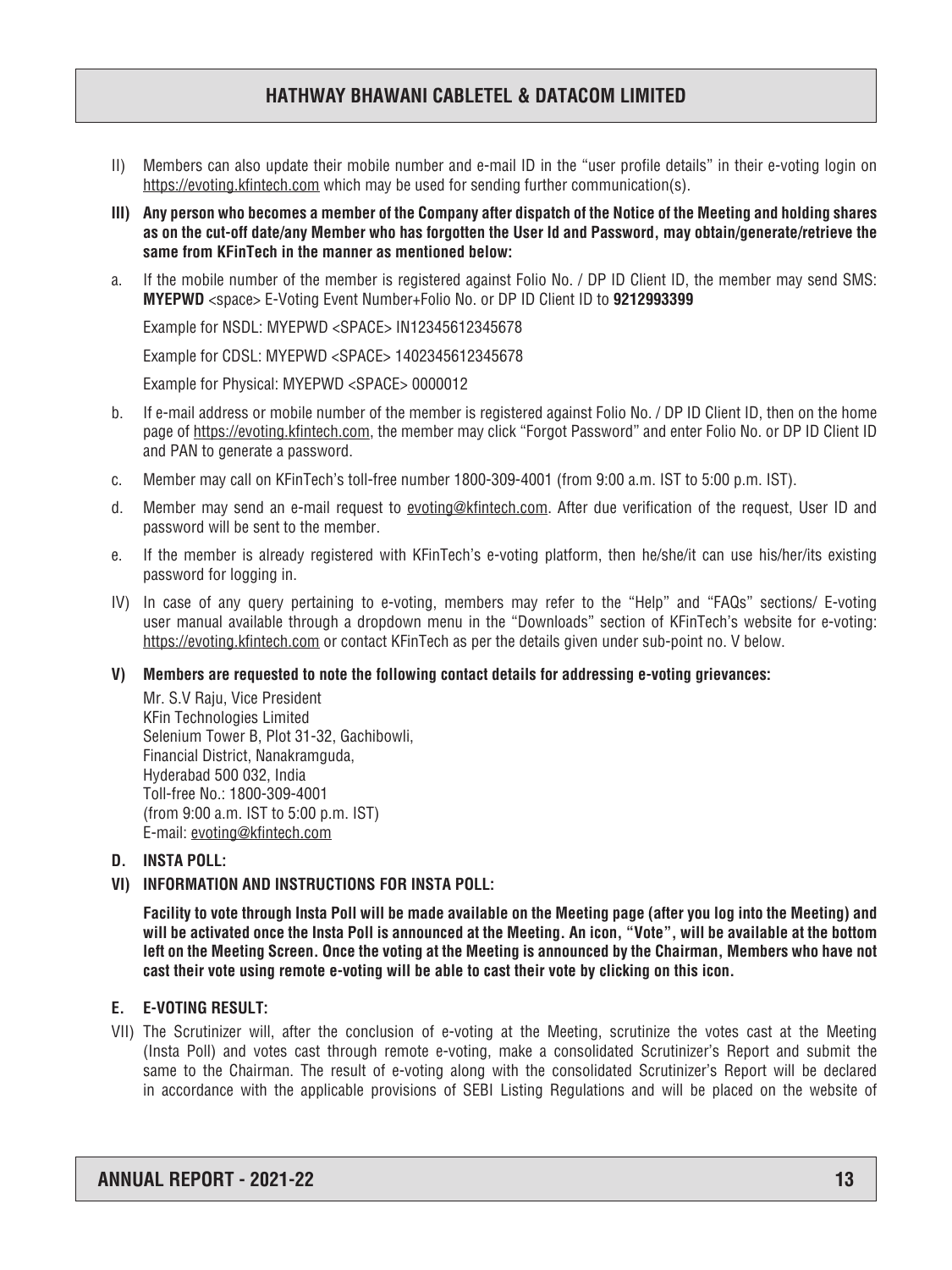the Company: www.hathwaybhawani.com and on the website of KFinTech at: https://evoting.kfintech.com. The result will simultaneously be communicated to the Stock Exchange.

**VIII) Subject to receipt of requisite number of votes, the Resolutions proposed in the Notice shall be deemed to be passed on the date of the Meeting, i.e. Friday, June 24, 2022.**

#### **PROCEDURE FOR INSPECTION OF DOCUMENTS:**

18. The Register of Directors and Key Managerial Personnel and their shareholding maintained under Section 170 of the Act, the Register of Contracts or Arrangements in which the directors are interested, maintained under Section 189 of the Act and the relevant documents referred to in the Notice will be available electronically for inspection by the members during the AGM.

 All documents referred to in the Notice will also be available electronically for inspection without any fee by the members from the date of circulation of this Notice up to the date of AGM. Members seeking to inspect such documents can send an email to investors.bhawani@hathway.net.

19. Members seeking any information with regard to the accounts or any matter to be placed at the AGM, are requested to write to the Company on or before Tuesday, June 21, 2022 through email on investors.bhawani@hathway.net.The same will be replied by the Company suitably.

#### **OTHER INFORMATION**

- 20. As mandated by the SEBI, Securities of the Company can be transferred/traded only in dematerialised form. Members holding shares in physical form are advised to avail of the facility of dematerialisation.
- 21. Members holding shares in physical form are advised to register nomination in respect of their shareholding in the Company. Nomination Form (SH-13) is available on the Company's website and can be accessed at link https://www.hathwaybhawani.com/assets/pdf/Nomination%20Form\_HBCDL.pdf.
- 22. Members holding shares in electronic mode are:
	- a) requested to submit their PAN and bank account details to their respective Depository Participants ("DPs") with which they are maintaining their demat accounts.
	- b) advised to contact their respective DPs for registering nomination.

By Order of the Board of Directors

 **Ajay Singh**  Company Secretary and Compliance Officer FCS 5189

#### **Mumbai, May 16, 2022**

#### **Registered Office**

805/806, Windsor, 8th Floor, Off CST Road, Kalina, Santacruz (East), Mumbai - 400 098 CIN: L65910MH1984PLC034514 Tel: 022 4054 2500 Fax: 022 4054 2700 Website: www.hathwaybhawani.com E-mail: investors.bhawani@hathway.net

**ANNUAL REPORT - 2021-22 14**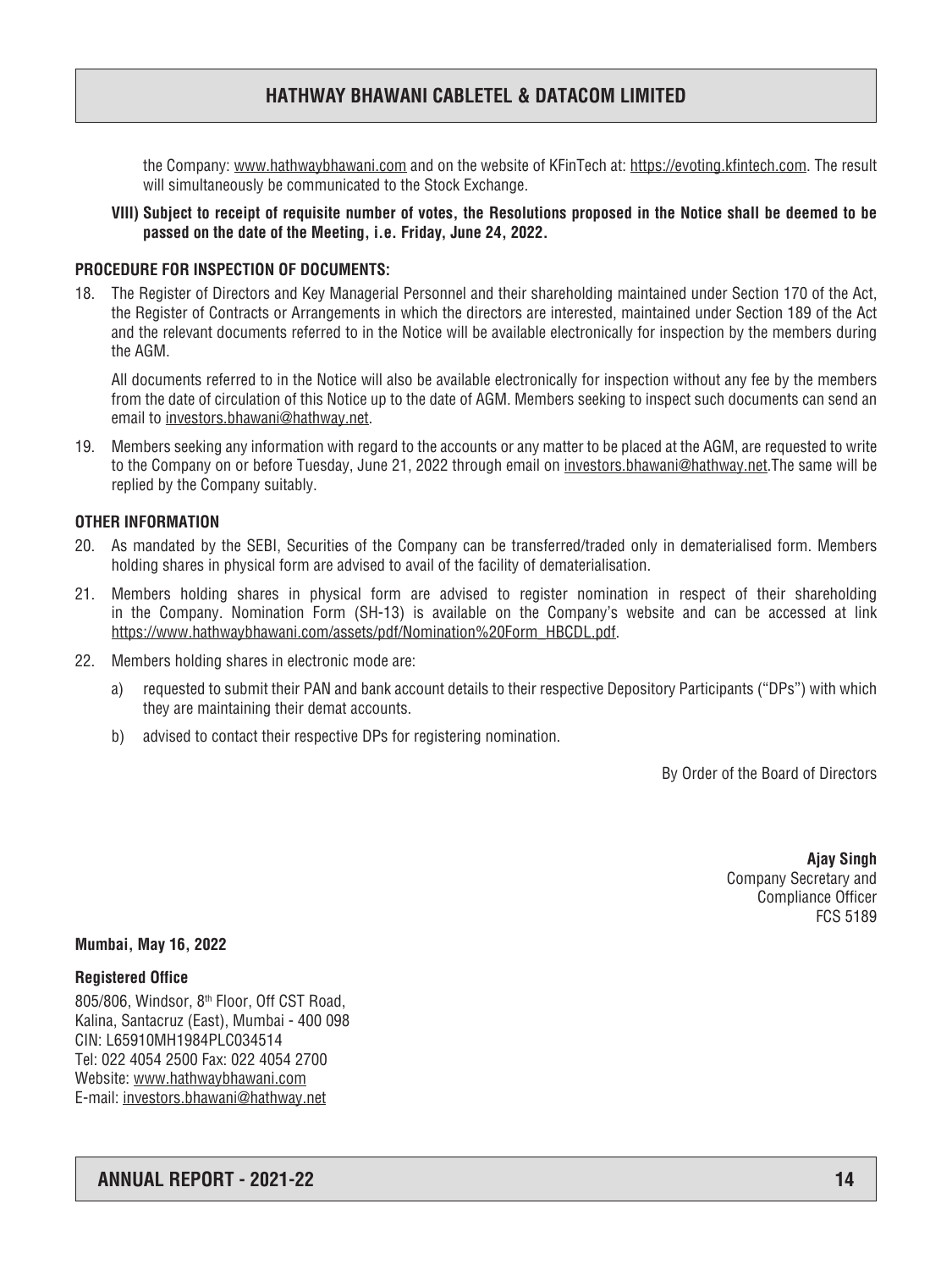#### **STATEMENT PURSUANT TO REGULATION 36 (5) OF SEBI LISTING REGULATIONS**

#### **Item no. 3**

M/s. Nayan Parikh & Co., Chartered Accountants (Firm Registration No.107023W) were appointed as the Statutory Auditors of the Company at the 33<sup>rd</sup> Annual General Meeting ('AGM') held on September 26, 2017 for a term of 5 years. Accordingly the present term of M/s. Nayan Parikh & Co., gets completed on the conclusion of the ensuing AGM.

The Board at its meeting held on April 11, 2022, on the recommendation of the Audit Committee, approved the re-appointment of M/s. Nayan Parikh & Co. Chartered Accountants (Firm Registration No.107023W) as Statutory Auditors of the Company subject to the approval of the members of the Company to hold office from the conclusion of this 38<sup>th</sup> AGM till the conclusion of the  $43<sup>rd</sup>$  AGM of the Company, at a remuneration of  $\overline{5}$  3.73,000 (Rupees Three Lacs Seventy three thousand Only) plus applicable taxes and reimbursement of out of pocket expenses to conduct the Audit for the financial year 2022-23. The remuneration for the subsequent year(s) of their term shall be determined based on the recommendation of the Audit Committee and as mutually agreed between the Board of Directors of the Company and the Statutory Auditors.

Nayan Parikh & Co. (NPCO) is a firm of Chartered Accountants in Mumbai, India. Starting as a sole proprietary concern the Firm today has 8 partners. NPCO provides services in the fields of audit and assurance, tax and regulatory, transaction advisory and consulting keeping in mind the regulatory and commercial environment within which the Firm's clients operate. Over the years, NPCO has established excellent working relationships with statutory authorities, international firms of Chartered Accountants and Lawyers.

The Company has obtained a certificate from the auditors of the Company that they meet the criteria of independence, eligibility and qualification as prescribed in section 141 of the Act. As required under the SEBI Listing Regulations, M/s. Nayan Parikh & Co., has confirmed that they hold a valid certificate issued by the Peer Review Board of ICAI.

None of the directors and key managerial personnel or their relatives are interested financially or otherwise in the resolution as set out in item no. 3 of this notice.

The Board recommends the resolution set out at Item No. 3 of the Notice for approval by the Members by way of an Ordinary Resolution.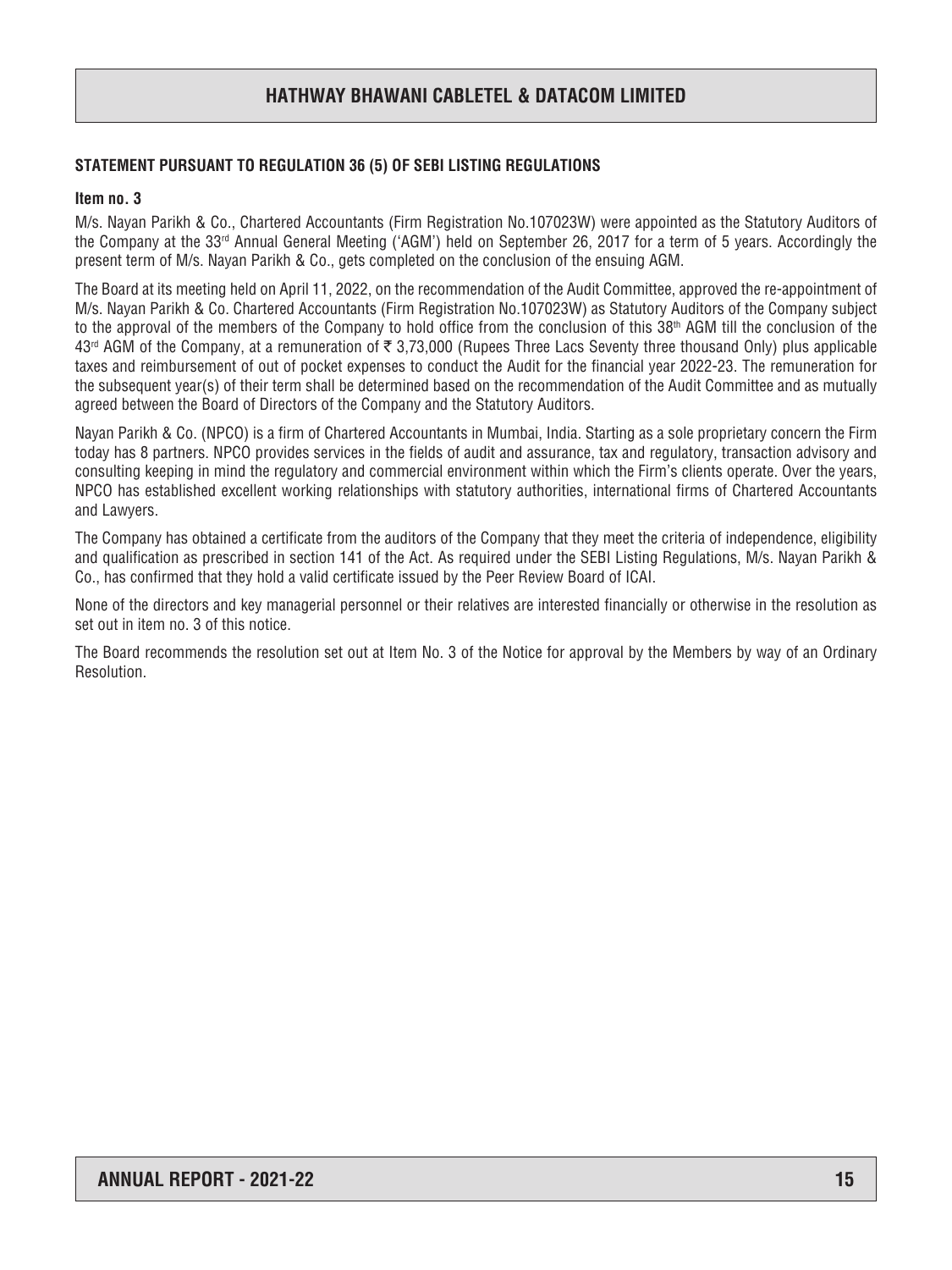#### **ANNEXURE TO THE NOTICE DATED MAY 16, 2022**

#### **Details of Director retiring by rotation and seeking re-appointment at the Meeting**

| Name of Director                                                                          | Mr. Vatan Pathan                                                                                           |
|-------------------------------------------------------------------------------------------|------------------------------------------------------------------------------------------------------------|
| Age                                                                                       | 49                                                                                                         |
| Nationality                                                                               | Indian                                                                                                     |
| Date of First Appointment on the Board                                                    | November 07, 2017                                                                                          |
| Qualification                                                                             | <b>Mechanical Engineer</b>                                                                                 |
| Experience (including expertise in Specific Functional<br>Area) / Brief resume            | <b>Cable TV Operations</b>                                                                                 |
| Terms and Conditions of Re-appointment                                                    | In terms of Section 152(6) of the Act, Director liable to retire by<br>rotation is being re-appointed      |
| Remuneration last drawn (FY 2021-22)                                                      | Nil                                                                                                        |
| Remuneration proposed to be paid                                                          | Nil                                                                                                        |
| Number of shares held in the Company as on<br>March 31, 2022                              | Nil                                                                                                        |
| Disclosure of relationships between directors inter-se/<br>Key Managerial Personnel (KMP) | Mr. Vatan Pathan is not related, directly or indirectly, to any Directors/<br><b>KMP</b> of the Company    |
| Number of meetings of the Board attended during the<br>financial year 2021-22             | 04 (Four)                                                                                                  |
| Names of listed entities in which the director holds the                                  | Listed Entities in which the director holds the directorship:<br>$\bullet$                                 |
| directorship and the membership of the Committees of<br>the Board as on March 31, 2022.   | 1) Hathway Bhawani Cabletel & Datacom Limited                                                              |
|                                                                                           | Listed entities in which the director holds the Membership of<br>$\bullet$<br>the Committees of the Board: |
|                                                                                           | 1) Hathway Bhawani Cabletel and Datacom Limited                                                            |
|                                                                                           | Stakeholders Relationship Committee - Chairman                                                             |
|                                                                                           | Nomination and Remuneration Committee -Member<br>ii.                                                       |
| Listed entities from which the Director has resigned in<br>the past three years           | Nil                                                                                                        |

#### **Mumbai, May 16, 2022**

#### **Registered Office**

805/806, Windsor, 8th Floor, Off CST Road, Kalina, Santacruz (East), Mumbai - 400 098 CIN: L65910MH1984PLC034514 Tel: 022 4054 2500 Fax: 022 4054 2700 Website: www.hathwaybhawani.com E-mail: investors.bhawani@hathway.net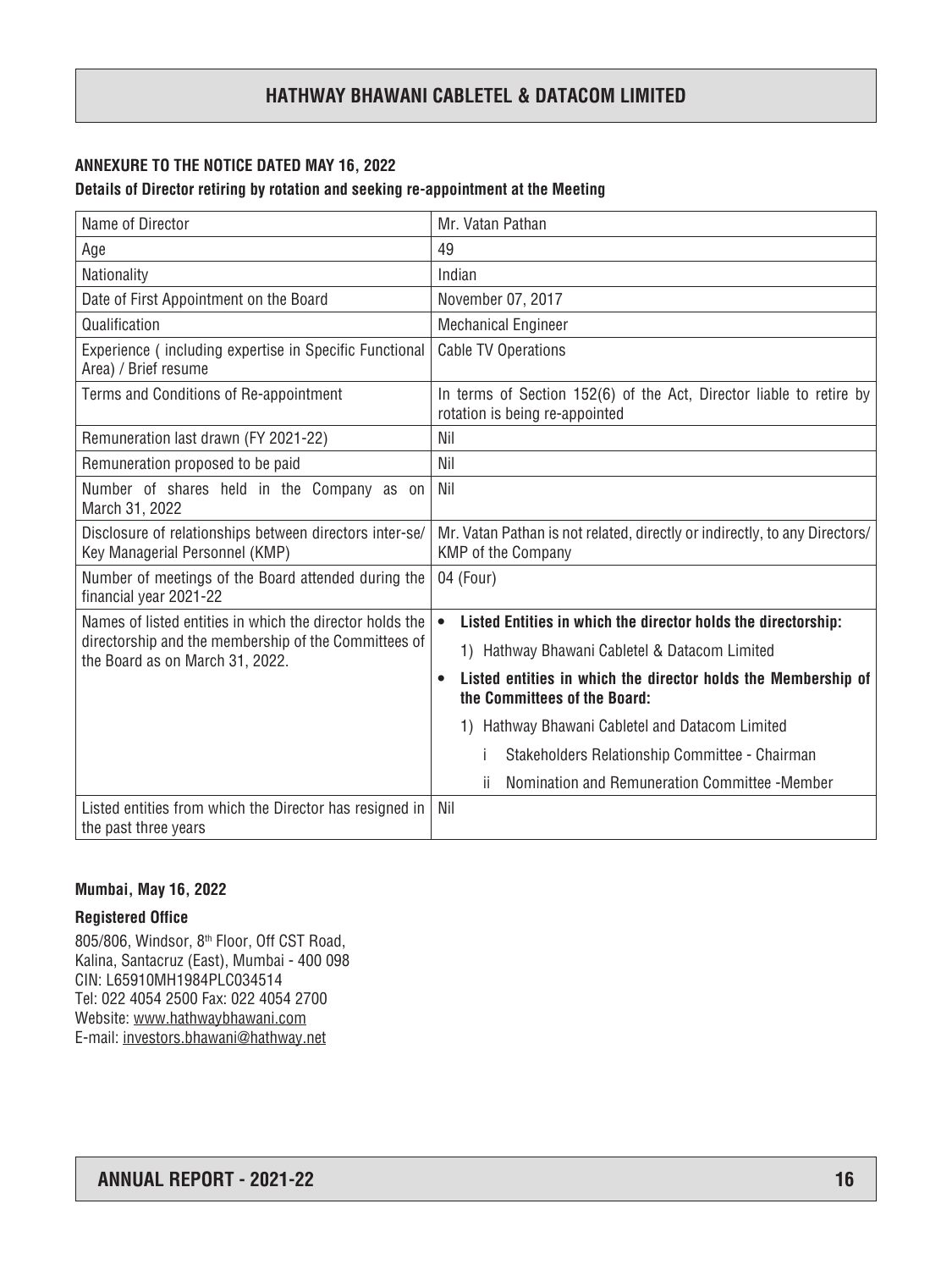#### **BOARD'S REPORT**

Dear Members,

The Board of Directors are pleased to present the Company's  $38<sup>th</sup>$  Annual Report and the Company's audited financial statement for the financial year ended March 31, 2022.

#### **1. Financial Results**

 The Company's financial performance (Standalone and Consolidated) for the year ended March 31, 2022 is summarized below: -

|                                                                 | <b>STANDALONE</b> |          |          | <b>CONSOLIDATED</b> |  |  |
|-----------------------------------------------------------------|-------------------|----------|----------|---------------------|--|--|
|                                                                 | 2021-22           | 2020-21  | 2021-22  | 2020-21             |  |  |
| <b>Revenue from Operations</b>                                  | 381.59            | 436.00   | 381.59   | 436.00              |  |  |
| <b>Other Income</b>                                             | 7.72              | 5.32     | 7.72     | 5.32                |  |  |
| <b>Profit /(Loss) before Tax</b>                                | 100.31            | 137.17   | 100.31   | 137.10              |  |  |
| Less: Current Tax                                               | 0.00              | (6.52)   | 0.00     | (6.52)              |  |  |
| Deferred Tax                                                    | 14.36             | 36.66    | 14.36    | 36.66               |  |  |
| Profit/ (Loss) for the year                                     | 85.95             | 107.03   | 79.71    | 106.96              |  |  |
| Add: Other Comprehensive Income (OCI)                           | (0.16)            | 0.32     | 0.59     | 0.35                |  |  |
| <b>Total Comprehensive Income for the year</b>                  | 85.79             | 107.35   | 80.30    | 107.31              |  |  |
| Add: Opening Balance in Retained Earnings and<br>OCI (Adjusted) | (723.59)          | (830.94) | (729.05) | (836.36)            |  |  |
| Less: Appropriation                                             | ۰                 |          |          |                     |  |  |
| -General Reserve                                                |                   |          |          |                     |  |  |
| <b>Closing Balance of Retained Earnings and OCI</b>             | (637.80)          | (723.59) | (648.77) | (729.06)            |  |  |

#### **2. Transfer to Reserves**

The Board of Directors of the Company have not transferred any amount to the Reserves during the year under review.

#### **3. Result of Operations and State of Company's affairs**

During the year under review, the total revenue from operations was  $\bar{\tau}$  381.59 lakhs on standalone basis and  $\bar{\tau}$  381.59 lakhs on consolidated basis as compared to the last year's revenue of  $\bar{\tau}$  436.00 lakhs on standalone basis and  $\bar{\tau}$  436.00 lakhs on consolidated basis respectively. The Profit after tax of your Company was  $\bar{\tau}$  85.95 lakhs on standalone basis and  $\bar{\tau}$  79.71 lakhs on consolidated basis as compared to the last year's Profit after tax was  $\bar{\tau}$  107.03 lakhs on standalone basis and  $\bar{\tau}$ 106.96 lakhs on consolidated basis respectively.

#### **4. Details of Material changes from the end of the Financial Year till the date of this Report**

There were no material changes taken place from the end of the financial year till the date of this Report.

#### **5. Dividend**

The Board of Directors of the Company have not recommended any dividend on Equity Shares for the year under review.

 $(\bar{\bar{\tau}}$  in lakhs)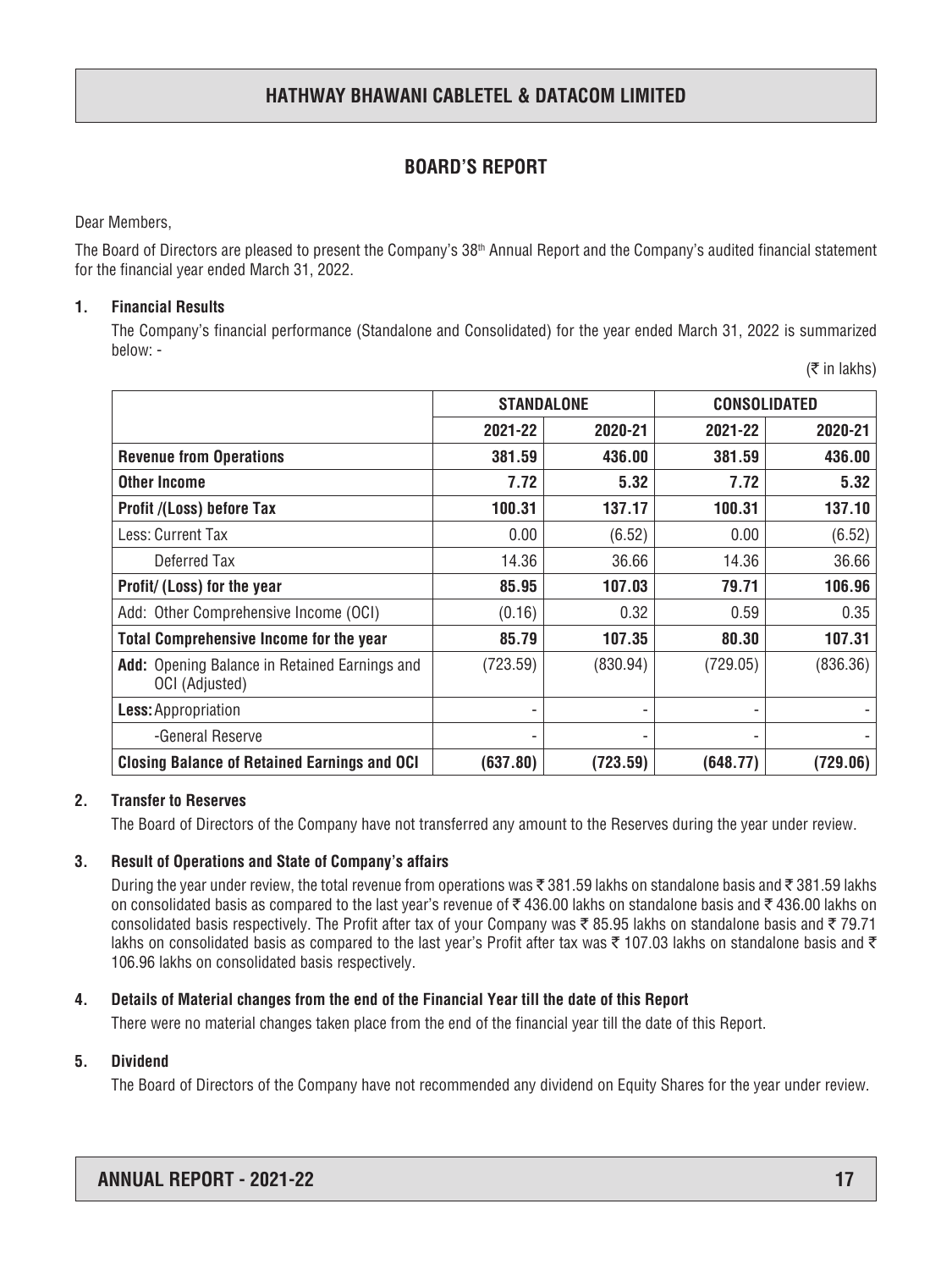#### **6. Management Discussion and Analysis**

 Management Discussion and Analysis Report for the year under review, as stipulated under Securities and Exchange Board of India (Listing Obligations and Disclosure Requirements) Regulations, 2015 ("SEBI (LODR)") is presented in a separate section, which forms part of the Annual Report.

#### **7. Business Operations of the Company**

The last two year had been a very challenging due to the onset of the Covid-19 pandemic which led to the migration of some of our Customers to their home towns. However, we as a group instead of being bogged down by the challenges posed by the pandemic undertook a lot of new initiatives to delight our Customers.

 Hathway Digital Limited, the MSO Company (holding 26.67% in the Company) has strengthen its systems and technical capabilities to ensure uninterrupted service to esteemed customers and undertaken several new initiatives during the year as given below:

- ∙ Next generation HEVC HD box and OTT hybrid box were launched during the year;
- ∙ Introduced digital prepaid offering for transactional convenience of Customers;
- ∙ Online renewal facility to empower customers by giving them the freedom to renew their packages at the click of a button through MyJio App, at their own convenient time and place;
- ∙ Instant customer activation to enrich customer experience with no time lag;
- Leveraging platforms like WhatsApp for continuous customer engagement;
- ∙ New digital eCAF process including IVR-based authentication in addition to OTP process.

#### **8. Consolidated Financial Statement**

 In accordance with the provisions of the Companies Act, 2013 ("the Act") and SEBI (LODR) read with Ind AS-110 (Consolidated Financial Statement), Ind AS-28 (Investments in Associates and Joint Ventures), the consolidated audited financial statement forms part of the Annual Report.

#### **9. Subsidiary Company**

 During the year under review and till the date of this report, no new company has become or ceased to be subsidiary of the Company.

 A Statement providing details of performance and salient features of the financial statements of Subsidiary company, as per Section 129(3) of the Act, ("AOC-1") is provided as **Annexure I** to this Report.

 The audited Financial Statement including the Consolidated Financial Statement of the Company and all other documents required to be attached thereto are available on Company's website and can be accessed at www.hathwaybhawani.com. The financial statement of the subsidiary Company can also be accessed at the Company's website.

 The Company has formulated a policy for determining Material Subsidiaries and the same is placed on the Company's website and can be accessed at https://www.hathwaybhawani.com/assets/pdf/policy-on-material-subsidiary.pdf.

#### **10. Secretarial Standards**

 The Directors state that applicable Secretarial Standards, i.e. SS-1 and SS-2, relating to 'Meetings of the Board of Directors' and 'General Meetings', respectively, have been duly complied with by the Company.

#### **11. Directors' Responsibility Statement**

The Board of Directors state that:

a) in the preparation of the annual accounts for the financial year ended March 31, 2022, the applicable accounting standards read with requirements set out under Schedule III to the Act have been followed and there were no material departures from the same;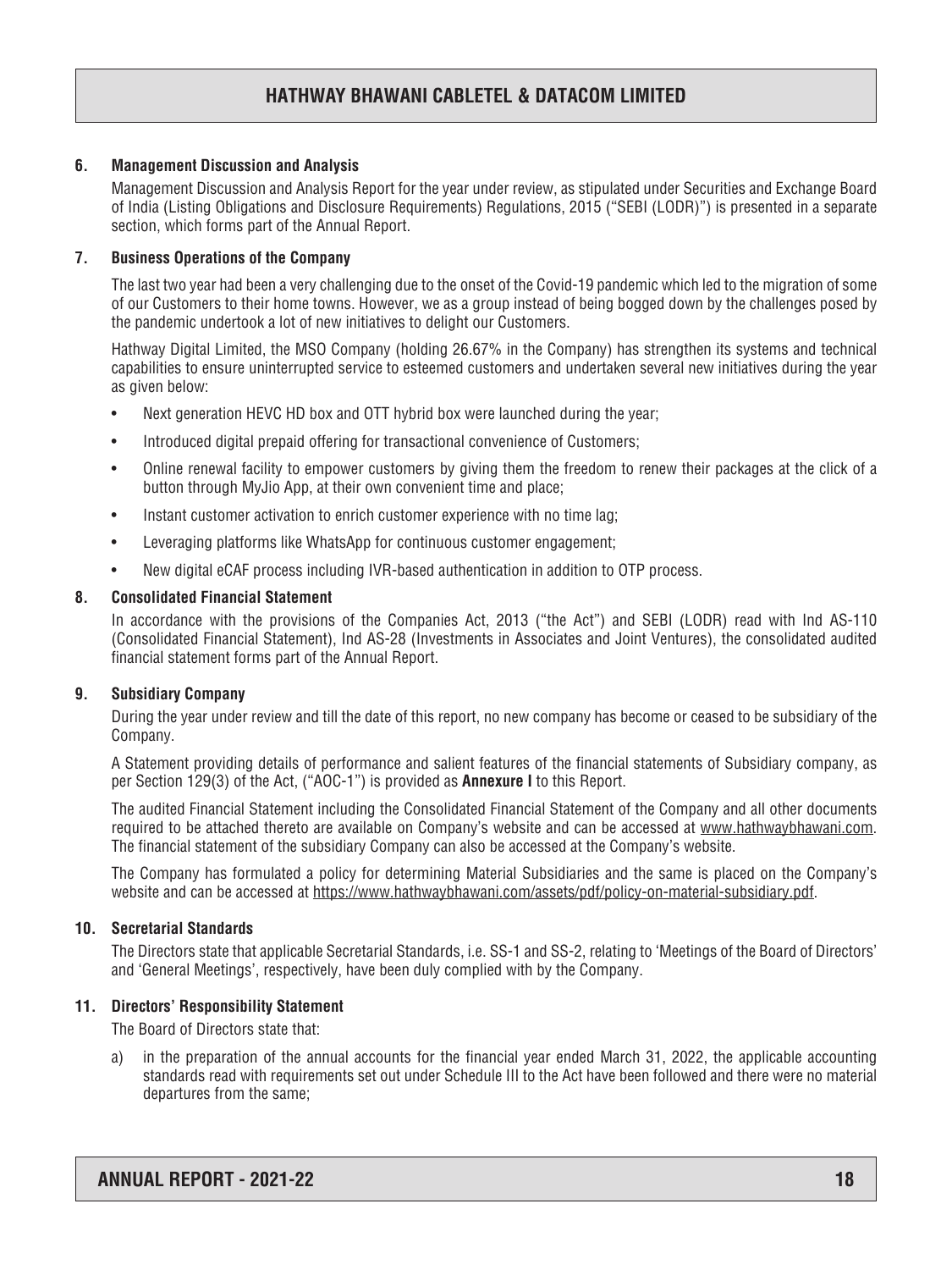- b) the Directors have selected such accounting policies and applied them consistently and made judgements and estimates that are reasonable and prudent so as to give a true and fair view of the state of affairs of the Company as at March 31, 2022 and of the profit of the Company for the financial year ended on that date;
- c) the Directors have taken proper and sufficient care for the maintenance of adequate accounting records in accordance with the provisions of the Act for safeguarding the assets of the Company and for preventing and detecting fraud and other irregularities;
- d) the Directors have prepared the annual accounts on a 'going concern' basis;
- e) the Directors have laid down internal financial controls to be followed by the Company and that such internal financial controls are adequate and are operating effectively; and
- f) the Directors have devised proper systems to ensure compliance with the provisions of all applicable laws and that such systems are adequate and operating effectively.

#### **12. Contracts and arrangements with Related Parties**

 All contracts / arrangements / transactions entered by the Company during the financial year with related parties were in its ordinary course of business and on an arm's length basis.

 During the year, the Company had not entered into any contract/ arrangement / transaction with related parties which could be considered material in accordance with the policy of the Company on materiality of related party transactions or which is required to be reported in Form No. AOC-2 in terms of Section 134(3)(h) read with Section 188 of the Act and Rule 8(2) of the Companies (Accounts) Rules, 2014.

 There were no materially significant related party transactions which could have potential conflict with interest of the Company at large.

 The Policy on Materiality of Related Party Transactions and dealing with Related Party Transactions as approved by the Board is put up on the Company's website and can be accessed at https://www.hathwaybhawani.com/assets/pdf/hathwaybhawani-related-party-transactions-policy.pdf.

 Members may refer Note 4.09 to the Standalone Financial Statement which sets out related party disclosures pursuant to Ind AS.

#### **13. Corporate Social Responsibility**

 Pursuant to the provisions of Section 135 of the Act read with Rule 3(2) the Companies (Corporate Social Responsibility Policy) Rules, 2014, the Company was not required to comply with the provisions of Corporate Social Responsibility ("CSR") as the Company did not meet the criteria of applicability of provisions of CSR for three consecutive preceding financial years.

Accordingly, the Company has dissolved the CSR Committee during the period under review.

#### **14. Risk Management**

 Hathway Cable and Datacom Limited ("HCDL"), the Holding Company has adopted Risk Management Policy which is detailed and provides for exhaustive Risk Management framework which is applicable to its Subsidiaries and Joint Ventures. The Company, being subsidiary of HCDL follows the same. The Risk Management framework defines the risk management process which focus on four key elements viz. Risk Identification, Risk assessment, Risk Management and Risk Monitoring. The Board of Directors of the Company has been entrusted with the responsibility of overseeing effective implementation, monitoring of risk management plan and policy, continuous review and obtaining assurance from the management for timely identifying, managing and mitigating the emerging risk associated with the Company.

 Further details on Risk Management activities are covered in Management Discussion and Analysis section, which forms part of the Annual Report.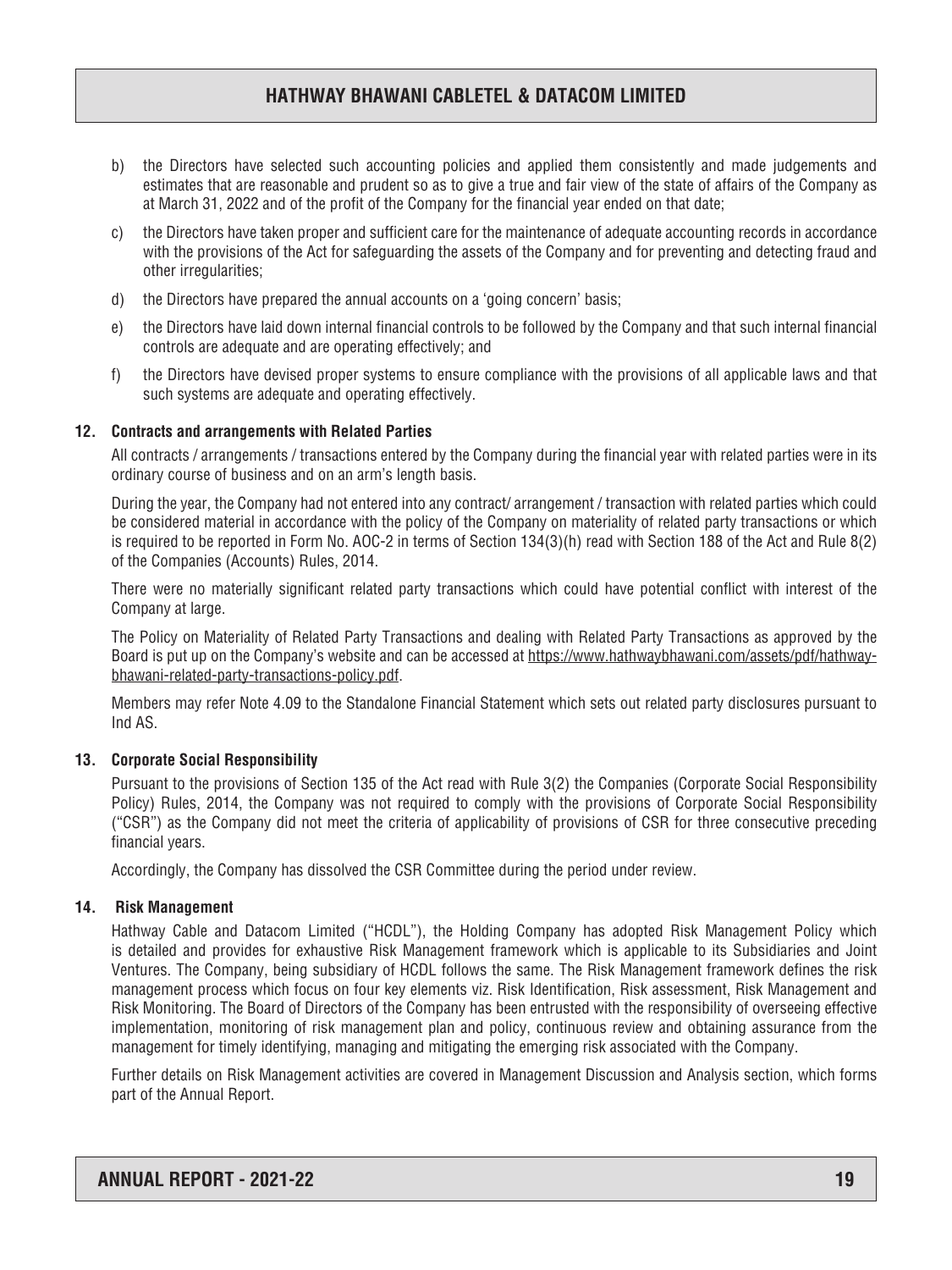#### **15. Internal Financial Controls**

 The Company has adequate internal financial controls commensurate with the size of the business and nature of its operations, designed to provide reasonable assurance with regard to the accuracy and completeness of the accounting records and timely preparation and provision of reliable financial statements.

 The internal financial controls have been embedded in the business processes. Assurance on the effectiveness of internal financial controls is obtained through management reviews, continuous monitoring by functional head as well as sample testing of the internal financial control systems by the independent Auditors during the course of their audits.

 The Audit Committee quarterly reviews adequacy and effectiveness of Company's Internal Controls and monitors the implementation of audit recommendations, if any.

#### **16. Directors and Key Managerial Personnel**

#### **Retiring by rotation**

 In accordance with the provisions of the Act and the Articles of Association of the Company, Mr. Vatan Pathan (DIN: 07468214), Non-Executive Director of the Company, retires by rotation at the ensuing Annual General Meeting and being eligible has offered himself for re-appointment. The Board of Directors on the recommendation of the Nomination and Remuneration Committee ("NRC") has recommended his re-appointment.

#### **Change in the Key Managerial Personnel of the Company**

Save and except aforementioned, there were no other change in Directors and Key Managerial Personnel of the Company.

 The Company has received declarations from all Independent Directors of the Company confirming that they meet the criteria of independence prescribed under the Act and SEBI (LODR).

#### **17. Performance Evaluation**

 During the year under review, NRC has specified the manner for effective evaluation of performance of the Board, its committees and individual directors in accordance with the provisions of Section 178 of the Act and performance evaluation was carried out in accordance therewith.

 The Board evaluated its own performance and performance of individual Directors. Each Committee self-evaluated its own performance and submitted its report of self-evaluation to the NRC. The NRC further evaluated based on self-evaluation reports submitted by various Committees and submitted its consolidated report on Committees evaluation to Board of Directors.

#### **18. Auditors and Auditors' Report**

#### **Statutory Auditors**

 M/s. Nayan Parikh & Co. Chartered Accountants (Firm Registration No. 107023W) were appointed as Statutory Auditors of the Company for a term of 5 (five) consecutive years, at the Annual General Meeting held on September 26, 2017 and accordingly their first tenure shall end at the conclusion of the Thirty-Eighth Annual General Meeting. The Board of Directors propose to re-appoint M/s. Nayan Parikh & Co. Chartered Accountants as Statutory Auditors of the Company for second term of 5 consecutive years beginning from the conclusion of the Thirty-Eighth Annual General Meeting till the conclusion of Forty-Third Annual General Meeting. They have confirmed their eligibility and qualifications required under the Act for holding office as Statutory Auditors of the Company.

 The Notes on financial statement referred to in the Auditors' Report are self-explanatory and do not call for any further comments. The Auditors' Report does not contain any qualification, reservation, adverse remark or disclaimer.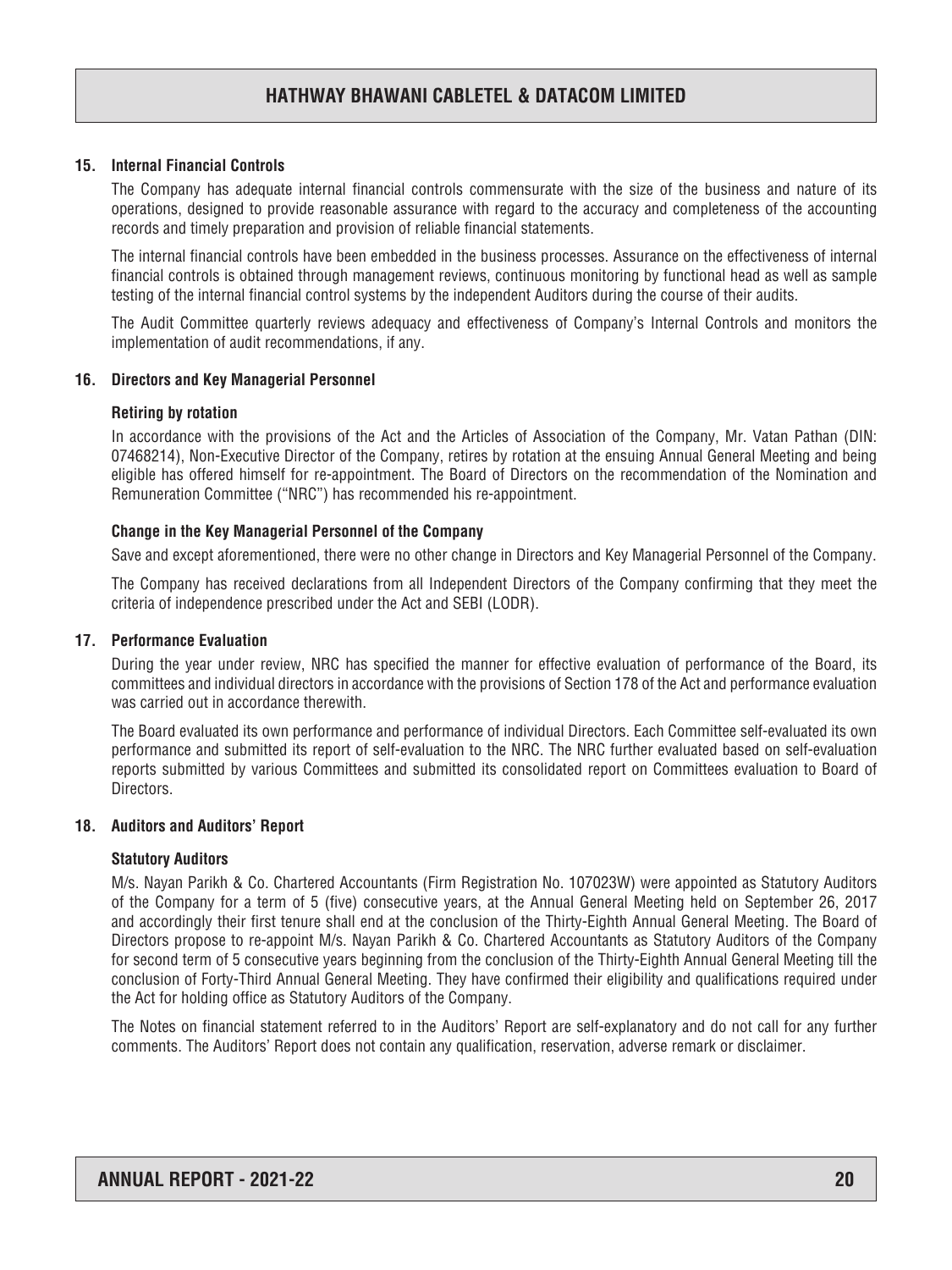#### **Secretarial Auditors**

 The Board of Directors of the Company had appointed M/s. Rathi & Associates, Company Secretaries to conduct Secretarial Audit for the financial year 2021-22. The Secretarial Audit Report for the financial year ended March 31, 2022 is provided as **Annexure II** to this Report. The Secretarial Audit Report does not contain any qualification, reservation, adverse remark or disclaimer.

#### **19. Disclosures**

#### **Meetings of the Board**

 The Board of Directors met four times during the financial year on April 15, 2021, July 15, 2021, October 18, 2021 and January 11, 2022. The intervening gap between two consecutive meetings was within the period specified under the Act.

#### **Audit Committee**

 The Audit Committee of the Company comprises 3 members viz. Mr. Dilip Worah, Independent Director (Chairman), Mr. L. K. Kannan, Independent Director and Ms. Pranjali Gawde, Non-Executive Director of the Company are the Members of the Committee. The constitution and terms of reference of the Committee is as per Section 177 of the Act. All recommendations made by the Audit Committee were accepted by the Board. The Audit Committee met five times during the year on April 15, 2021, July 15, 2021, October 18, 2021, January 11, 2022 and March 30, 2022.

#### **Nomination and Remuneration Committee**

 The Nomination and Remuneration Committee (NRC) comprises 3 members viz. Mr. L. K. Kannan, Independent Director (Chairman), Mr. Dilip Worah, Independent Director and Mr. Vatan Pathan, Non-Executive Director of the Company are the Members of the Committee. The NRC Committee met two times during the year on April 15, 2021 and January 11, 2022.

 During the year under review, the Board has approved and adopted Policies namely Policy for Selection of Directors and Determining Directors' Independence, Remuneration Policy for Directors, Key Managerial Personnel and Senior Management and Policy on Board Diversity, in place of existing Nomination and Remuneration Policy, which can be accessed on the Company's website at :

https://www.hathwaybhawani.com/assets/pdf/HBCDL%20Policy%20for%20Seclection%20of%20Directors.pdf.

https://www.hathwaybhawani.com/assets/pdf/HBCDL%20Policy%20for%20Remuneration%20to%20Directors.pdf.

https://www.hathwaybhawani.com/assets/pdf/HBCDL%20Policy%20on%20Board%20Diversity.pdf.

 The aforesaid Policies sets out the guiding principles for the NRC for identifying persons who are qualified to become Directors and to determine the independence of Directors, in case of their appointment as independent directors of the Company; recommending to the Board the remuneration of the Directors, Key Managerial Personnel and Senior Management of the Company and the approach to diversity on the Board of Directors of the Company.

#### **Stakeholders' Relationship Committee**

 The Stakeholders' Relationship Committee comprises 3 members viz. Mr. Vatan Pathan, Non-Executive Director (Chairman), Ms. Pranjali Gawde, Non-Executive Director and Mr. Dilip Worah, Independent Director of the Company are the Members of the Committee. The Committee met four times during the year on April 15, 2021, July 15, 2021, October 18, 2021 and January 11, 2022.

#### **20. Vigil Mechanism**

 The Company promotes ethical behavior in all its business activities. Towards this, the Company has adopted a Policy on Vigil Mechanism and Whistle Blower Policy. Protected disclosures can be made by a whistle blower through an e-mail or a letter to the immediate supervisor or Chief Executive officer or the Compliance officer or the Chairman of the Audit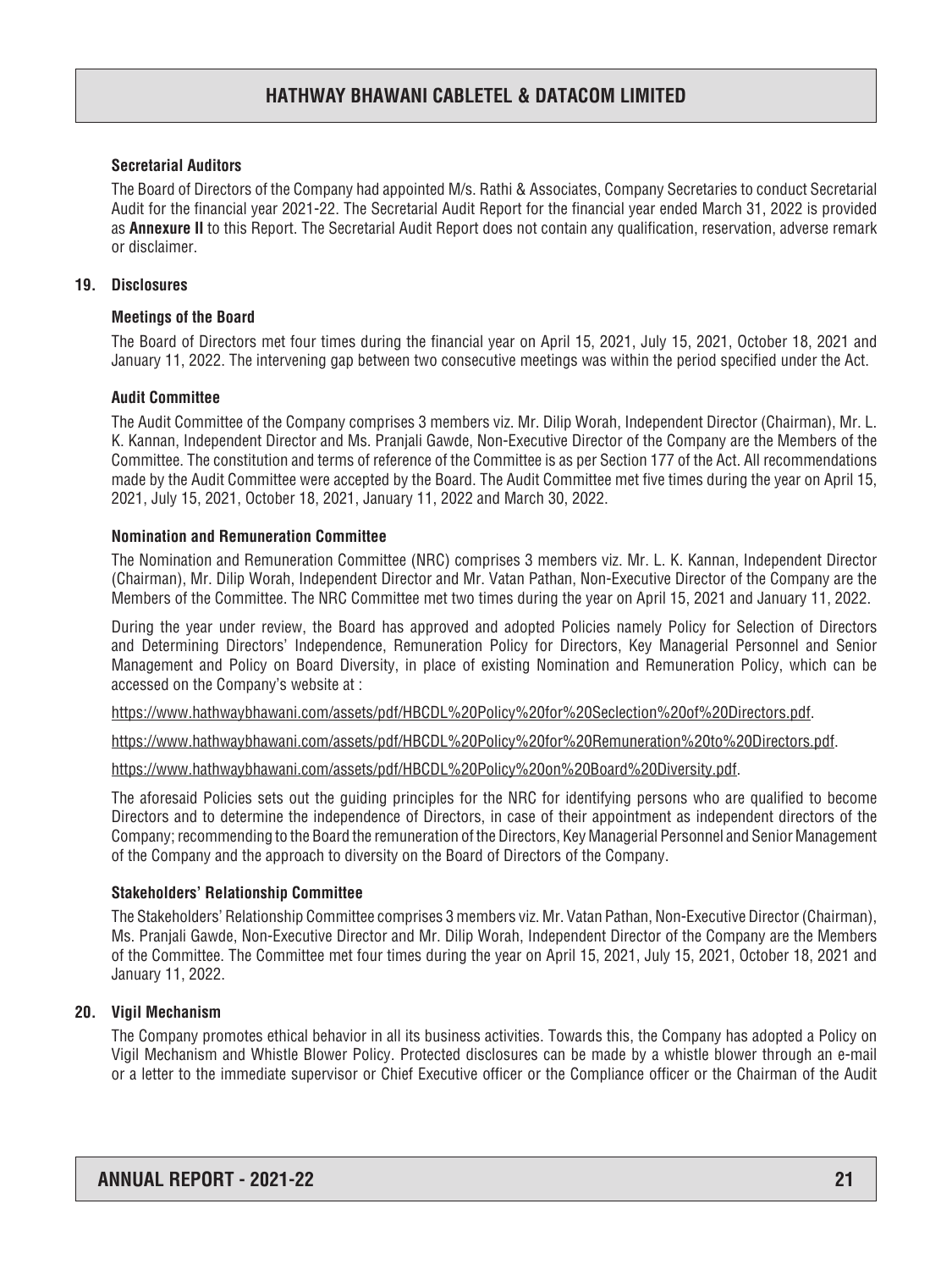Committee of the Company. The Audit Committee also reviews complaints/issues (if any) raised through Vigil Mechanism or by any Whistle blower on a quarterly basis.

 During the year under review, the Board has updated the Vigil Mechanism and Whistle Blower Policy which can be accessed on the Company's website at https://www.hathwaybhawani.com/assets/pdf/Vigil%20Mechanism%20and%20Whistle-Blower%20Policy.pdf.

 During the year under review, no protected disclosure concerning any reportable matter in accordance with the Vigil Mechanism and Whistle Blower Policy of the Company was received by the Company.

#### **21. Particulars of loans given, investments made, guarantees given and securities provided**

 During the year under review, there were no loans given, investment made, guarantees given or securities provided in terms of Section 186 of the Act.

#### **22. Energy Conservation, Technology Absorption and Foreign Exchange Earnings and Outgo**

 The particulars relating to conservation of energy, technology absorption, foreign exchange earnings and outgo, as required to be disclosed under the Act, are provided in **Annexure III** to this Report.

#### **23. Annual Return**

 As required under Section 134(3)(a) of the Act, the Annual Return is available on the Company's website and can be accessed a[t https://www.hathwaybhawani.com/assets/pdf/HBCDL Annual Return AGM 2021-22.pdf.](https://www.hathwaybhawani.com/assets/pdf/HBCDL Annual Return AGM 2021-22.pdf)

#### **24. Particulars of Employees and related Disclosures**

 Disclosures relating to remuneration and other details as required under Section 197(12) of the Act read with Rule 5 of the Companies (Appointment and Remuneration of Managerial Personnel) Rules, 2014 forms part of this Report.

 Having regard to the provisions of the second proviso to Section 136(1) of the Act and as advised, the Annual Report excluding the aforesaid information is being sent to the members of the Company. Any member interested in obtaining such information may write to the Company on email id investors.bhawani@hathway.net.

#### **25. Prevention of Sexual Harassment at Workplace**

 In accordance with the requirement of the Sexual Harassment of Women at Workplace (Prevention, Prohibition & Redressal) Act, 2013 ("POSH Act") and Rules made thereunder, the Company has formed Internal Committee for various work places to address complaints pertaining to sexual harassment in accordance with the POSH Act. The Company has a policy for prevention of Sexual Harassment, which ensures a free and fair enquiry process with clear timelines for resolution. There were no cases/complaints filed during the year under POSH Act.

#### **26. General**

 The Board of Directors state that no disclosure or reporting is required in respect of the following items as there were no transactions or applicability on these items during the year under review:

- i) Details relating to deposits covered under Chapter V of the Act.
- ii) Issue of equity shares with differential rights as to dividend, voting or otherwise.
- iii) Issue of shares (including sweat equity shares and Employees' Stock Options Schemes) to employees of the Company under any scheme.
- iv) Significant or material orders were passed by the Regulators or Courts or Tribunals which impact the going concern status and Company's operations in future.
- v) Fraud reported by the Auditors to the Audit Committee or the Board of Directors of the Company.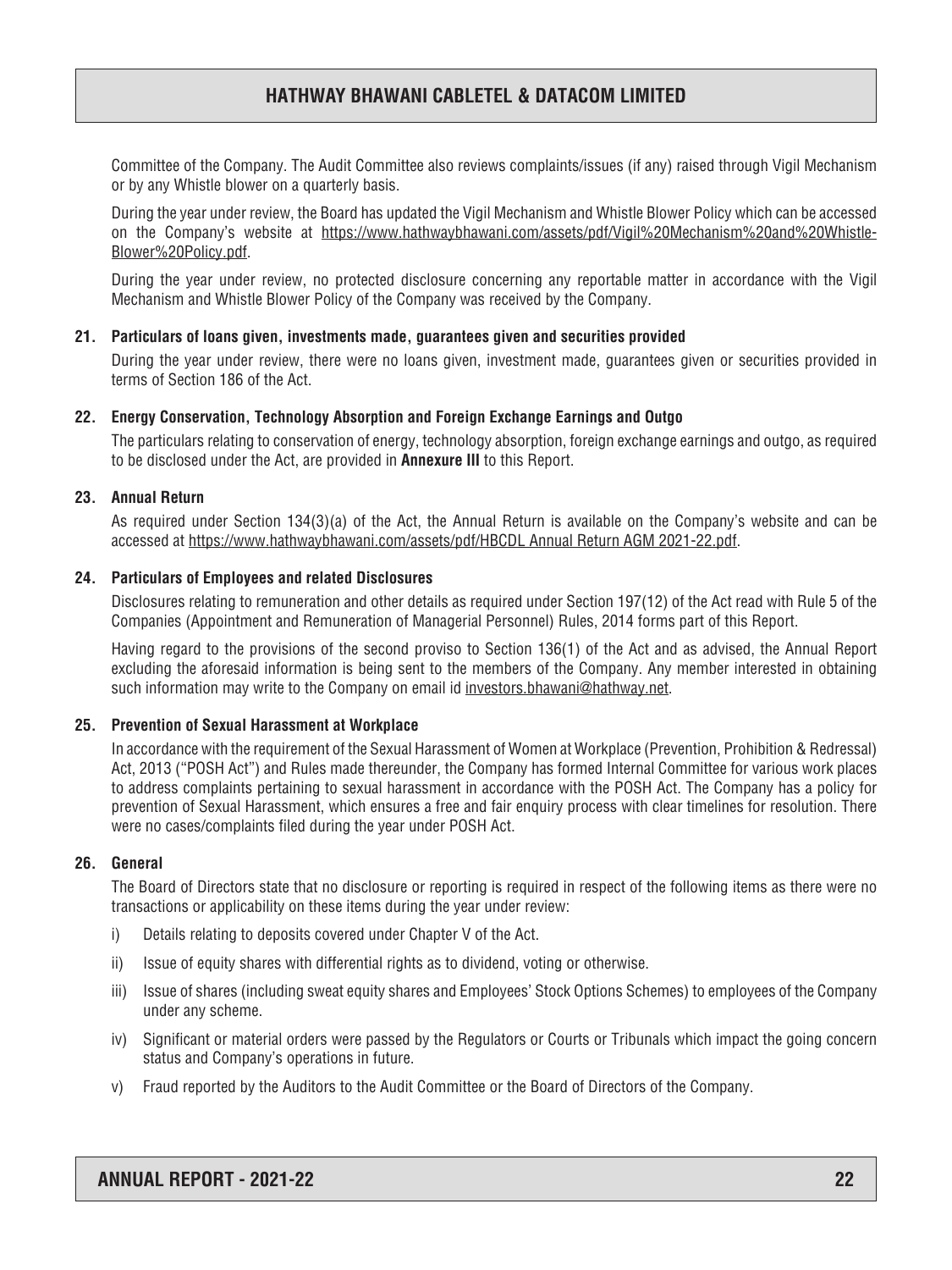- vi) Scheme of provision of money for the purchase of its own shares by employees or by trustees for the benefit of employees.
- vii) Maintaining of cost records in terms of Section 148(1) of the Act.
- viii) Payment of remuneration or commission from any of its Holding or Subsidiary Companies to the Managing Director of the Company.
- ix) Change in the nature of business of the Company.
- x) Details of any application filed for Corporate Insolvency under Corporate Insolvency Resolution Process under the Insolvency and Bankruptcy Code, 2016.
- xi) Instance of one-time settlement with any Bank or Financial Institution.
- xii) Statement of deviation or variation in connection with preferential issue.
- xiii) Issue of debentures/bonds/warrants/any other convertible securities.
- xiv) Instances of transferring the funds to the Investor Education and Protection Fund.

#### **27. Acknowledgement**

 The Board of Directors would like to express their sincere appreciation for the assistance and co-operation received from the Banks, Government authorities, Customers, Vendors and Members during the year under review. The Board of Directors also wish to place on record their deep sense of appreciation for the committed services by the Company's Executives, Staff and Employees.

For and on behalf of the Board

Director & CEO Director DIN: 07468214 DIN: 08754715

**Vatan Pathan Pranjali Gawde**

Date: April 11, 2022

Place: Mumbai

#### **Registered Office**

805/806, Windsor, 8th Floor, Off CST Road, Kalina, Santacruz (East), Mumbai - 400 098 CIN: L65910MH1984PLC034514 Tel No. 022 4054 2500 Fax: 022 4054 2700 Website: www.hathwaybhawani.com E-mail: investors.bhawani@hathway.net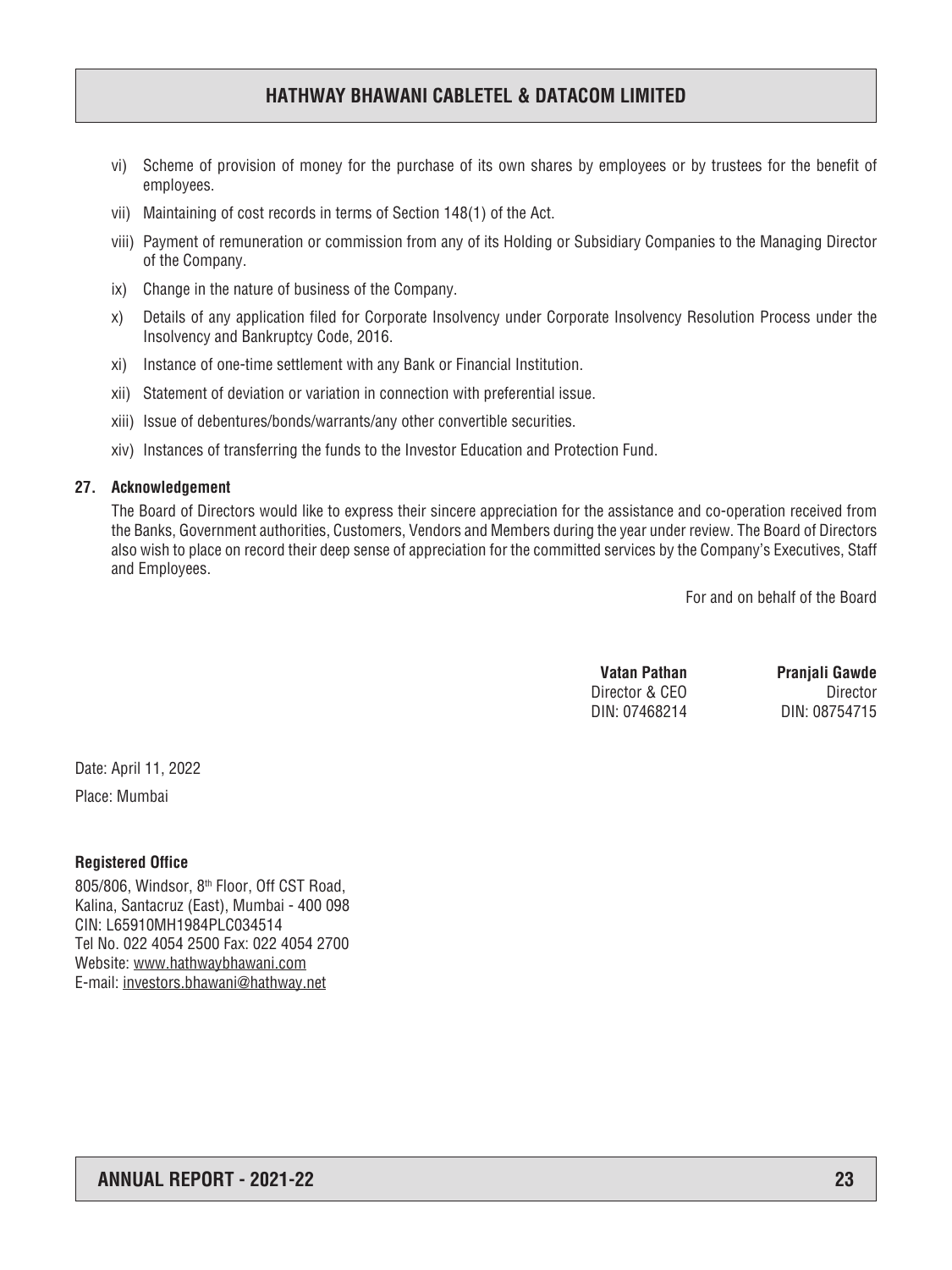#### **Annexure I**

#### **AOC - 1 - Part A**

#### **STATEMENT CONTAINING SALIENT FEATURES OF THE FINANCIALS STATEMENTS OF SUBSIDIARIES, ASSOCIATE COMPANIES AND JOINT VENTURES, PURSUANT TO SECTION 129(3) OF THE ACT READ WITH RULE 5 AND 8 OF COMPANIES (ACCOUNTS) RULES, 2014**

(` In lakhs unless Otherwise Stated)

Reporting period: 01/04/2021 to 31/03/2022 & Reporting Currency in ₹

| SI.  | Name of the                                      | Note | Date of        | Eauity  | Other   | Total  | Total       | Invest- | Total  |          | Profit   Provision | Profit   | Proposed        | $%$ of  |
|------|--------------------------------------------------|------|----------------|---------|---------|--------|-------------|---------|--------|----------|--------------------|----------|-----------------|---------|
| 'No. | Subsidiary                                       |      | Acquisition    | Share   | Eauity  | Assets | Liabilities | ments   | Income | before   | for                | after    | <b>Dividend</b> | Share-  |
|      |                                                  |      |                | Capital |         |        |             |         |        | taxation | taxation           | taxation |                 | holding |
|      | Hathway Bhawani<br><b>NDS Network</b><br>Limited |      | $13 - 10 - 10$ | 155,00  | (99.01) | 61.96  | 5.97        | 0.60    | 95.67  | (5.35)   | 6.89               | (12.24)  |                 | 51.00   |

#### **AOC - 1 - Part B**

#### **Statement pursuant to Section 129(3) of the Act related to Associate Companies and Joint Ventures**

| Sr. No | <b>Name of Associates/Joint Ventures</b>                                  |     |
|--------|---------------------------------------------------------------------------|-----|
|        | <b>Latest Audited Balance Sheet</b>                                       |     |
| 2      | Shares of Associate/Joint Ventures held by the Company on the year end    |     |
|        | No.                                                                       |     |
|        | Amount of Investment in Associates/Joint Venture                          |     |
|        | Extend of Holding %                                                       |     |
| 3      | Description of how there is significant influence                         | Nil |
| 4      | Reason why the Associate/Joint Venture is not Consolidated                |     |
| 5      | Networth attributable to Shareholding as per latest audited Balance sheet |     |
| 6      | Profit/Loss for the year                                                  |     |
|        | Considered in Consolidation<br>(i)                                        |     |
|        | Not Considered in Consolidation<br>(ii)                                   |     |

For and on behalf of the Board

| Vatan Pathan   | Pranjali Gawde |
|----------------|----------------|
| Director & CEO | Director       |
| DIN: 07468214  | DIN: 08754715  |

Date: April 11, 2022

Place: Mumbai

#### **Registered Office**

805/806, Windsor, 8<sup>th</sup> Floor, Off CST Road, Kalina, Santacruz (East), Mumbai - 400 098 CIN: L65910MH1984PLC034514 Tel No. 022 4054 2500 Fax: 022 4054 2700 Website: www.hathwaybhawani.com E-mail: investors.bhawani@hathway.net

**ANNUAL REPORT - 2021-22 24**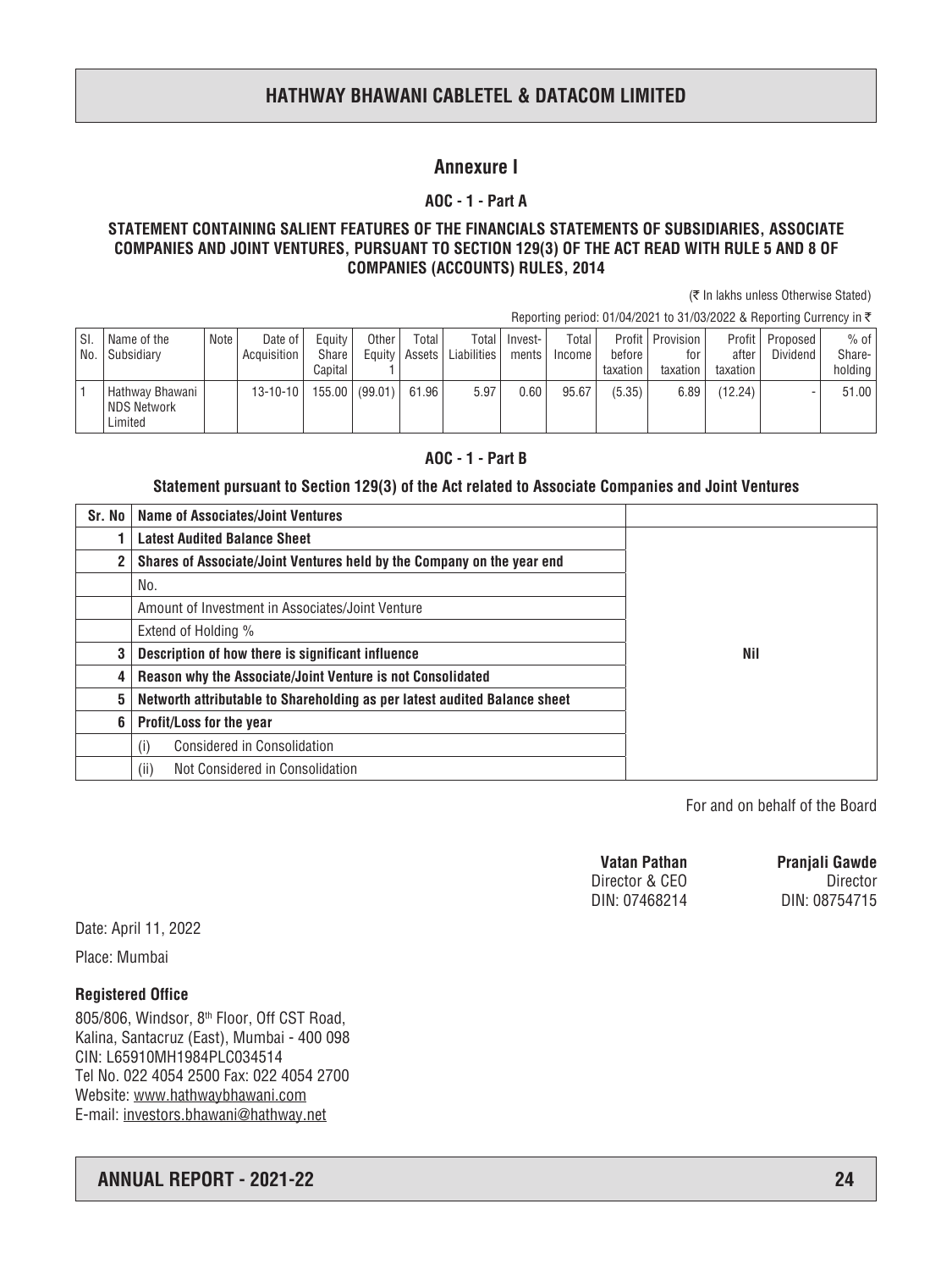#### **Annexure II**

#### **SECRETARIAL AUDIT REPORT**

[Pursuant to Section 204(1) of the Companies Act, 2013 and Rule No. 9 of the Companies (Appointment and Remuneration Personnel) Rules, 2014]

#### FOR THE FINANCIAL YEAR ENDED MARCH 31, 2022

To,

The Members

#### **HATHWAY BHAWANI CABLETEL & DATACOM LIMITED**

805/806, Windsor, 8<sup>th</sup> Floor, Off. CST Road, Kalina, Santacruz (East), Mumbai - 400 098

Dear Sirs,

We have conducted the secretarial audit of the compliance of applicable statutory provisions and the adherence to good corporate governance practices by **Hathway Bhawani Cabletel & Datacom Limited** (hereinafter called "**the Company**"). The Secretarial Audit was conducted in a manner that provided us a reasonable basis for evaluating the corporate conducts/statutory compliances and expressing our opinion thereon.

We have conducted online verification & examination of records, as facilitated by the Company, due to Covid-19 and subsequent lockdown situation for purpose of issuing this report and based on our verification of the Company's books, papers, minute books, forms and returns filed and other records maintained by the Company and also the information provided by the Company, its officers, agents and authorized representatives during the conduct of secretarial audit, we hereby report that in our opinion, the Company has, during the audit period covering the financial year ended on 31<sup>st</sup> March, 2022, complied with the statutory provisions listed hereunder and also that the Company has proper Board processes and compliance mechanism in place to the extent, in the manner and subject to the reporting made hereinafter.

- 1. We have examined the books, papers, minute books, forms and returns filed and other records maintained by the Company for the Financial Year ended on March 31, 2022, according to the provisions of:
	- i. The Companies Act, 2013 ('the Act') and the rules made there under;
	- ii. The Securities Contracts (Regulation) Act, 1956 ('SCRA') and the rules made thereunder;
	- iii. The Depositories Act, 1996 and the Regulations and Bye-laws framed there under;
	- iv. Foreign Exchange Management Act, 1999 and the rules and regulations made thereunder to the extent of Foreign Direct Investment.
	- v. The following Regulations and Guidelines prescribed under the Securities and Exchange Board of India Act, 1992 ('SEBI Act'), to the extent applicable:
		- a) The Securities and Exchange Board of India (Prohibition of Insider Trading) Regulations 2015;
		- b) The Securities and Exchange Board of India (Listing Obligations and Disclosure Requirements) Regulations, 2015.
- 2. Provisions of the following Regulations and Guidelines prescribed under the Securities and Exchange Board of India Act, 1992 ('SEBI Act') were not applicable to the Company under the Financial Year under report: -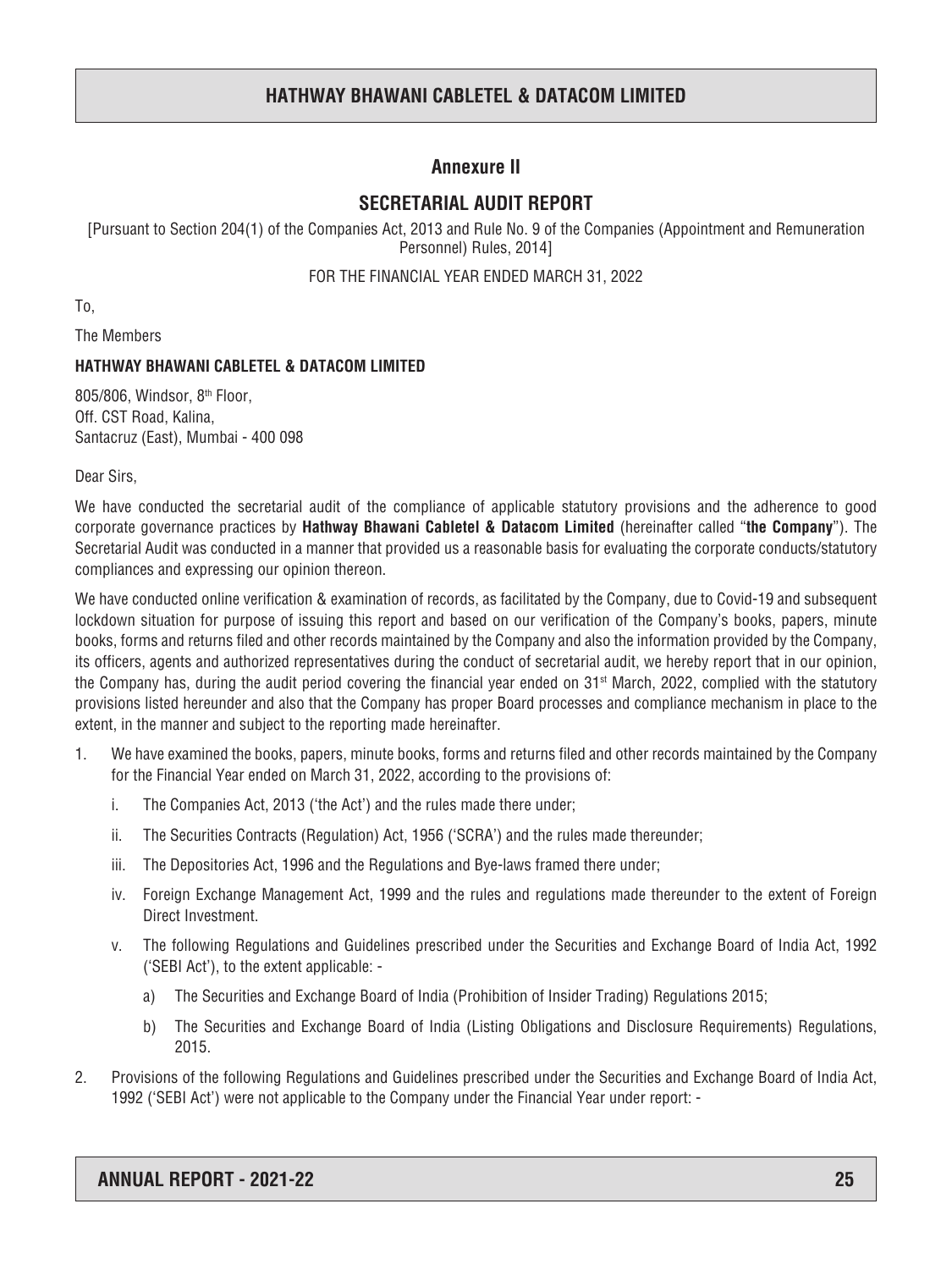- i. The Securities and Exchange Board of India (Issue and Listing of Debt Securities) Regulations, 2008;
- ii. The Securities and Exchange Board of India (Substantial Acquisition of Shares and Takeovers) Regulations, 2011; and
- iii. The Securities and Exchange Board of India (Delisting of Equity Shares) Regulations, 2021;
- iv. The Securities and Exchange Board of India (Buyback of Securities) Regulations, 2018;
- v. The Securities and Exchange Board of India (Registrars to an Issue and Share Transfer Agents) Regulations, 1993, regarding the Companies Act and dealing with client; and
- vi. The Securities and Exchange Board of India (Share Based Employee Benefits and Sweat Equity) Regulations, 2021.
- vii. The Securities and Exchange Board of India (Issue of Capital and Disclosure Requirements) Regulations, 2018;
- 3. Provisions of the Foreign Exchange Management Act, 1999 and the rules and regulations made there under to the extent of External Commercial Borrowings and Overseas Direct Investment were not attracted to the Company under the financial year under report.
- 4. We further report that having regard to the compliance system prevailing in the Company and on examination of the relevant documents and records in pursuance thereof, on test check basis, the Company has complied with the following laws specifically applicable to the Company:
	- i. Cable Television Networks (Regulation) Act, 1995, Cable Television Network (Regulation) Rules, 1994 and Content Certification Rules, 2008;
	- ii. The Cinematography Act, 1952;
	- iii. Telecom Regulatory Authority of India Act, 1997;
	- iv. Indecent Representation of Women (Prohibition) Act, 1986.

 We have also examined compliance with the applicable clauses of Secretarial Standards issued by the Institute of Company Secretaries of India under the provisions of Companies Act, 2013 for the Board Meetings and General Body Meetings;

During the financial year under report, the Company has:

- generally complied with the provisions of the Secretarial Standards referred to above;
- $\epsilon$  complied with the provisions of the other applicable Acts, Rules, Regulations, Guidelines etc. mentioned above.

#### **We further report that:**

 The Board of Directors of the Company is duly constituted with proper balance of Non-Executive Directors and Independent Directors including woman director in compliance with the provisions of the Companies Act, 2013. There were no changes in the composition of the Board of Directors during the period under report.

 Adequate Notice was given to all Directors to schedule the Board meetings and the agenda and detailed notes on agenda were sent at least seven days in advance, except in case of meeting called at a shorter notice. Further, a system exists for seeking and obtaining further information and clarifications on the agenda items before the meeting and for meaningful participation at the meeting.

As per the minutes of the meetings, the decisions of the Board were taken unanimously.

 None of the members have communicated dissenting views, in the matters / agenda proposed from time to time for consideration of the Board and its Committees thereof, during the year under the report, hence were not required to be captured and recorded as part of the minutes.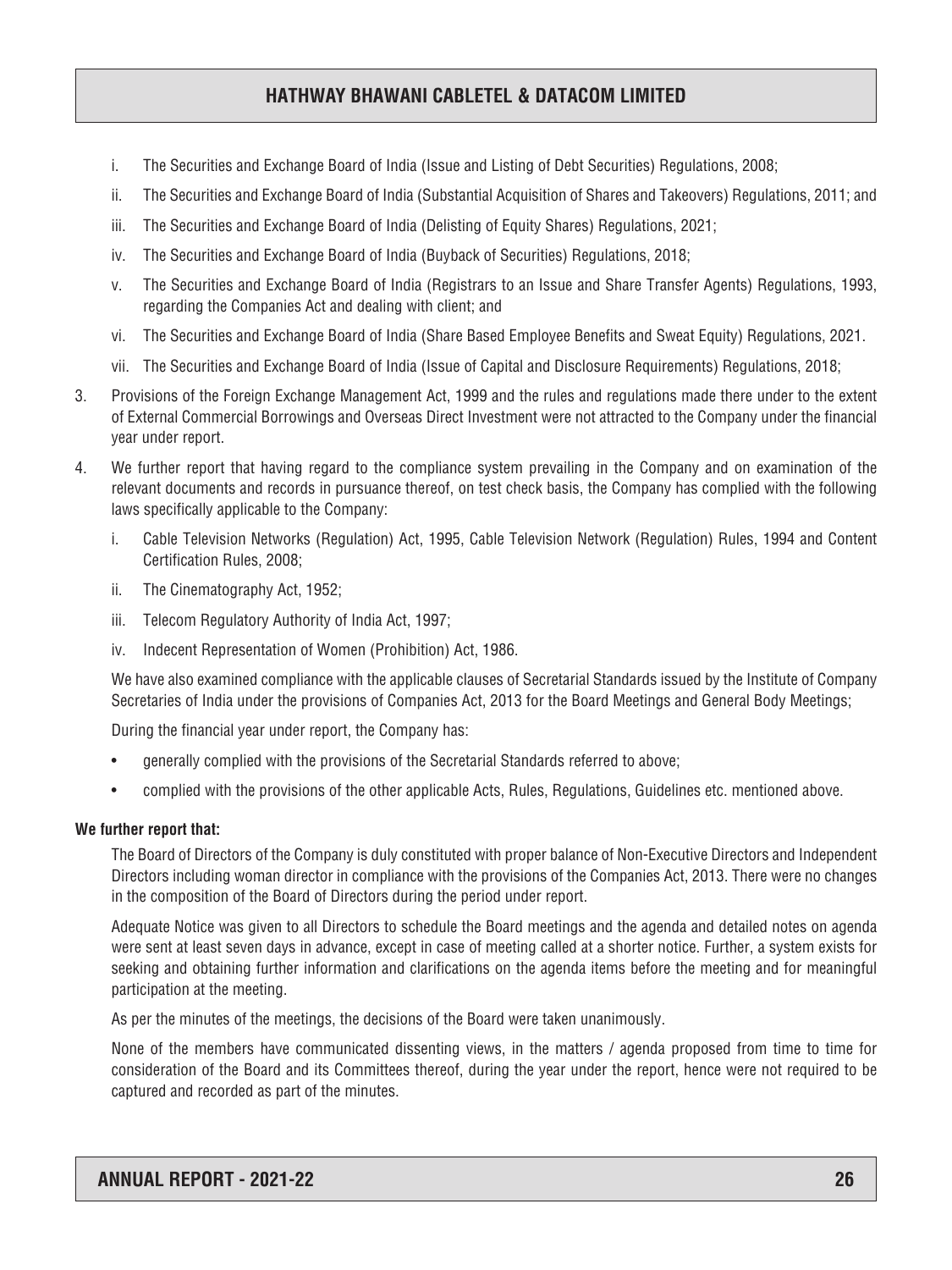We further report that there are adequate systems and processes in the Company commensurate with the size and operations of the Company to monitor and ensure compliance with applicable laws, rules, regulations and guidelines.

 We further report that during the year under report, the Company has not undertaken any event/action having a major bearing on the Company's affairs in pursuance of the above referred laws, rules, regulations, guidelines, standards, etc. referred to above.

**For RATHI & ASSOCIATES**

COMPANY SECRETARIES

**HIMANSHU S. KAMDAR** PARTNER

Place: Mumbai M. No. FCS 5171 Date: April 11, 2022 COP: 3030 UDIN: F005171D000074207

Note: This report should be read with our letter of even date which is attached as Annexure and forms an integral part of this report.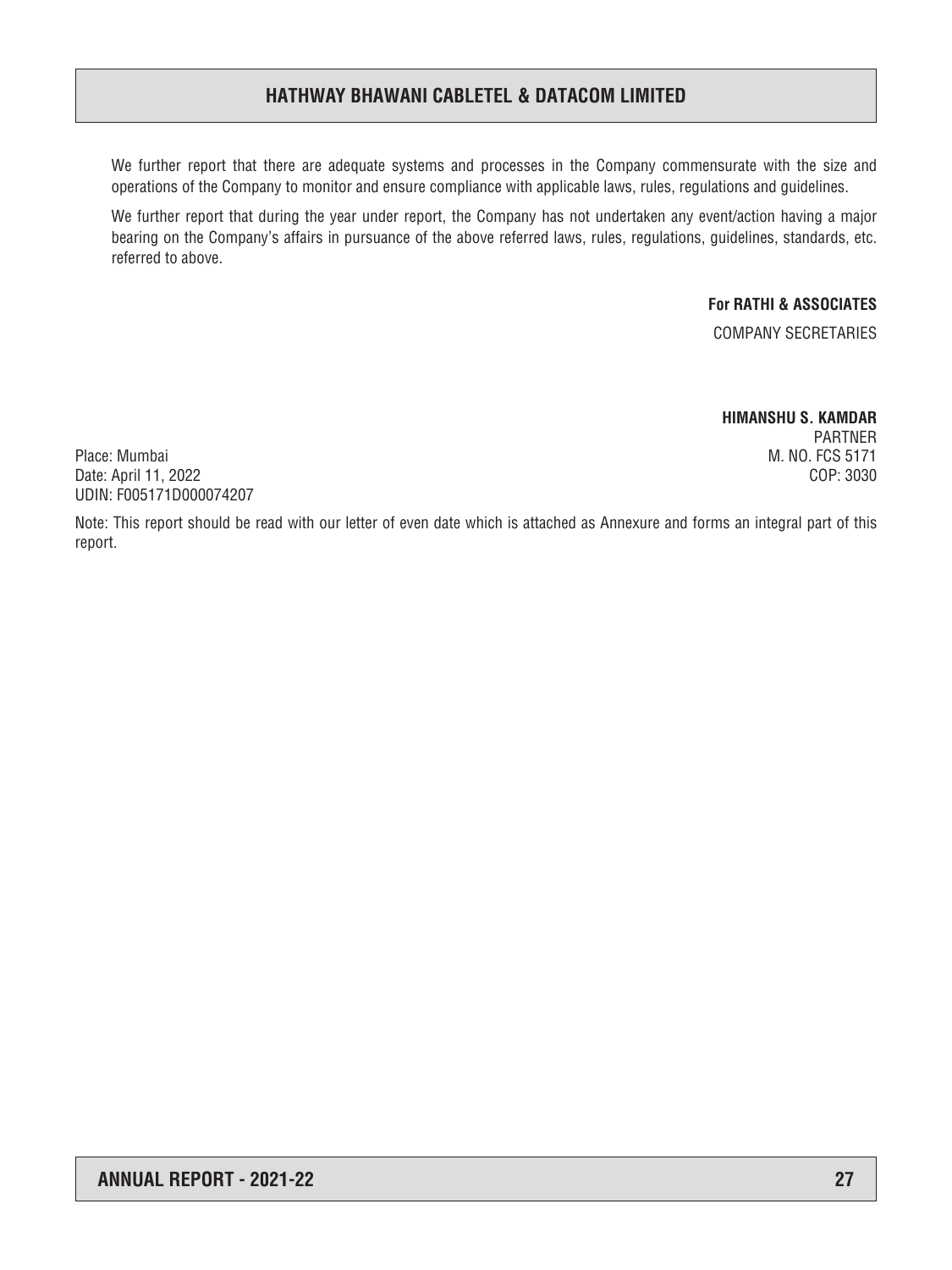#### **Annexure to the Secretarial Audit Report**

To,

The Board of Directors

#### **HATHWAY BHAWANI CABLETEL & DATACOM LIMITED**

805/806, Windsor, 8<sup>th</sup> Floor, Off. CST Road, Kalina, Santacruz (East), Mumbai - 400 098

Our report of even date is to be read along with this letter.

- 1. Maintenance of Secretarial record is the responsibility of the management of the Company. Our responsibility is to express an opinion on these secretarial records based on our audit.
- 2. We have followed the audit practices and processes as were appropriate to obtain reasonable assurance about the correctness of the contents of the Secretarial records. The verification was done on test basis to ensure that correct facts are reflected in secretarial records. We believe that the processes and practices that we followed provide a reasonable basis for our opinion.
- 3. We have not verified the correctness and appropriateness of financial records and Books of Accounts of the Company.
- 4. Where ever required, we have obtained the Management representation about the compliance of laws, rules and regulations and happening of events etc.
- 5. The compliance of the provisions of Corporate and other applicable laws, rules, regulations, standards is the responsibility of management. Our examination was limited to the verification of procedures on test basis.
- 6. The Secretarial Audit Report is neither an assurance as to the future viability of the Company nor of the efficacy or effectiveness with which the management has conducted the affairs of the Company.

**For RATHI & ASSOCIATES**

COMPANY SECRETARIES

**HIMANSHU S. KAMDAR** PARTNER

Place: Mumbai M. No. FCS 5171 Date: April 11, 2022 COP: 3030 UDIN: F005171D000074207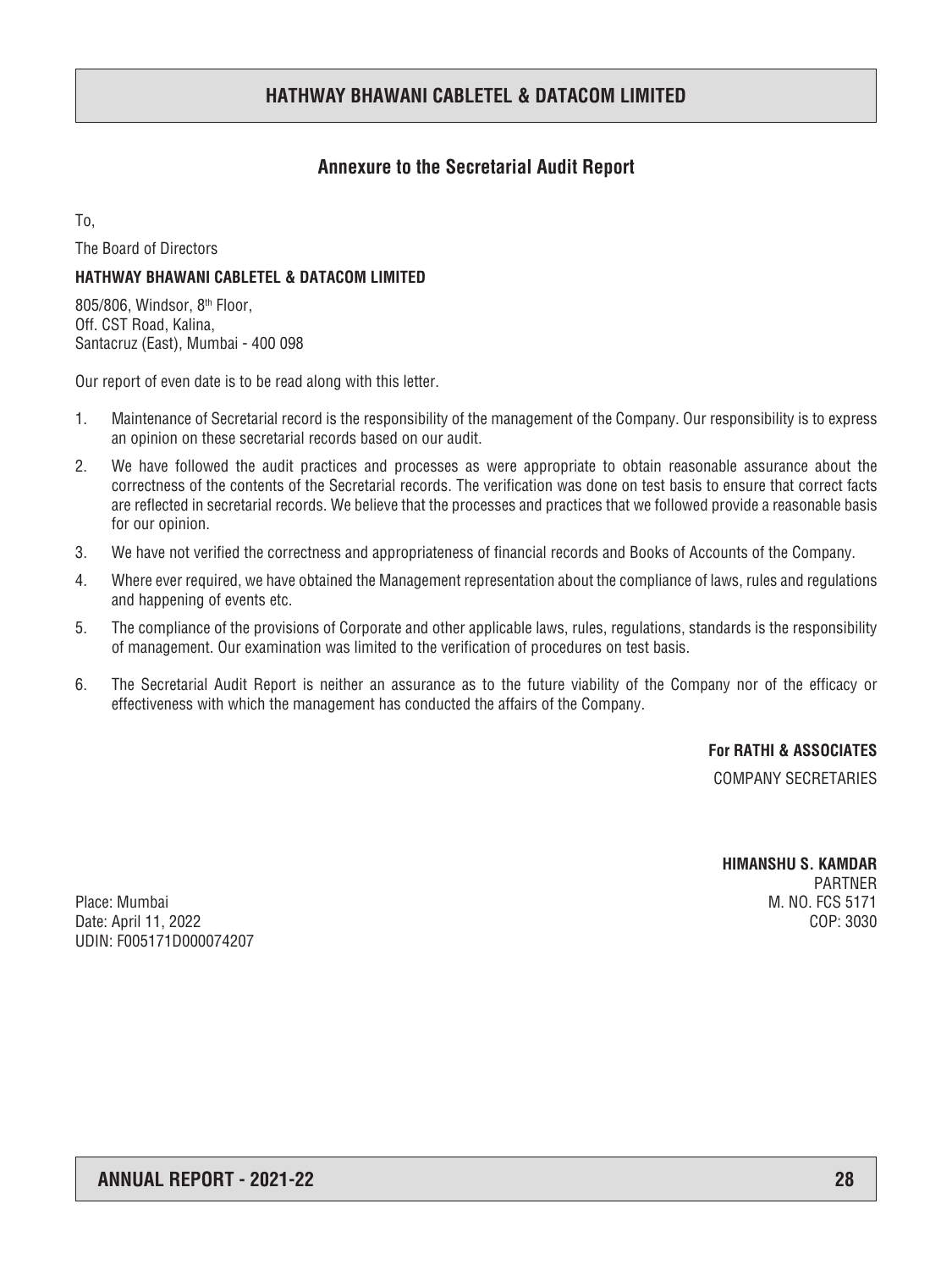#### **Annexure III**

#### **Energy Conservation, Technology Absorption and Foreign Exchange Earnings and Outgo**

#### **A. Conservation of Energy**

#### **(i) Steps taken for conservation of energy:**

 During the year under review, the Company was not engaged in any manufacturing or processing activity. Considering the nature of the Company's business, there is no reporting to be made on conservation of energy in its operations.

 Notwithstanding, the Company recognises the importance of energy conservation in decreasing the adverse effects of global warming and climate change. The Company carries on its activities in an environmentally friendly and energy efficient manner.

- **(ii) Steps taken by the Company for utilizing alternate sources of energy:**  Nil
- **(iii) The capital investment on energy conservation equipment:**  Nil

#### **B. Technology Absorption**

- **(i) Major efforts made towards technology absorption:**  The Company has not entered into any technology agreement or collaborations.
- **(ii) The benefits derived like product improvement, cost reduction, product development or import substitution:**  None
- **(iii) Information regarding imported technology (Imported during last three years):**  The Company has not imported any technology during the last three years.
- **(iv) Expenditure incurred on research and development:**  None

#### **C. Foreign Exchange Earnings and Outgo:**

Foreign Exchange earned in terms of actual inflows-NIL Foreign Exchange outgo in terms of actual outflows-NIL

For and on behalf of the Board

Director & CEO birector<br>DIN: 07468214 DIN: 08754715 DIN: 07468214

**Vatan Pathan Pranjali Gawde**

Date: April 11, 2022

Place: Mumbai

#### **Registered Office**

805/806, Windsor, 8th Floor, Off CST Road, Kalina, Santacruz (East), Mumbai - 400 098 CIN: L65910MH1984PLC034514 Tel No. 022 4054 2500 Fax: 022 4054 2700 Website: www.hathwaybhawani.com E-mail: investors.bhawani@hathway.net

**ANNUAL REPORT - 2021-22 29**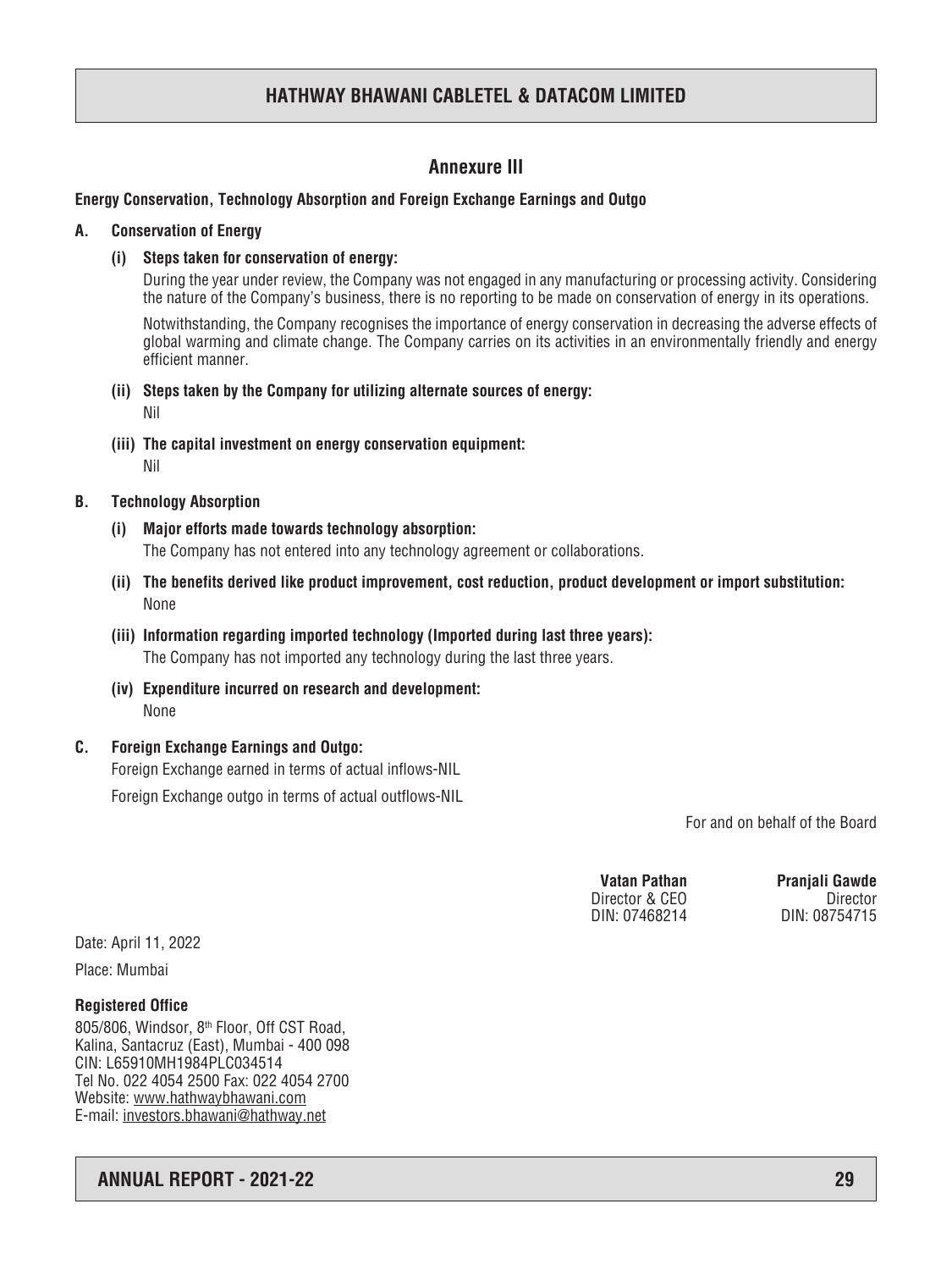#### **MANAGEMENT DISCUSSION & ANALYSIS REPORT**

#### **Global Economy Overview:**

Economy in many countries rebounded in 2021 after a sharp decline in 2020. Advanced economies and many middle-income countries reached substantial vaccination rates. International trade picked up, and high commodity prices are benefiting many developing countries. Global growth is expected to moderate from 6.1 in 2021 to 3.6 percent in 2022-23.

Although, rising energy prices and supply interruptions have resulted in higher and more widespread inflation than expected. Elevated inflation is projected to last longer than prediction, although assuming inflation expectations remain well-anchored, inflation should steadily decline in 2022 as supply-demand imbalances fade and major economies respond with monetary policy.

The emergence of new COVID-19 variants could prolong the pandemic and induce renewed economic disruptions. Moreover, supply chain disruptions, energy price volatility, and localized wage pressures mean uncertainty around inflation. As advanced economies lift policy rates, risks to financial stability in emerging market capital flows, currencies and fiscal positions may arise.

#### **Indian Economy Overview:**

India has emerged as the world's fastest-growing major economy, and it is predicted to be one of the top economic powers in the next decade, owing to its robust democracy and strong partnerships. According to Advance estimates, the Indian economy would expand by 9.2 percent in 2022-23 after declining in 2021-22. This indicates that overall economic activity has surpassed pre-pandemic levels.

With economic momentum resuming, and the long-term advantages of supply-side reforms in the works, the Indian economy is poised to grow at considerable pace. According to IMF's World Economic Outlook (October 2021 edition), India's nominal GDP, measured in nominal USD market exchange rate is estimated at USD 3,515 Bn in 2023 (FY24), accounting for 3.3% of global GDP and making it the sixth largest economy in the world When measured in purchasing power parity (PPP) terms, India is estimated to be the third largest economy at PPP USD 12,387 Bn in 2023.

FY23 is expected to be the first normal year after the onslaught of COVID-19 which virtually eliminated meaningful increase in economic output during the two-year period up to FY21. India's per capita nominal GDP is estimated to grow by 16% in FY22 to INR 16,95,743 (USD 2,282.34) after suffering a contraction of 2.4% in FY21.

#### **Indian M&E Sector Overview:**

The M&E sector rebounded with a 16% growth in 2021 to reach INR 1.6 trillion, just 11% short of its 2019 pre-pandemic numbers. Except for cinema advertising, all segments of the M&E sector grew in 2021, though experiential segments - like events and films - are yet to get back to normal levels. What's more, the sector should reach and exceed its pre-pandemic levels in 2022 itself. Beginning in 2021-22, India is predicted to reclaim its status as a global growth leader.

While television remained the largest segment, digital media cemented its position as a strong  $2^{nd}$  largest segment followed by a resurgent print. M&E sector is expected to grow 17% in 2022 to reach INR 1.89 trillion (USD 25.2 Bn) and recover its 2019 levels, then grow at a CAGR of 11% to reach INR 2.32 trillion (USD 30.9 Bn) by 2024. Higher growth envisaged in India's per capita income in nominal terms is expected to support consumption growth including that in the media and entertainment sector

#### **OPPORTUNITIES, THREATS AND BUSINESS OUTLOOK**

- High end consumers / Nuclear families / Bachelors can move to TV viewing through OTT apps.
- DPOs get the benefit of creating tailor made packs as per the overall consumer's demand per market requirement.

The Company is taking various steps to improve performance by:

- a) Improving efficiency though combination of strategies such as channel packages, promoting HD and persuading consumers to move towards DPO packs comprised with most viewed channel / content at a reasonably affordable price.
- b) Optimization of overheads by exercising effective control and regular review mechanism.
- c) Increase customer engagement through better regional content.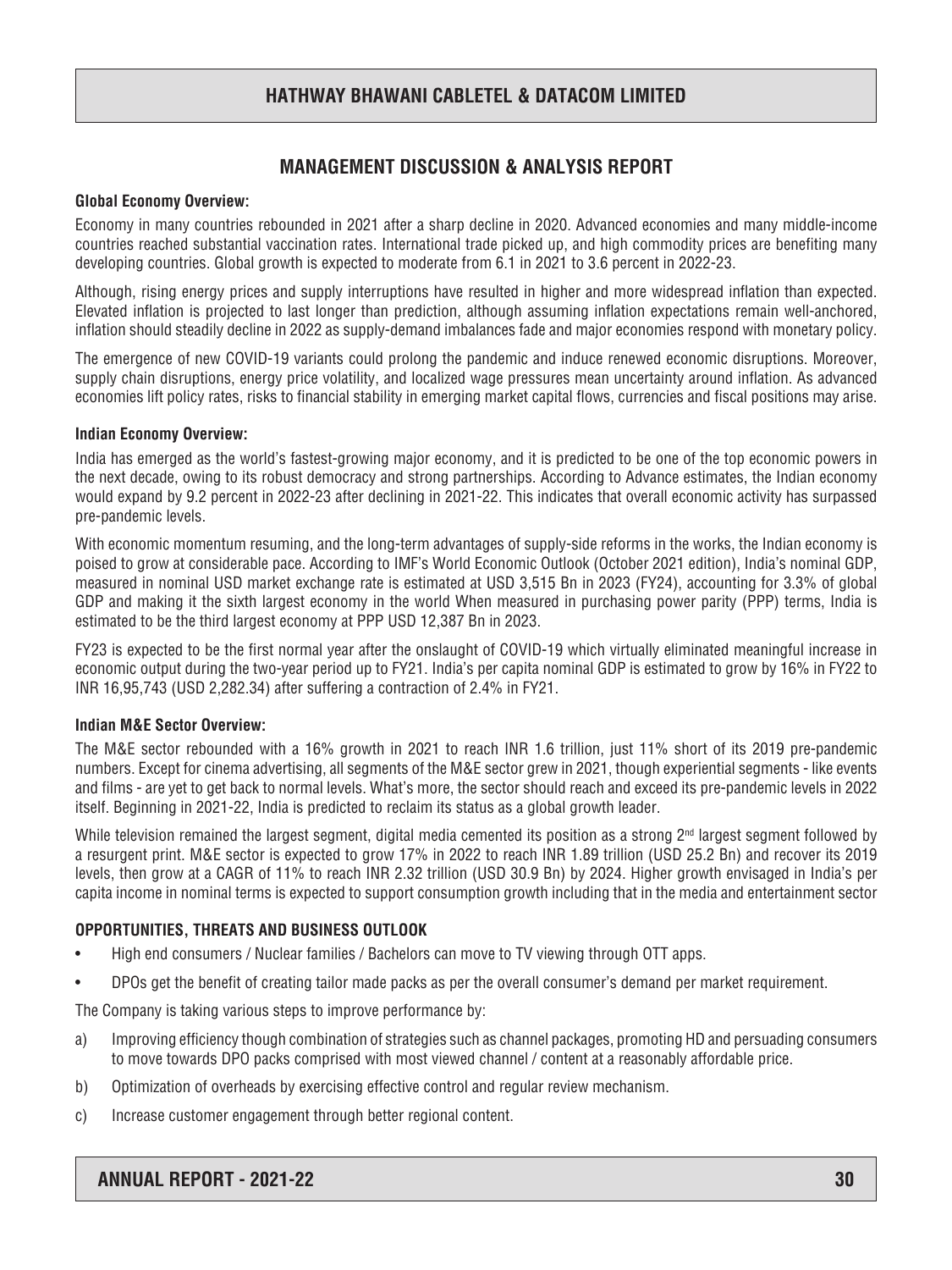#### **INTERNAL CONTROL SYSTEMS AND ADEQUACY**

The Company has proper and adequate internal control system under which management reports on key performance indicators and variance analysis are made. Regular Management committee meetings are held where these reports and variance analysis are discussed and action plan initiated with proper follow up. Operational Reports are tabled at Board Meetings after being discussed in Audit Committee meetings.

#### **BUSINESS PERFORMANCE**

The Company is providing Cable Television Network Services which is considered as the only reportable segment. The company's operations are based in the state of Maharashtra, India.

#### **HUMAN RESOURCES**

An Orientation has been given to the personnel policy with emphasis on performance. Employee strength was managed at various levels with reallocation of responsibilities for better utilisation of resources.

Measures are continuing to facilitate higher levels of output and productivity. Managerial Effectiveness is being improved by appropriate development and training programs, better co-ordination and improvement in communications.

As of March 31, 2022, there were 12 permanent employees on the rolls of the company.

#### **COMPANY'S FINANCIAL PERFORMANCE AND ANALYSIS**

 $($ ₹ In Lakhs)

| <b>Particulars</b>                                                                     | <b>Year ended March 31</b> |         | <b>Year ended March 31</b> |         |
|----------------------------------------------------------------------------------------|----------------------------|---------|----------------------------|---------|
|                                                                                        | 2022                       | 2021    | 2022                       | 2021    |
|                                                                                        | <b>Standalone</b>          |         | <b>Consolidated</b>        |         |
| <b>INCOME</b>                                                                          |                            |         |                            |         |
| <b>Revenue from Operations</b>                                                         | 381.59                     | 436.00  | 381.59                     | 436.00  |
| Other Income                                                                           | 7.72                       | 5.32    | 7.72                       | 5.32    |
| <b>TOTAL INCOME</b>                                                                    | 389.31                     | 441.32  | 389.31                     | 441.32  |
| <b>EXPENSES</b>                                                                        |                            |         |                            |         |
| <b>Feed Charges</b>                                                                    | 94.67                      | 111.03  | 94.67                      | 111.03  |
| <b>Other Operational Expenses</b>                                                      | 26.44                      | 32.31   | 26.44                      | 32.31   |
| <b>Employee Benefit Expenses</b>                                                       | 61.89                      | 58.08   | 61.89                      | 58.08   |
| <b>Finance Cost</b>                                                                    |                            | 6.58    |                            | 6.58    |
| Depreciation, amortisation and impairment                                              | 17.08                      | 17.55   | 17.08                      | 17.55   |
| <b>Other Expenses</b>                                                                  | 88.92                      | 78.60   | 88.92                      | 78.60   |
| <b>TOTAL</b>                                                                           | 289.00                     | 304.15  | 289.00                     | 304.15  |
| Profit / (Loss) before exceptional Items and tax                                       | 100.31                     | 137.17  | 100.31                     | 137.17  |
| Share of net Profit / (Loss) of Joint venture<br>accounted for using the equity method |                            |         | $-6.24$                    | $-0.07$ |
| Profit / (Loss) Before Taxation                                                        | 100.31                     | 137.17  | 94.07                      | 137.10  |
| <b>Tax Expense</b>                                                                     |                            |         |                            |         |
| Current tax                                                                            |                            | $-6.52$ |                            | $-6.52$ |
| Deferred tax                                                                           | 14.36                      | 36.66   | 14.36                      | 36.66   |
| Profit / (Loss) After Taxation                                                         | 85.95                      | 107.03  | 79.71                      | 106.96  |
| <b>Other Comprehensive Income</b>                                                      | $-0.16$                    | 0.32    | 0.59                       | 0.35    |
| <b>Total Comprehensive Income for the year</b>                                         | 85.79                      | 107.35  | 80.30                      | 107.31  |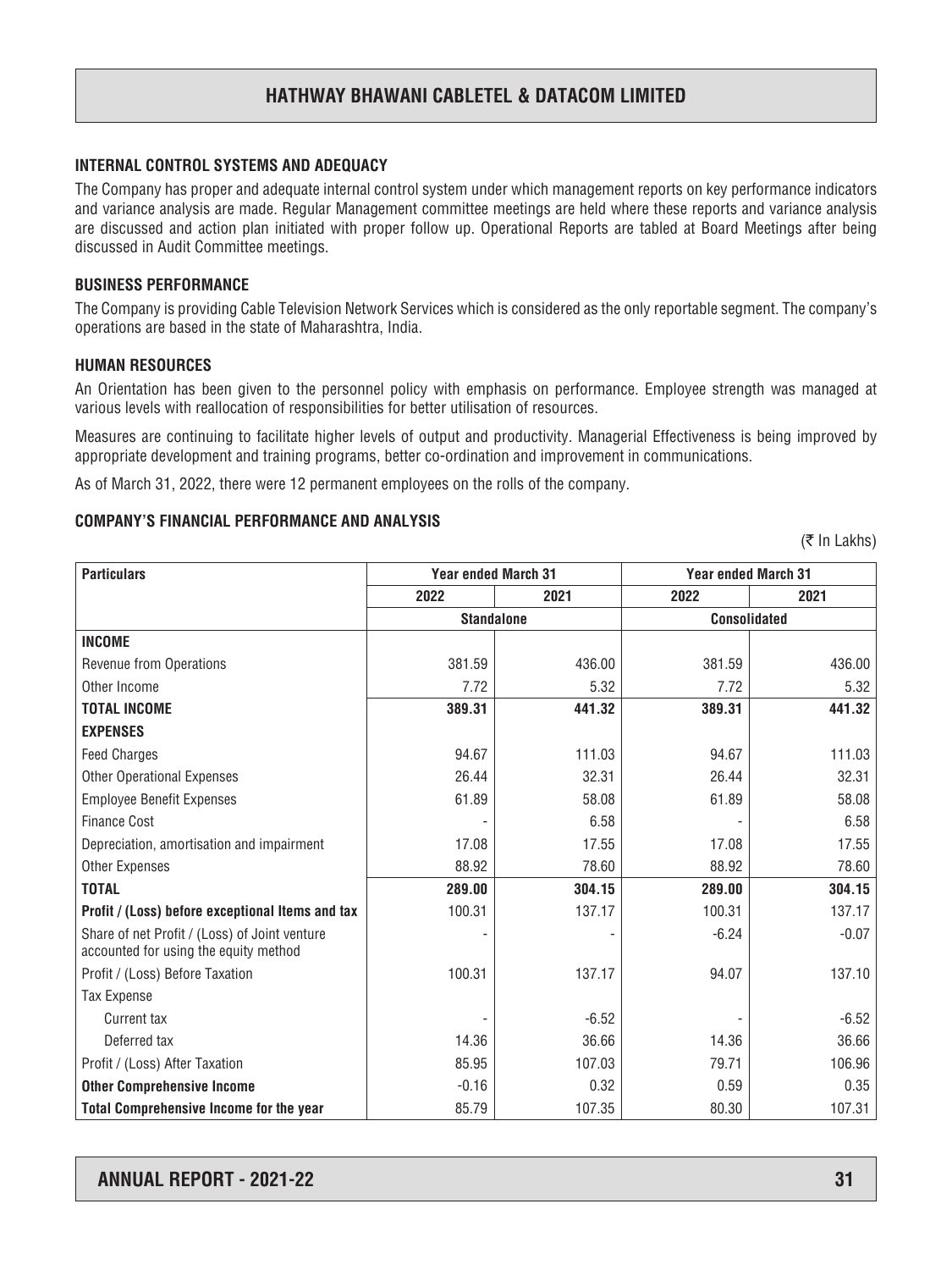| Sr.<br>No.     | <b>Particulars</b>                                                     | <b>Year Ended</b><br>March 31, 2022 | <b>Year Ended</b><br>March 31, 2021 | $%$ Variance | <b>Remarks</b>                                                                     |
|----------------|------------------------------------------------------------------------|-------------------------------------|-------------------------------------|--------------|------------------------------------------------------------------------------------|
|                | <b>Current Ratio</b>                                                   | 0.19                                | 0.13                                | 51%          | Due to reduction in trade payables.                                                |
| $\overline{2}$ | Debt-Equity Ratio                                                      | <b>NA</b>                           | NА                                  | <b>NA</b>    |                                                                                    |
| 3              | Debt Service Coverage Ratio                                            | <b>NA</b>                           | <b>NA</b>                           | NA.          |                                                                                    |
| 4              | Return on Equity Ratio                                                 | 0.66                                | 3.92                                | $-83%$       | Due to reduction in revenue from<br>operations and Net Profit.                     |
| 5              | <b>Inventory Turnover Ratio</b>                                        | <b>NA</b>                           | <b>NA</b>                           | NА           |                                                                                    |
| 6              | Trade Receivables Turnover<br>Ratio                                    | 42.56                               | 74.91                               | $-43%$       | Due to Reduction in Revenue from<br>operations                                     |
| $\overline{7}$ | Trade Payables Turnover Ratio                                          | 1.67                                | 1.09                                | 53%          | Due to reduction in trade payables.                                                |
| 8              | Net Capital Turnover Ratio                                             | $-3.50$                             | $-1.89$                             | 86%          | Due to Reduction in Revenue from<br>operations and reduction in trade<br>payables. |
| 9              | Net Profit Ratio                                                       | 0.21                                | 0.25                                | $-15%$       |                                                                                    |
| 10             | Return on Capital Employed<br>(Excluding Working Capital<br>Financing) | 0.76                                | 5.31                                | $-86%$       | Due to Reduction in Revenue from<br>operations                                     |
| 11             | Return on Investment                                                   | 0.03                                | 0.03                                | $0\%$        |                                                                                    |

#### **Ratio Analysis (Consolidated Basis)**

#### **Operational Review**

The financial statements of your company have been prepared on a going concern basis which contemplates the realization of assets and the satisfaction of liabilities in the normal course of business. For the year ended 31 March 2022, the Company's total comprehensive Income for the period is  $\bar{\tau}$  85.79 Lakhs and Net worth is Positive by  $\bar{\tau}$  172.20 lakhs.

#### **CAUTIONARY STATEMENT**

Statements in the Management Discussion and Analysis describing the Company's objectives, projections, estimates and expectation may be "forward-looking" within the meaning of applicable laws and regulations. Actual results might differ materially from those expressed or implied.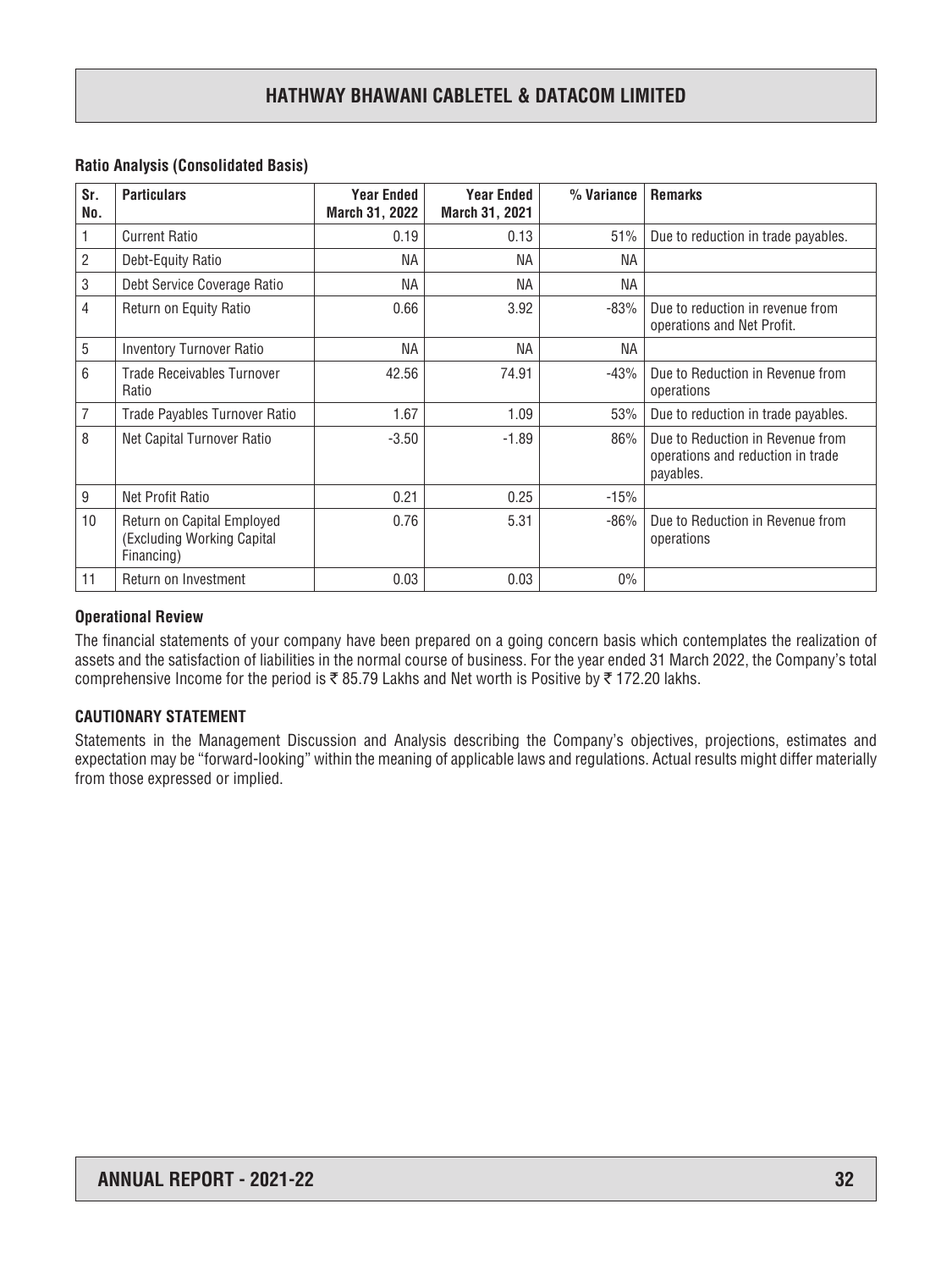#### **Independent Auditor's Report**

#### **To the Members of Hathway Bhawani Cabletel & Datacom Limited**

#### **Report on the Audit of the Standalone Financial Statements**

#### **Opinion**

We have audited the accompanying standalone financial statements of **Hathway Bhawani Cabletel & Datacom Limited** ("the Company"), which comprise the Balance Sheet as at March 31, 2022, the Statement of Profit and Loss (including Other Comprehensive Income), Statement of Changes in Equity and Cash Flow Statement for the year then ended, and a summary of significant accounting policies and other explanatory information (hereinafter referred to as "the standalone financial statements").

In our opinion and to the best of our information and according to the explanations given to us, the aforesaid standalone financial statements give the information required by the Companies Act, 2013 ("the Act") in the manner so required and give a true and fair view in conformity with the Indian Accounting Standards prescribed under section 133 of the Act read with the Companies (Indian Accounting Standards) Rules, 2015, as amended, ("Ind AS") and other accounting principles generally accepted in India, of the state of affairs of the Company as at March 31, 2022, its profit (including other comprehensive income), its changes in equity and its cash flows for the year ended on that date.

#### **Basis for Opinion**

We conducted our audit of standalone financial statements in accordance with the Standards on Auditing ("SAs") specified under section 143(10) of the Act. Our responsibilities under those Standards are further described in the Auditor's Responsibilities for the Audit of the Standalone Financial Statements section of our report. We are independent of the Company in accordance with the Code of Ethics issued by the Institute of Chartered Accountants of India ("ICAI") together with the ethical requirements that are relevant to our audit of the standalone financial statements under the provisions of the Act and the Rules made thereunder, and we have fulfilled our other ethical responsibilities in accordance with these requirements and the Code of Ethics issued by ICAI. We believe that the audit evidence we have obtained is sufficient and appropriate to provide a basis for our opinion on the standalone financial statements.

#### **Key Audit Matters**

Key audit matters are those matters that, in our professional judgement, were of most significance in our audit of the standalone financial statements of the current period. These matters were addressed in the context of our audit of the standalone financial statements as a whole, and in forming our opinion thereon, and we do not provide a separate opinion on these matters. We have determined the matters described below to be the key audit matters to be communicated in our report.

| Sr.No | <b>Key Audit Matter</b>                                                                                                                                                                                                                                                                                                                                      | How our audit addressed the Key Audit Matter                                                                                                                                          |  |  |  |
|-------|--------------------------------------------------------------------------------------------------------------------------------------------------------------------------------------------------------------------------------------------------------------------------------------------------------------------------------------------------------------|---------------------------------------------------------------------------------------------------------------------------------------------------------------------------------------|--|--|--|
| 1.    | <b>Contingent liabilities:</b>                                                                                                                                                                                                                                                                                                                               | Our audit procedures included the following:                                                                                                                                          |  |  |  |
|       | The Company is in receipt of show cause notices from<br>Licensing authority. The Company has disputed such                                                                                                                                                                                                                                                   | a) We obtained summary of<br>litigation<br>including<br>management's assessment.                                                                                                      |  |  |  |
|       | claim. The review of claim involve a high degree of<br>judgement to determine the possible outcome, and<br>estimates relating to the timing and the amount of outflow<br>of resources embodying economic benefits.<br>The audit of Contingent liabilities is significant to our audit<br>as any adverse outcome may have material impact on this<br>Company. | We obtained an understanding, evaluated the design,<br>and tested the operating effectiveness of the controls<br>related to management's risk assessment process for<br>legal matter. |  |  |  |
|       |                                                                                                                                                                                                                                                                                                                                                              | We obtained and read external legal opinion and other<br>$\mathcal{C}$ )<br>evidences provided by management to corroborate<br>management's assessment of the legal matter.           |  |  |  |
|       |                                                                                                                                                                                                                                                                                                                                                              | d) Assessed the relevant accounting policies and<br>disclosures in the standalone financial statements<br>for compliance with the requirements of accounting<br>standards.            |  |  |  |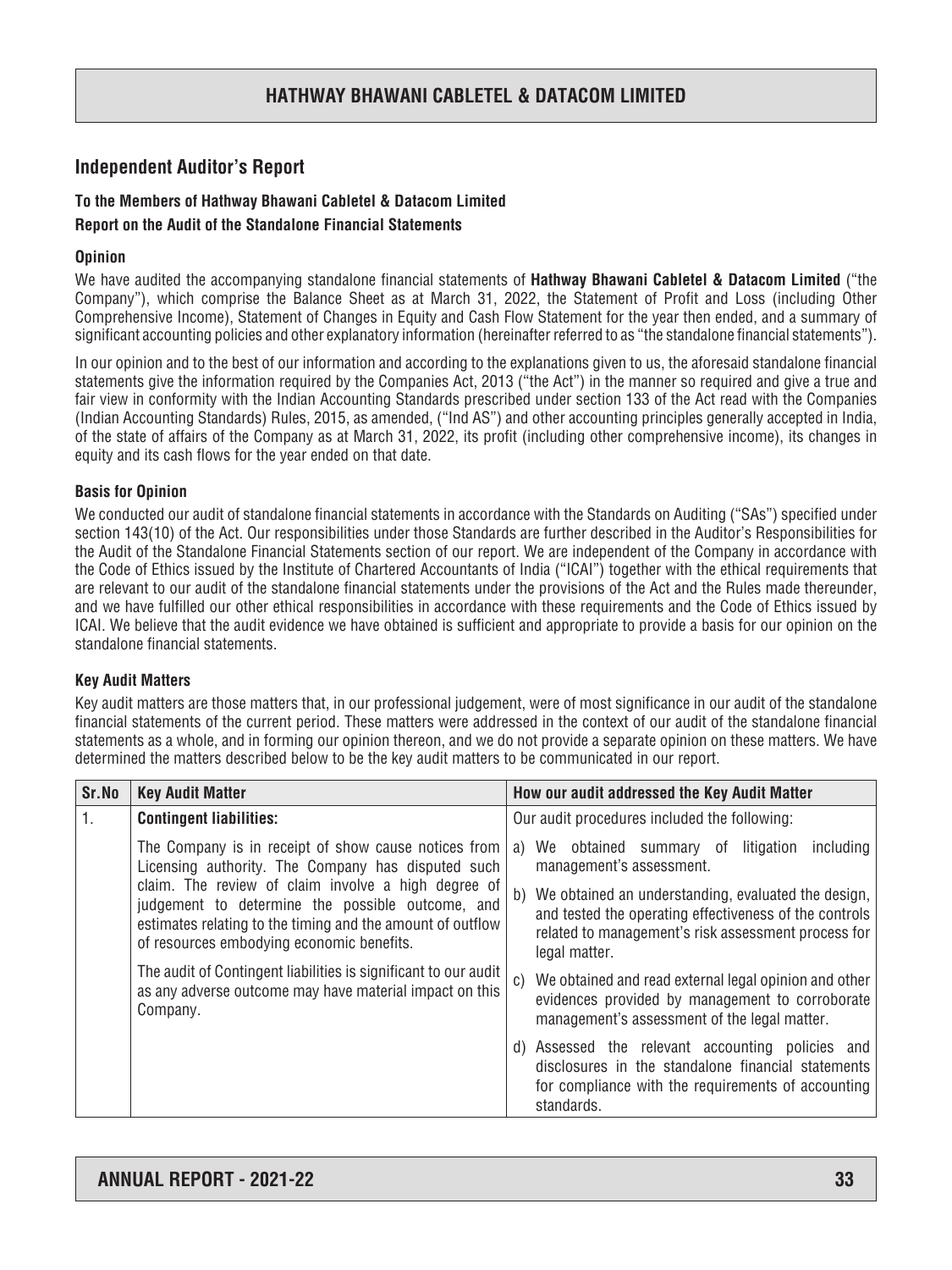#### **Information Other than the Standalone Financial Statements and Auditor's Report Thereon**

The Company's Board of Directors is responsible for the preparation of the other information. The other information comprises the information included in Annual report but does not include the standalone financial statements and our auditor's report thereon. Our opinion on the standalone financial statements does not cover the other information and we do not express any form of assurance conclusion thereon.

In connection with our audit of the standalone financial statements, our responsibility is to read the other information and, in doing so, consider whether the other information is materially inconsistent with the standalone financial statements or our knowledge obtained in the audit or otherwise appears to be materially misstated.

If, based on the work we have performed, we conclude that there is a material misstatement of this other information, we are required to report that fact. We have nothing to report in this regard.

#### **Responsibilities of Management and Those Charged with Governance for the Standalone Financial Statements**

The Company's Board of Directors is responsible for the matters stated in section 134(5) of the Act with respect to the preparation of these standalone financial statements that give a true and fair view of the financial position, financial performance (including other comprehensive income), changes in equity and cash flows of the Company in accordance with the Ind AS and other accounting principles generally accepted in India. This responsibility also includes maintenance of adequate accounting records in accordance with the provisions of the Act for safeguarding the assets of the Company and for preventing and detecting frauds and other irregularities; selection and application of appropriate accounting policies; making judgments and estimates that are reasonable and prudent; and design, implementation and maintenance of adequate internal financial controls, that were operating effectively for ensuring the accuracy and completeness of the accounting records, relevant to the preparation and presentation of the standalone financial statements that give a true and fair view and are free from material misstatement, whether due to fraud or error.

In preparing the standalone financial statements, management is responsible for assessing the Company's ability to continue as a going concern, disclosing, as applicable, matters related to going concern and using the going concern basis of accounting unless management either intends to liquidate the Company or to cease operations, or has no realistic alternative but to do so.

The Board of Directors are also responsible for overseeing the Company's financial reporting process.

#### **Auditor's Responsibilities for the Audit of the Standalone Financial Statements**

Our objectives are to obtain reasonable assurance about whether the standalone financial statements as a whole are free from material misstatement, whether due to fraud or error, and to issue an auditor's report that includes our opinion. Reasonable assurance is a high level of assurance, but is not a guarantee that an audit conducted in accordance with SAs will always detect a material misstatement when it exists. Misstatements can arise from fraud or error and are considered material if, individually or in the aggregate, they could reasonably be expected to influence the economic decisions of users taken on the basis of these standalone financial statements.

As part of an audit in accordance with SAs, we exercise professional judgment and maintain professional skepticism throughout the audit. We also:

- Identify and assess the risks of material misstatement of the standalone financial statements, whether due to fraud or error, design and perform audit procedures responsive to those risks, and obtain audit evidence that is sufficient and appropriate to provide a basis for our opinion. The risk of not detecting a material misstatement resulting from fraud is higher than for one resulting from error, as fraud may involve collusion, forgery, intentional omissions, misrepresentations, or the override of internal control.
- Obtain an understanding of internal control relevant to the audit in order to design audit procedures that are appropriate in the circumstances. Under section 143(3)(i) of the Act, we are also responsible for expressing our opinion on whether the company has adequate internal financial controls system in place and the operating effectiveness of such controls.
- Evaluate the appropriateness of accounting policies used and the reasonableness of accounting estimates and related disclosures made by management.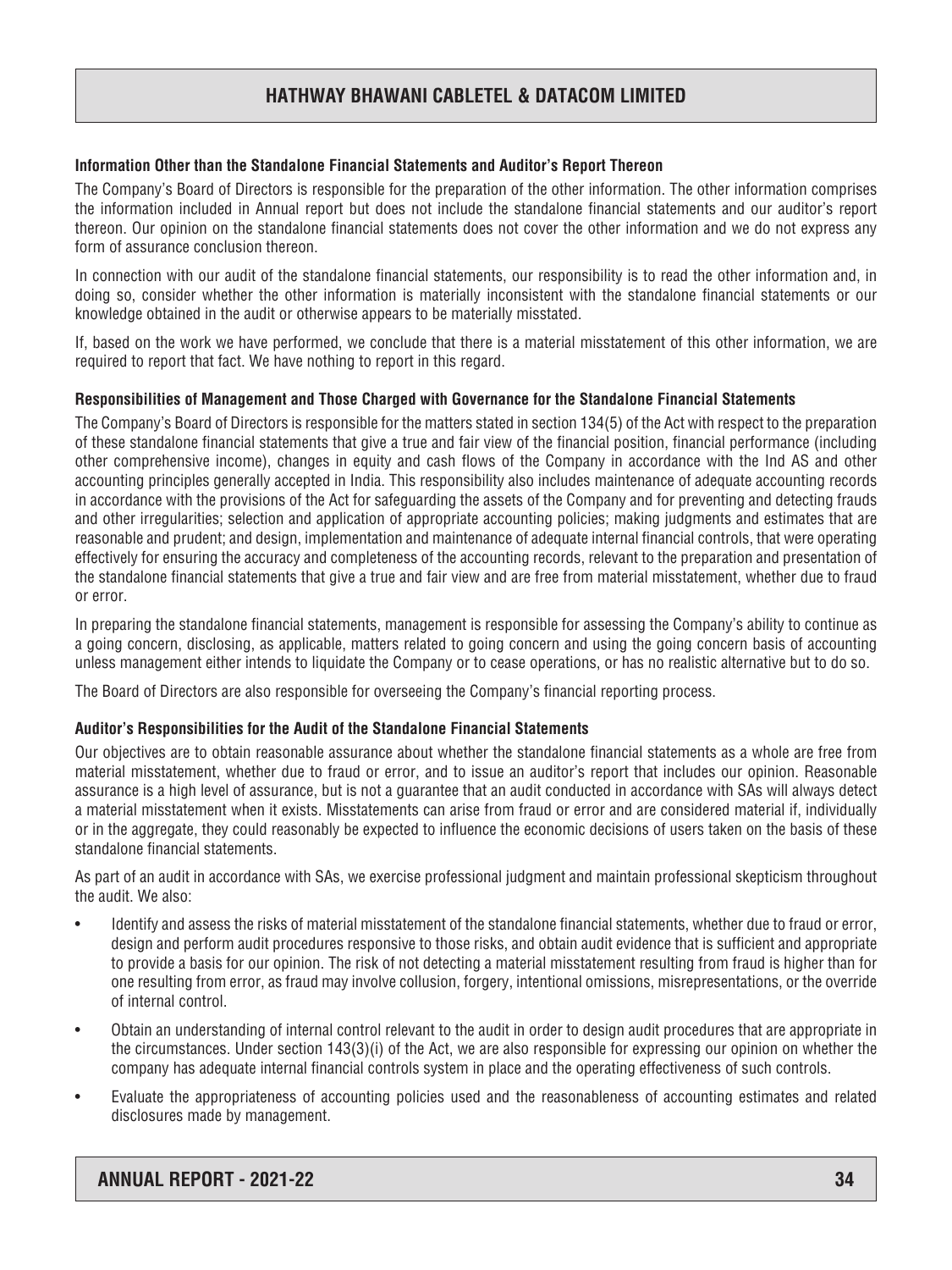- Conclude on the appropriateness of management's use of the going concern basis of accounting and, based on the audit evidence obtained, whether a material uncertainty exists related to events or conditions that may cast significant doubt on the Company's ability to continue as a going concern. If we conclude that a material uncertainty exists, we are required to draw attention in our auditor's report to the related disclosures in the standalone financial statements or, if such disclosures are inadequate, to modify our opinion. Our conclusions are based on the audit evidence obtained up to the date of our auditor's report. However, future events or conditions may cause the Company to cease to continue as a going concern.
- Evaluate the overall presentation, structure and content of the standalone financial statements, including the disclosures, and whether the standalone financial statements represent the underlying transactions and events in a manner that achieves fair presentation.

Materiality is the magnitude of the misstatement in the standalone financial statements that, individually or in aggregate, makes it probable that the economic decisions of a reasonably knowledgeable user of the standalone financial statements may be influenced. We consider quantitative materiality and qualitative factors in; (i) planning the scope of our audit work and evaluating the results of our work; and (ii) to evaluate the effects of any identified misstatements in the financial statements.

We communicate with those charged with governance regarding, among other matters, the planned scope and timing of the audit and significant audit findings, including any significant deficiencies in internal control that we identify during our audit.

We also provide those charged with governance with a statement that we have complied with relevant ethical requirements regarding independence, and to communicate with them all relationships and other matters that may reasonably be thought to bear on our independence, and where applicable, related safeguards.

From the matters communicated with those charged with governance, we determine those matters that were of most significance in the audit of the standalone financial statements of the current period and are therefore the key audit matters. We describe these matters in our auditor's report unless law or regulation precludes public disclosure about the matter or when, in extremely rare circumstances, we determine that a matter should not be communicated in our report because the adverse consequences of doing so would reasonably be expected to outweigh the public interest benefits of such communication.

#### **Report on Other Legal and Regulatory Requirements**

- 1. As required by the Companies (Auditor's Report) Order, 2020 ("the Order"), issued by the Central Government of India in terms of section 143(11) of the Act, we give in the "Annexure A", a statement on the matters specified in the paragraphs 3 and 4 of the Order.
- 2. As required by section 143(3) of the Act, we report that:
	- (i) We have sought and obtained all the information and explanations which to the best of our knowledge and belief were necessary for the purposes of our audit;
	- (ii) In our opinion, proper books of account as required by law have been kept by the Company so far as it appears from our examination of those books;
	- (iii) The Balance Sheet, the Statement of Profit and Loss (including Other Comprehensive Income), the Statement of Changes in Equity and the Cash Flow Statement dealt with by this Report are in agreement with the relevant books of account;
	- (iv) In our opinion, the aforesaid standalone financial statements comply with the Ind AS specified under section 133 of the Act, read with relevant rules issued thereunder and relevant provisions of the Act;
	- (v) On the basis of the written representations received from the directors as on March 31, 2022 taken on record by the Board of Directors, none of the directors is disqualified as on March 31, 2022 from being appointed as a director in terms of section 164(2) of the Act;
	- (vi) With respect to the adequacy of the internal financial controls over financial reporting of the Company and the operating effectiveness of such controls, refer to our separate report in "Annexure B";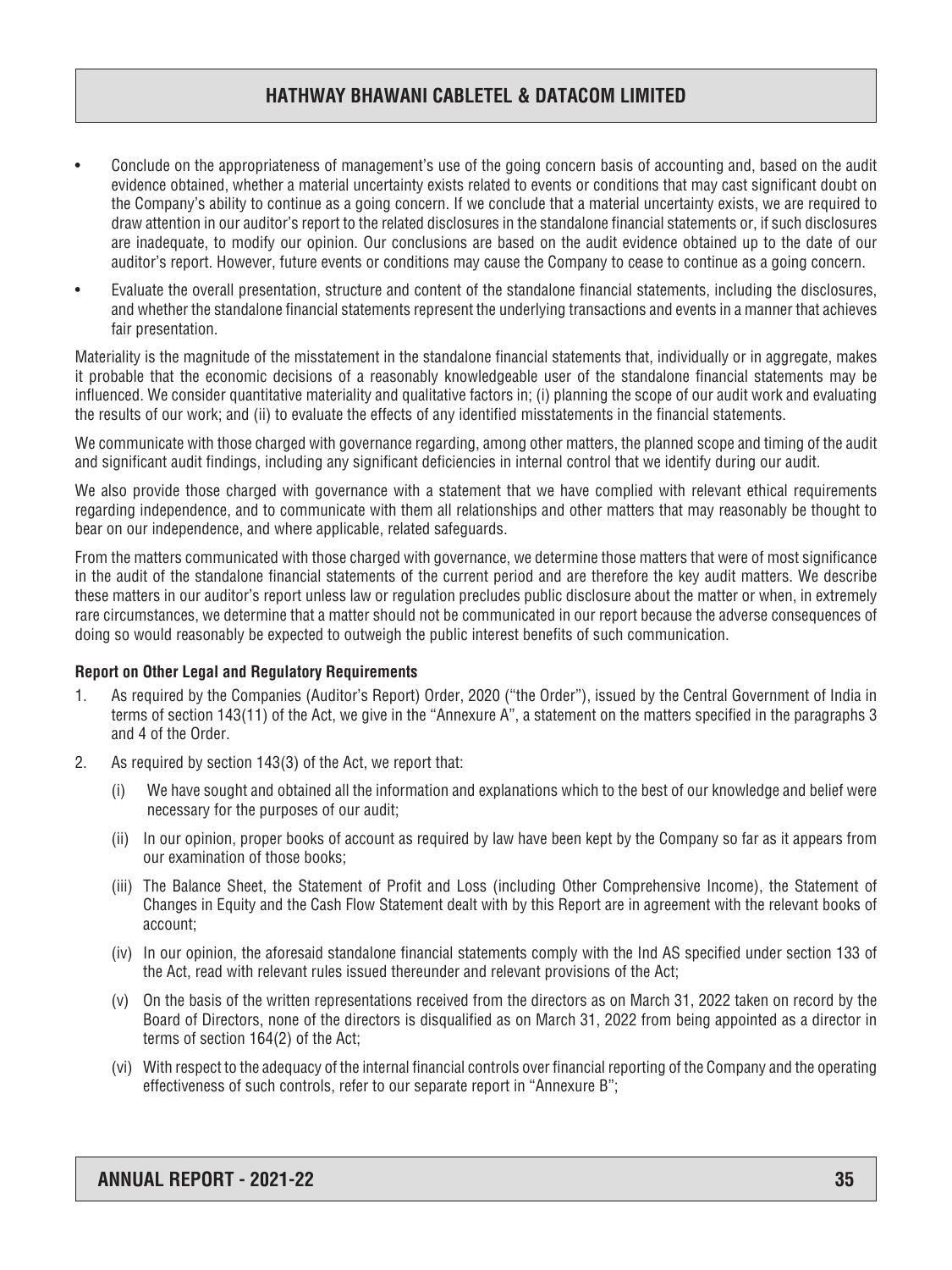(vii) With respect to the other matters to be included in the Auditor's Report in accordance with the requirements of section 197(16) of the Act, as amended:

 In our opinion and to the best of our information and according to the explanations given to us, the Company has not paid remuneration to its directors during the year. Accordingly, the provisions of section 197 of the Act are not applicable to the Company;

- (viii) With respect to the other matters to be included in the Auditor's Report in accordance with rule 11 of the Companies (Audit and Auditors) Rules, 2014, as amended, in our opinion and to the best of our information and according to the explanations given to us:
	- a) The Company has disclosed the impact of pending litigations as at March 31, 2022 on its financial position in its standalone financial statements - Refer Note 4.01 to standalone financial statements;
	- b) The Company did not have any long-term contracts including derivative contracts for which there were any material foreseeable losses;
	- c) There were no amounts which were required to be transferred to the Investor Education and Protection Fund by the Company;
	- d) (i) The Management has represented that, to the best of its knowledge and belief, no funds (which are material either individually or in the aggregate) have been advanced or loaned or invested (either from borrowed funds or share premium or any other sources or kind of funds) by the Company to or in any other person or entity, including foreign entity ("Intermediaries"), with the understanding, whether recorded in writing or otherwise, that the Intermediary shall, whether, directly or indirectly lend or invest in other persons or entities identified in any manner whatsoever by or on behalf of the Company ("Ultimate Beneficiaries") or provide any guarantee, security or the like on behalf of the Ultimate Beneficiaries;
		- (ii) The Management has represented, that, to the best of its knowledge and belief, no funds (which are material either individually or in the aggregate) have been received by the Company from any person or entity, including foreign entity ("Funding Parties"), with the understanding, whether recorded in writing or otherwise, that the Company shall, whether, directly or indirectly, lend or invest in other persons or entities identified in any manner whatsoever by or on behalf of the Funding Party ("Ultimate Beneficiaries") or provide any guarantee, security or the like on behalf of the Ultimate Beneficiaries;
		- (iii) Based on the audit procedures performed by us that has been considered reasonable and appropriate in the circumstances, nothing has come to our notice that has caused us to believe that the representations under sub-clause (i) and (ii) above, contain any material mis-statement; and
	- e) The Company has neither declared nor paid any dividend during the year.

**For Nayan Parikh & Co.** Chartered Accountants Firm Registration No. 107023W

**K.Y. Narayana** Partner Place: Mumbai Membership No. 060639 Date: April 11, 2022 UDIN: 22060639AGUZLF9365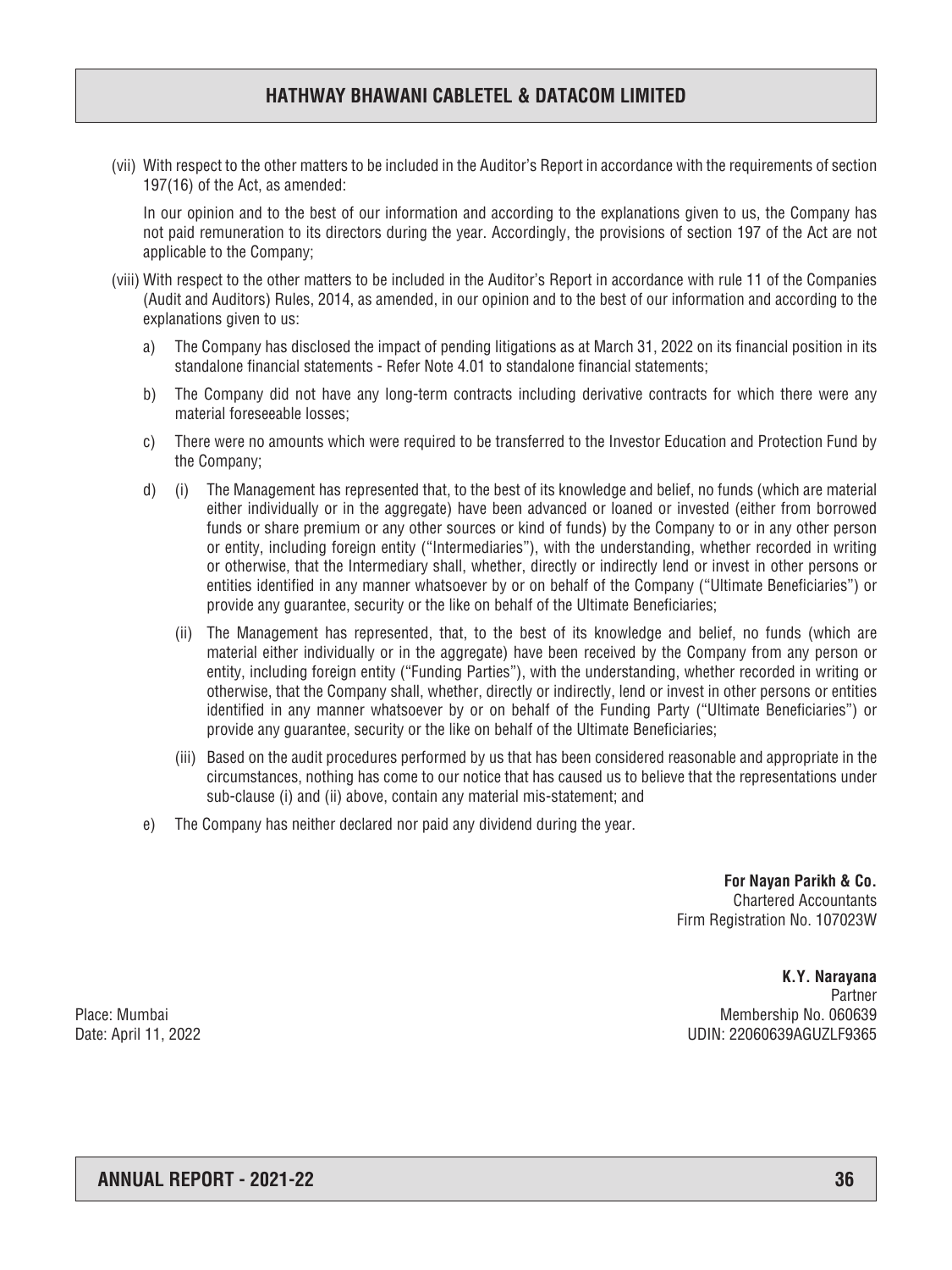#### **Annexure A to the Independent Auditor's Report**

#### **Referred to in paragraph 1 under "Report on Other Legal and Regulatory Requirements" of our report on even date to the members of the Company on standalone financial statements for the year ended March 31, 2022:**

- (i) (a) (A) The Company has maintained proper records of Property, Plant and Equipment showing particulars of assets including quantitative details and situation except in case of certain types of distribution equipments like cabling, line equipments, access devices with end users. In view of the management, nature of such assets and business is such that maintaining location-wise particulars is impractical;
	- (B) The Company has maintained proper records showing full particulars of Intangible Assets;
	- (b) According to the information and explanation given to us, Property, Plant and Equipments, were physically verified during the year as per the programme of verification adopted by the management, which, in our opinion, is reasonable. Material discrepancies arising on such physical verification have been properly dealt within the books of accounts;
	- (c) The Company does not hold any immovable property, and the properties where the Company is lessee, the agreements are duly executed in favour of the lessee. Accordingly, reporting under paragraph 3(i)(c) of the Order is not applicable to the Company;
	- (d) The Company has not revalued any of its Property, Plant and Equipment (including Right of Use assets) and intangible assets during the year;
	- (e) As per the information provided to us, there are no proceedings initiated or are pending against the Company for holding any benami property under the Benami Transactions (Prohibition) Act, 1988 (45 of 1988) and rules made thereunder. Accordingly, reporting under clause 3(i)(e) of the Order is not applicable to the Company;
- (ii) (a) According to the information and explanation given to us, the Company does not hold any inventories and accordingly paragraph 3(ii)(a) of the Order is not applicable to the Company;
	- (b) During the year under audit, the Company has not been sanctioned any working capital limits in excess of five crore rupees, in aggregate, from banks or financial institutions on the basis of security of current assets. Accordingly, reporting under clause 3(ii)(b) of the Order is not applicable to the Company;
- (iii) The Company has not made investments, or provided any guarantee or security or granted any loans or advances in the nature of loans, secured or unsecured, to companies, firms, Limited Liability Partnerships or any other parties. Accordingly, reporting under paragraph 3(iii) of the Order are not applicable to the Company;
- (iv) The Company has not granted any loans, made investments or provided guarantees or securities and hence reporting under paragraph 3(iv) of the Order is not applicable;
- (v) The Company has not accepted any deposits or amounts which are deemed to be deposits. Accordingly, reporting under paragraph 3(v) of the Order is not applicable to the Company. We have been informed by the management that no order has been passed by the Company Law Board or National Company Law Tribunal or Reserve Bank of India or any court or any other tribunal in this regard;
- (vi) The Central Government has not prescribed maintenance of cost records under section 148(1) of the Act, for the services rendered by the Company;
- (vii) (a) The Company has generally been regular in depositing with appropriate authorities undisputed statutory dues such as goods and services tax, provident fund, employees' state insurance, income tax, sales tax, service tax, duty of customs, duty of excise, value added tax, goods and service tax, cess and other applicable statutory dues. According to information and explanations given to us, no undisputed statutory dues payable were in arrears as at March 31, 2022, for a period of more than six months from the date they became payable;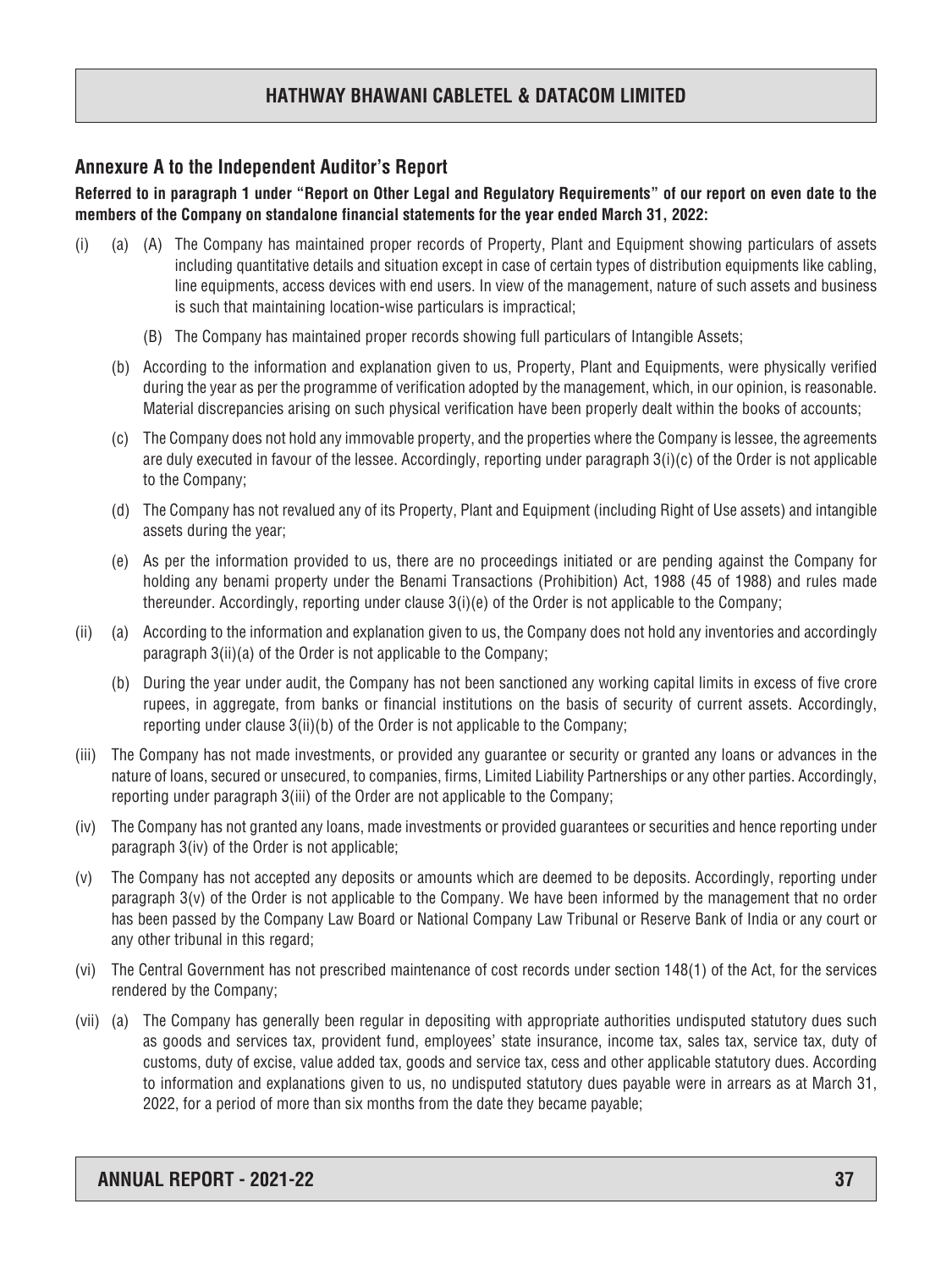(b) The details of statutory dues referred to in sub-clause (a) above which have not been deposited as on March 31, 2022 with the concerned authorities on account of dispute are given below:

| Sr.No. | Name of the<br><b>Statute</b> | Nature of the<br><b>Dues</b> | <b>Amount involved</b><br>$($ ₹ in lakhs) | <b>Period to which</b><br>the amount<br>relates | <b>Forum where</b><br>dispute is<br>pending |
|--------|-------------------------------|------------------------------|-------------------------------------------|-------------------------------------------------|---------------------------------------------|
|        | Indian Telegraph<br>Act, 1885 | License Fees                 | 3.322.22                                  | 2007-08 and<br>2009-2010 to<br>2014-2015        | <b>TDSAT</b>                                |

- (viii) According to the information and explaination provided to us, there are no transactions that are not recorded in the books of accounts which have been surrendered or disclosed as income during the year in the tax assessments under the Income Tax Act, 1961 (43 of 1961). Accordingly, reporting under clause 3(viii) of the Order is not applicable to the Company;
- (ix) (a) The Company has not taken any loans or other borrowings from any lender. Hence reporting under paragraph  $3(ix)(a)$ of the Order is not applicable to the Company;
	- (b) The Company has not been declared wilful defaulter by any bank or financial institution or government or any government authority;
	- (c) The Company has not taken any terms loan. Accordingly, reporting under paragraph 3(ix)(c) of the Order is not applicable to the Company;
	- (d) According to the information and explainations given to us, and the procedures performed by us, and on an overall examination of the financial statements, the Company has not raised any funds on short-term basis. Accordingly, the reporting under paragraph 3(ix)(d) of the Order is not applicable to the Company;
	- (e) On an overall examination of the financial statements of the Company, the Company has not taken any funds from any entity or person on account of or to meet the obligations of its joint venture;
	- (f) The Company has not raised loans during the year and hence reporting on paragraph  $3(ix)(f)$  of the Order is not applicable;
- (x) (a) The Company has not raised any money by way of Initial Public Offer or Further Public Offer (including debt instruments) during the year;
	- (b) According to information and explanations given to us, the Company has not made any preferential allotment or private placement of shares or convertible debentures (fully, partially or optionally convertible) during the current financial year. Accordingly, reporting under paragraph 3(x)(a) of the Order is not applicable to the Company;
- (xi) (a) To the best of our knowledge and belief and according to the information and explanations given to us, no material fraud by the Company or on the Company has been noticed or reported during the year;
	- (b) To the best of our knowledge, no report under section 143(12) of the Act has been filed in Form ADT-4 as prescribed under rule 13 of Companies (Audit and Auditors) Rules, 2014 with the Central Government, during the year and upto the date of this report;
	- (c) No whistle-blower complaints were received during the eyar by the Company;
- (xii) The Company is not a Nidhi Company and hence reporting under paragraph 3(xii) of the Order is not applicable;
- (xiii) To the best of our knowledge and belief and according to the information and explanations given to us, all transactions with the related parties are in compliance with sections 177 and 188 of Act where applicable and the details have been disclosed in the financial statements, etc., as required by the applicable accounting standards;
- (xiv) (a) In our opinion and based on our examination, the Company has an internal audit system commensurate with the size and nature of its business;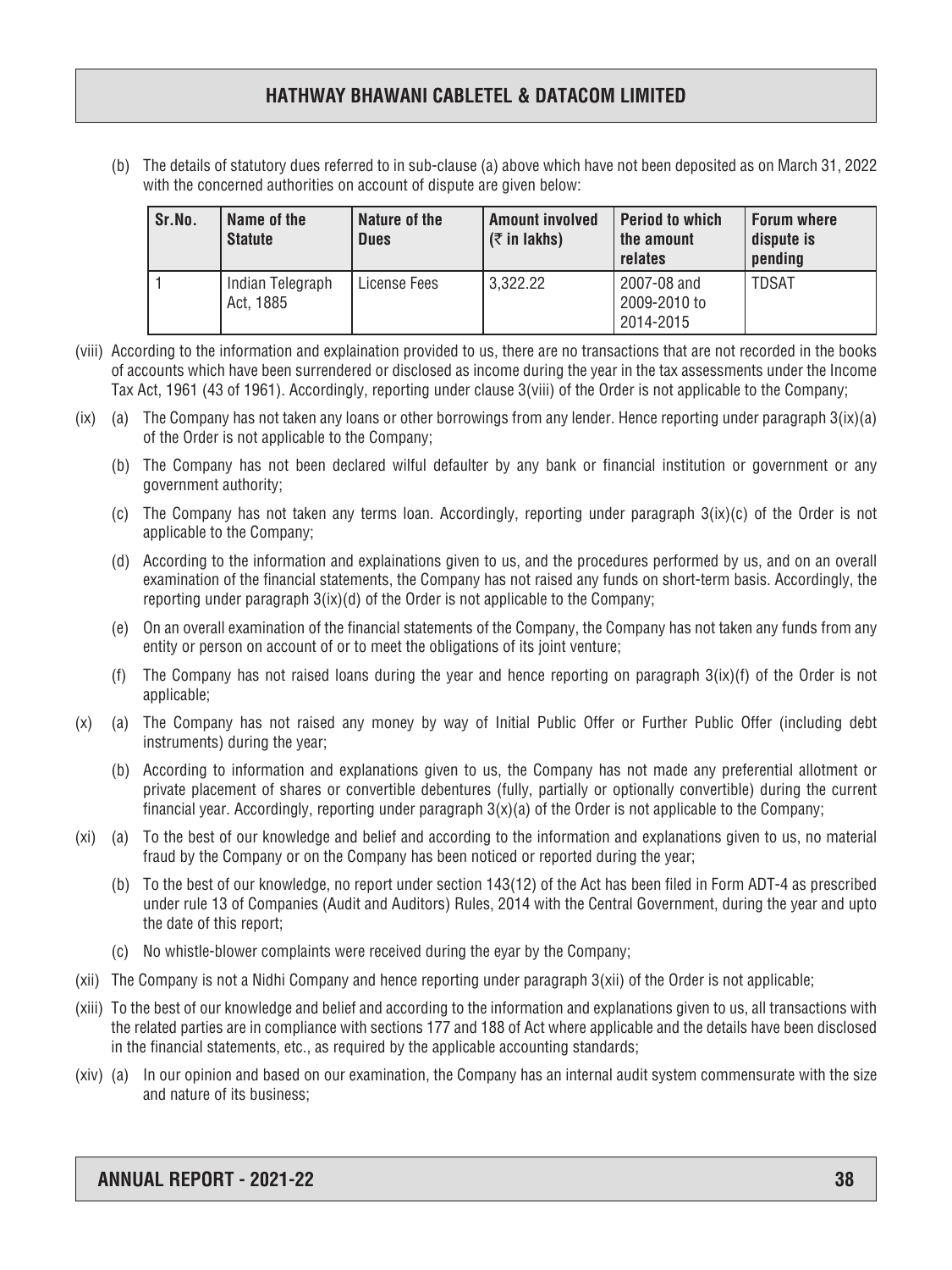- (b) We have considered, the internal audit reports for the year under audit, issued to the Company during the year and till date, in determining the nature, timing and extend of our audit procedures.
- (xv) According to information and explanations given to us, in our opinion during the year the Company has not entered into any non-cash transactions with its directors or persons connected with them and hence provisions of section 192 of the Act are not applicable to the Company;
- (xvi) (a) The Company is not required to be registered under section 45-IA of the Reserve Bank of India Act, 1934. Accordingly, reporting under paragraph 3(xvi)(a),(b) and (c) of the Order is not applicable to the Company;
	- (b) The Group does not have any Core Investment Company (CIC) as part of the Group as per the definition of Group contained in the Core Investment Companies (Reserve Bank) Directions, 2016 and hence the reporting under paragraph (xvi)(d) of the Order is not applicable;
- (xvii) The Company has not incurred cash losses in the financial year and in the immediately preceding financial year;
- (xviii) There has been no resignation of the statutory auditors during the year. Accordingly, reporting under paragraph 3(xviii) of the Order is not applicable to the Company;
- (xix) According to the information and explanations given to us and on the basis of the financial ratios, ageing and expected dates of realization of financial assets and payment of financial liabilities, other information accompanying the financial statements, our knowledge of the Board of Directors and management plans and based on our examination of the evidence supporting the assumptions, nothing has come to our attention, which causes us to believe that any material uncertainty exists as on the date of the audit report that company is not capable of meeting its liabilities existing at the date of balance sheet as and when they fall due within a period of one year from the balance sheet date. We, however, state that this is not an assurance as to the future viability of the Company. We further state that our reporting is based on the facts up to the date of the audit report and we neither give any guarantee nor any assurance that all liabilities falling due within a period of one year from the balance sheet date, will get discharged by the Company as and when they fall due; and
- (xx) The Company was not having net worth of rupees five hundred crore or more, or turnover of rupees one thousand crore or more or a net profit of rupees five crore or more during the immediately preceding financial year and hence, provisions of section 135 of the Act are not applicable to the Company during the year. Accordingly, reporting under paragraph 3(xx) of the Order is not applicable for the year.

**For Nayan Parikh & Co.** Chartered Accountants Firm Registration No. 107023W

### **K.Y. Narayana**

Partner Place: Mumbai Membership No. 060639 Place: Mumbai Membership No. 060639 Date: April 11, 2022 UDIN: 22060639AGUZLF9365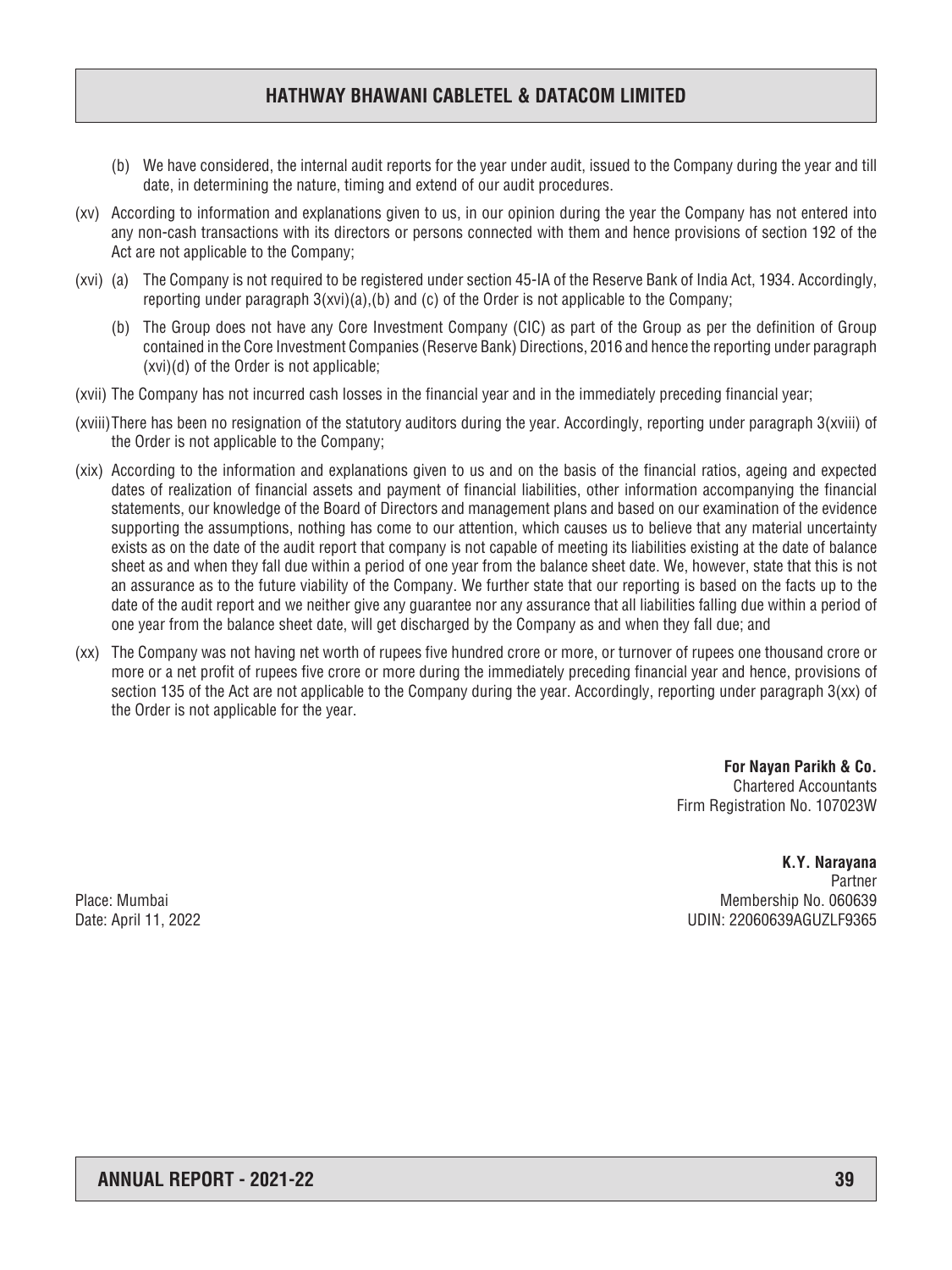### **Annexure B to the Independent Auditor's Report**

### **Referred to in paragraph 2(vi) under "Report on Other Legal and Regulatory Requirements" of our report on even date to the members of the Company on standalone financial statements for the year ended March 31, 2022**

### **Opinion**

We have audited the internal financial controls with reference to financial statements of the Company as of March 31, 2022 in conjunction with our audit of the standalone financial statements of the Company for the year ended on that date.

In our opinion, the Company has, in all material respects, an adequate internal financial controls system with reference to financial statements and such internal financial controls with reference to financial statements were operating effectively as at March 31, 2022 based on the internal controls with reference to financial statements criteria established by the Company considering the essential components of internal controls stated in the Guidance Note.

### **Management's Responsibility for Internal Financial Controls**

The Company's management is responsible for establishing and maintaining internal financial controls based on the internal controls with reference to financial statements criteria established by the Company considering the essential components of internal control stated in the Guidance Note on Audit of Internal Financial Controls over Financial Reporting ('Guidance Note') issued by the ICAI. These responsibilities include the design, implementation and maintenance of adequate internal financial controls that were operating effectively for ensuring the orderly and efficient conduct of its business, including adherence to Company's policies, the safeguarding of its assets, the prevention and detection of frauds and errors, the accuracy and completeness of the accounting records, and the timely preparation of reliable financial information, as required under the Act.

### **Auditor's Responsibility**

Our responsibility is to express an opinion on the Company's internal financial controls with reference to financial statements based on our audit. We conducted our audit in accordance with the Guidance Note and the Standards on Auditing specified under section 143(10) of the Act, to the extent applicable to an audit of internal financial controls, both issued by ICAI. Those Standards and the Guidance Note require that we comply with ethical requirements and plan and perform the audit to obtain reasonable assurance about whether adequate internal financial controls with reference to financial statements was established and maintained and if such controls operated effectively in all material respects.

Our audit involves performing procedures to obtain audit evidence about the adequacy of the internal financial controls system with reference to financial statements and their operating effectiveness. Our audit of internal financial controls with reference to financial statements included obtaining an understanding of internal financial controls with reference to financial statements, assessing the risk that a material weakness exists, and testing and evaluating the design and operating effectiveness of internal control based on the assessed risk.

The procedures selected depend on the auditor's judgment, including the assessment of the risks of material misstatement of the financial statements, whether due to fraud or error.

We believe that the audit evidence we have obtained is sufficient and appropriate to provide a basis for our audit opinion on the Company's internal financial controls system with reference to financial statements.

### **Meaning of Internal Financial Controls with reference to Financial Statements**

A company's internal financial controls with reference to financial statements is a process designed to provide reasonable assurance regarding the reliability of financial reporting and the preparation of standalone financial statements for external purposes in accordance with generally accepted accounting principles. A company's internal financial controls with reference to financial statements includes those policies and procedures that (1) pertain to the maintenance of records that, in reasonable detail, accurately and fairly reflect the transactions and dispositions of the assets of the Company; (2) provide reasonable assurance that transactions are recorded as necessary to permit preparation of standalone financial statements in accordance with generally accepted accounting principles and that receipts and expenditures of the Company are being made only in accordance with authorizations of management and directors of the Company; and (3) provide reasonable assurance regarding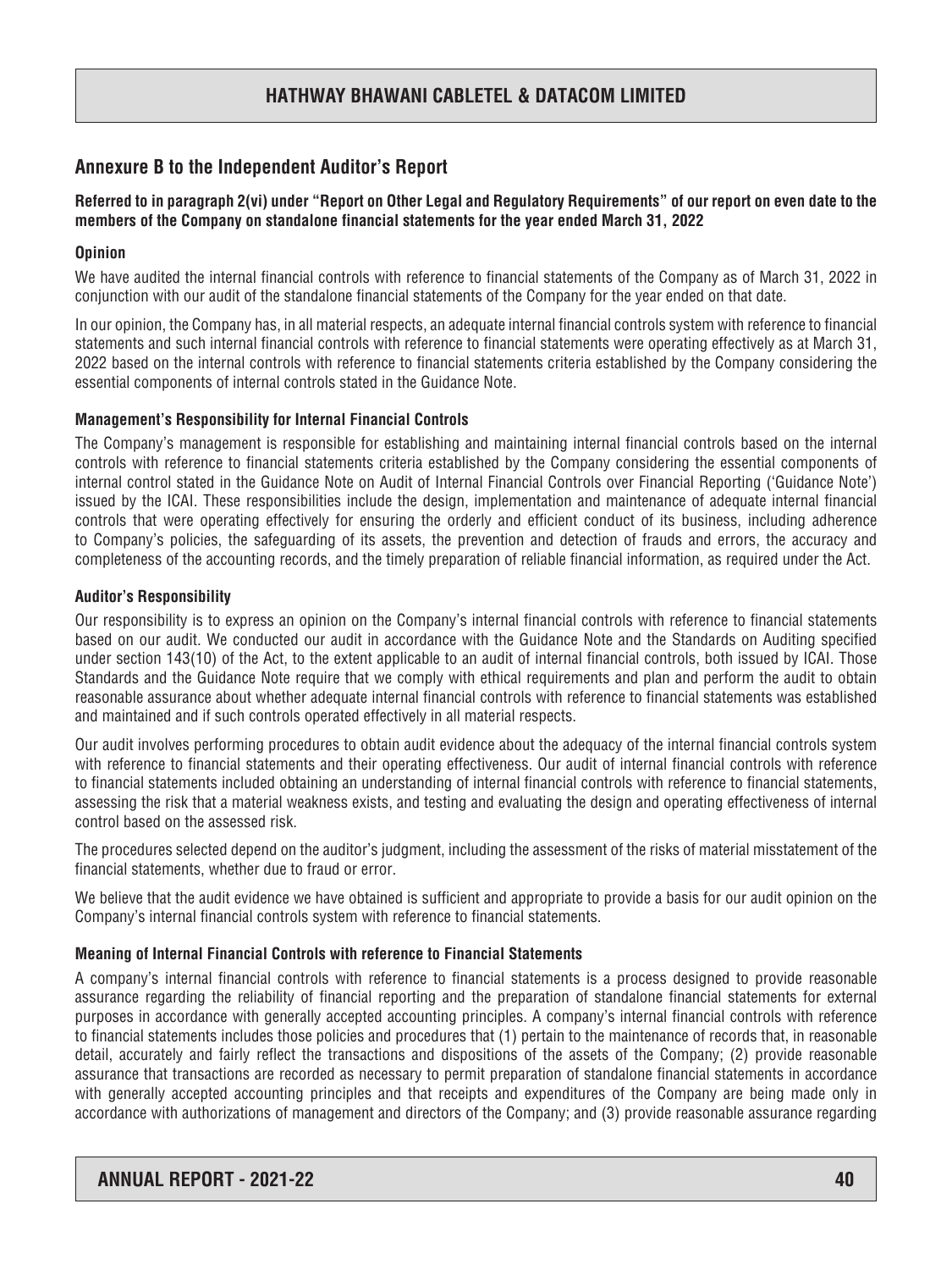prevention or timely detection of unauthorized acquisition, use, or disposition of the Company's assets that could have a material effect on the standalone financial statements.

### **Inherent Limitations of Internal Financial Controls with reference to Financial Statements**

Because of the inherent limitations of internal financial controls with reference to financial statements, including the possibility of collusion or improper management override of controls, material misstatements due to error or fraud may occur and not be detected. Also, projections of any evaluation of the internal financial controls with reference to financial statements to future periods are subject to the risk that the internal financial controls with reference to financial statements may become inadequate because of changes in conditions, or that the degree of compliance with the policies or procedures may deteriorate.

> **For Nayan Parikh & Co.** Chartered Accountants Firm Registration No. 107023W

**K.Y. Narayana** Partner Place: Mumbai Membership No. 060639<br>Date: April 11, 2022 Membership No. 060639 UDIN: 22060639AGUZLF9365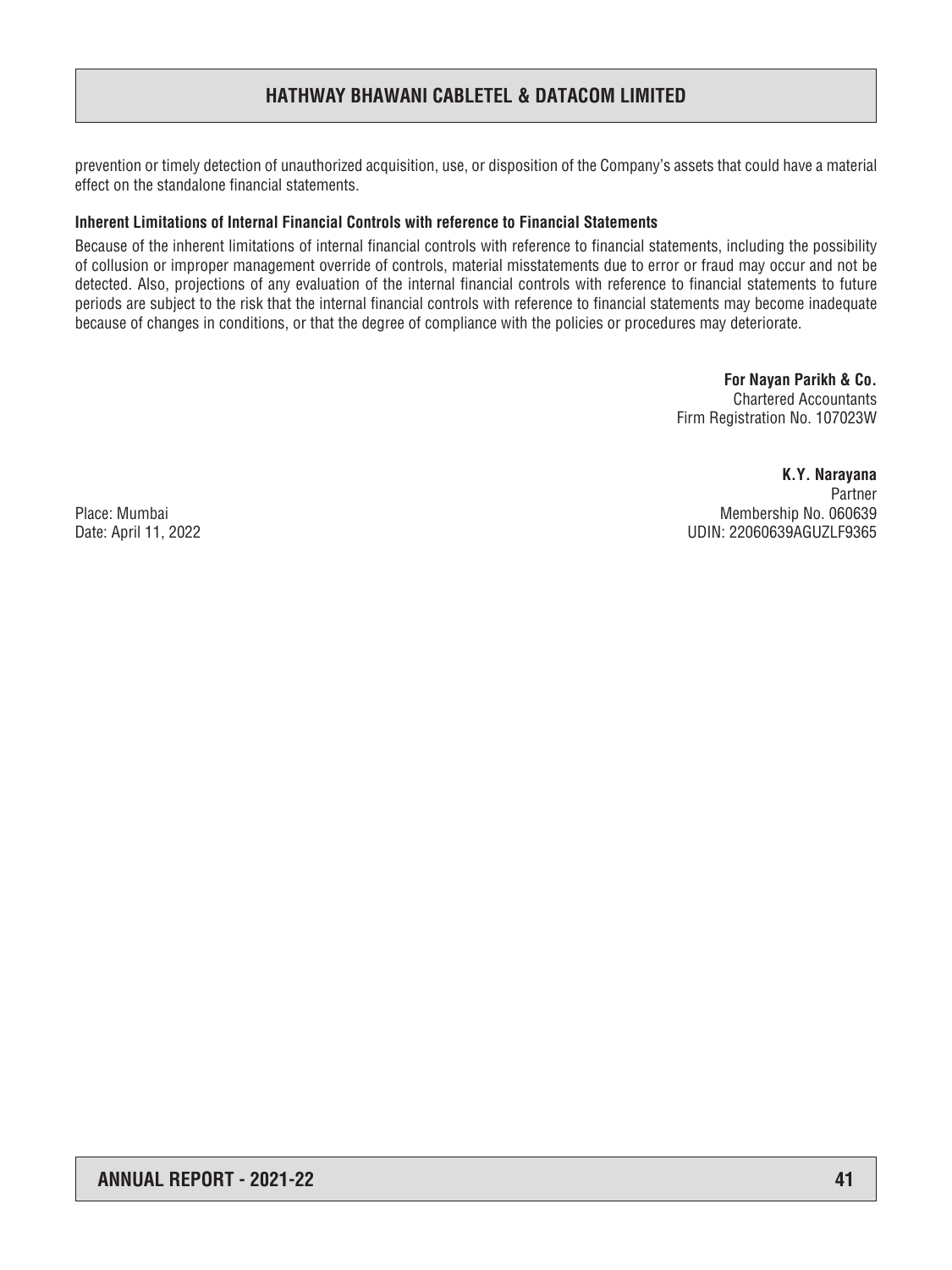CIN : L65910MH1984PLC034514

### **Standalone Balance Sheet as at March 31, 2022**

 $(\bar{\tau}$  in lakhs unless otherwise stated)

| <b>Particulars</b>                                                                      | Note No. | As at          |                |
|-----------------------------------------------------------------------------------------|----------|----------------|----------------|
|                                                                                         |          | March 31, 2022 | March 31, 2021 |
| <b>ASSETS</b>                                                                           |          |                |                |
| <b>Non-current Assets</b>                                                               |          |                |                |
| Property, plant and equipment                                                           | 2.01(a)  | 97.34          | 105.19         |
| Capital work in progress                                                                | 2.01(b)  | 0.65           | 1.05           |
| Intangible assets                                                                       | 2.02     | 1.90           | 3.12           |
| <b>Financial Assets</b>                                                                 |          |                |                |
| Investments                                                                             | 2.03     | 39.62          | 40.77          |
| Other financial assets                                                                  | 2.04     | 21.97          | 23.63          |
| Deferred Tax Assets (Net)                                                               | 2.05     | 106.01         | 120.37         |
| Other Non-current assets                                                                | 2.06     | 27.45          | 36.96          |
| <b>Total Non-current Assets</b>                                                         |          | 294.94         | 331.09         |
| <b>Current Assets</b>                                                                   |          |                |                |
| <b>Financial Assets</b>                                                                 |          |                |                |
| Trade receivables                                                                       | 2.07     | 9.17           | 8.76           |
| Cash and cash equivalents                                                               | 2.08     | 9.97           | 14.20          |
| Other financial assets                                                                  | 2.04     |                | 0.67           |
| Other current assets                                                                    | 2.06     | 6.70           | 9.89           |
| <b>Total Current Assets</b>                                                             |          | 25.84          | 33.52          |
| <b>Total Assets</b>                                                                     |          | 320.78         | 364.61         |
| <b>EQUITY AND LIABILITIES</b>                                                           |          |                |                |
| <b>Equity</b>                                                                           |          |                |                |
| <b>Equity Share Capital</b>                                                             | 2.09     | 810.00         | 810.00         |
| <b>Other Equity</b>                                                                     | 2.10     | (637.80)       | (723.59)       |
| <b>Total Equity</b>                                                                     |          | 172.20         | 86.41          |
| <b>Non-current Liabilities</b>                                                          |          |                |                |
| Provisions                                                                              | 2.11     | 13.84          | 13.46          |
| <b>Total Non-current Liabilities</b>                                                    |          | 13.84          | 13.46          |
| <b>Current Liabilities</b>                                                              |          |                |                |
| <b>Financial Liabilities</b>                                                            |          |                |                |
| Trade payables                                                                          |          |                |                |
| Total outstanding dues of :                                                             |          |                |                |
| - Micro & small enterprises                                                             | 2.12     |                |                |
| - Other                                                                                 | 2.12     | 101.83         | 223.78         |
| Other financial liabilities                                                             | 2.13     | 14.88          | 18.31          |
| <b>Other current Liabilities</b>                                                        | 2.14     | 17.12          | 21.61          |
| Provisions                                                                              | 2.11     | 0.91           | 1.04           |
| <b>Total Current Liabilities</b>                                                        |          | 134.74         | 264.74         |
| <b>Total Equity and Liabilities</b>                                                     |          | 320.78         | 364.61         |
| <b>Summary of Significant Accounting Policies</b>                                       | 1.00     |                |                |
| Refer accompanying notes. These notes are an integral part of the financial statements. |          |                |                |

As per our report of even date For and on behalf of the Board

**For Nayan Parikh & Co.** Chartered Accountants Firm Registration No. 107023W

**K Y Narayana**  Partner Membership No. 060639 **Vatan Pathan** 

Non-Executive Director & Chief Executive Officer DIN: 07468214

**L.K. Kannan**  Independent Director DIN : 00110428

**Pranjali Gawde** Non-Executive Director DIN: 08754715

**Ajay Singh**  Company Secretary and Compliance officer Membership No: F- 5189

**Dilip Worah** Independent Director DIN : 00047252

**Basant Haritwal**  Chief Financial Officer

Place : Mumbai, Dated: April 11, 2022 Place : Mumbai, Dated: April 11, 2022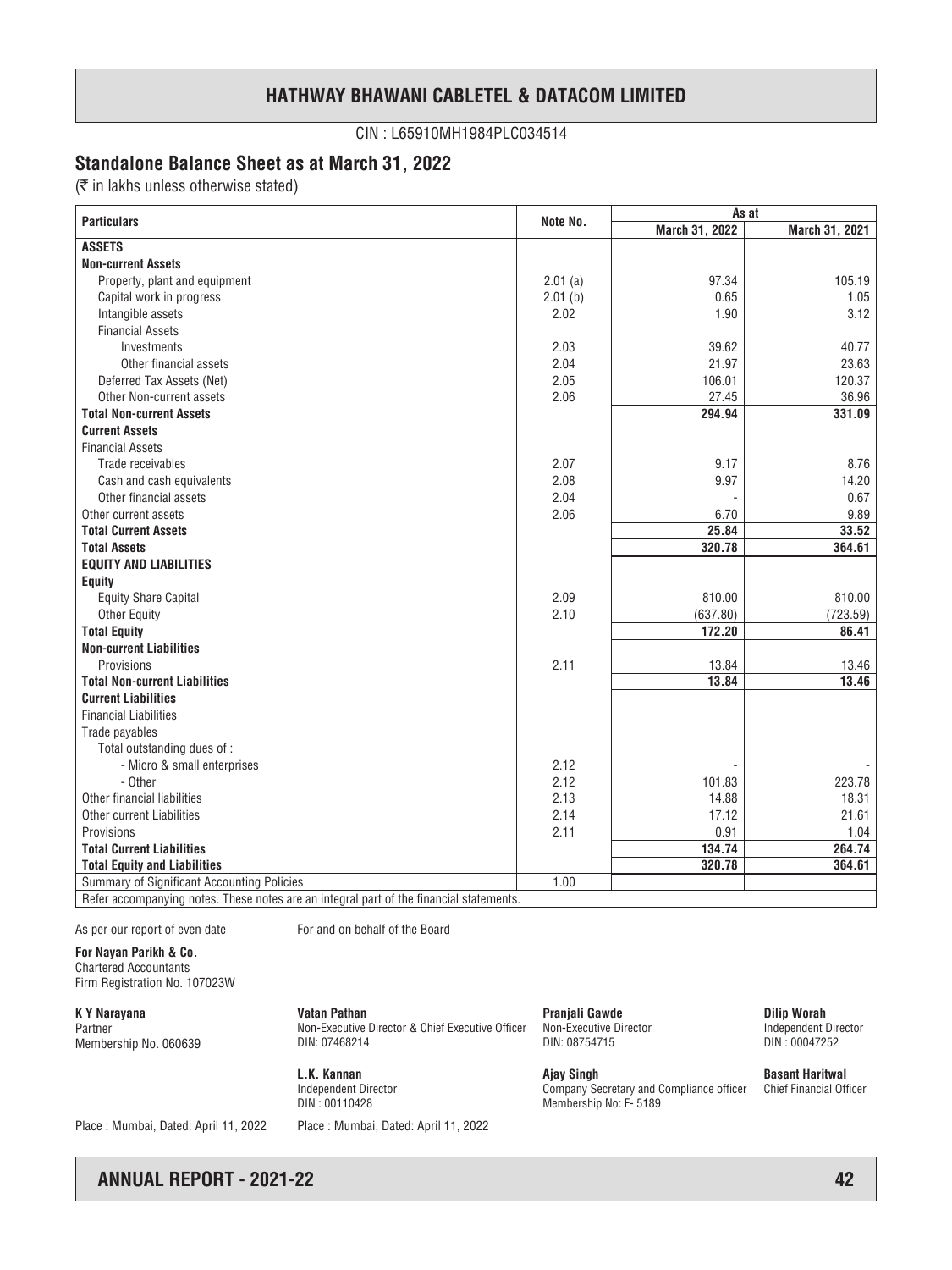CIN : L65910MH1984PLC034514

### **Standalone Statement of Profit and Loss for the year ended March 31, 2022**

 $(\bar{\tau}$  in lakhs unless otherwise stated)

| <b>Particulars</b>                                                                      | Note No. | <b>Year ended</b> |                |
|-----------------------------------------------------------------------------------------|----------|-------------------|----------------|
|                                                                                         |          | March 31, 2022    | March 31, 2021 |
| Income                                                                                  |          |                   |                |
| Revenue from Operations                                                                 | 3.01     | 381.59            | 436.00         |
| Other Income                                                                            | 3.02     | 7.72              | 5.32           |
| <b>Total Income</b>                                                                     |          | 389.31            | 441.32         |
|                                                                                         |          |                   |                |
| <b>Expenses</b>                                                                         |          |                   |                |
| <b>Feed Charges</b>                                                                     |          | 94.67             | 111.03         |
| Other Operational expenses                                                              | 3.03     | 26.44             | 32.31          |
| Employee benefit expenses                                                               | 3.04     | 61.89             | 58.08          |
| Finance cost                                                                            | 3.05     |                   | 6.58           |
| Depreciation, amortisation and impairment                                               | 3.06     | 17.08             | 17.55          |
| Other expenses                                                                          | 3.07     | 88.92             | 78.60          |
| <b>Total Expenses</b>                                                                   |          | 289.00            | 304.15         |
|                                                                                         |          |                   |                |
| Profit / (Loss) before exceptional items and tax                                        |          | 100.31            | 137.17         |
|                                                                                         |          |                   |                |
| <b>Exceptional items</b>                                                                |          |                   |                |
| Profit / (Loss) before tax                                                              |          | 100.31            | 137.17         |
| Tax Expense:                                                                            |          |                   |                |
| <b>Current tax</b>                                                                      |          |                   |                |
| Short / excess of current tax for earlier years (net)                                   |          |                   | (6.52)         |
| Deferred tax                                                                            |          | 14.36             | 36.66          |
| Profit / (Loss) for the year                                                            |          | 85.95             | 107.03         |
|                                                                                         |          |                   |                |
| Other comprehensive income (Net of Tax)                                                 |          |                   |                |
| Items that will not be reclassified to profit or loss                                   |          |                   |                |
| Re-measurements of post employment benefit obligation                                   |          | (0.16)            | 0.32           |
|                                                                                         |          | (0.16)            | 0.32           |
|                                                                                         |          |                   |                |
| Total Comprehensive Income / (Loss) for the year                                        |          | 85.79             | 107.35         |
|                                                                                         |          |                   |                |
| Weighted Average Number of Shares                                                       |          | 81,00,000         | 81,00,000      |
|                                                                                         |          |                   |                |
| Earnings / (Loss) per equity share (Face value of ₹ 10/- each) :                        |          |                   |                |
| Basic and diluted (in ₹)                                                                | 4.12     | 1.06              | 1.32           |
|                                                                                         |          |                   |                |
| Summary of Significant Accounting Policies                                              | 1.00     |                   |                |
| Refer accompanying notes. These notes are an integral part of the financial statements. |          |                   |                |
| For and on behalf of the Board<br>As per our report of even date                        |          |                   |                |
| Ear Navan Darikh & Co.                                                                  |          |                   |                |

**For Nayan Parikh & Co.** Chartered Accountants Firm Registration No. 107023W

**K Y Narayana**  Partner Membership No. 060639 **Vatan Pathan**  Non-Executive Director & Chief Executive Officer DIN: 07468214

**L.K. Kannan**  Independent Director DIN : 00110428

**Pranjali Gawde** Non-Executive Director DIN: 08754715

**Ajay Singh**  Company Secretary and Compliance officer Membership No: F- 5189

**Dilip Worah** Independent Director DIN : 00047252

**Basant Haritwal**  Chief Financial Officer

Place : Mumbai, Dated: April 11, 2022 Place : Mumbai, Dated: April 11, 2022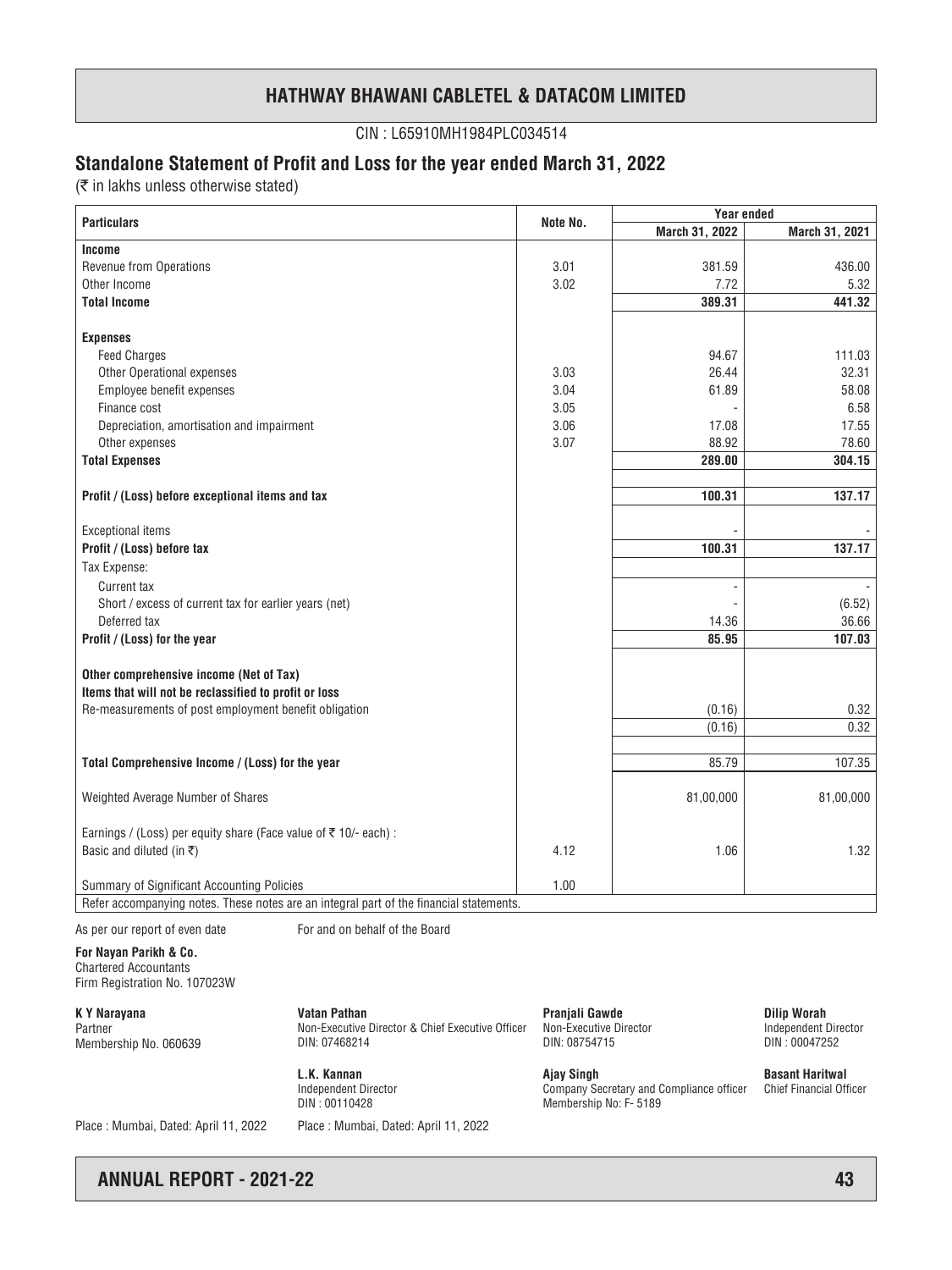CIN : L65910MH1984PLC034514

### **Standalone Cash Flow Statement for the year ended March 31, 2022**

|                                                                        |                |                   |                | (₹ in lakhs) |
|------------------------------------------------------------------------|----------------|-------------------|----------------|--------------|
|                                                                        |                | <b>Year ended</b> |                |              |
| <b>Particulars</b>                                                     | March 31, 2022 |                   | March 31, 2021 |              |
|                                                                        | <b>Audited</b> |                   | <b>Audited</b> |              |
| <b>CASH FLOW FROM OPERATING ACTIVITIES:</b>                            |                |                   |                |              |
| NET PROFIT / (LOSS) BEFORE TAX                                         |                | 100.31            |                | 137.17       |
| Depreciation and Amortisation                                          | 17.08          |                   | 17.55          |              |
| Amount no Longer Payable Written Back                                  | (2.70)         |                   | (0.17)         |              |
| <b>Sundry Balance Write Back</b>                                       | (0.11)         |                   |                |              |
| Interest Income                                                        | (1.20)         |                   | (0.75)         |              |
| Provision for Gratuity and Leave Encashment                            | 0.09           |                   | 3.02           |              |
| <b>Interest Expense</b>                                                |                | 13.16             | 6.58           | 26.23        |
| Operating Profit Before Change in Working Capital                      |                | 113.47            |                | 163.40       |
| <b>Change in Assets &amp; Liabilities</b>                              |                |                   |                |              |
| (Increase) / Decrease in Trade Receivables                             | (0.30)         |                   | (4.78)         |              |
| (Increase) / Decrease in Other Financial Assets                        | (0.01)         |                   | 0.09           |              |
| (Increase) / Decrease in Other Assets                                  | 12.70          |                   | 23.22          |              |
| Increase / (Decrease) in Trade Payable                                 | (119.25)       |                   | (66.81)        |              |
| Increase / (Decrease) in Provisions                                    | (0.00)         |                   | (0.58)         |              |
| Increase / (Decrease) in Other Financial Liabilities                   | (3.43)         |                   | 1.02           |              |
| Increase / (Decrease) in Other Current Liabilities                     | (4.49)         | (114.78)          | (1.25)         | (49.09)      |
| <b>Cash Generated from Operations</b>                                  |                | (1.31)            |                | 114.31       |
| Taxes Refund Received /(Paid) (Net)                                    |                |                   |                | 29.35        |
| Net Cash flow from / (used in) Operating activities                    |                | (1.31)            |                | 143.66       |
| <b>CASH FLOW FROM INVESTING ACTIVITIES:</b>                            |                |                   |                |              |
| <b>Interest Received</b>                                               | 1.78           |                   | 0.75           |              |
| <b>Investment in Fixed Deposit</b>                                     | (12.00)        |                   |                |              |
| Proceeds from maturity of Fixed Deposit                                | 13.76          |                   |                |              |
| Proceeds from maturity of Investment                                   | 1.15           |                   |                |              |
| Payments for acquisition of Property, Plant and Equipment              | (7.61)         | (2.92)            | (12.15)        | (11.40)      |
| Net Cash Flow from / (used in) Investing Activities                    |                | (2.92)            |                | (11.40)      |
| <b>CASH FLOW FROM FINANCING ACTIVITIES:</b>                            |                |                   |                |              |
| Long Term Borrowing taken / (repaid)                                   |                |                   | (120.00)       |              |
| <b>Interest Paid</b>                                                   |                |                   | (6.58)         | (126.58)     |
| Net Cash Flow from / (used in) Financing Activities                    |                |                   |                | (126.58)     |
| Net Increase / (Decrease) in Cash and Cash equivalents                 |                | (4.23)            |                | 5.68         |
| Cash and Cash Equivalents at the Beginning of year                     |                | 14.20             |                | 8.52         |
| Cash and Cash Equivalents at the End of period                         |                | 9.97              |                | 14.20        |
| Reconciliation of cash and cash equivalents as per Cash Flow Statement |                |                   |                |              |
| <b>Cash and cash equivalents</b>                                       |                |                   |                |              |
| Balances with banks:                                                   |                |                   |                |              |
| In Current Accounts                                                    |                | 9.65              |                | 14.09        |
| Cash in Hand                                                           |                | 0.32              |                | 0.11         |
|                                                                        |                | 9.97              |                | 14.20        |

Note - Above Standalone Cash Flow Statement has been prepared by using Indirect method as per Ind AS - 7 on Statements of Cash Flows.

As per our report of even date For and on behalf of the Board

**For Nayan Parikh & Co.** Chartered Accountants Firm Registration No. 107023W

**K Y Narayana**  Partner Membership No. 060639 **Vatan Pathan**  Non-Executive Director & Chief Executive Officer DIN: 07468214

**L.K. Kannan**  Independent Director DIN : 00110428

**Pranjali Gawde** Non-Executive Director DIN: 08754715

**Ajay Singh**  Company Secretary and Compliance officer Membership No: F- 5189

**Dilip Worah** Independent Director DIN : 00047252

**Basant Haritwal**  Chief Financial Officer

Place : Mumbai, Dated: April 11, 2022 Place : Mumbai, Dated: April 11, 2022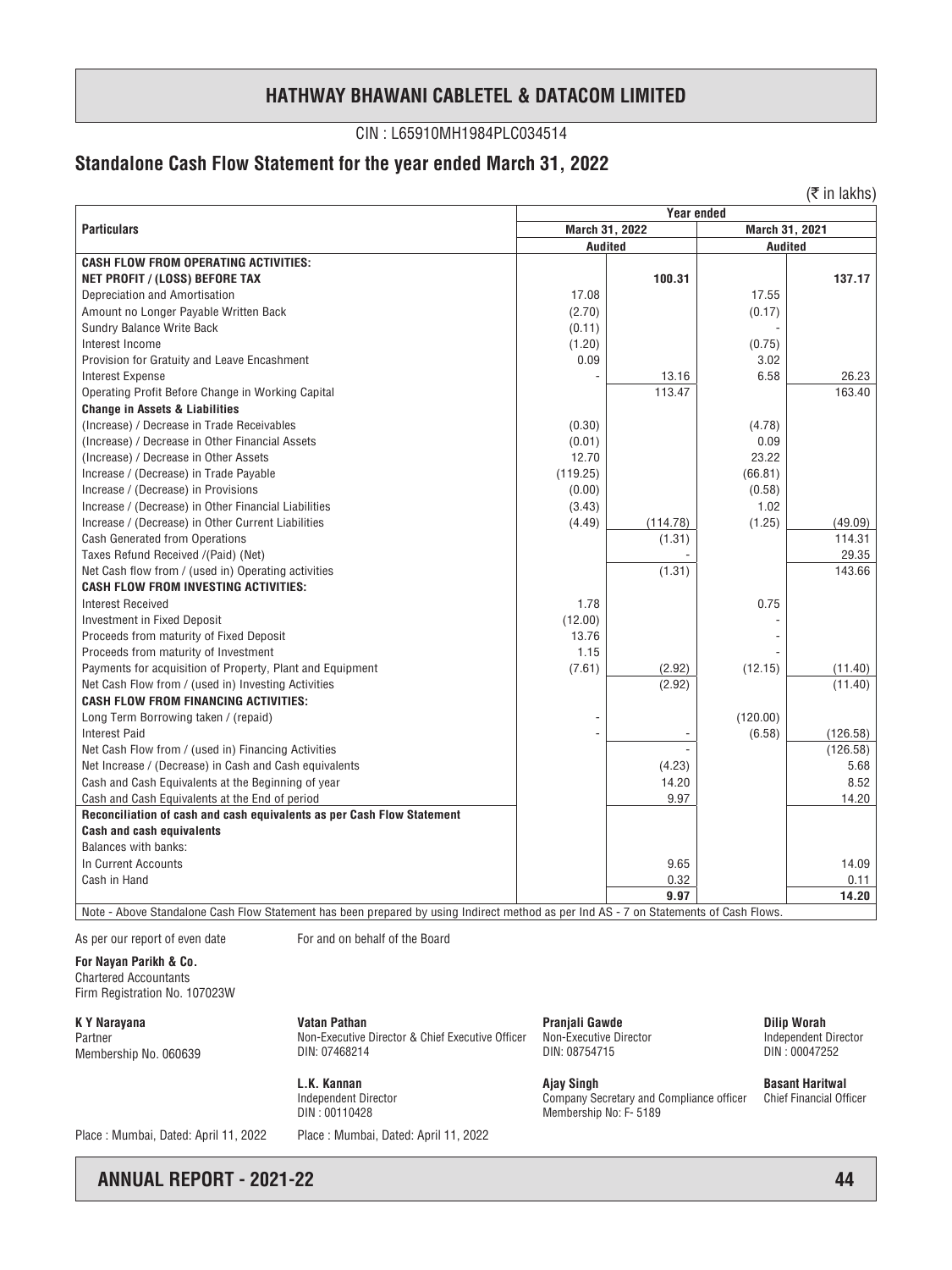### CIN : L65910MH1984PLC034514

### **Standalone Statement of changes in equity for the year ended March 31, 2022**

 $(\bar{\tau}$  in lakhs unless otherwise stated)

### **A Equity Share Capital**

| <b>Particulars</b>                              | Amount |
|-------------------------------------------------|--------|
| Balance as at April 1, 2020                     | 810.00 |
| Changes in Equity Share Capital during the year |        |
| Balance as at March 31, 2021                    | 810.00 |
| Changes in Equity Share Capital during the year |        |
| Balance as at March 31, 2022                    | 810.00 |

### **B Other Equity:**

| <b>Particulars</b>                      | <b>Reserves and Surplus</b> |                          | Total    |
|-----------------------------------------|-----------------------------|--------------------------|----------|
|                                         | <b>Securities Premium</b>   | <b>Retained earnings</b> |          |
| Balance as at April 1, 2020             | 151.00                      | (981.94)                 | (830.94) |
| Profit /(Loss) for the year             |                             | 107.03                   | 107.03   |
| Other Comprehensive Income for the year |                             | 0.32                     | 0.32     |
| Balance as at March 31, 2021            | 151.00                      | (874.59)                 | (723.59) |
| Profit / (Loss) for the year            |                             | 85.95                    | 85.95    |
| Other Comprehensive Income for the year |                             | (0.16)                   | (0.16)   |
| Balance as at March 31, 2022            | 151.00                      | (788.80)                 | (637.80) |

Summary of Significant Accounting Policies (Refer Note No.1)

Refer accompanying notes. These notes are an integral part of the financial statements.

As per our report of even date For and on behalf of the Board

**For Nayan Parikh & Co.** Chartered Accountants Firm Registration No. 107023W

**K Y Narayana**  Partner Membership No. 060639 **Vatan Pathan**  Non-Executive Director & Chief Executive Officer DIN: 07468214

**L.K. Kannan**  Independent Director DIN : 00110428

**Pranjali Gawde** Non-Executive Director DIN: 08754715

**Ajay Singh**  Company Secretary and Compliance officer Membership No: F- 5189

**Dilip Worah** Independent Director DIN : 00047252

**Basant Haritwal**  Chief Financial Officer

Place : Mumbai, Dated: April 11, 2022 Place : Mumbai, Dated: April 11, 2022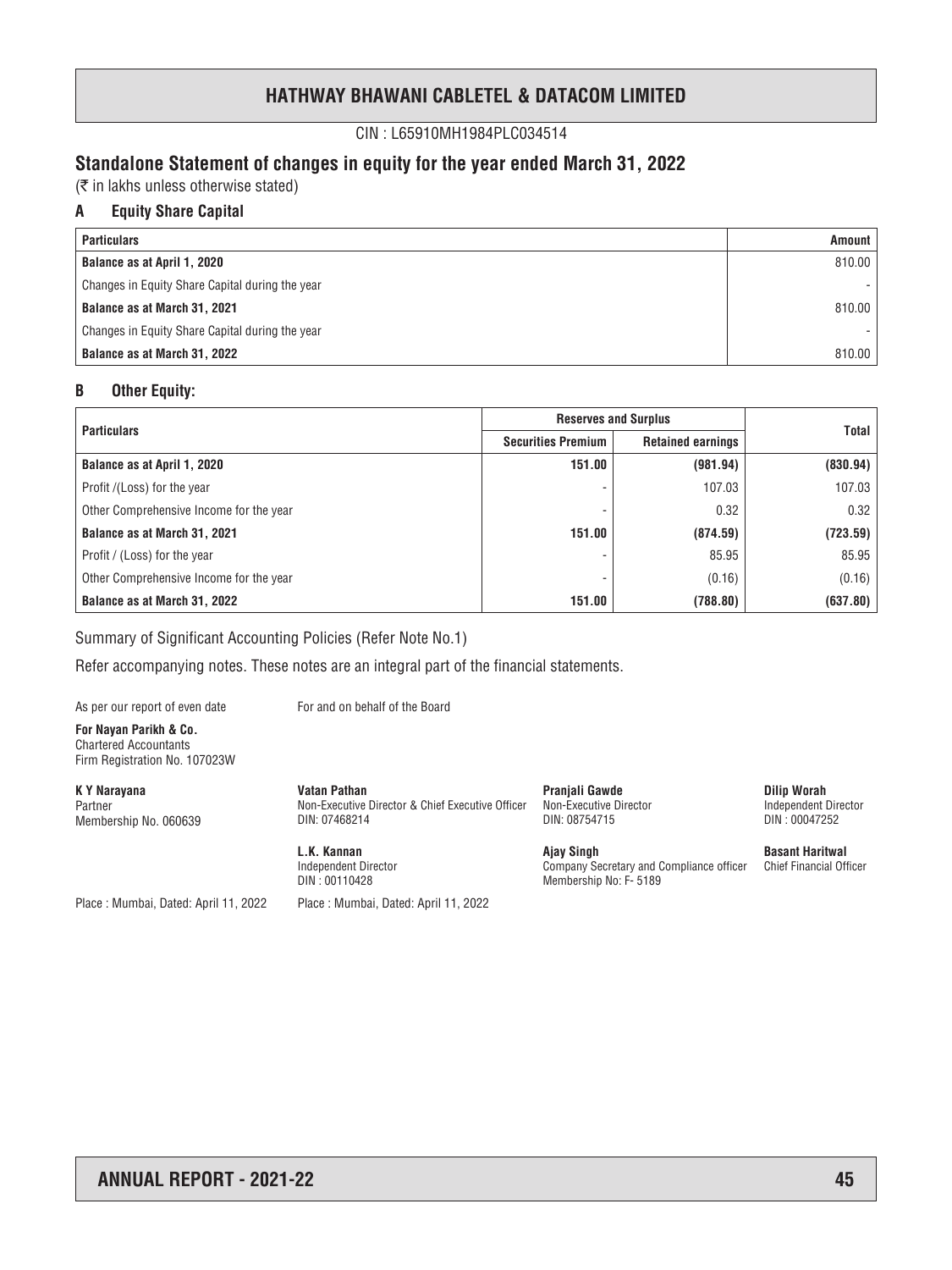### **Significant Accounting Policies and Notes to the Standalone Financial Statements**

### **BACKGROUND**

 Hathway Bhawani Cabletel & Datacom Limited is a company domiciled in India and incorporated under the provisions of the Companies Act, 1956 having registered office at '805/806, Windsor, Off CST Road, Kalina, Santacruz (East), Mumbai Maharashtra 400098. The Company is engaged in Cable TV business. It's Equity shares are listed on Bombay Stock Exchange (BSE) in India.

### **Authorization of standalone financial statements**

 The standalone financial statements were authorised for issue in accordance with a resolution of the Board of directors on April 11, 2022.

### **1.00 SIGNIFICANT ACCOUNTING POLICIES**

 This note provides a list of the significant accounting policies adopted in the presentation of these standalone financial statements.

### **1.01 BASIS OF PREPARATION**

(i) Compliance with Ind AS

 The standalone financial statements comply in all material aspects with Indian Accounting Standards ("Ind AS") notified under Section 133 of the Companies Act, 2013 ("the Act"), and relevant rules issued thereunder. In accordance with proviso to the Rule 4A of the Companies (Accounts) Rules, 2014, the terms used in these financial statements are in accordance with the definitions and other requirements specified in the applicable Accounting standards.

(ii) Historical cost convention

 The standalone financial statements have been prepared on a historical cost basis, except for certain financial assets and liabilities which are measured at fair value;

### **1.02 ROUNDING OF AMOUNTS**

 All amounts disclosed in the standalone financial statements and notes have been rounded off to the nearest lakhs, except where otherwise indicated.

### **1.03 CURRENT VERSUS NON-CURRENT CLASSIFICATION**

 The Company presents assets and liabilities in the balance sheet based on current/ non-current classification. An asset is classified as current if:

- (i) it is expected to be realised or intended to be sold or consumed in normal operating cycle
- (ii) it is held primarily for the purpose of trading
- (iii) it is expected to be realised within twelve months after the reporting period, or
- (iv) cash and cash equivalent unless restricted from being exchanged or used to settle a liability for at least twelve months after the reporting period

All other assets are classified as non-current.

A liability is classified as current if:

(i) it is expected to be settled in normal operating cycle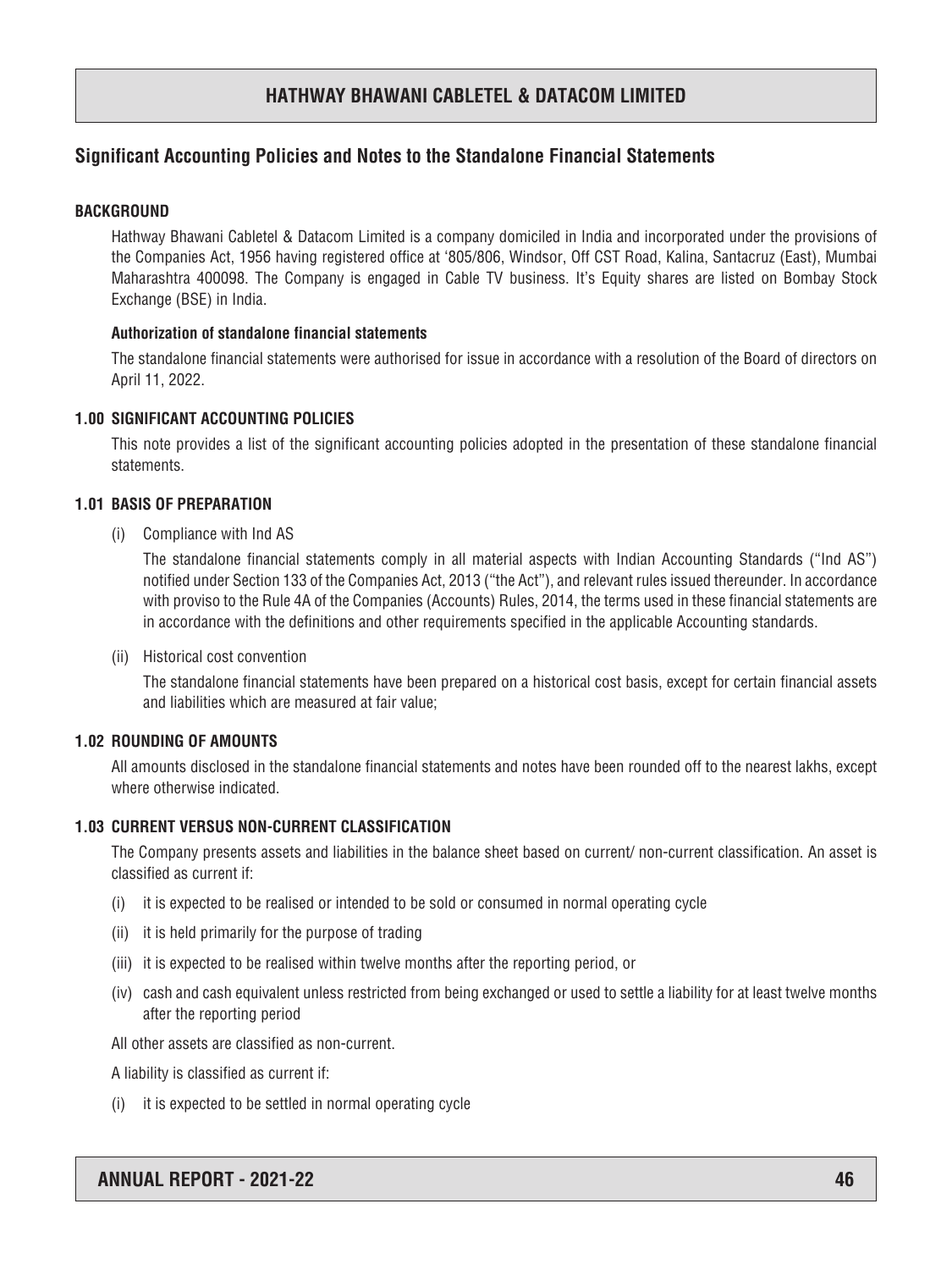- (ii) it is held primarily for the purpose of trading
- (iii) it is due to be settled within twelve months after the reporting period, or
- (iv) there is no unconditional right to defer the settlement of the liability for at least twelve months after the reporting period

All other liabilities are classified as non-current.

Deferred tax assets and liabilities are classified as non-current assets and liabilities on net basis.

 All assets and liabilities have been classified as current or non-current as per Company's normal operating cycle. Based on the nature of operations, the Company has ascertained its operating cycle as twelve months for the purpose of current and non-current classification of assets and liabilities.

### **1.04 USE OF JUDGEMENTS, ESTIMATES & ASSUMPTIONS**

 While preparing standalone financial statements in conformity with Ind AS, the management makes certain estimates and assumptions that require subjective and complex judgments. These judgments affect the application of accounting policies and the reported amount of assets, liabilities, income and expenses, disclosure of contingent liabilities at the statement of financial position date and the reported amount of income and expenses for the reporting period. Financial reporting results rely on our estimate of the effect of certain matters that are inherently uncertain. Future events rarely develop exactly as forecast and the best estimates require adjustments, as actual results may differ from these estimates under different assumptions or conditions. The management continually evaluate these estimates and assumptions based on the most recently available information.

 Revisions to accounting estimates are recognized in the period in which the estimates are revised and in any future periods affected. In particular, information about significant areas of estimation uncertainty and critical judgments in applying accounting policies that have the most significant effect on the amounts recognized in the standalone financial statements are as below:

### **Key sources of estimation uncertainty**

- (i) Financial instruments; (Refer note 4.06)
- (ii) Useful lives of Property, Plant and Equipment and intangible assets; (Refer note 1.05 & 1.06)
- (iii) Obligations relating to employee benefits; (Refer note 4.03)
- (iv) Evaluation of recoverability of deferred tax assets; and
- (v) Contingencies (Refer note 4.01).

### **1.05 PROPERTY, PLANT AND EQUIPMENT**

 Property, Plant and Equipment is stated at cost, less accumulated depreciation and accumulated impairment losses. The initial cost of an asset comprises its purchase price, any costs directly attributable to bringing the asset into the location and condition necessary for it to be capable of operating in the manner intended by management, the initial estimate of any decommissioning obligation, if any. The purchase price is the aggregate amount paid and the fair value of any other consideration given to acquire the asset.

 Subsequent costs are included in the asset's carrying amount or recognised as a separate asset, as appropriate, only when it is probable that future economic benefits associated with the item will flow to the Company and the cost of the item can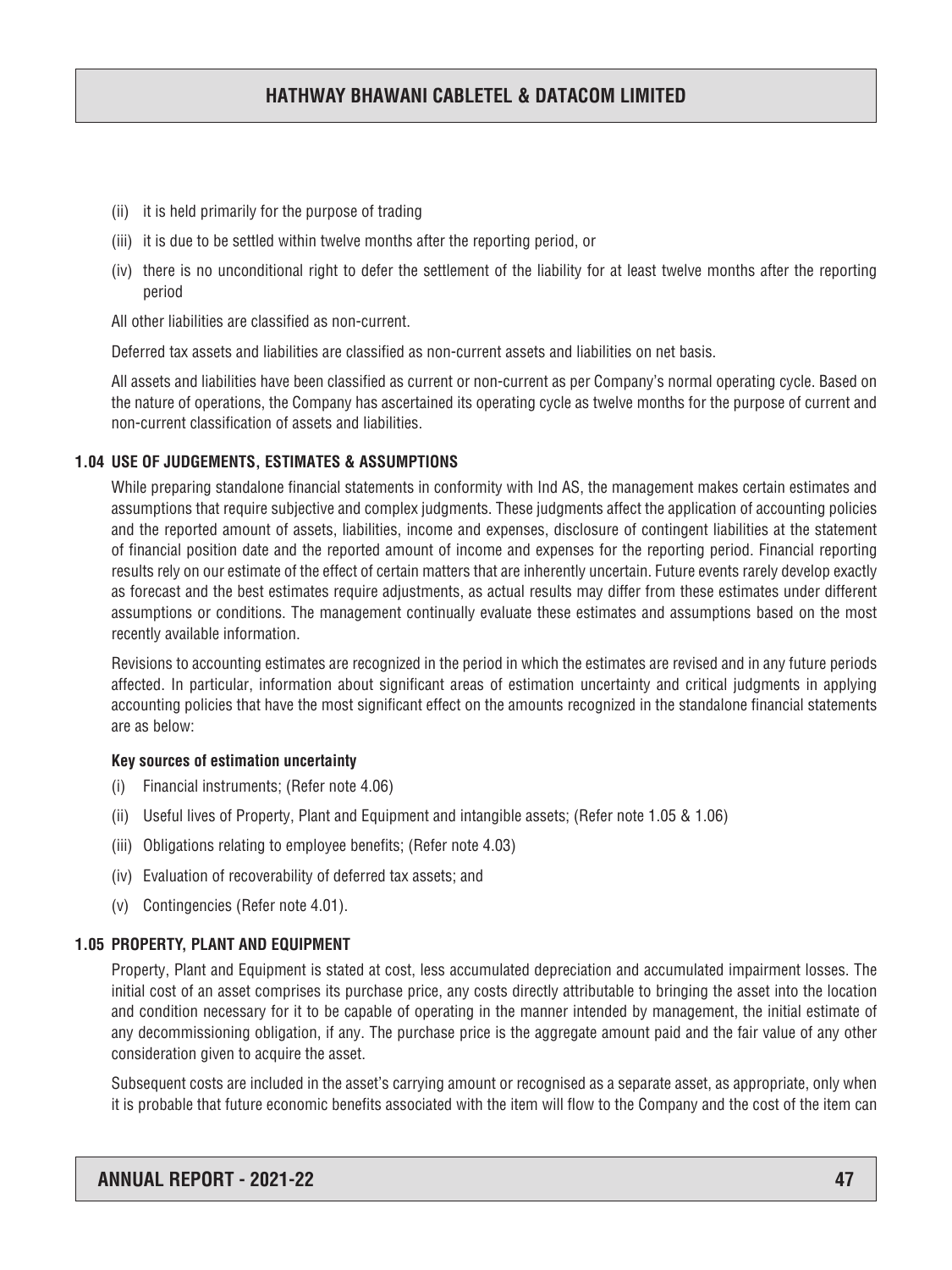be measured reliably. The carrying amount of any component accounted for as a separate asset is derecognised when replaced. All other repairs and maintenance are charged to statement of profit and loss during the reporting period in which they are incurred.

 An item of Property, Plant and Equipment is derecognised upon disposal or when no future economic benefits are expected to arise from the continued use of the asset. Any gain or loss arising on the disposal or retirement of an item of Property, Plant and Equipment is determined as the difference between the sales proceeds and the carrying amount of the asset and is recognised in statement of profit and loss.

 The residual values and useful lives of Property, Plant and Equipment are reviewed at each financial year end, and changes, if any, are accounted prospectively.

 Depreciation on Property, Plant & Equipment is provided on straight line method. In accordance with requirements prescribed under Schedule II of Companies Act, 2013, the Company has assessed the estimated useful lives of its Property, Plant & Equipment and has adopted the useful lives and residual value as prescribed in Schedule II.

 In case of additions or deletions during the year, depreciation is computed from the month in which such assets are put to use and up to previous month of sale, disposal or held for sale as the case may be. In case of impairment, depreciation is provided on the revised carrying amount over its remaining useful life.

All assets costing up to  $\overline{\tau}$  5,000/- are fully depreciated in the year of capitalisation.

### **1.06 INTANGIBLE ASSETS**

 Intangible assets acquired separately are measured on initial recognition at cost. Following initial recognition, intangible assets are carried at cost less any accumulated amortisation and accumulated impairment losses. Internally generated intangibles are not capitalised and the related expenditure is reflected in Statement of profit and loss in the period in which the expenditure is incurred.

### **Intangible Assets acquired separately**

 Intangible assets comprises of Cable Television Franchise and Softwares. Cable Television Franchise represents purchase consideration of a network that is mainly attributable to acquisition of subscribers and other rights, permission etc. attached to a network.

 Intangible assets with finite useful lives that are acquired are recognized only if they are separately identifiable and the Company expects to receive future economic benefits arising out of them. Such assets are stated at cost less accumulated amortization and impairment losses. Intangible assets with indefinite useful lives that are acquired separately are carried at cost less accumulated impairment losses.

### **Derecognition of intangible assets**

 An intangible asset is derecognised on disposal, or when no future economic benefits are expected from use or disposal. Gains or losses arising from derecognition of an intangible asset, measured as the difference between the net disposal proceeds and the carrying amount of the asset, are recognised in statement of profit and loss when the asset is derecognised.

### **Amortisation of intangible assets**

 Intangible assets with finite useful lives are amortized on a straight line basis over their useful economic lives and assessed for impairment whenever there is indication that the intangible asset may be impaired. The amortisation period and the amortisation method for an intangible asset with a finite useful life are reviewed at each year end. The amortisation expense on Intangible assets with finite lives and impairment loss is recognised in the Statement of Profit and Loss.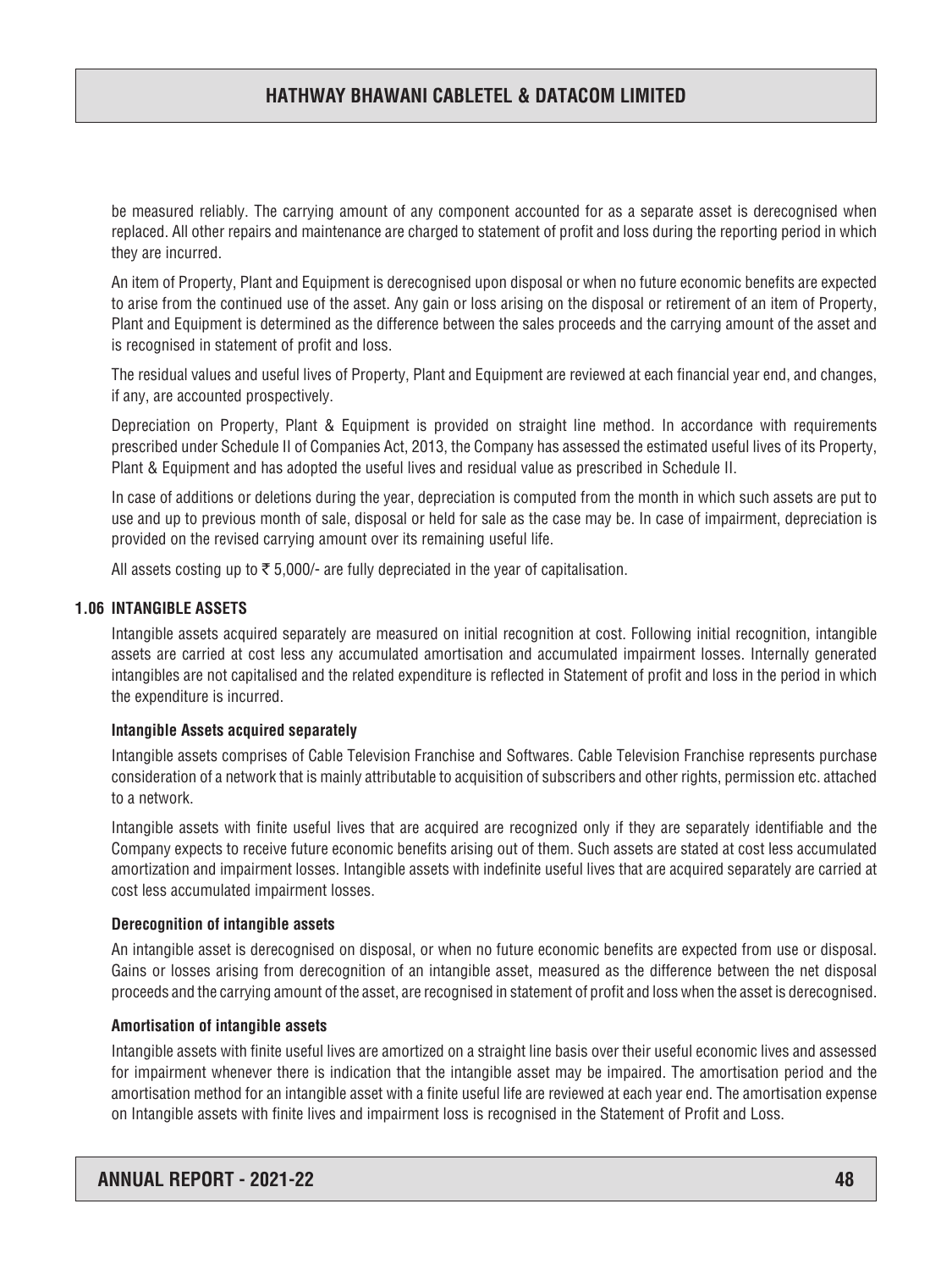Estimated lives for current and comparative periods in relation to application of straight line method of amortisation of intangible assets (acquired) are as follows:

- Softwares are amortized over the license period and in absence of such tenor, over five years.
- Cable Television Franchise are amortized over the contract period and in absence of such tenor, over twenty years.

 The estimated useful lives, residual values, amortisation method are reviewed at the end of each reporting period, with the effect of any changes in estimate accounted for on a prospective basis.

### **1.07 IMPAIRMENT OF ASSETS**

 Carrying amount of Tangible assets, Intangible assets, Investments in Joint Venture (which are carried at cost) are tested for impairment whenever events or changes in circumstances indicate that the carrying amount may not be recoverable. An impairment loss is recognised for the amount by which the asset's carrying amount exceeds its recoverable amount. The recoverable amount is the higher of an asset's fair value less costs of disposal and value in use.

 In assessing value in use, the estimated future cash flows are discounted to their present value using a pre-tax discount rate that reflects current market assessments of the time value of money and the risks specific to the asset. In determining fair value less costs of disposal, recent market transactions are taken into account. If no such transactions can be identified, an appropriate valuation model is used.

 For the purposes of assessing impairment, assets are grouped at the lowest levels for which there are separately identifiable cash inflows which are largely independent of the cash inflows from other assets or Company's assets (cash-generating units). Non- financial assets other than goodwill that suffered an impairment are reviewed for possible reversal of the impairment at the end of each reporting period.

### **1.08 CASH AND CASH EQUIVALENTS**

 For the purpose of Cash Flow Statement, cash and cash equivalents includes cash on hand, deposits held at call with banks or financial institutions and bank overdrafts.

### **1.09 FINANCIAL INSTRUMENTS**

 Financial assets and financial liabilities are recognised when a Company becomes a party to the contractual provisions of the instruments.

### **Initial Recognition and Measurement - Financial Assets and Financial Liabilities**

 Financial assets and financial liabilities are initially measured at fair value. Transaction costs that are directly attributable to the acquisition or issue of financial assets and financial liabilities (other than financial assets and financial liabilities at fair value through profit or loss) are added to or deducted from the fair value of the financial assets or financial liabilities, as appropriate, on initial recognition. Transaction costs directly attributable to the acquisition of financial assets or financial liabilities at fair value through profit or loss are recognised immediately in the Statement of Profit and Loss.

### **Classification and Subsequent Measurement: Financial Assets**

 The Company classifies financial assets as subsequently measured at amortised cost, fair value through other comprehensive income ("FVTOCI") or fair value through profit or loss ("FVTPL") on the basis of following:

- the entity's business model for managing the financial assets and
- the contractual cash flow characteristics of the financial asset.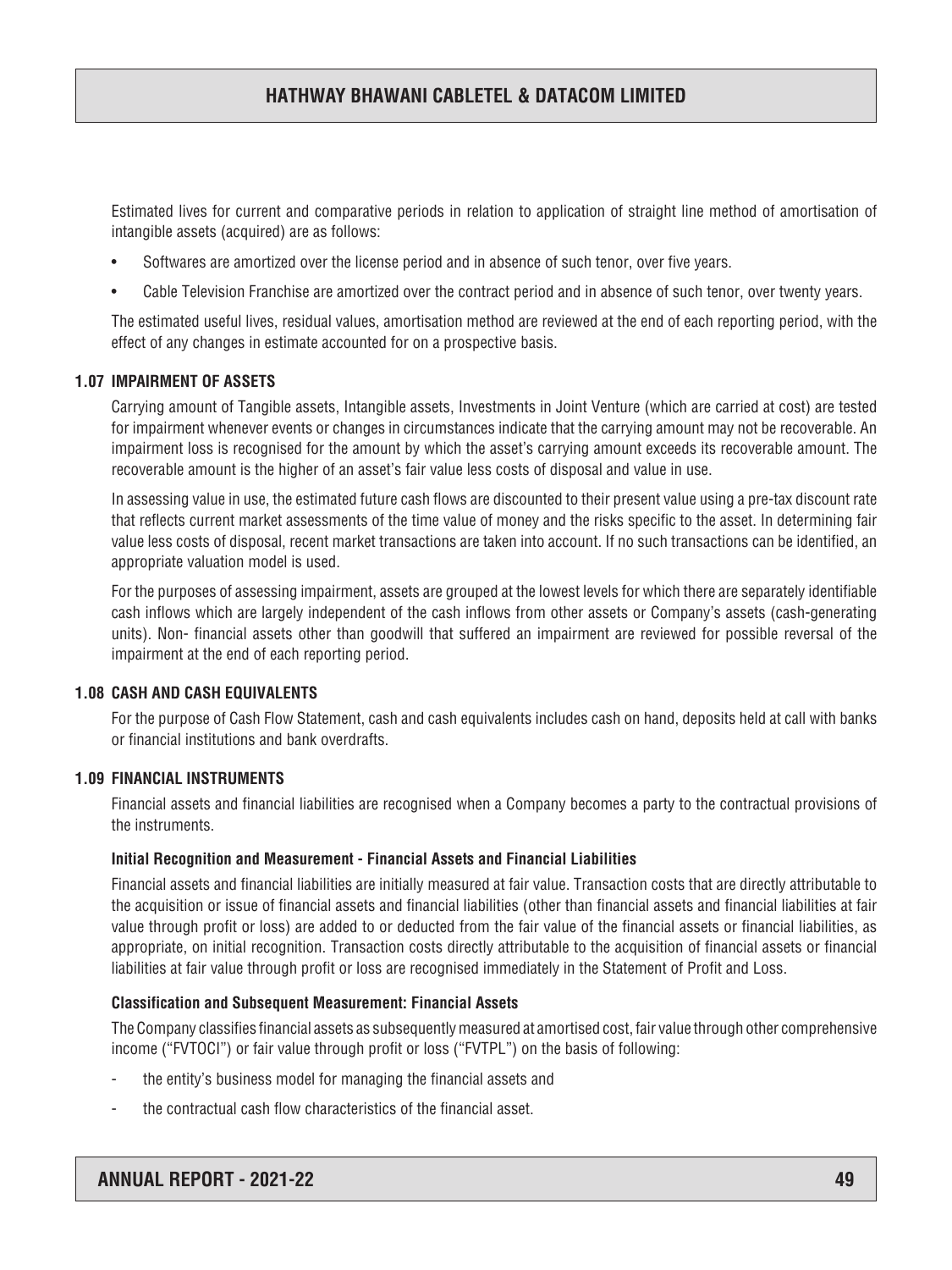### **Amortised Cost:**

A financial asset is classified and measured at amortised cost if both of the following conditions are met:

- the financial asset is held within a business model whose objective is to hold financial assets in order to collect contractual cash flows and
- the contractual terms of the financial asset give rise on specified dates to cash flows that are solely payments of principal and interest on the principal amount outstanding.

### **FVTOCI:**

A financial asset is classified and measured at FVTOCI if both of the following conditions are met:

- the financial asset is held within a business model whose objective is achieved by both collecting contractual cash flows and selling financial assets and
- the contractual terms of the financial asset give rise on specified dates to cash flows that are solely payments of principal and interest on the principal amount outstanding.

### **FVTPL:**

A financial asset is classified and measured at FVTPL unless it is measured at amortised cost or at FVTOCI.

 All recognised financial assets are subsequently measured in their entirety at either amortised cost or fair value, depending on the classification of the financial assets.

### **Impairment of Financial Assets**

 The Company assesses on a forward looking basis the expected credit losses associated with its assets carried at amortised cost. The impairment methodology applied depends on whether there has been a significant increase in credit risk.

 For trade receivables only, the Company applies the simplified approach permitted by Ind AS 109 Financial Instruments, which requires expected lifetime losses to be recognised from initial recognition of the receivables.

### **Classification and Subsequent measurement: Financial Liabilities**

The Company's financial liabilities include trade and other payables, loans and borrowings.

### **Financial Liabilities at FVTPL:**

 Financial liabilities are classified as at FVTPL when the financial liability is held for trading or are designated upon initial recognition as FVTPL.

Gains or losses on financial liabilities held for trading are recognised in the Statement of Profit and Loss.

### **Other Financial Liabilities:**

 Other financial liabilities (including borrowings and trade and other payables) are subsequently measured at amortised cost using the effective interest method.

 The effective interest method is a method of calculating the amortised cost of a financial liability and of allocating interest expense over the relevant period. The effective interest rate is the rate that exactly discounts estimated future cash payments (including all fees and points paid or received that form an integral part of the effective interest rate, transaction costs and other premiums or discounts) through the expected life of the financial liability, or (where appropriate) a shorter period, to the net carrying amount on initial recognition.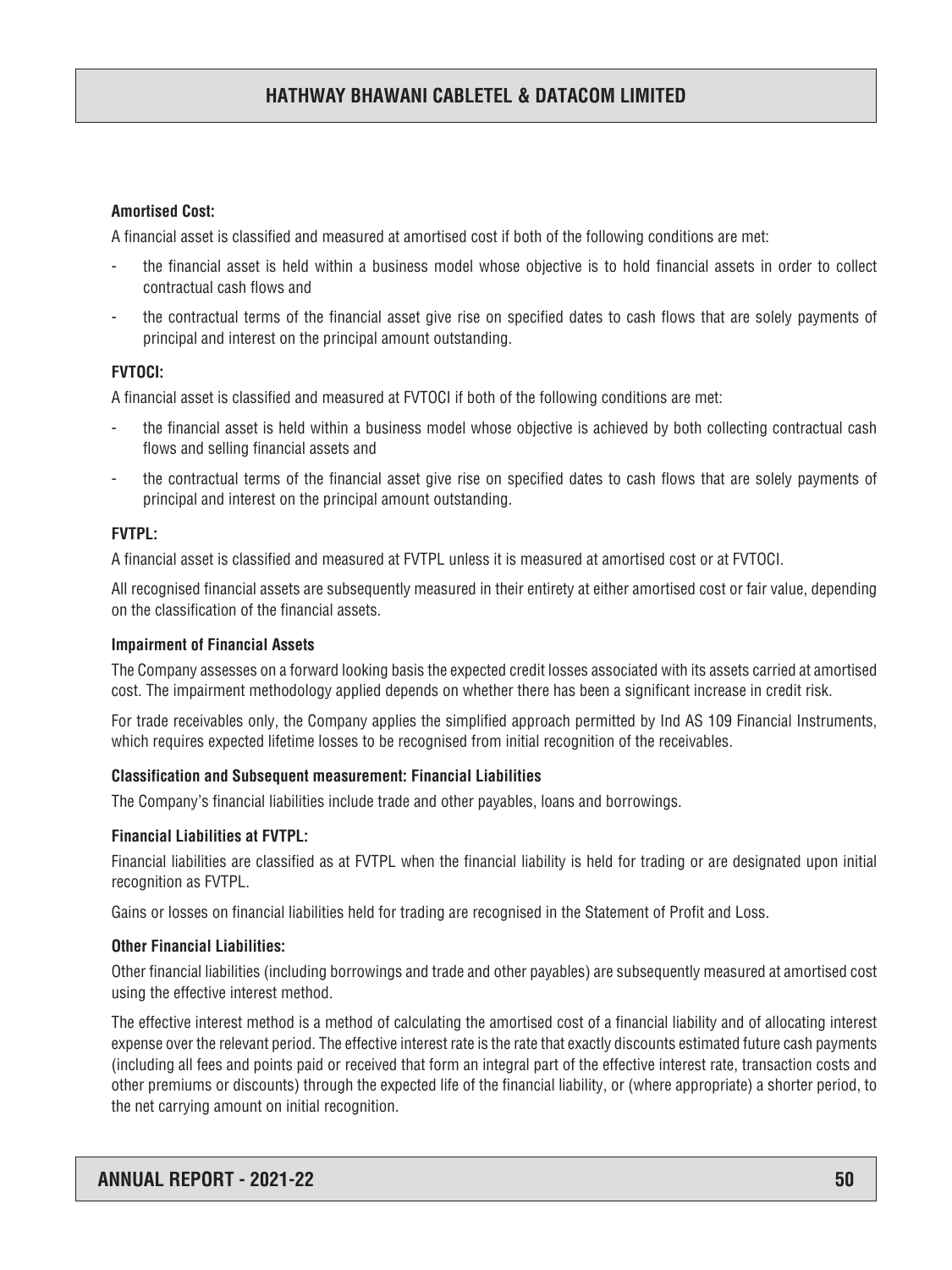### **Derecognition of Financial Assets and Financial Liabilities:**

 The Company derecognises a financial asset when the contractual rights to the cash flows from the financial asset expire, or it transfers the rights to receive the contractual cash flows in a transaction in which substantially all of the risks and rewards of ownership of the financial asset are transferred. If the Company enters into transactions whereby it transfers assets recognised on its balance sheet, but retains either all or substantially all of the risks and rewards of the transferred assets, the transferred assets are not derecognised.

A financial liability is derecognised when the obligation under the liability is discharged or cancelled or expires.

### **Offsetting Financial Instruments:**

 Financial assets and liabilities are offset and the net amount is reported in the Balance Sheet where there is a legally enforceable right to offset the recognised amounts and there is an intention to settle on a net basis or realise the asset and settle the liability simultaneously. The legally enforceable right must not be contingent on future events and must be enforceable in the normal course of business and in the event of default, insolvency or bankruptcy of the Company or the counterparty.

### **1.10 INVESTMENT IN JOINT VENTURE**

 A joint venture is a type of joint arrangement whereby the parties that have joint control of the arrangement have rights to the net assets of the joint venture. Joint control is the contractually agreed sharing of control of an arrangement, which exists only when decisions about the relevant activities require unanimous consent of the parties sharing control.

 The Company's investments in it's joint venture is accounted at cost and reviewed for impairment at each reporting date in accordance with the policy described in note 1.07 above.

### **1.11 BORROWING COSTS**

 Borrowing costs directly attributable to the acquisition, construction or production of an asset that necessarily takes a substantial period of time to get ready for its intended use or sale are capitalised as part of the cost of the asset. All other borrowing costs are expensed in the period in which they occur. Borrowing costs consist of interest and other costs that an company incurs in connection with the borrowing of funds.

### **1.12 PROVISIONS, CONTINGENT LIABILITIES AND CONTINGENT ASSETS**

 Provisions are recognised when the Company has a present legal or constructive obligation as a result of past events, it is probable that an outflow of resources embodying economic benefits will be required to settle the obligation and the amount can be reliably estimated. Provisions are not recognised for future operating losses.

 Provisions are measured at the present value of management's best estimate of the expenditure required to settle the present obligation at the end of the reporting period. The discount rate used to determine the present value is a current pre-tax rate. The increase in the provision due to the passage of time is recognised as interest expense.

### **Contingent liabilities are disclosed in the case of:**

- a present obligation arising from the past events, when it is not probable that an outflow of resources will be required to settle the obligation;
- a present obligation arising from the past events, when no reliable estimate is possible;
- a possible obligation arising from past events, unless the probability of outflow of resources is remote.

Contingent Assets is disclosed when inflow of economic benefits is probable.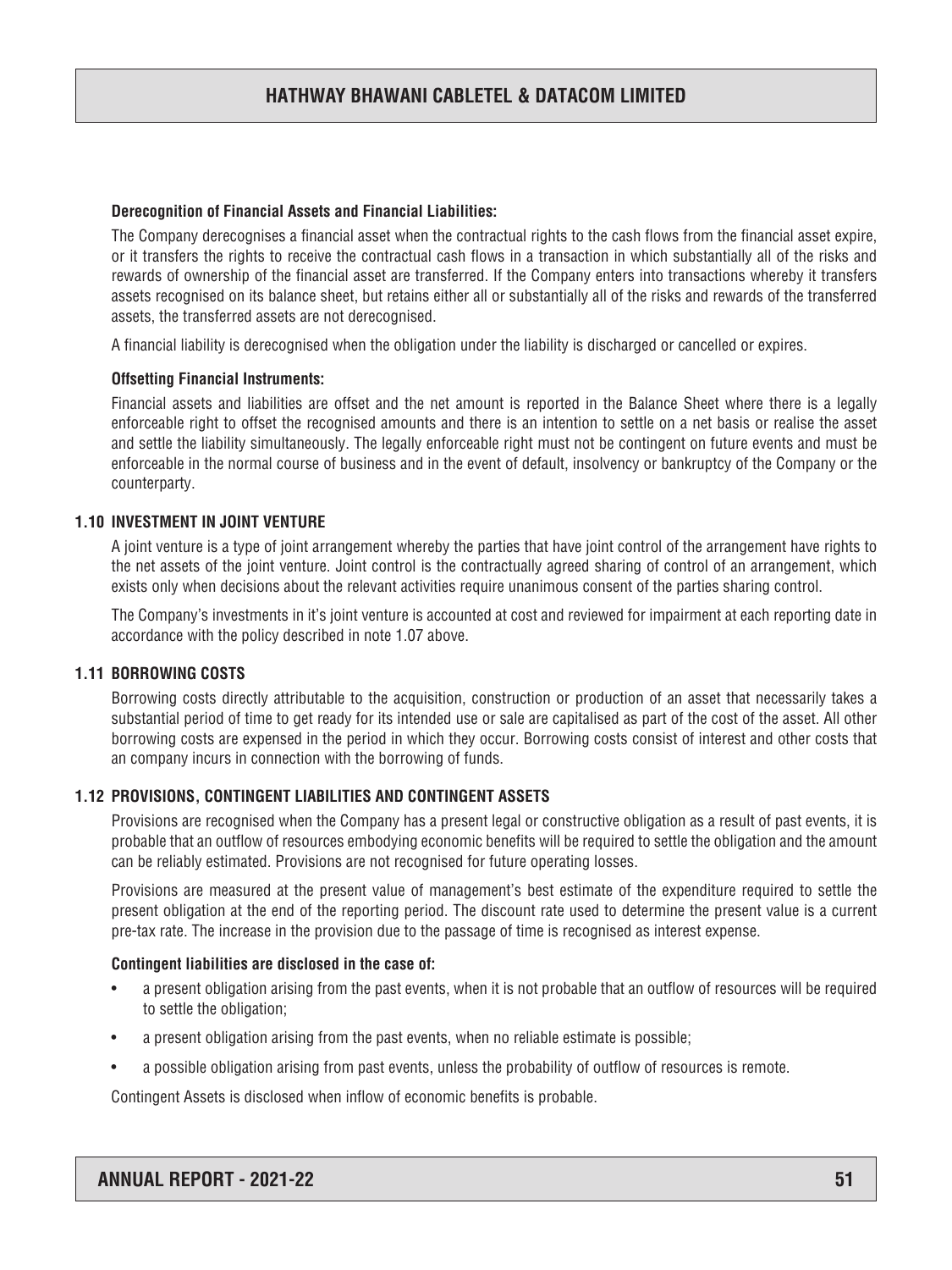### **1.13 GRATUITY AND OTHER POST-EMPLOYMENT BENEFITS**

### **(i) Short-term obligations**

 Short term employee benefits are recognised as an expense at an undiscounted amount in the Statement of profit & loss of the year in which the related services are rendered.

### **(ii) Post-employment obligations**

The Company operates the following post-employment schemes:

- ∙ defined benefit plans such as gratuity; and
- ∙ defined contribution plans such as provident fund

### **Gratuity obligations**

 The liability or asset recognised in the balance sheet in respect of defined benefit gratuity plans is the present value of the defined benefit obligation at the end of the reporting period less the fair value of plan assets. The defined benefit obligation is calculated annually by actuaries using the projected unit credit method.

 The present value of the defined benefit obligation is determined by discounting the estimated future cash outflows by reference to market yields at the end of the reporting period on government bonds that have terms approximating to the terms of the related obligation.

 The net interest cost is calculated by applying the discount rate to the net balance of the defined benefit obligation and the fair value of plan assets. This cost is included in employee benefit expense in the statement of profit and loss.

 Remeasurement gains and losses arising from experience adjustments and changes in actuarial assumptions are recognised at amount net of taxes in the period in which they occur, directly in other comprehensive income. They are included in retained earnings in the statement of changes in equity and in the balance sheet.

 Changes in the present value of the defined benefit obligation resulting from plan amendments or curtailments are recognised immediately in statement of profit and loss as past service cost.

### **Defined contribution plans**

 The Company contributes to Employees State Insurance Corporation and Provident Fund which are considered as defined contribution plans. The Company pays provident fund contributions to publicly administered provident funds as per local regulations. The Company has no further payment obligations once the contributions have been paid. The contributions are accounted for as defined contribution plans and the contributions are recognised as employee benefit expense when they are due. Prepaid contributions are recognised as an asset to the extent that a cash refund or a reduction in the future payments is available.

### **(iii) Other long-term employee benefit obligations**

 The liabilities for leave are not expected to be settled wholly within 12 months after the end of the period in which the employees render the related service. They are therefore measured as the present value of expected future payments to be made in respect of services provided by employees up to the end of the reporting period using the projected unit credit method. The benefits are discounted using the market yields at the end of the reporting period that have terms approximating to the terms of the related obligation. Remeasurements as a result of experience adjustments and changes in actuarial assumptions are recognised in statement of profit and loss.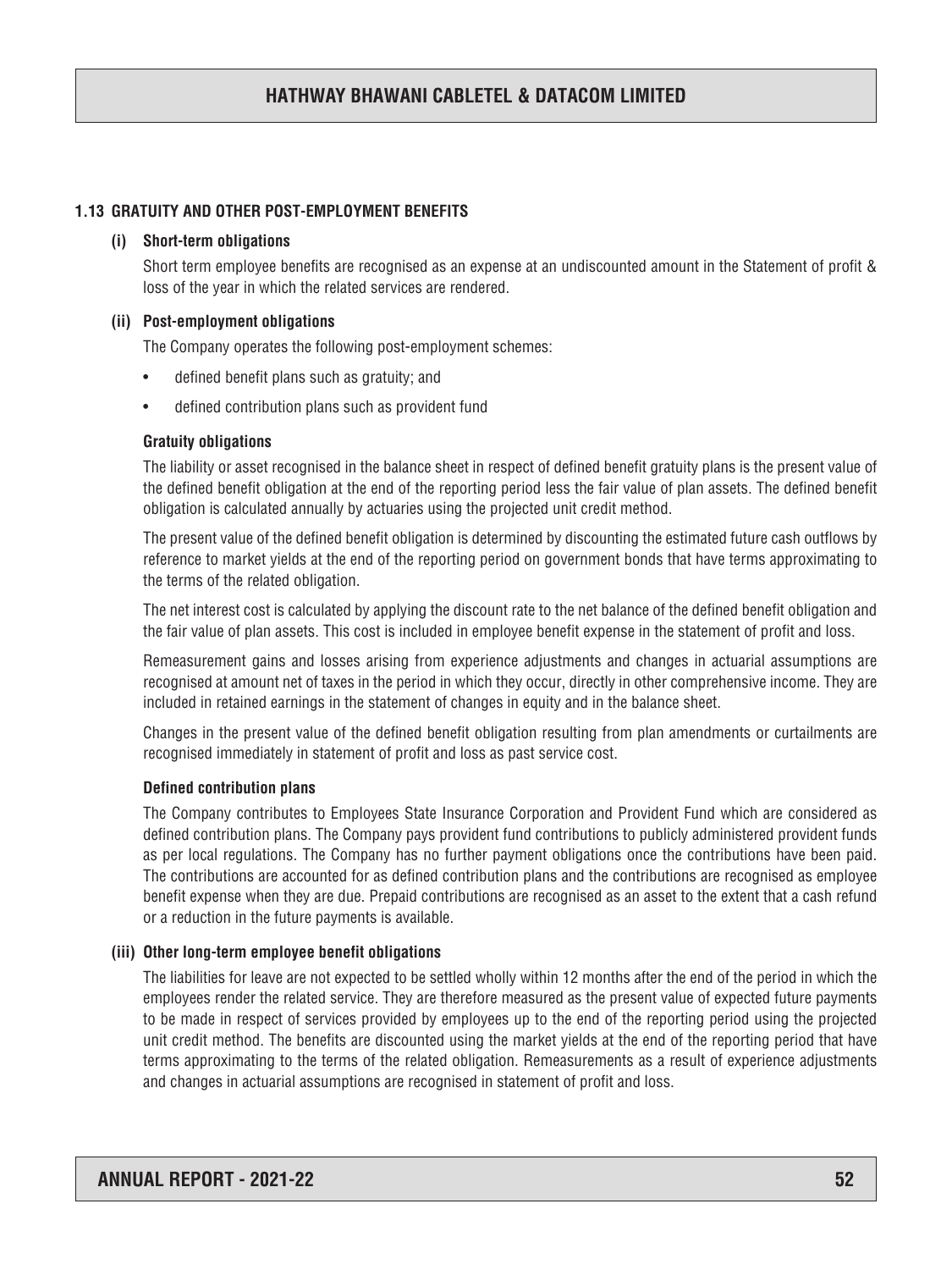The obligations are presented as current liabilities in the balance sheet if the entity does not have an unconditional right to defer settlement for at least twelve months after the reporting period, regardless of when the actual settlement is expected to occur.

### **(iv) Bonus Plans**

 The Company recognises a liability and an expense for bonus. The Company recognises a provision where contractually obliged or where there is a past practice that has created a constructive obligation.

### **1.14 REVENUE RECOGNITION**

### **(i) Income from Rendering of services**

The Company derives revenues primarily from Cable TV business.

 Revenue is recognized upon transfer of control of promised services to customers in an amount that reflects the consideration the company expect to receive in exchange for those services. Subscription revenue is recognized ratably over the period in which the services are rendered.

To recognize revenues, the Company applies the following five step approach:

- 1. identify the contract with a customer;
- 2. identify the performance obligations in the contract;
- 3. determine the transaction price;
- 4. allocate the transaction price to the performance obligations in the contract; and
- 5. recognize revenues when a performance obligation is satisfied

 Revenue is measured based on the consideration specified in a contract with a customer and excludes amounts collected on behalf of third parties.

 A receivable is a right to consideration that is unconditional upon passage of time. Revenues in excess of billings is recorded as unbilled revenue and is classified as a financial asset for these cases as right to consideration is unconditional upon passage of time. While invoicing in excess of revenue are classified as contract liabilities (which we refer to as unearned revenue).

The Company presents revenues net of indirect taxes in its statement of profit and loss.

### **(ii) Interest Income**

Interest income from debt instruments is recognised using the effective interest rate method.

### **1.15 TAXES ON INCOME**

### **Current Tax:**

 Tax on income for the current period is determined on the basis on estimated taxable income and tax credits computed in accordance with the provisions of the relevant tax laws and based on the expected outcome of assessments / appeals.

 Current income tax relating to items recognised directly in equity is recognised in equity and not in the statement of profit and loss.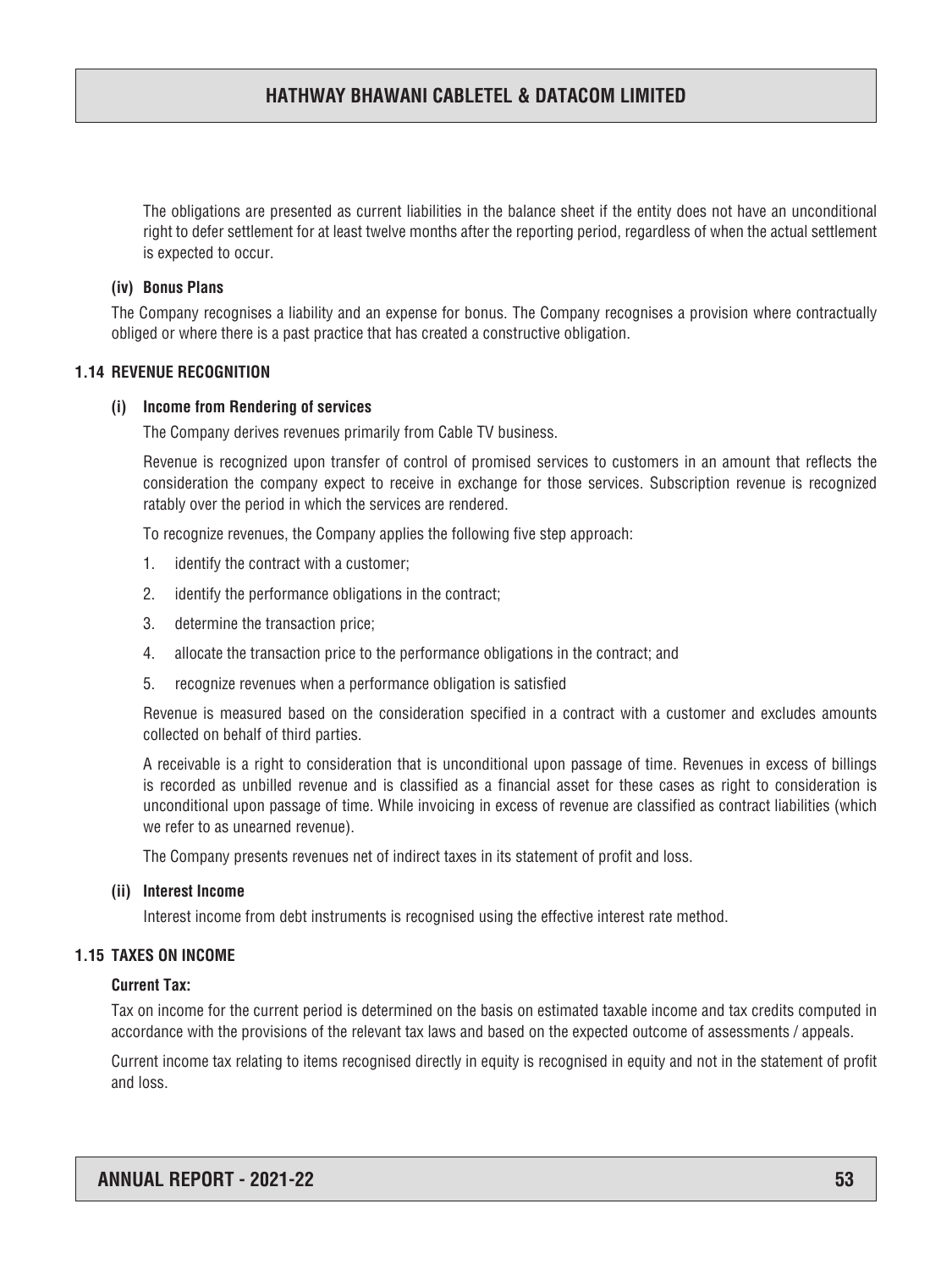Management periodically evaluates positions taken in the tax returns with respect to situations in which applicable tax regulations are subject to interpretation and establishes provisions where appropriate.

### **Deferred tax:**

 Deferred tax is provided using the balance sheet approach on temporary differences at the reporting date between the tax bases of assets and liabilities and their carrying amounts for financial reporting purposes at the reporting date.

 Deferred tax assets are recognised for all deductible temporary differences, the carry forward of unused tax credits and any unused tax losses. Deferred tax assets are recognised to the extent that it is probable that taxable profit will be available against which the deductible temporary differences, and the carry forward of unused tax credits and unused tax losses can be utilised.

 The carrying amount of deferred tax assets is reviewed at each reporting date and reduced to the extent that it is no longer probable that sufficient taxable profit will be available to allow all or part of the deferred tax asset to be utilised. Unrecognised deferred tax assets are reassessed at each reporting date and are recognised to the extent that it has become probable that future taxable profits will allow the deferred tax asset to be recovered.

 Deferred tax assets and liabilities are measured at the tax rates that are expected to apply in the year when the asset is realised or the liability is settled, based on tax rates (and tax laws) that have been enacted or substantively enacted at the reporting date.

 Deferred tax relating to items recognised outside the statement of profit and loss is recognised outside the statement of profit and loss. Deferred tax items are recognised in correlation to the underlying transaction either in other comprehensive income or directly in equity.

 The break-up of the major components of the deferred tax assets and liabilities as at balance sheet date has been arrived at after setting off deferred tax assets and liabilities where the Company have a legally enforceable right to set-off assets against liabilities.

### **1.16 EARNINGS PER SHARE (EPS)**

 Basic earnings per share are calculated by dividing the net profit or loss for the period attributable to equity shareholders (after deducting attributable taxes) by the weighted average number of equity shares outstanding during the period.

 For the purpose of calculating diluted earnings per share, the net profit or loss for the period attributable to equity shareholders is adjusted for after income tax effect of interest and other financing cost associated with dilutive potential equity shares and the weighted average number of shares outstanding during the period are adjusted for the effects of all dilutive potential equity shares.

### **1.17 LEASES**

### **As a Lessee**

 The Company's lease arrangements are short term in nature. Accordingly, the Company has elected to recognize the lease payments under short leases as an operating expense on a straight-line basis over the lease term.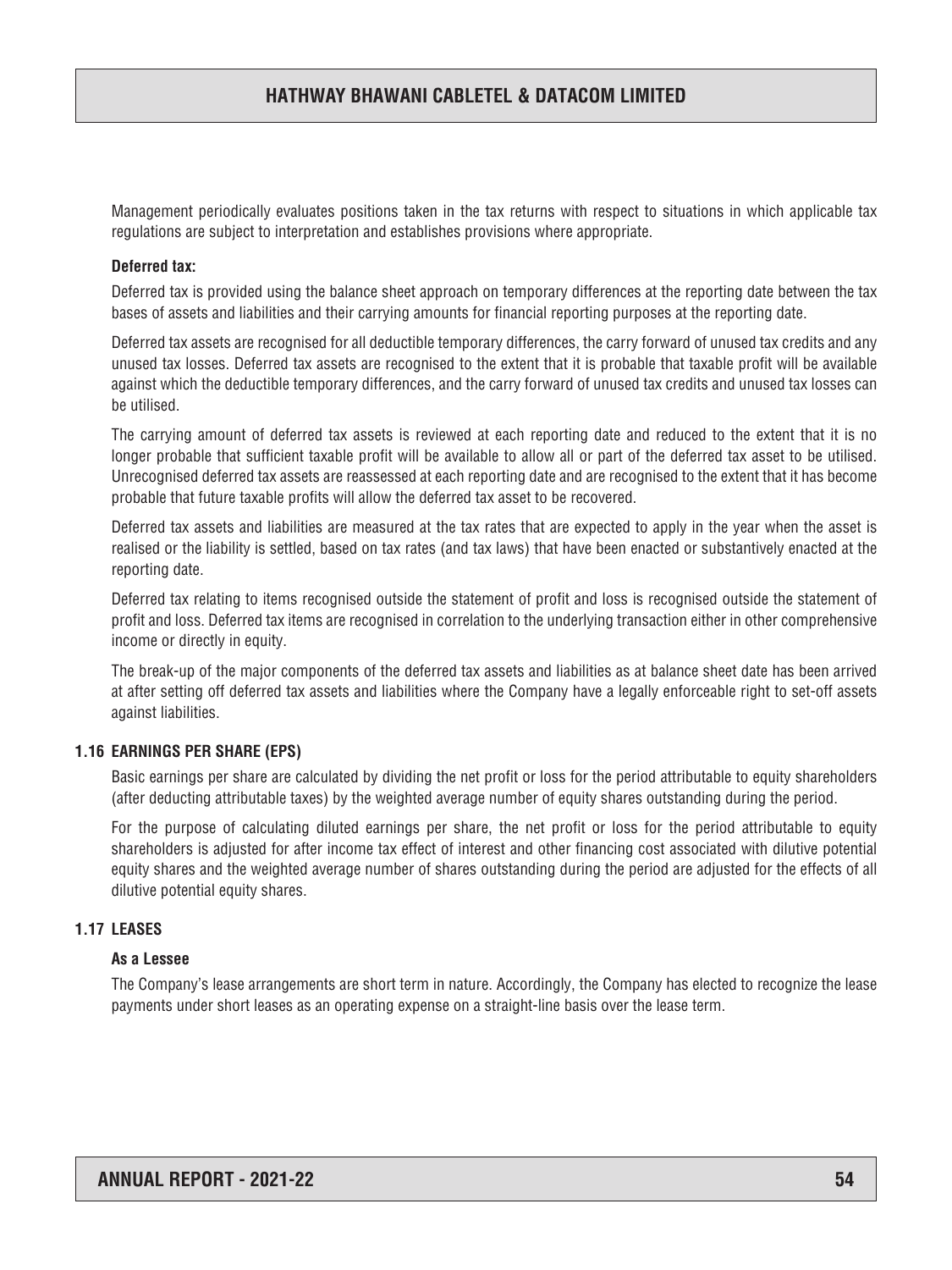| ،<br>ق                                                           |                                |
|------------------------------------------------------------------|--------------------------------|
| Einannia<br><b>Condaine</b> Fina<br>$\overline{a}$ the<br>;<br>Ξ | Ì<br>nthan<br>unless<br>col/he |
|                                                                  | ا<br>مارچ                      |

 $(\bar{\bar{\mathbf{x}}}$  in lakhs unless otherwise stated)

| ٠      | ٠      |
|--------|--------|
|        |        |
|        |        |
|        |        |
|        |        |
|        | l      |
|        |        |
|        |        |
|        |        |
|        |        |
|        | ı<br>ı |
|        | ı      |
|        |        |
| ١      | ,<br>ļ |
|        |        |
|        |        |
| ٢      |        |
|        |        |
| Ï      | י      |
| ì      |        |
|        |        |
|        | l<br>ı |
|        |        |
| ı      |        |
|        |        |
|        |        |
| c      | 2      |
|        |        |
|        | ٦      |
| ج<br>م | ٠      |

|                      |                           | Gross Carrying Amount |                |                            |                           |                 | <b>Accumulated Depreciation / Impairment</b> |                            |                            | <b>Net Carrying Amount</b> |
|----------------------|---------------------------|-----------------------|----------------|----------------------------|---------------------------|-----------------|----------------------------------------------|----------------------------|----------------------------|----------------------------|
|                      | As at<br>April 1,<br>2021 | Addition              | Disposal       | March 31,<br>2022<br>As at | April 1,<br>As at<br>2021 | For the<br>Year | Elimination<br>on disposal                   | 2022<br>March 31,<br>As at | 2022<br>As at<br>March 31  | March 31,<br>As at<br>2021 |
| <b>Own Assets:</b>   |                           |                       |                |                            |                           |                 |                                              |                            |                            |                            |
| Plant and Machinery  | 212.48                    | 7.91                  | ×.             | 220.39                     | 111.64                    | 5.04            |                                              | 126.68                     | 93.71                      | 100.84                     |
| Air conditioners     | 4.16                      |                       | $\blacksquare$ | 4.16                       | 3.80                      | 0.14            |                                              | 3.94                       | 0.22                       | 0.36                       |
| Furniture & Fixtures | 13.22                     | f,                    | $\blacksquare$ | 13.22                      | 10.23                     | 0.44            |                                              | 10.67                      | 2.55                       | 2.99                       |
| Mobile & Telephone   | 2.41                      | f,                    | f,             | 2.41                       | 2.09                      | 0.08            |                                              | 2.17                       | 0.24                       | 0.32                       |
| Computers            | 8.34                      |                       | t,             | 8.34                       | 8.31                      | 0.01            |                                              | 8.32                       | 0.02                       | 0.03                       |
| Office Equipments    | 1.39                      | 0.10                  |                | 1.49                       | 0.80                      | 0.14            |                                              | 0.94                       | 0.55                       | 0.59                       |
| Motor Vehicles       | 0.15                      |                       |                | 0.15                       | 0.08                      | 0.01            |                                              | 0.10                       | 0.05                       | 0.06                       |
| <b>Total</b>         | 242.15                    | 8.01                  |                | 250.16                     | 136.95                    | 15.86           |                                              | 152.82                     | 97.34                      | 105.19                     |
|                      |                           |                       |                |                            |                           |                 |                                              |                            |                            |                            |
|                      |                           | Gross Carrying Amount |                |                            |                           |                 | Accumulated Depreciation / Impairment        |                            |                            | Net Carrying Amount        |
|                      | As at<br>April 1,<br>2020 | Addition              | Disposal       | As at<br>March 31,<br>2021 | April 1,<br>2020<br>As at | For the<br>Year | Elimination<br>on disposal                   | March 31,<br>As at<br>2021 | March 31,<br>As at<br>2021 | March 31,<br>2020<br>As at |
| <b>Own Assets:</b>   |                           |                       |                |                            |                           |                 |                                              |                            |                            |                            |
| Plant and Machinery  | 203.87                    | 8.61                  | f.             | 212.48                     | 96.47                     | 15.17           |                                              | 111.64                     | 100.84                     | 107.40                     |
| Air conditioners     | 4.16                      |                       | ×.             | 4.16                       | 3.57                      | 0.23            |                                              | 3.80                       | 0.36                       | 0.58                       |
| Furniture & Fixtures | 11.17                     | 2.05                  | ×              | 13.22                      | 0.90                      | 0.32            |                                              | 10.23                      | 2.99                       | 1.26                       |
| Mobile & Telephone   | 2.41                      |                       | r.             | 2.41                       | 1.94                      | 0.15            |                                              | 2.09                       | 0.32                       | 0.47                       |
| Computers            | 8.34                      |                       | f,             | 8.34                       | 8.25                      | 0.07            |                                              | 8.31                       | 0.03                       | 0.10                       |
| Office Equipments    | 0.95                      | 0.44                  |                | 1.39                       | 0.75                      | 0.05            |                                              | 0.80                       | 0.59                       | 0.20                       |
| Motor Vehicles       | 0.15                      |                       | J.             | 0.15                       | 0.07                      | 0.01            |                                              | 0.08                       | 0.06                       | 0.08                       |
| Total                | 231.05                    | 11.10                 |                | 242.15                     | 120.95                    | 16.00           |                                              | 136.95                     | 105.19                     | 110.09                     |

### **HATHWAY BHAWANI CABLETEL & DATACOM LIMITED**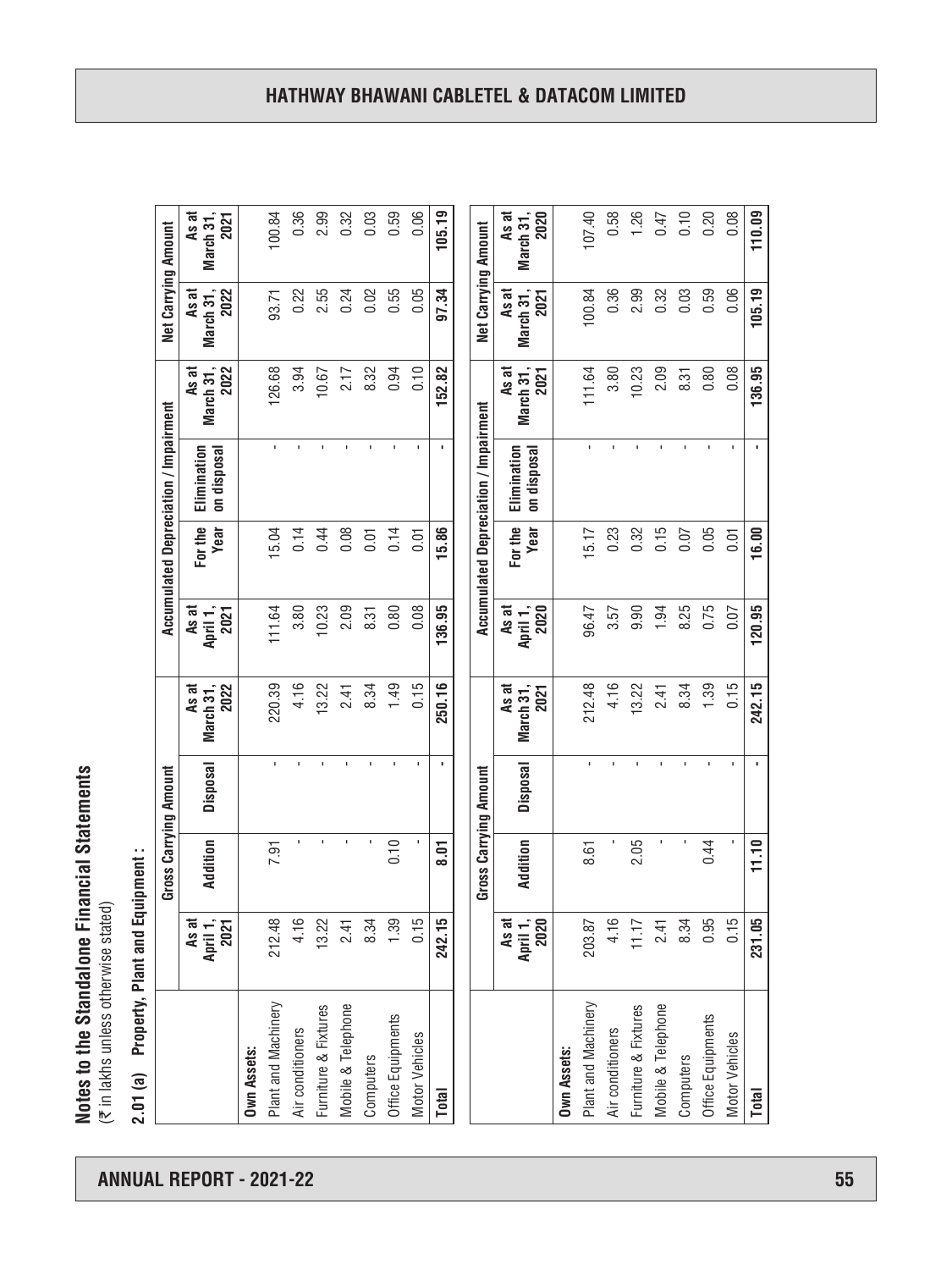Notes to the Standalone Financial Statements **Notes to the Standalone Financial Statements**

(₹ in lakhs unless otherwise stated)  $(\bar{\bar{\mathbf{x}}}$  in lakhs unless otherwise stated)

## Capital work in progress (CWIP) **2.01 (b) Capital work in progress (CWIP)**  $2.01<sub>(b)</sub>$

# Aging schedule as at 31<sup>st</sup> March, 2022: **(i) Aging schedule as at 31st March, 2022:**  $\oplus$

| CWIP                   |            | or follow"<br>lutstanding for | eriods from<br>é |             | <b>Total</b> |
|------------------------|------------|-------------------------------|------------------|-------------|--------------|
|                        | $<$ 1 year | -2 years                      | 2-3 years        | $> 3$ years |              |
| gress<br>C<br>Projects | 0.65       |                               |                  |             | 0.65         |
| Total                  | 0.65       |                               |                  |             | <b>G5</b>    |

# (ii) Aging schedule as at 31<sup>st</sup> March, 2021: **(ii) Aging schedule as at 31st March, 2021:**

| <b>CWIP</b>          |         | Outstanding for following periods from |           |             | <b>Total</b> |
|----------------------|---------|----------------------------------------|-----------|-------------|--------------|
|                      | <1 year | 1-2 years                              | 2-3 years | $> 3$ years |              |
| progress<br>Projects | 1.05    | ï                                      |           | ī           | 105          |
| Total                | 1.05    |                                        |           | ī           | 1.05         |

### 2.02 Intangible assets: **2.02 Intangible assets :**

|                         |                              | Gross Carrying Amount |                 |                           |                           |                 | <b>Accumulated Amortisation / Impairment</b> |                            | Net Carrying Amount        |                                            |
|-------------------------|------------------------------|-----------------------|-----------------|---------------------------|---------------------------|-----------------|----------------------------------------------|----------------------------|----------------------------|--------------------------------------------|
|                         | As at<br>ril 1,<br>2021<br>₹ | Addition              | <b>Disposal</b> | As at<br>March 31, $2022$ | As at<br>April 1,<br>2021 |                 | For the   Elimination<br>Year   on disposal  | March 31,<br>2022<br>As at | March 31,<br>2022<br>As at | As at<br>March 31,<br>2021<br>3.01<br>3.01 |
| ble Television Franchis | 60.36                        |                       |                 | 60.36                     | 57.35                     | $\overline{11}$ |                                              | 58.46                      | 1.90                       |                                            |
| softwares               | 4.85                         |                       |                 | 4.85                      | 4.74                      | 0.11            |                                              | 4.85                       | 0.00                       |                                            |
| ntal                    | 65.21                        |                       |                 | 65.21                     | 62.09                     | 1.22            |                                              | 63.31                      | $\frac{6}{1}$              | 3.12                                       |

|                             |                           | Gross Carrying Amount |                                     |                           |      | Accumulated Amortisation / Impairment   |                                                               | Net Carrying Amount |       |
|-----------------------------|---------------------------|-----------------------|-------------------------------------|---------------------------|------|-----------------------------------------|---------------------------------------------------------------|---------------------|-------|
|                             | April 1,<br>As at<br>2020 | Addition              | Disposal March 31,<br>2021<br>As at | April 1,<br>As at<br>2020 |      | For the Elimination<br>Year on disposal | March 31, March 31, March 31,<br>2021 2021 2021 2020<br>As at | As at               | As at |
| anchis<br>ble Television Fi | 60.36                     |                       | 60.36                               | 56.19                     | 1.16 |                                         | 57.35                                                         | 3.01                | 4.17  |
|                             | 4.85                      |                       | 4.85                                | 4.35                      | 0.39 |                                         | 4.74                                                          | 0.11                | 0.50  |
| otal                        | 65.21                     |                       | 65.21                               | 60.54                     | 1.55 |                                         | 62.09                                                         | 3.12                | 4.67  |

# Range of remaining period of amortisation of other Intangible Assets is as below: **Range of remaining period of amortisation of other Intangible Assets is as below:**

|                                 | vears<br>0 <sub>10</sub> | 6 to 10 years | <b>Total WDV</b> |
|---------------------------------|--------------------------|---------------|------------------|
| ţ<br>l<br>Ō<br>ξ<br>ć<br>ś<br>¢ | 55.                      | 0.35          | $\frac{8}{1}$    |
| ś<br>Ś                          |                          |               |                  |
|                                 | 55<br>SJ                 | 0.35          | S.               |

### **HATHWAY BHAWANI CABLETEL & DATACOM LIMITED**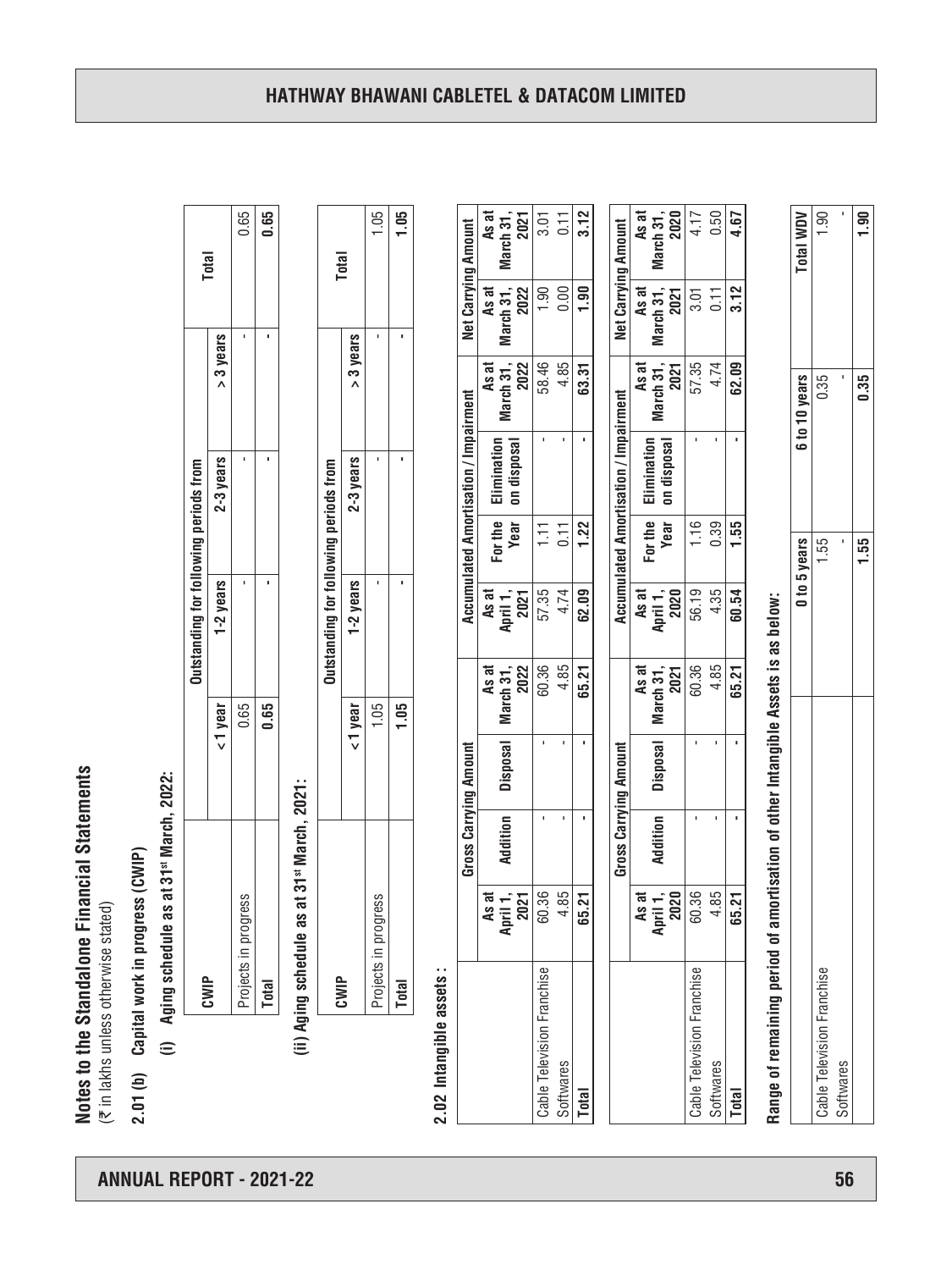### **Notes to the Standalone Financial Statements**

 $(\bar{\tau}$  in lakhs unless otherwise stated)

### **2.03 Non- current Investments**

|                                                                    |                       | As at  |                       | As at  |
|--------------------------------------------------------------------|-----------------------|--------|-----------------------|--------|
|                                                                    | <b>March 31, 2022</b> |        | <b>March 31, 2021</b> |        |
|                                                                    | Quantity              | Amount | Quantity              | Amount |
| <b>Investments (measured at Cost)</b>                              |                       |        |                       |        |
| Investment in equity shares of Joint Venture                       |                       |        |                       |        |
| Unquoted (fully paid up)                                           |                       |        |                       |        |
| Hathway Bhawani NDS Network Ltd. (Face Value ₹ 500 per share)      | 15,810                | 54.05  | 15,810                | 54.05  |
| Less: Impairment in value of Investments                           |                       | 14.53  |                       | 14.53  |
|                                                                    |                       | 39.52  |                       | 39.52  |
| Investments in Government securities (measured at amortised cost)  |                       |        |                       |        |
| <b>Unquoted</b>                                                    |                       |        |                       |        |
| National Saving Certificates (Pledged with Government Authorities) |                       | 0.10   |                       | 1.25   |
| <b>Total carrying value</b>                                        |                       | 39.62  |                       | 40.77  |
|                                                                    |                       |        |                       |        |
| <b>Aggregate Amount of Unquoted Investments</b>                    |                       | 39.62  |                       | 40.77  |
| Aggregate Impairment in value of Investments                       |                       | 14.53  |                       | 14.53  |

### **2.04 Other financial assets**

|                                                |                | <b>Non-current</b> |                | <b>Current</b> |
|------------------------------------------------|----------------|--------------------|----------------|----------------|
|                                                |                | As at              |                | As at          |
|                                                | March 31, 2022 | March 31, 2021     | March 31, 2022 | March 31, 2021 |
| Fixed Deposits with Bank (Refer Note No. 2.08) | 12.00          | 13.76              |                |                |
| Interest Accrued                               | 0.52           | 0.43               |                | 0.67           |
| <b>Security Deposits</b>                       | 9.45           | 9.44               |                |                |
|                                                | 21.97          | 23.63              |                | 0.67           |

### **2.05 Deferred Tax Assets**

|                                        |                | Non-current    |
|----------------------------------------|----------------|----------------|
|                                        |                | As at          |
|                                        | March 31, 2022 | March 31, 2021 |
| Deferred Tax Assets *                  |                |                |
| Provision for Employee benefits        | 4.03           | 4.02           |
| Property, Plant and Equipment          | 17.65          | 17.65          |
| Impairment of Trade Receivables        | 72.63          | 72.63          |
| <b>Carried forward Business Losses</b> | 11.70          | 26.07          |
| (A)                                    | 106.01         | 120.37         |
| <b>Deferred Tax Liabilities</b>        |                |                |
| Other temporary differences            | ۰              |                |
| (B)                                    | ۰              |                |
| Net Deferred Tax Assets (A-B)          | 106.01         | 120.37         |

Significant estimates -

\* The deferred tax assets recognised is in respect of unused tax losses and other items. The Management is reasonably certain of future taxable income and hence recovery of such deferred tax assets.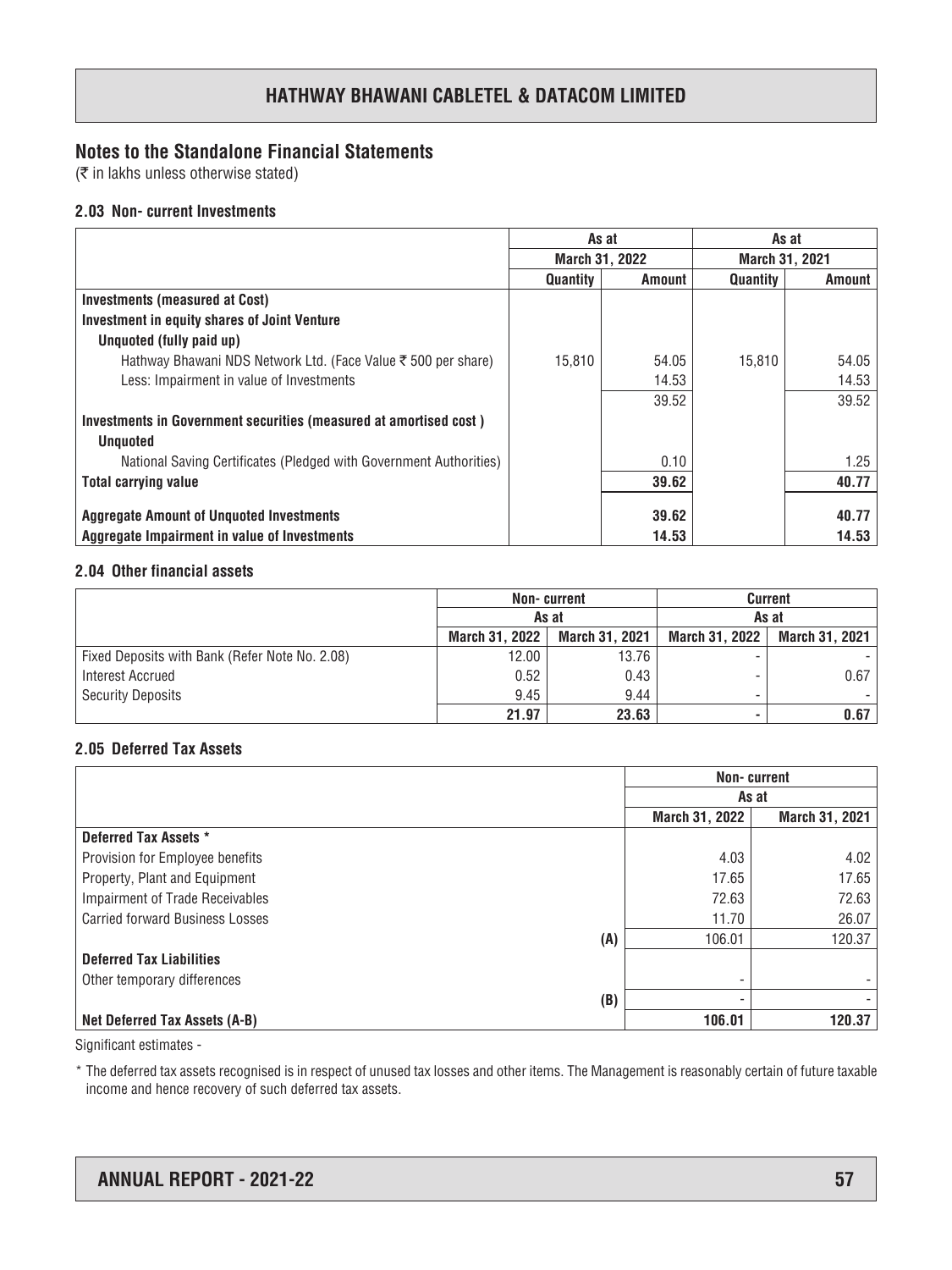### **Notes to the Standalone Financial Statements**

 $(\bar{\tau}$  in lakhs unless otherwise stated)

### **2.06 Other assets**

|                                                    |                | Non-current           |                | <b>Current</b> |
|----------------------------------------------------|----------------|-----------------------|----------------|----------------|
|                                                    |                | As at                 |                | As at          |
|                                                    | March 31, 2022 | <b>March 31, 2021</b> | March 31, 2022 | March 31, 2021 |
| Unsecured, considered good unless stated otherwise |                |                       |                |                |
| Prepaid expenses                                   |                |                       | 3.50           | 1.97           |
| Receivable from Statutory Authorities              | 27.45          | 36.96                 | 2.70           | 7.92           |
|                                                    | 27.45          | 36.96                 | 6.70           | 9.89           |

### **2.07 Trade Receivables**

|                                |                | <b>Current</b> |
|--------------------------------|----------------|----------------|
|                                |                | As at          |
|                                | March 31, 2022 | March 31, 2021 |
| Trade receivables - Unsecured  | 296.12         | 295.27         |
| <b>Unbilled Revenue</b>        | 1.64           | 2.08           |
|                                | 297.76         | 297.35         |
| Less: Provision for impairment | 288.59         | 288.59         |
|                                | 9.17           | 8.76           |

### **2.07.1 Trade Receivables ageing as on March 31, 2022**

|                                                        |          |                |                       | Outstanding for following periods from due date of payment |           |           |                      |              |
|--------------------------------------------------------|----------|----------------|-----------------------|------------------------------------------------------------|-----------|-----------|----------------------|--------------|
| <b>Particlars</b>                                      | Unbilled | <b>Not Due</b> | Less than<br>6 months | 6 months -<br>1 vear                                       | 1-2 years | 2-3 years | More than<br>3 years | <b>Total</b> |
| (i) Undisputed Trade Receivables<br>- considered good  | 1.64     |                | 7.53                  |                                                            |           |           |                      | 9.17         |
| (ii) Undisputed Trade Receivables<br>- credit impaired | ۰        |                | 0.40                  | 0.00                                                       | 0.24      | 0.30      | 263.13               | 264.07       |
| (iii) Disputed Trade Receivables -<br>credit impaired  | -        | ۰              | -                     | $\overline{\phantom{a}}$                                   |           |           | 24.52                | 24.52        |
| <b>Total</b>                                           | 1.64     |                | 7.93                  | 0.00                                                       | 0.24      | 0.30      | 287.65               | 297.76       |

### **2.07.2 Trade Receivables ageing as on March 31, 2021**

|                                                        |          |                |                                       | Outstanding for following periods from due date of payment |           |           |                      |              |
|--------------------------------------------------------|----------|----------------|---------------------------------------|------------------------------------------------------------|-----------|-----------|----------------------|--------------|
| <b>Particlars</b>                                      | Unbilled | <b>Not Due</b> | Less than $\mathbin\Vert$<br>6 months | 6 months -<br>1 vear                                       | 1-2 years | 2-3 years | More than<br>3 years | <b>Total</b> |
| (i) Undisputed Trade Receivables<br>- considered good  | 2.08     |                | 6.64                                  | 0.03                                                       |           |           |                      | 8.76         |
| (ii) Undisputed Trade Receivables<br>- credit impaired |          |                |                                       | 0.51                                                       | 0.38      | 1.07      | 262.12               | 264.07       |
| (iii) Disputed Trade Receivables -<br>credit impaired  |          | ۰              |                                       | ۰                                                          |           |           | 24.52                | 24.52        |
| <b>Total</b>                                           | 2.08     |                | 6.64                                  | 0.54                                                       | 0.38      | 1.07      | 286.64               | 297.35       |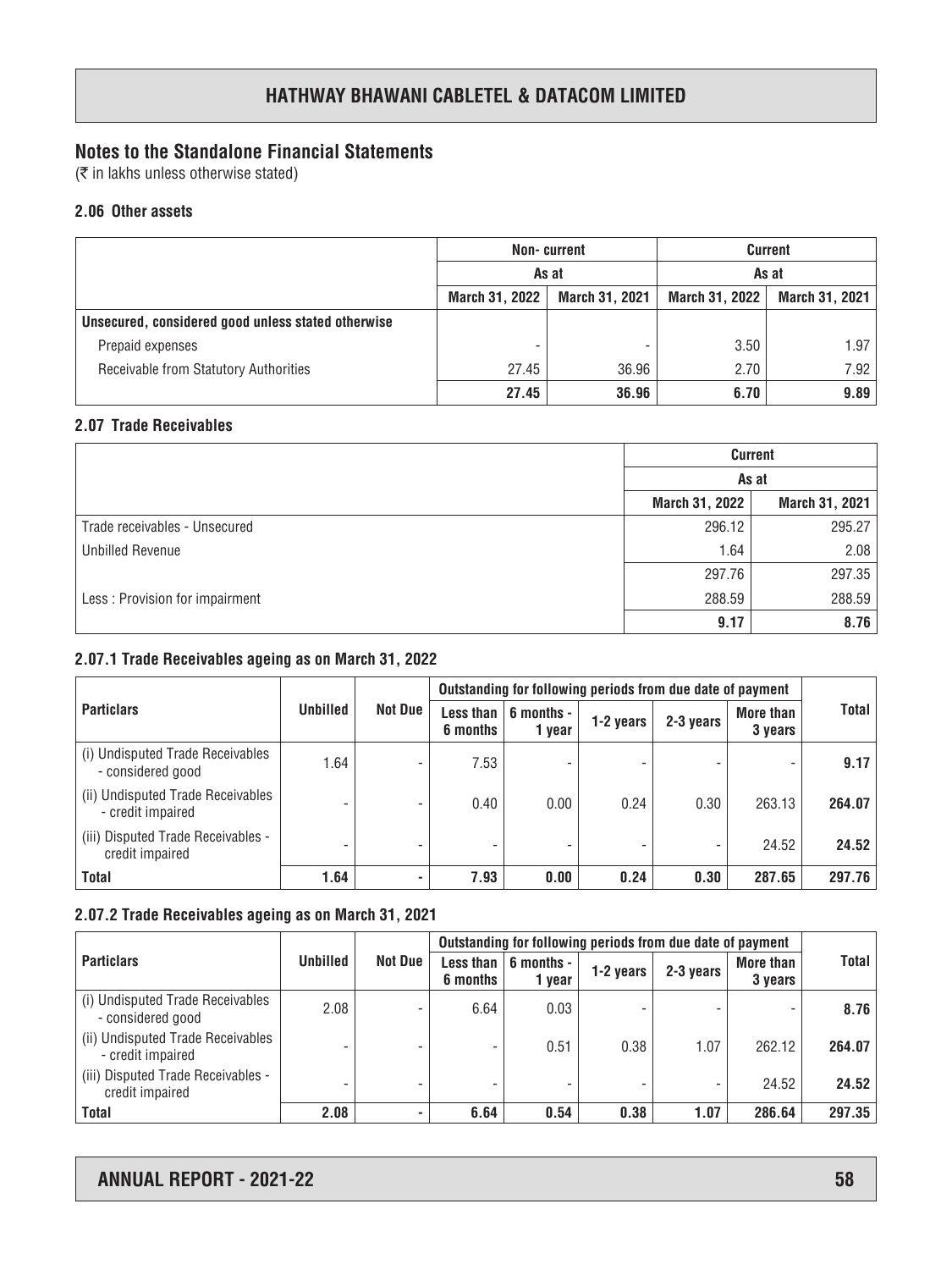### **Notes to the Standalone Financial Statements**

 $(\bar{\tau}$  in lakhs unless otherwise stated)

### **2.08 Cash and cash equivalents**

|                                                                             |                | Non-current              |                | <b>Current</b> |
|-----------------------------------------------------------------------------|----------------|--------------------------|----------------|----------------|
|                                                                             |                | As at                    |                | As at          |
|                                                                             | March 31, 2022 | March 31, 2021           | March 31, 2022 | March 31, 2021 |
| <b>Balances with Banks</b>                                                  |                |                          |                |                |
| In Current Accounts                                                         | -              | -                        | 9.65           | 14.09          |
| Cash on hand                                                                | ۰              | ۰                        | 0.32           | 0.11           |
|                                                                             |                |                          | 9.97           | 14.20          |
| <b>Other Bank Balances</b>                                                  |                |                          |                |                |
| Fixed Deposits with Bank *                                                  | 12.00          | 13.76                    | ۰              |                |
|                                                                             | 12.00          | 13.76                    | ۰              |                |
| Less: Amount disclosed under Other financial assets<br>(Refer Note No.2.04) | 12.00          | 13.76                    |                |                |
|                                                                             | ٠              | $\overline{\phantom{0}}$ | 9.97           | 14.20          |

\* Out of the above Fixed deposits with Axis Bank, deposits of  $\bar{\tau}$  12 (Previous year  $\bar{\tau}$  13.76) is given as security against outstanding Bank Guarantees.

### **2.09 Equity Share Capital**

|                                                                               |                       | As at          |
|-------------------------------------------------------------------------------|-----------------------|----------------|
|                                                                               | <b>March 31, 2022</b> | March 31, 2021 |
| <b>Authorised Capital</b>                                                     |                       |                |
| 10,000,000 (March 31, 2021 : 10,000,000) Equity Shares of ₹ 10 each           | 1.000.00              | 1,000.00       |
|                                                                               | 1,000.00              | 1,000.00       |
| <b>Paid up Capital comprises:</b>                                             |                       |                |
| 8,100,000 (March 31, 2021: 8,100,000) Equity Shares of ₹10 each fully paid up | 810.00                | 810.00         |
|                                                                               | 810.00                | 810.00         |

### **a) Reconciliation of the number of shares outstanding as at the beginning and end of the reporting year :**

|                                                 |                     | As at  |                     |                |
|-------------------------------------------------|---------------------|--------|---------------------|----------------|
| <b>Particulars</b>                              | March 31, 2022      |        |                     | March 31, 2021 |
|                                                 | Number of<br>shares |        | Number of<br>shares | Amount         |
| Shares outstanding at the beginning of the year | 8.100.000           | 810.00 | 8.100.000           | 810.00         |
| Shares outstanding at the end of the year       | 8,100,000           | 810.00 | 8,100,000           | 810.00         |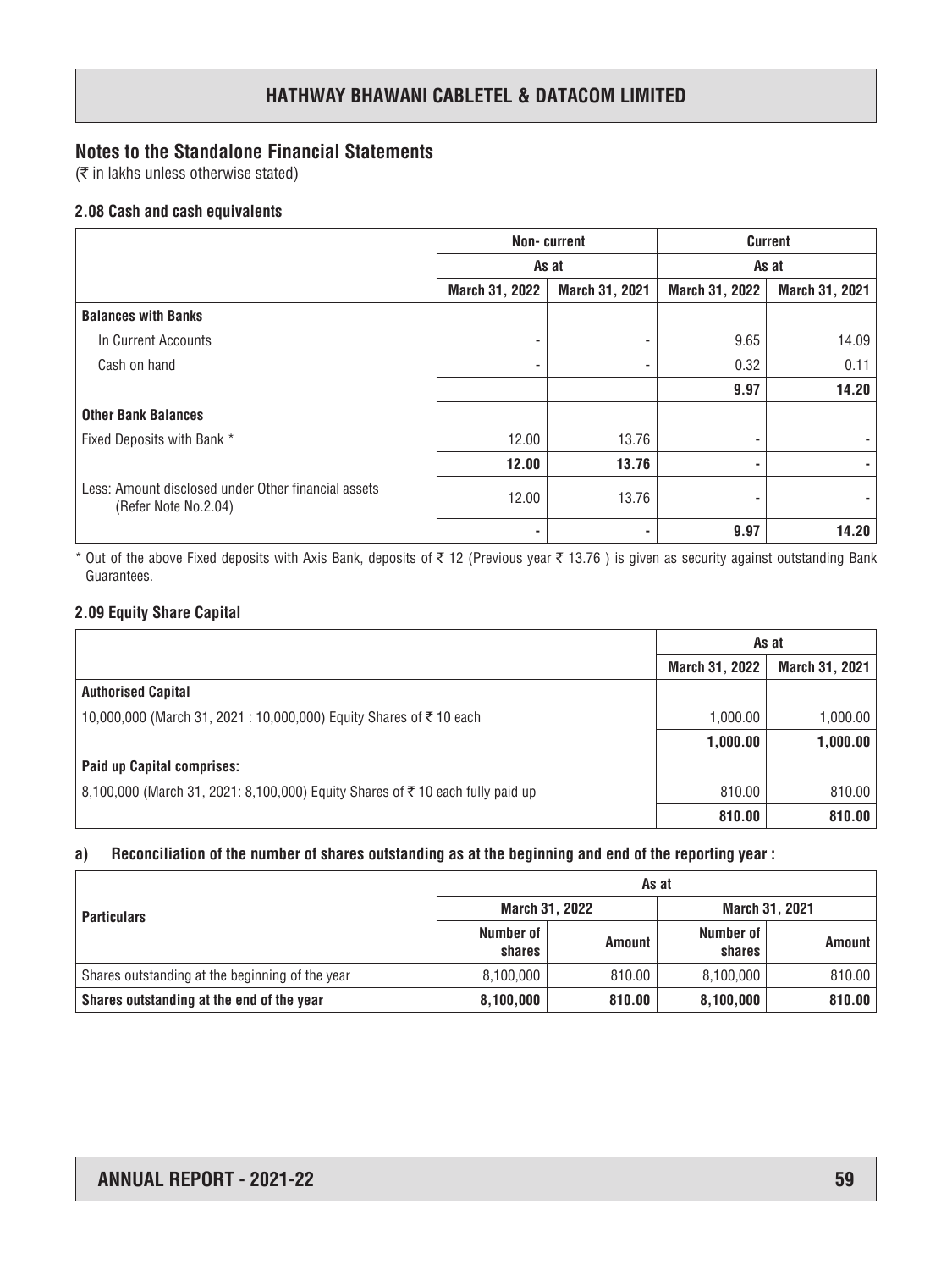### **Notes to the Standalone Financial Statements**

 $(\bar{\tau})$  in lakhs unless otherwise stated)

### **b) Shares in respect of each class in the company held by its holding company or its ultimate holding company including shares held by or by subsidiaries or associates of the holding company or the ultimate holding company in aggregate**

|                                                                                          | As at                   |                         |  |  |
|------------------------------------------------------------------------------------------|-------------------------|-------------------------|--|--|
| <b>Particulars</b>                                                                       | March 31, 2022          | <b>March 31, 2021</b>   |  |  |
|                                                                                          | <b>Number of shares</b> | <b>Number of shares</b> |  |  |
| Hathway Cable and Datacom Limited (Holding Company)                                      | 2,020,000               | 2,020,000               |  |  |
| Hathway Digital Limited *                                                                | 2,160,000               | 2,160,000               |  |  |
| Jio Cable and Broadband Holdings Private Limited (Entity exercising control over Parent) | 1.031.196               | 1,031,196               |  |  |
|                                                                                          | 5,211,196               | 5,211,196               |  |  |

Pursuant to Scheme of Merger duly approved by Regional Director, Western region, Ministry of Corporate Affairs dated December 03, 2021, Hathway Media Vision Limited (WOS) (HMVL) got merged with and into Hathway Digital Limited (Holding Company)(HDL) and accordingly, 2,160,000 equity shares held by HMVL in the Company got transferred to HDL w.e.f Closing of business hours on December 31, 2021.

### **c) Rights, Preference and restrictions attached to Shares;**

### **Terms/ Rights attached to Equity Shares**

The Company has only one class of shares referred to as equity shares having a face value of  $\bar{\tau}$  10/-. Each holder of equity shares is entitled to one vote per share and proportionate amount of dividend if declared to the total number of shares. In the event of liquidation of the company, the holders of equity shares will be entitled to receive remaining assets of the company, after distribution of all preferential amounts in proportion to the number of equity shares held by the share holders.

### **d) The details of shareholders holding more than 5% shares in the Company:**

|                                                  | As at            |              |                       |              |  |  |  |
|--------------------------------------------------|------------------|--------------|-----------------------|--------------|--|--|--|
| <b>Particulars</b>                               | March 31, 2022   |              | <b>March 31, 2021</b> |              |  |  |  |
|                                                  | Number of shares | % of Holding | Number of shares      | % of Holding |  |  |  |
| Hathway Cable and Datacom Limited                | 2.020.000        | 24.94%       | 2.020.000             | 24.94%       |  |  |  |
| Jio Cable and Broadband Holdings Private Limited | 1.031.196        | 12.73%       | 1,031,196             | 12.73%       |  |  |  |
| Hathway Digital Limited *                        | 2.160.000        | 26.67%       | 2.160.000             | 26.67%       |  |  |  |

\* Pursuant to Scheme of Merger duly approved by Regional Director, Western region, Ministry of Corporate Affairs dated December 03, 2021, Hathway Media Vision Limited (WOS) (HMVL) got merged with and into Hathway Digital Limited (Holding Company)(HDL) and accordingly, 2,160,000 equity shares held by HMVL in the Company got transferred to HDL w.e.f Closing of business hours on December 31, 2021.

### **e) Shareholding of Promoter as at March 31, 2022**

| <b>Promoter's Name</b>                           | <b>Class of</b><br><b>Equity</b><br><b>Share</b> | No. of shares at<br>the beginning of<br>the year | change<br>during the<br>vear | shares at the<br>end of the<br>year | $%$ of total<br>shares | $%$ change<br>during the<br>year |
|--------------------------------------------------|--------------------------------------------------|--------------------------------------------------|------------------------------|-------------------------------------|------------------------|----------------------------------|
| Jio Cable and Broadband Holdings Private Limited |                                                  | 1,031,196                                        | $\overline{\phantom{a}}$     | 1,031,196                           | 12.73                  | No change                        |
| Hathway Cable and Datacom Limited                | Fully                                            | 2,020,000                                        | ۰                            | 2,020,000                           | 24.94                  | No change                        |
| Hathway Digital Limited                          | paid-up                                          |                                                  | 2.160.000                    | 2.160.000                           | 26.67                  | No change *                      |
| Kavita Puri                                      | equity                                           | 42,600                                           | ۰                            | 42,600                              | 0.53                   | No change                        |
| Kapil Puri                                       | shares of                                        | 29,135                                           | ۰                            | 29,135                              | 0.36                   | No change                        |
| Malka Sanjiv Chainani                            | $\bar{z}$ 10 each                                | 5.000                                            | ۰                            | 5.000                               | 0.06                   | No change                        |
| Ketan Chokshi                                    |                                                  | 1.000                                            | ۰                            | 1.000                               | 0.01                   | No change                        |

\* Pursuant to Scheme of Merger duly approved by Regional Director, Western region, Ministry of Corporate Affairs dated December 03, 2021, Hathway Media Vision Limited (WOS) (HMVL) got merged with and into Hathway Digital Limited (Holding Company)(HDL) and accordingly, 2,160,000 equity shares held by HMVL in the Company got transferred to HDL w.e.f Closing of business hours on December 31, 2021.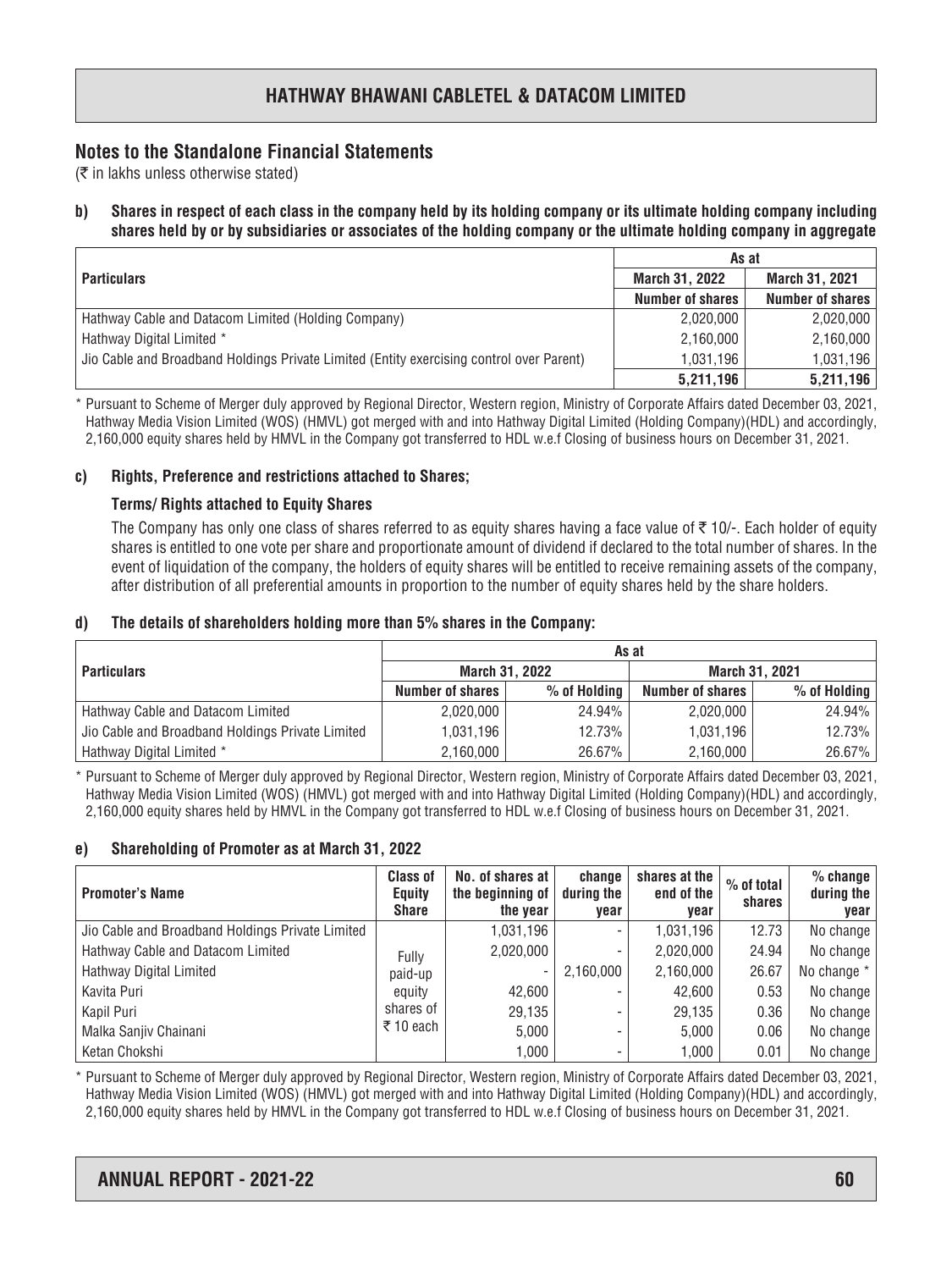### **Notes to the Standalone Financial Statements**

 $(\bar{\tau}$  in lakhs unless otherwise stated)

### **f) Shareholding of Promoter as at March 31, 2021**

| <b>Promoter's Name</b>                           | <b>Class of</b><br><b>Equity</b><br><b>Share</b> | No. of shares at<br>the beginning of<br>the year | change<br>during the<br>year | shares at the<br>end of the<br>year | $%$ of total<br>shares | $%$ change<br>during the<br>year |
|--------------------------------------------------|--------------------------------------------------|--------------------------------------------------|------------------------------|-------------------------------------|------------------------|----------------------------------|
| Jio Cable and Broadband Holdings Private Limited |                                                  | 1,031,196                                        |                              | 1,031,196                           | 12.73                  | No change                        |
| Hathway Cable and Datacom Limited                | Fully                                            | 2,020,000                                        | ۰                            | 2.020.000                           | 24.94                  | No change                        |
| Hathway Media Vision Limited                     | paid-up                                          | 2,160,000                                        |                              | 2.160.000                           | 26.67                  | No change                        |
| Kavita Puri                                      | equity                                           | 42,600                                           |                              | 42,600                              | 0.53                   | No change                        |
| Kapil Puri                                       | shares of                                        | 29,135                                           |                              | 29.135                              | 0.36                   | No change                        |
| Malka Sanjiv Chainani                            | $\bar{z}$ 10 each                                | 5.000                                            |                              | 5.000                               | 0.06                   | No change                        |
| Ketan Chokshi                                    |                                                  | 1.000                                            |                              | 1.000                               | 0.01                   | No change                        |

### **2.10 Other equity**

|                    |          | As at                           |
|--------------------|----------|---------------------------------|
|                    |          | March 31, 2022   March 31, 2021 |
| Securities Premium | 151.00   | 151.00                          |
| Retained earning   | (788.80) | (874.59)                        |
| <b>Total</b>       | (637.80) | (723.59)                        |

### **a) Retained earnings :**

Retained earnings are the losses that the Company has incurred till date.

### **b) Securities Premium :**

 Securities premium is used to record the premium on issue of shares. The Securities premium is utilised in accordance with the provisions of the Act.

### **2.11 Provisions**

|                          |                | <b>Non - Current</b> | <b>Current</b> |                |  |
|--------------------------|----------------|----------------------|----------------|----------------|--|
|                          |                | As at                | As at          |                |  |
|                          | March 31, 2022 | March 31, 2021       | March 31, 2022 | March 31, 2021 |  |
| <b>Employee benefits</b> |                |                      |                |                |  |
| Gratuity (unfunded)      | 10.69          | 8.97                 | 0.49           | 0.45           |  |
| Leave Encashment         | 3.15           | 4.49                 | 0.42           | 0.59           |  |
|                          | 13.84          | 13.46                | 0.91           | 1.04           |  |

### **2.12 Trade Payables**

|                                                                                  |                | As at          |
|----------------------------------------------------------------------------------|----------------|----------------|
|                                                                                  | March 31, 2022 | March 31, 2021 |
| Outstanding dues of micro enterprises and small enterprises                      |                |                |
| Outstanding dues of suppliers other than micro enterprises and small enterprises | 101.83         | 223.78         |
|                                                                                  | 101.83         | 223.78         |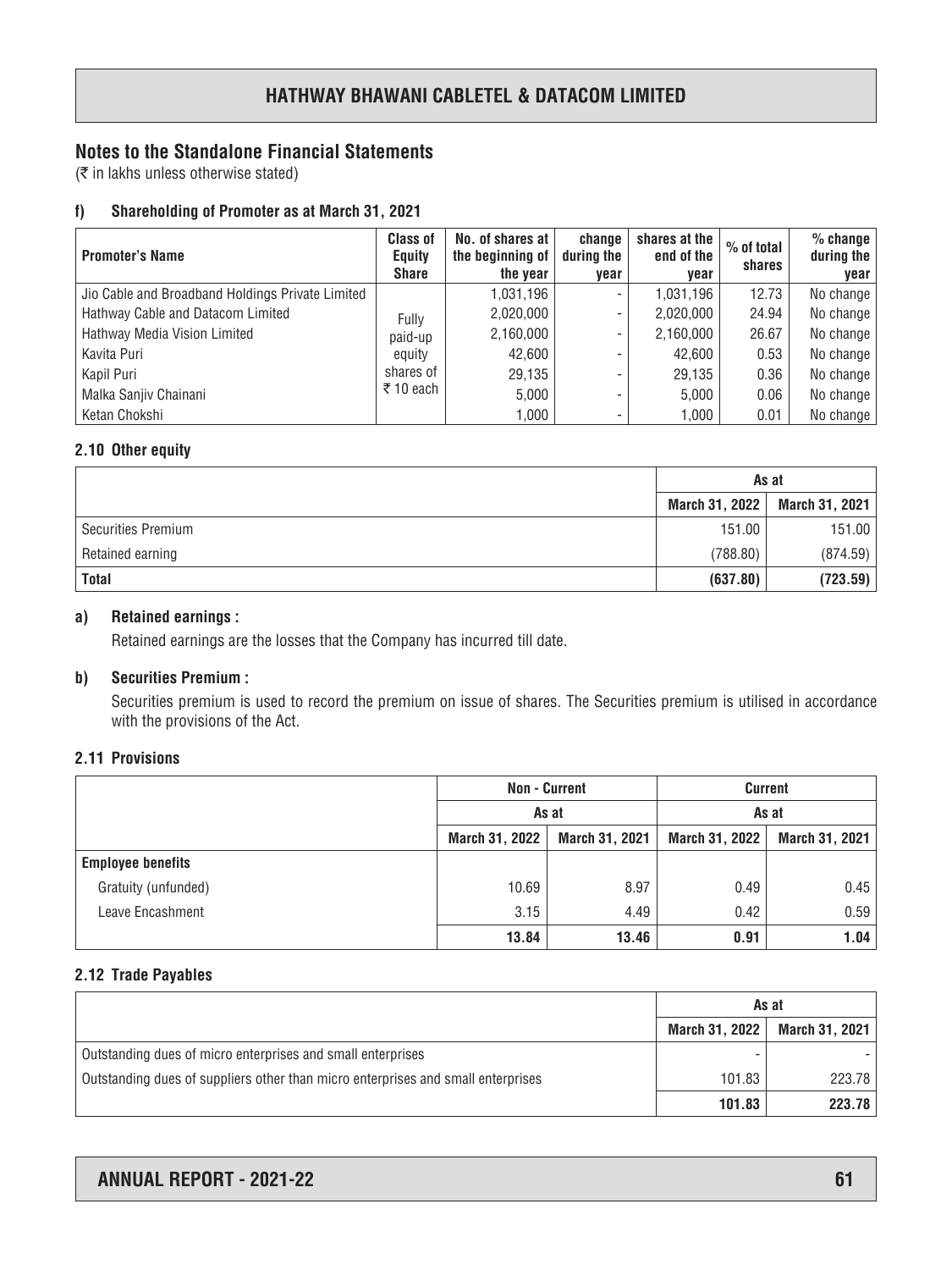### **Notes to the Standalone Financial Statements**

 $(\bar{\tau}$  in lakhs unless otherwise stated)

### **2.12.1 Trade Payables ageing as on March 31, 2022**

|              | <b>Particlars</b>    | <b>Unbilled Due</b> | <b>Not Due</b> | Outstanding for following periods from due date of<br>payment |           |           | <b>Total</b> |        |
|--------------|----------------------|---------------------|----------------|---------------------------------------------------------------|-----------|-----------|--------------|--------|
|              |                      |                     |                | < 1 year                                                      | 1-2 years | 2-3 years | $>$ 3 years  |        |
| (i)          | <b>MSME</b>          | ۰                   | ۰              | ۰                                                             | ۰         |           |              |        |
| (ii)         | <b>Others</b>        | 11.83               | -              | -                                                             | -         |           | 90.00        | 101.83 |
| (iii)        | Disputed dues - MSME | ۰                   | ۰              | -                                                             |           | -         |              |        |
| (iv)         | Disputed dues-Others | -                   | ۰              | ۰                                                             | ۰         | ۰         | -            |        |
| <b>Total</b> |                      | 11.83               | ۰              | ۰                                                             | ۰         |           | 90.00        | 101.83 |

### **2.12.2 Trade Payables ageing as on March 31, 2021**

|              | <b>Particlars</b>    | <b>Unbilled Due</b> | <b>Not Due</b> | Outstanding for following periods from due date of<br>payment |             |           | <b>Total</b> |        |
|--------------|----------------------|---------------------|----------------|---------------------------------------------------------------|-------------|-----------|--------------|--------|
|              |                      |                     |                | < 1 year                                                      | $1-2$ years | 2-3 years | $>$ 3 years  |        |
| (i)          | <b>MSME</b>          | -                   | ۰              | ۰                                                             | ۰           |           |              |        |
| (ii)         | <b>Others</b>        | 13.78               | ۰              | ۰                                                             | -           |           | 210.00       | 223.78 |
| (iii)        | Disputed dues - MSME | -                   | ۰              | -                                                             |             |           |              |        |
| (iv)         | Disputed dues-Others | -                   | ۰              | ۰                                                             | ۰           | ۰         | -            |        |
| <b>Total</b> |                      | 13.78               | -              |                                                               |             |           | 210.00       | 223.78 |

### **2.13 Other Financial Liabilities**

|                                      |                | <b>Current</b> |  |
|--------------------------------------|----------------|----------------|--|
|                                      | As at          |                |  |
|                                      | March 31, 2022 | March 31, 2021 |  |
| <b>Security Deposits</b>             | 2.52           | 2.52           |  |
| Salary and Employee benefits payable | 1.62           | 1.66           |  |
| <b>Other Financial Liabilities</b>   | 10.74          | 14.13          |  |
|                                      | 14.88          | 18.31          |  |

### **2.14 Other Current Liabilities**

|                            | As at          |                |
|----------------------------|----------------|----------------|
|                            | March 31, 2022 | March 31, 2021 |
| Income received in advance | 4.79           | 5.20           |
| Statutory payables         | 12.33          | 16.41          |
|                            | 17.12          | 21.61          |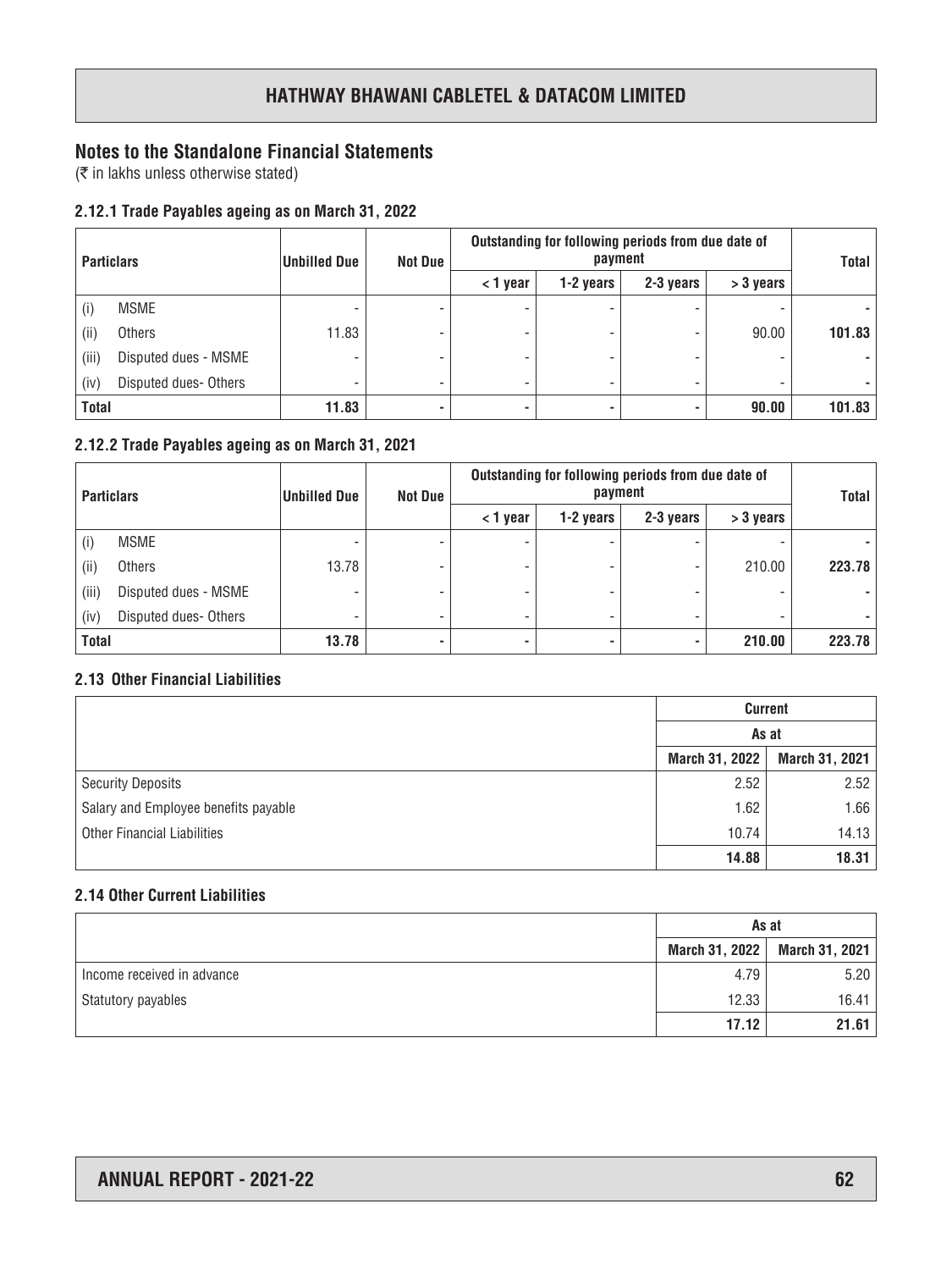### **Notes to the Standalone Financial Statements**

 $(\bar{\tau}$  in lakhs unless otherwise stated)

### **3.01 Revenue from operations**

|                  |                | Year ended     |
|------------------|----------------|----------------|
|                  | March 31, 2022 | March 31, 2021 |
| Sale of services | 381.59         | 436.00         |
|                  | 381.59         | 436.00         |

### **3.02 Other Income**

|                                              | <b>Year ended</b> |                       |
|----------------------------------------------|-------------------|-----------------------|
|                                              | March 31, 2022    | <b>March 31, 2021</b> |
| Interest income earned on financial assets : |                   |                       |
| Interest on Fixed Deposit                    | 0.86              | 0.75                  |
| Interest on Government Securities            | 0.34              |                       |
| Interest on Income Tax Refund                | 2.20              | 4.40                  |
| <b>Other Non Operating Income</b>            |                   |                       |
| Amount No Longer Payable Written Back        | 4.21              | 0.17                  |
| Sundry Balance Write Back                    | 0.11              |                       |
| Miscellaneous Income                         |                   | 0.00                  |
|                                              | 7.72              | 5.32                  |

### **3.03 Other Operational Expenses**

|                                    | <b>Year ended</b> |                |
|------------------------------------|-------------------|----------------|
|                                    | March 31, 2022    | March 31, 2021 |
| Commission                         | 15.29             | 16.93          |
| Repairs & Maintenances - Machinery | 0.59              | 0.90           |
| Rent                               | 4.53              | 6.86           |
| <b>Other Operating Expenses</b>    | 6.03              | 7.62           |
|                                    | 26.44             | 32.31          |

### **3.04 Employee Benefit Expenses**

|                                                | Year ended     |                |
|------------------------------------------------|----------------|----------------|
|                                                | March 31, 2022 | March 31, 2021 |
| Salaries and wages                             | 57.54          | 54.12          |
| Contribution to Provident fund and other funds | 3.62           | 3.62           |
| Staff welfare expenses                         | 0.73           | 0.34           |
|                                                | 61.89          | 58.08          |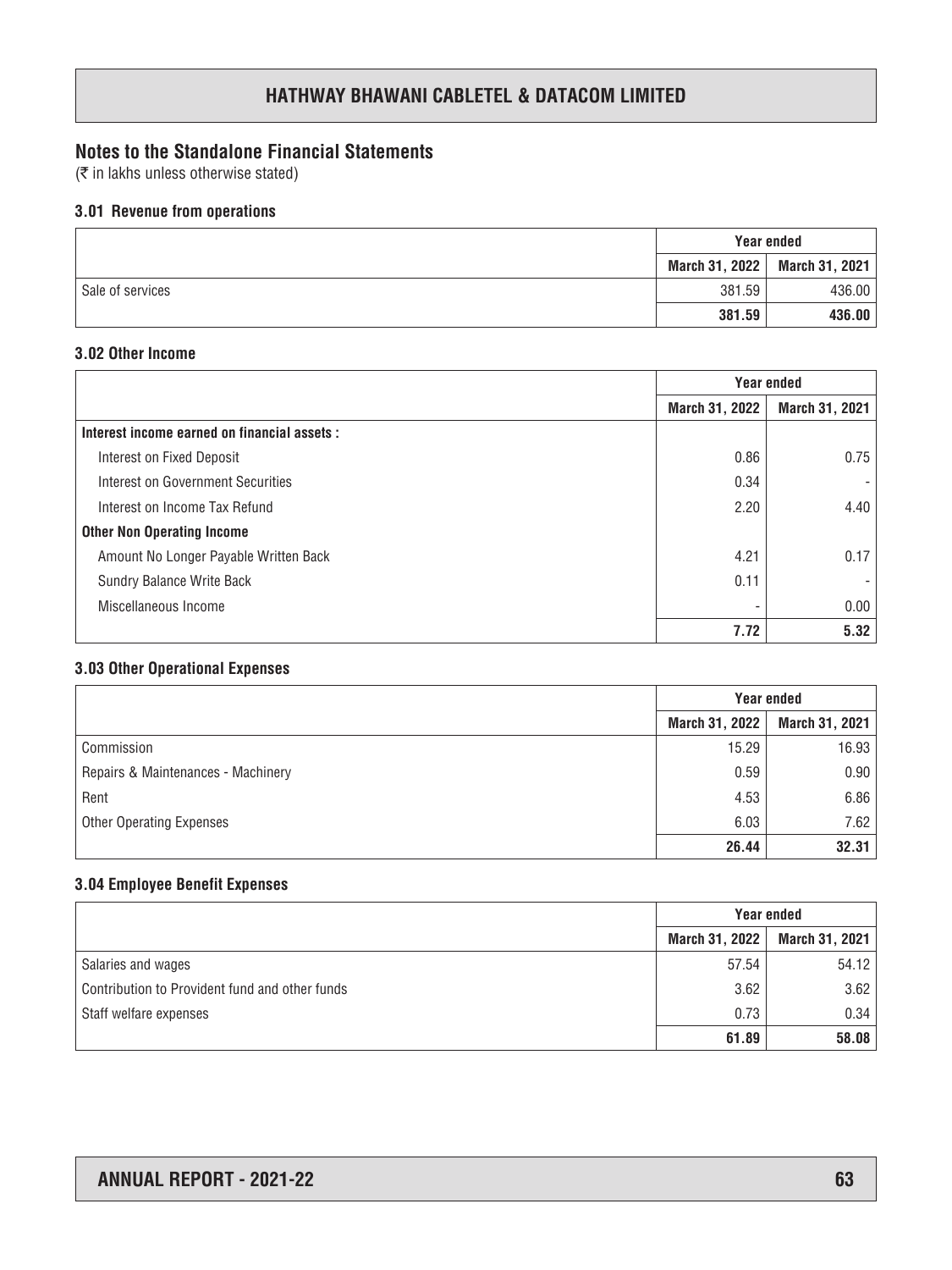### **Notes to the Standalone Financial Statements**

 $(\bar{\tau}$  in lakhs unless otherwise stated)

### **3.05 Finance Costs**

|                          | Year ended |                                 |
|--------------------------|------------|---------------------------------|
|                          |            | March 31, 2022   March 31, 2021 |
| <b>Interest Expenses</b> |            | 6.58                            |
|                          |            | 6.58                            |

### **3.06 Depreciation, Amortization and Impairment**

|                                               | <b>Year ended</b> |                |
|-----------------------------------------------|-------------------|----------------|
|                                               | March 31, 2022    | March 31, 2021 |
| Depreciation on Property, Plant and Equipment | 15.86             | 16.00          |
| Amortisation of intangible assets             | 1.22              | 1.55           |
|                                               | 17.08             | 17.55          |

### **3.07 Other Expenses**

|                                                     | <b>Year ended</b> |                |
|-----------------------------------------------------|-------------------|----------------|
|                                                     | March 31, 2022    | March 31, 2021 |
| <b>Bad Debts</b>                                    |                   | 199.97         |
| Less: Transfer from Impairment of trade receivables |                   | (199.97)       |
|                                                     |                   |                |
| Services charges                                    | 36.30             | 36.78          |
| Legal & Professional charges                        | 19.80             | 17.61          |
| Printing and stationery                             | 1.54              | 0.86           |
| Conveyance                                          | 0.61              | 0.95           |
| Electricity charges                                 | 3.15              | 0.46           |
| <b>Business promotion expenses</b>                  | 1.35              | 1.71           |
| <b>Sitting Fees</b>                                 | 4.00              | 3.90           |
| Office expenses                                     | 1.07              | 2.12           |
| Communication charges                               | 0.35              | 0.31           |
| Repairs & Maintenances - Others                     | 5.81              | 3.28           |
| Insurance others                                    | 5.02              | 3.20           |
| Rates and taxes                                     | 3.80              | 0.28           |
| Miscellaneous Expenses                              | 1.59              | 0.91           |
| Auditor's Remuneration:                             |                   |                |
| - Statutory Audit Fees                              | 3.73              | 3.73           |
| - Certification Fees                                | 0.80              | 2.50           |
|                                                     | 88.92             | 78.60          |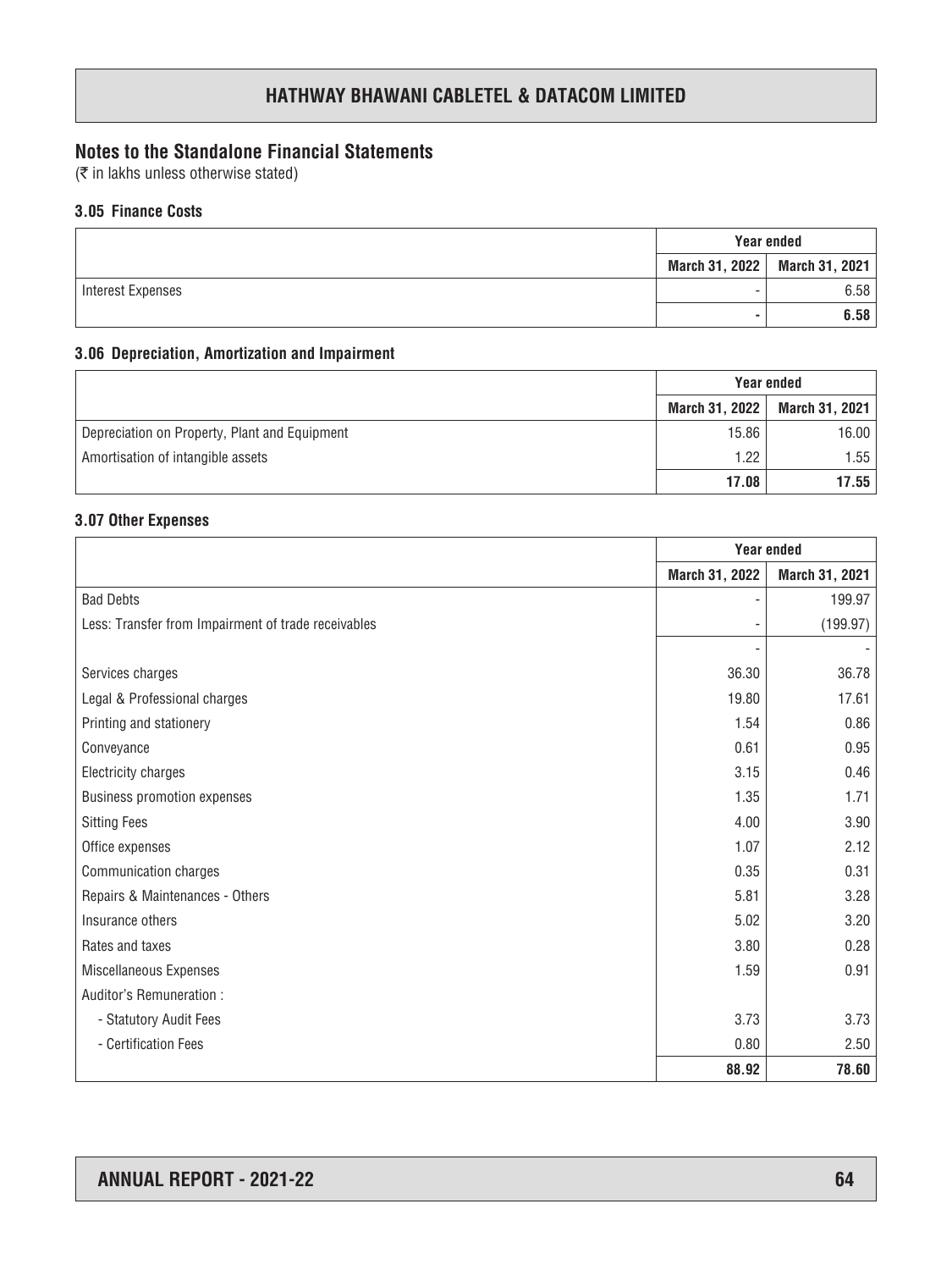### **Notes to the Standalone Financial Statements**

 $(\bar{\tau})$  in lakhs unless otherwise stated)

### **4.01 Contingent Liabilities**

 The Company has received Show Cause cum Demand notices ("SCNs") from the Department of Telecommunications ("DOT"), Government of India for the financial years 2007-08, from 2009-10 to 2014-15 towards ISP license fees aggregating to ₹ 3322.22 Lakhs which includes penalty and interest thereon (March 31, 2021: for financial years 2007-08 and 2009-10 to 2012-13  $\bar{\tau}$  2271.27 Lakhs including penalty and interest). The Company has made representation to DOT contesting the basis of such demands. Based on the opinion of legal expert, the Company is confident that it has good grounds on merit to defend itself in the above matter. Accordingly, the Company is of the view that no provision is necessary in respect of the aforesaid matter.

### **4.02 Capital And Other Commitments**

There are no Capital and other commitments as at March 31, 2022. (March 31, 2021 : Nil)

### **4.03 Employee Benefits**

### **a) Defined Benefit Plans:**

 The Company provides for gratuity, a defined benefit retirement plan covering eligible employees. The gratuity plan provides a lump sum payment to vested employees at retirement, death, incapacitation or termination of employment, of an amount equivalent to 15 to 26 days' salary for each completed year of service subject to a maximum of  $\bar{z}$  20 (March 31, 2021:  $\bar{\tau}$  20). Vesting occurs upon completion of five continuous years of service in accordance with Indian law.

 The Present value of the defined benefit obligations and related current service cost were measured using the Projected Unit Credit Method, with actuarial valuation being carried out at each Balance Sheet date.

Interest Risk : A decrease in the bond interest rate will increase the plan liability.

- Longevity Risk : The plan is of a final salary defined benefit in nature which is sponsored by the Company and hence it underwrites all the risks pertaining to the plan. In particular, there is a risk for the Company that any adverse salary growth or demographic experience can result in an increase in cost of providing these benefits to employees in future. Since the benefits are lump sum in nature the plan is not subject to any longevity risks.
- Salary Risk : The Gratuity benefit, being based on last drawn salary, will be critically effected in case of increase in future salaries being more than assumed.

| <b>Category</b> |                                                                        | March 31, 2022 | March 31, 2021 |
|-----------------|------------------------------------------------------------------------|----------------|----------------|
|                 |                                                                        | [Gratuity]     | [Gratuity]     |
| 1.              | <b>Expense recognised in the Statement of Profit and Loss</b>          |                |                |
|                 | <b>Current Service Cost</b>                                            | 0.96           | 0.79           |
|                 | Net Interest                                                           | 0.64           | 0.57           |
|                 | <b>Expense recognised in the Statement of Profit and Loss</b>          | 1.60           | 1.36           |
|                 | 2. Other Comprehensive Income (OCI)                                    |                |                |
|                 | Measurement of net defined benefit liability                           |                |                |
|                 | Actuarial (gains)/ losses arising from changes in financial assumption | (0.06)         | (0.25)         |
|                 | Actuarial (gains)/ losses arising from experience adjustments          | 0.22           | (0.07)         |
|                 | <b>Total Actuarial (Gain)/loss recognised in OCI</b>                   | 0.16           | (0.32)         |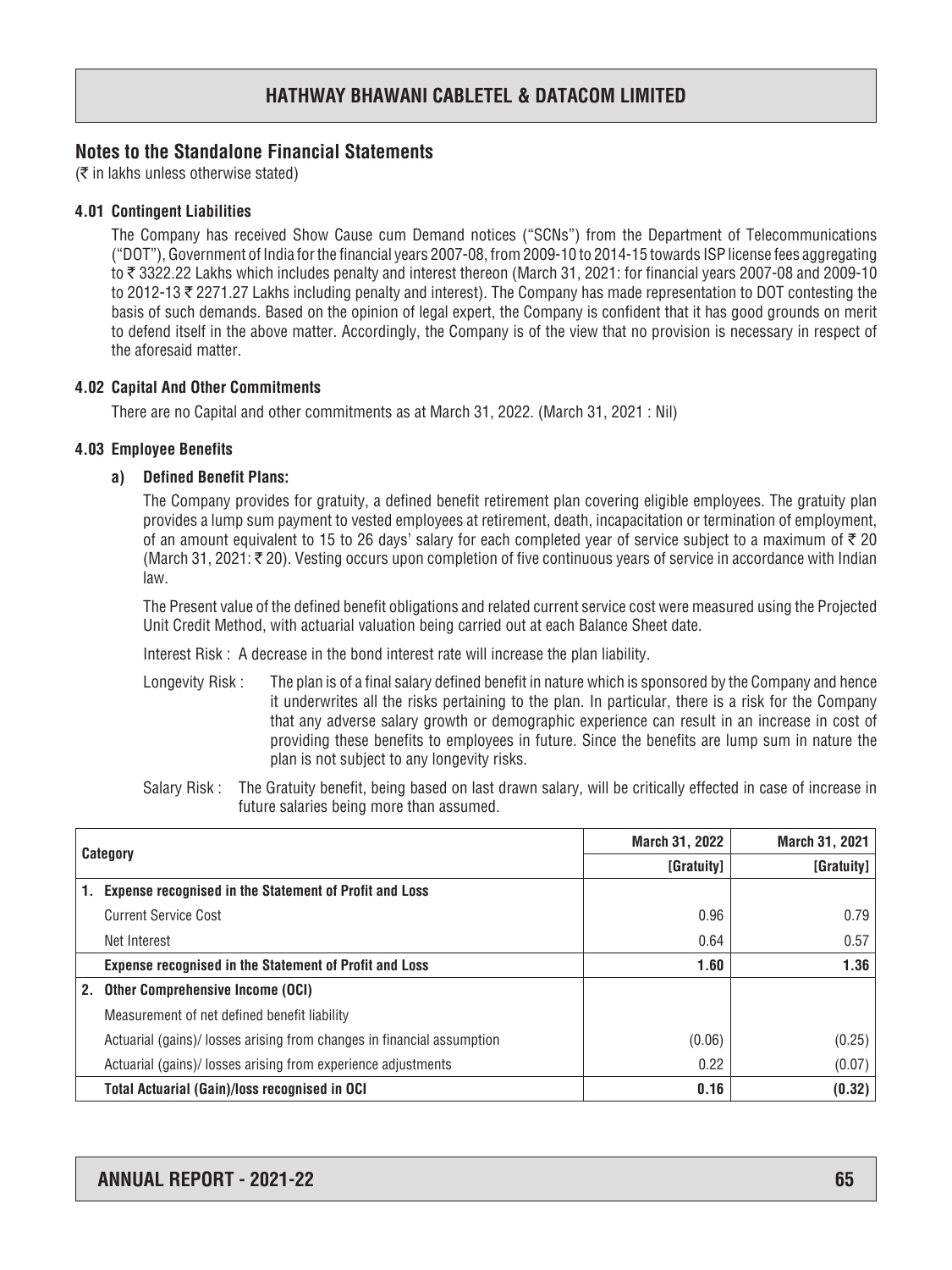### **Notes to the Standalone Financial Statements**

 $(\bar{\tau}$  in lakhs unless otherwise stated)

| <b>Category</b> |                                                                                | March 31, 2022       | March 31, 2021       |
|-----------------|--------------------------------------------------------------------------------|----------------------|----------------------|
|                 |                                                                                | [Gratuity]           | [Gratuity]           |
|                 | 3. Change in benefit obligations:                                              |                      |                      |
|                 | Projected benefit obligations at beginning of the year                         | 9.42                 | 8.88                 |
|                 | <b>Current Service Cost</b>                                                    | 0.96                 | 0.79                 |
|                 | <b>Interest Cost</b>                                                           | 0.64                 | 0.57                 |
|                 | <b>Benefits Paid</b>                                                           |                      | (0.50)               |
|                 | Actuarial (Gain) / Loss                                                        | 0.16                 | (0.32)               |
|                 | Projected benefit obligations at end of the year                               | 11.18                | 9.42                 |
|                 | 4. Fair Value of Plan Asset                                                    |                      |                      |
|                 | Fair Value of Plan Asset at the beginning of the year                          |                      |                      |
|                 | Contributions by employer                                                      |                      | (0.50)               |
|                 | <b>Benefits Paid</b>                                                           |                      | 0.50                 |
|                 | Fair Value of Plan Assets at end of the year                                   |                      |                      |
|                 | 5. Net Liability                                                               |                      |                      |
|                 | Projected benefit obligations at the end of the year                           | 11.18                | 9.42                 |
|                 | Fair Value of Plan Asset at the end of the year                                |                      |                      |
|                 | <b>Net Liability</b>                                                           | 11.18                | 9.42                 |
|                 | 6. The net liability disclosed above relates to unfunded plans are as follows: |                      |                      |
|                 | Projected benefit obligations at the end of the year                           | 11.18                | 9.42                 |
|                 | Fair Value of Plan Asset at the end of the year                                |                      |                      |
|                 | Deficit of gratuity plan                                                       | 11.18                | 9.42                 |
|                 | 7. Sensitivity Analysis                                                        |                      |                      |
|                 | Present value of benefit obligation at the end of the year on                  |                      |                      |
|                 | 50 basis point increase in discount rate                                       | 10.63                | 8.94                 |
|                 | 50 basis point decrease in discount rate                                       | 11.77                | 9.93                 |
|                 | 50 basis point increase in rate of salary Increase                             | 11.78                | 9.94                 |
|                 | 50 basis point decrease in rate of salary increase                             | 10.62                | 8.93                 |
|                 | 8. Principal assumptions used for the purpose of actuarial valuation           |                      |                      |
|                 | Mortality                                                                      | IALM (2012-2014) Ult | IALM (2012-2014) Ult |
|                 | Interest /discount rate                                                        | 7.05%                | 7.00%                |
|                 | Rate of increase in compensation                                               | 5.00%                | 5.00%                |
|                 | Expected average remaining service                                             | 10.16                | 11.54                |
|                 | Employee Attrition Rate (Past service (PS))                                    | $21 - 30 - 10%$      | $21 - 30 - 10%$      |
|                 |                                                                                | $31 - 40 - 5%$       | $31 - 40 - 5%$       |
|                 |                                                                                | $41 - 50 - 3%$       | $41 - 50 - 3%$       |
|                 |                                                                                | $51 - 59 - 2%$       | $51 - 59 - 2%$       |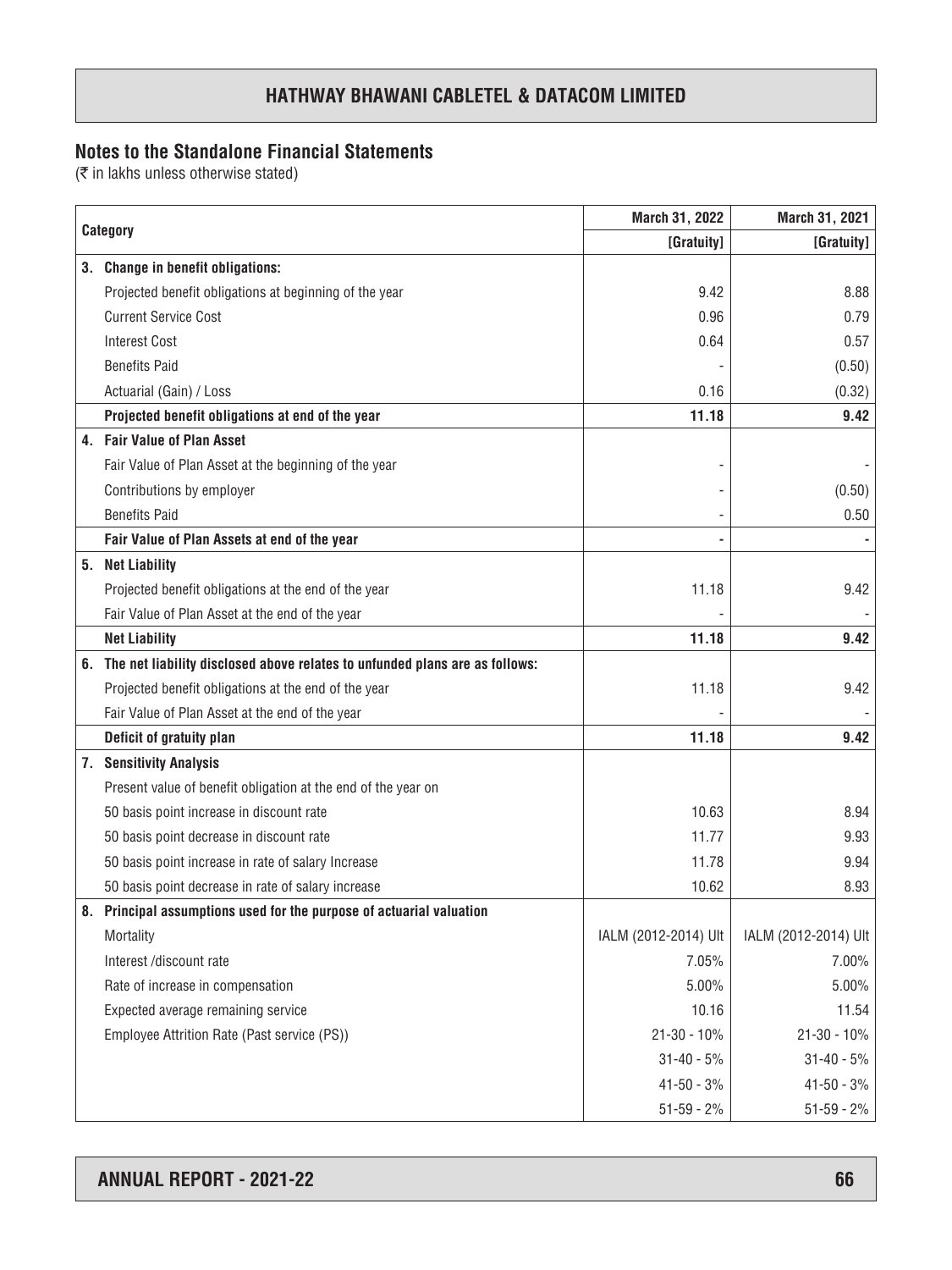### **Notes to the Standalone Financial Statements**

 $(\bar{\tau})$  in lakhs unless otherwise stated)

### **b. Defined Contribution Plans:**

 The Company contributes towards provident fund to a defined contribution plan for qualifying employees. Under the plan, the Company is required to contribute a specified percentage of payroll cost to the defined contribution plan to fund the benefits.

An amount of  $\bar{\tau}$  3.62 (Previous year  $\bar{\tau}$  3.62) is recognised as an expenses and included in Employee benefit expenses (Refer Note 3.04)

### **4.04 Leases**

### **As a Lessee**

Short term leases accounted in the statement of Profit and Loss for the Financial Year 2021-22 is  $\bar{\tau}$  4.53 Lakhs (Previous  $year$   $6.86$  Lakhs).

### **4.05 Capital Management**

 The Company manages its capital structure to ensure that it will be able to continue as a going concern while maximising the return to the stakeholders.

 The principal source of funding of the Company has been, and is expected to continue from cash generated from its operations supplemented by funding from borrowings.

### **4.06 Financial Instruments**

### **i) Methods and assumptions used to estimate the fair values**

 The fair values of the financial assets and liabilities are included at the amount at which the instrument could be exchanged in a current transaction between willing parties, other than in a forced or liquidation sale.

 a) The carrying amounts of trade receivables, cash and cash equivalents, trade payables, and other financial liabilities are considered to be the same as their fair values, due to their short-term nature.

|                                   | March 31, 2022         |                   | March 31, 2021         |                   |
|-----------------------------------|------------------------|-------------------|------------------------|-------------------|
| <b>Particulars</b>                | <b>Carrying values</b> | <b>Fair value</b> | <b>Carrying values</b> | <b>Fair value</b> |
| <b>Financial assets</b>           |                        |                   |                        |                   |
| <b>Measured at amortised cost</b> |                        |                   |                        |                   |
| Investments                       | 0.10                   | 0.10              | 1.25                   | 1.25              |
| Trade receivables                 | 9.17                   | 9.17              | 8.76                   | 8.76              |
| Other financial assets            | 21.97                  | 21.97             | 24.30                  | 24.30             |
| Cash and cash equivalents         | 9.97                   | 9.97              | 14.20                  | 14.20             |
| <b>Financial liabilities</b>      |                        |                   |                        |                   |
| <b>Measured at amortised cost</b> |                        |                   |                        |                   |
| Trade payables                    | 101.83                 | 101.83            | 223.78                 | 223.78            |
| Other financial liabilities       | 14.88                  | 14.88             | 18.31                  | 18.31             |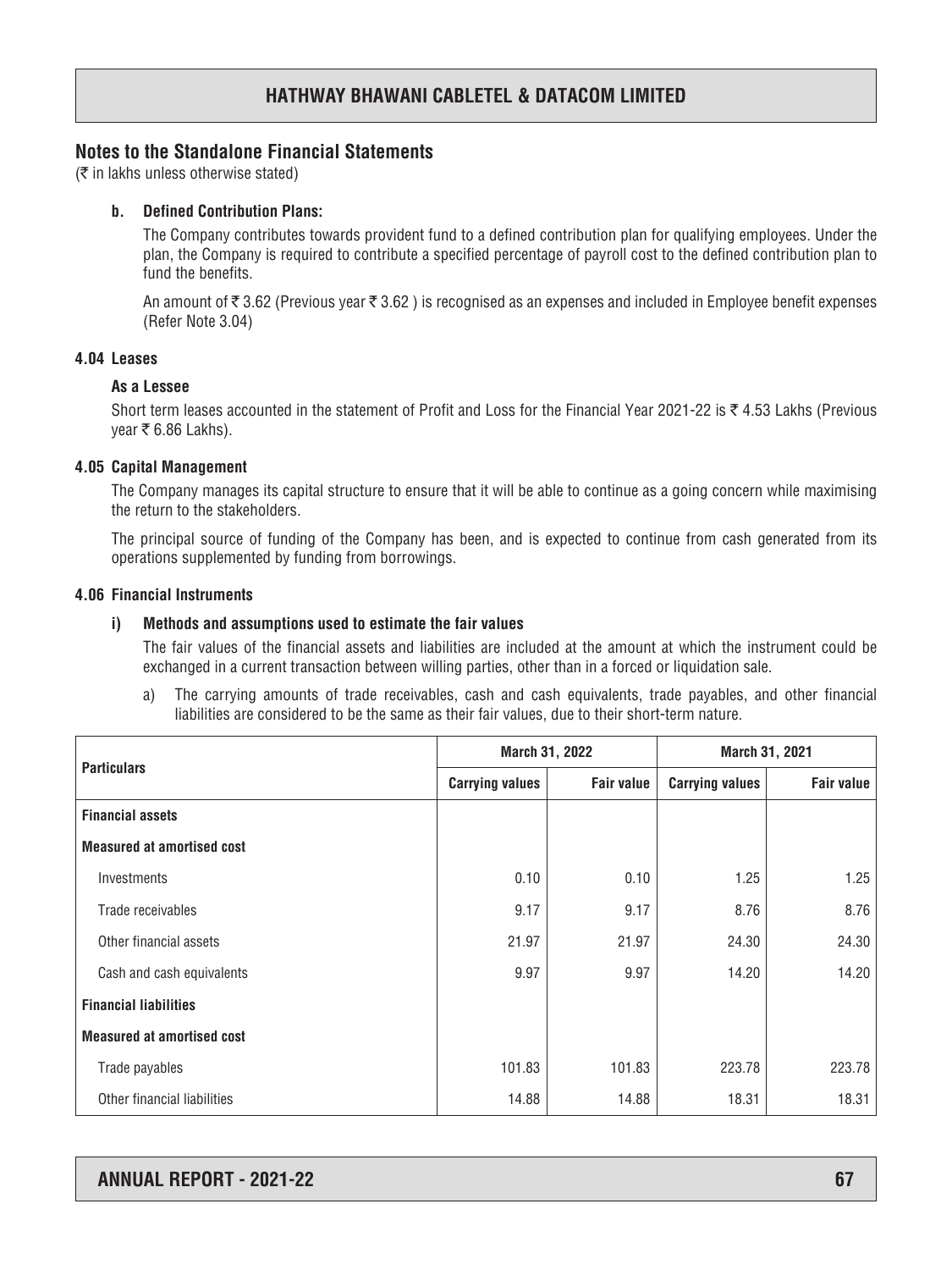### **Notes to the Standalone Financial Statements**

 $(\bar{\tau})$  in lakhs unless otherwise stated)

### **4.07 Financial Risk Management**

The Company is not exposed to market risk and has insignificant credit and liquidity risk as explained below :

| <b>Risk</b>           | <b>Exposure arising from</b>                                                                  | Measurement                 |
|-----------------------|-----------------------------------------------------------------------------------------------|-----------------------------|
| Credit risk           | Cash and cash equivalents, trade receivables, financial<br>assets measured at amortised cost. | Ageing analysis             |
| Liquidity Risk<br>(2) | Borrowings and other liabilities                                                              | Rolling cash flow forecasts |

### **Credit risk**

 Credit risk arises from the possibility that counter party will cause financial loss to the company by failing to discharge its obligation as agreed. The Company's exposure to credit risk arises mainly from the trade receivables, distributor commission, consultancy income and balances with banks. Credit risks from balances with banks are managed in accordance with the Company policy. The Company's major revenue streams arises from services provided to end use customers in form of monthly subscription income. The trade receivables on account of subscription income are typically un-secured and derived from sales made to large number of independent customers. There is no concentration of credit risk. The Company follows a simplified approach (i.e. based on lifetime ECL) for recognition of impairment loss allowance on Trade receivables. For the purpose of measuring the lifetime ECL allowance for trade receivables, the Company uses a provision matrix which comprise a very large number of small balances grouped into homogenous groups and assessed for impairment collectively. In addition, in case there are events or changes in circumstances indicating individual trade receivable is required to be reviewed on qualitative aspects, necessary provisions are made.

Table showing age of gross trade receivables and movement in expected credit loss allowance:

|                           | As At          |                       |
|---------------------------|----------------|-----------------------|
| <b>Age of Receivables</b> | March 31, 2022 | <b>March 31, 2021</b> |
| Within the credit period  |                |                       |
| 1-90 days past due        | 7.58           | 4.80                  |
| 91-180 days past due      | 0.35           | 1.84                  |
| 181-270 days past due     | 0.00           | 0.27                  |
| 271-360 days past due     |                | 0.28                  |
| More than 365 days        | 288.19         | 288.09                |
|                           | 296.12         | 295.27                |

| Movement in the expected credit loss allowance | <b>Year ended</b>     |                |
|------------------------------------------------|-----------------------|----------------|
|                                                | <b>March 31, 2022</b> | March 31, 2021 |
| Balance at beginning of the year               | 288.59                | 488.56         |
| Provided during the year                       |                       |                |
| <b>Bad Debts Written off</b>                   |                       | (199.97)       |
| Reversal during the year                       |                       |                |
| <b>Balance at end of the year</b>              | 288.59                | 288.59         |

### **Liquidity risk**

 Liquidity risk is defined as the risk that the company will encounter difficulty in meeting obligations associated with financial liabilities that are settled by delivering cash or another financial asset.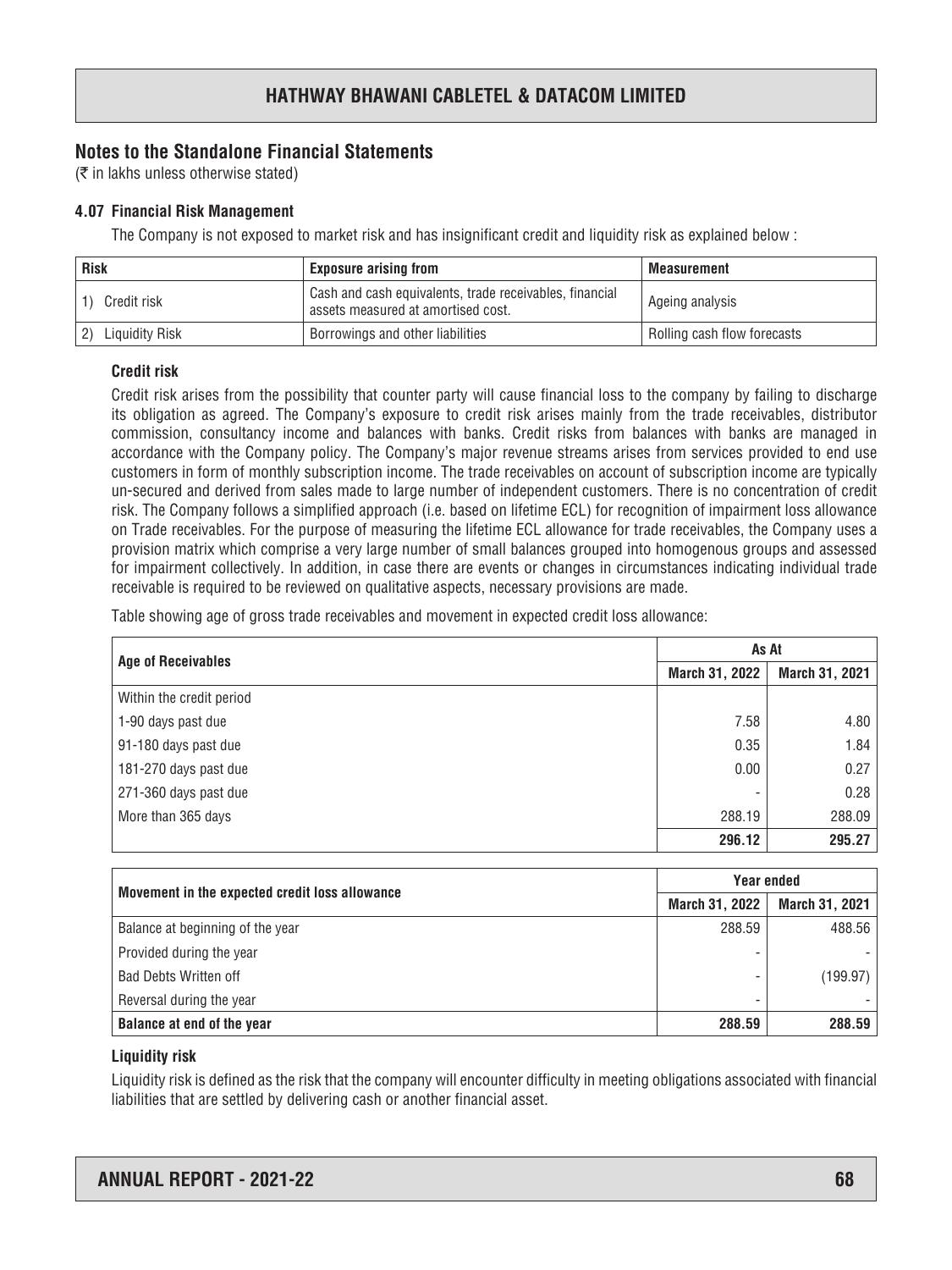### **Notes to the Standalone Financial Statements**

 $(\bar{\tau}$  in lakhs unless otherwise stated)

 Management monitors rolling forecasts of the Company's liquidity position and cash and cash equivalents on the basis of expected cash flows.

### **Maturities of financial liabilities**

 The table below provides details regarding the remaining contractual maturities of financial liabilities at the reporting date based on contractual undiscounted payments.

### **March 31, 2022**

| <b>Particulars</b>          | less than 1 year | Total  |
|-----------------------------|------------------|--------|
| Non-Derivatives             |                  |        |
| Trade payables              | 101.83           | 101.83 |
| Other financial liabilities | 14.88            | 14.88  |
| <b>Total</b>                | 116.71           | 116.71 |

### **March 31, 2021**

| <b>Particulars</b>          | less than 1 year | Total  |
|-----------------------------|------------------|--------|
| Non-Derivatives             |                  |        |
| Trade payables              | 223.78           | 223.78 |
| Other financial liabilities | 18.31            | 18.31  |
| <b>Total</b>                | 242.09           | 242.09 |

### **4.08 Segmental Reporting**

 As the Company's business activity falls within a single business segment in terms of Ind AS 108 on "Operating Segments', the financial results are reflective of the information required by Ind AS 108.

### **4.09 Related Party Disclosures**

### **Particulars of Related Parties**

### **A. Name of Related Parties and Related party Relationship**

| ı. | <b>Controlled by:</b>                   |                                                                                                                                                                                                |
|----|-----------------------------------------|------------------------------------------------------------------------------------------------------------------------------------------------------------------------------------------------|
|    | Parent                                  | Hathway Cable and Datacom Limited                                                                                                                                                              |
|    | Entities exercising control over Parent | Reliance Industries Limited (w.e.f. January 30, 2019)                                                                                                                                          |
|    |                                         | Reliance Industrial Investments and Holdings Limited (w.e.f. January 30, 2019)<br>(Protector of Digital Media Distributrion Trust), wholly owned subsidiary of<br>Reliance Industries Limited. |
|    |                                         | Digital Media Distribution Trust (w.e.f. January 30, 2019)                                                                                                                                     |
|    |                                         | Jio Content Distribution Holdings Private Limited (w.e.f. January 30, 2019) \$                                                                                                                 |
|    |                                         | Jio Internet Distribution Holdings Private Limited (w.e.f. January 30, 2019) \$                                                                                                                |
|    |                                         | Jio Cable and Broadband Holdings Private Limited (w.e.f. January 30, 2019) \$                                                                                                                  |
| Ш. | <b>Joint Venture</b>                    | Hathway Bhawani NDS Network Limited                                                                                                                                                            |
| Ш. | <b>Fellow Subsidiary</b>                | Hathway Digital Limited                                                                                                                                                                        |
|    |                                         |                                                                                                                                                                                                |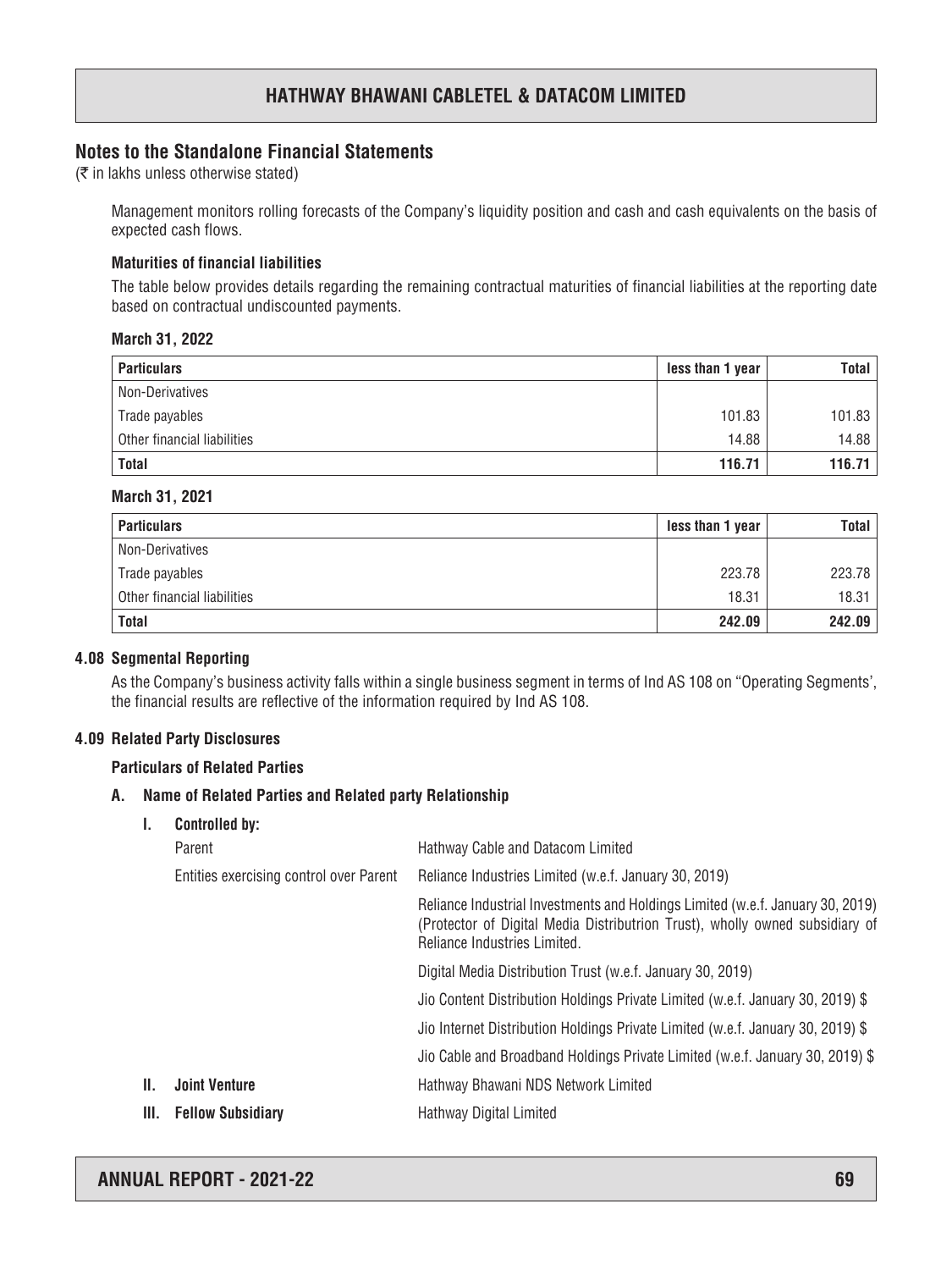### **Notes to the Standalone Financial Statements**

 $(\bar{\tau}$  in lakhs unless otherwise stated)

### **IV. Key Managerial Personnel**

Non Executive Directors

Mr. L. K. Kannan

 \$ Controlled by Digital Media Distribution Trust of which Reliance Content Distribution Limited - Wholly owned Subsidiary of Reliance Industries Limited, is the sole beneficiary.

### **Compensation to Key Managerial Personnel :-**

| <b>Particulars</b> | $F.Y. 2021-22$ | $F.Y. 2020-21$ |
|--------------------|----------------|----------------|
| Sitting fees       | 4.00           | 3.90           |
| Total Compensation | 4.00           | 3.90           |

### **B. Related Party Transactions**

| <b>Type of Transactions</b>       | Name of the Party                   | F.Y. 2021-22 | $F.Y. 2020-21$ |
|-----------------------------------|-------------------------------------|--------------|----------------|
| Consultancy charges earned        | Hathway Bhawani NDS Network Limited | 12.00        | 11.12          |
| Loan repaid                       | Hathway Digital Limited             |              | 120.00         |
| Marketing & Promotion Income      | Hathway Digital Limited             | 11.57        | 10.39          |
| <b>Marketing Support Fees</b>     | Hathway Digital Limited             | 12.74        | 18.65          |
| <b>Commission Income</b>          | Hathway Digital Limited             | 109.09       | 123.31         |
| Network Usage Charges earned      | Hathway Digital Limited             | 30.00        | 30.00          |
| <b>Feed Charges</b>               | Hathway Digital Limited             | 94.67        | 111.03         |
| Interest paid                     | Hathway Digital Limited             |              | 6.58           |
| Infra Support Charges             | Hathway Digital Limited             | 1.25         | 1.41           |
| <b>Business Support Charges</b>   | Hathway Digital Limited             | 1.20         | 1.20           |
| <b>Purchase of Access Devices</b> | Hathway Digital Limited             | 7.16         | 8.81           |
| <b>Business Support Charges</b>   | Hathway Cable and Datacom Limited   | 1.20         | 1.20           |

| <b>Type of Balances</b>            | Name of the Party                   | As at<br>March 31, 2022 | As at<br>March 31, 2021 |
|------------------------------------|-------------------------------------|-------------------------|-------------------------|
| Balance as at year end             |                                     |                         |                         |
| <b>Trade Receivables</b>           | Hathway Digital Limited             | 3.63                    | 2.08                    |
| Trade Payable                      | Hathway Digital Limited             | 97.28                   | 218.23                  |
| Investments                        | Hathway Bhawani NDS Network Limited | 54.05                   | 54.05                   |
| Impairment in value of Investments | Hathway Bhawani NDS Network Limited | 14.53                   | 14.53                   |

- **4.10** During the financial year 2021-22 and 2020-21, there has been no investment made by the Company in terms of Section 186(4) of the Act.
- **4.11** Supplementary statutory information required to be given pursuant to Schedule V of Regulation 34(3) and 53(f) of the SEBI (Listing obligation & Disclosure requirement) Regulations,2015. - Nil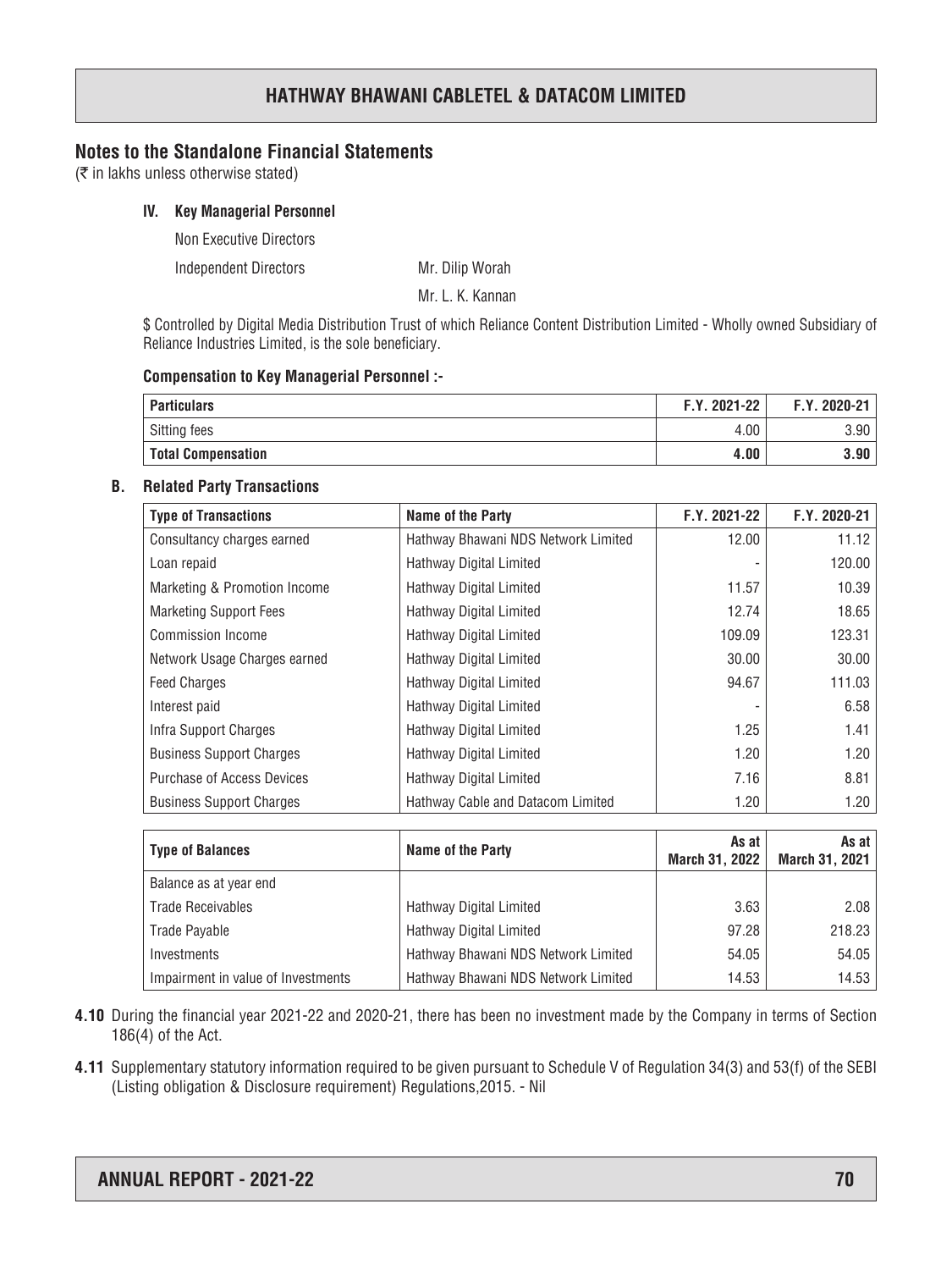### **Notes to the Standalone Financial Statements**

 $(\bar{\tau})$  in lakhs unless otherwise stated)

### **4.12 Earnings / (Loss) Per Share**

|                                                                                                                  | As at<br>March 31, 2022 | As at<br>March 31, 2021 |
|------------------------------------------------------------------------------------------------------------------|-------------------------|-------------------------|
| Basic earnings per share $(5)$                                                                                   |                         |                         |
| Attributable to equity holders of the Company                                                                    | 1.06                    | 1.32                    |
| Diluted earnings per share $(\bar{z})$                                                                           |                         |                         |
| Attributable to equity holders of the Company                                                                    | 1.06                    | 1.32 <sub>1</sub>       |
| Nominal value of Ordinary shares : $(\bar{z})$                                                                   | 10.00                   | 10.00                   |
| Reconciliation of earnings used in calculating earnings per share:                                               |                         |                         |
| <b>Basic earnings per share</b>                                                                                  |                         |                         |
| Profit / (Loss) attributable to equity holders of the Company used in calculating basic<br>earnings per share    | 85.95                   | 107.03                  |
| <b>Diluted earnings per share</b>                                                                                |                         |                         |
| Profit / (Loss) attributable to equity holders of the Company used in calculating diluted<br>earnings per share  | 85.95                   | 107.03                  |
| Weighted average number of shares used as the denominator in calculating basic and<br>diluted earnings per share | 8,100,000               | 8.100.000               |

### **4.13 Revenue from contract with customers**

### **Disaggregation of Revenue**

 As the Company's business activity falls within a single business segment viz. providing Cable Television services which is considered as the only reportable segment and the revenue substantially being in the domestic market, the financial statements are reflective of the information required by Ind AS 108 "Operating Segment". The nature, amount, timing and uncertainty of revenue and cash flows are similar across company's revenue from contracts with customers. Accordingly, there is no disaggregation of revenue disclosed.

### **Contract Balances**

The Company classifies the right to consideration in exchange for deliverables as either a receivable or as unbilled revenue.

Trade receivable and unbilled revenues are presented net of impairment in the Balance Sheet.

The following table provides information about receivables and contract liabilities for the contracts with the customers.

| Particulars                                                      | 2022<br>March 31 | March 31.<br>2021 |
|------------------------------------------------------------------|------------------|-------------------|
| Receivables, which are included in 'Trade and other receivables' |                  | 8.76              |
| Contract liabilities (Unearned Revenue)                          | 4.79             | 5.20              |

 The contract liabilities primarily relate to the billing recognized in advance where performance obligations are yet to be satisfied.

Significant changes in the contract liabilities balances during the period are as follows.

|                                                                                                             | March 31, 2022              | March 31, 2021              |
|-------------------------------------------------------------------------------------------------------------|-----------------------------|-----------------------------|
| <b>Particulars</b>                                                                                          | <b>Contract liabilities</b> | <b>Contract liabilities</b> |
| Balance at the beginning of the year                                                                        | 5.20                        | 5.03                        |
| Less: Revenue Recognised that is included in the contract liability balance at the<br>beginning of the year | (5.20)                      | (5.03)                      |
| Add: Advance income received from the customer during the period                                            | 4.79                        | 5.20                        |
| Balance at the end of the year                                                                              | 4.79                        | 5.20                        |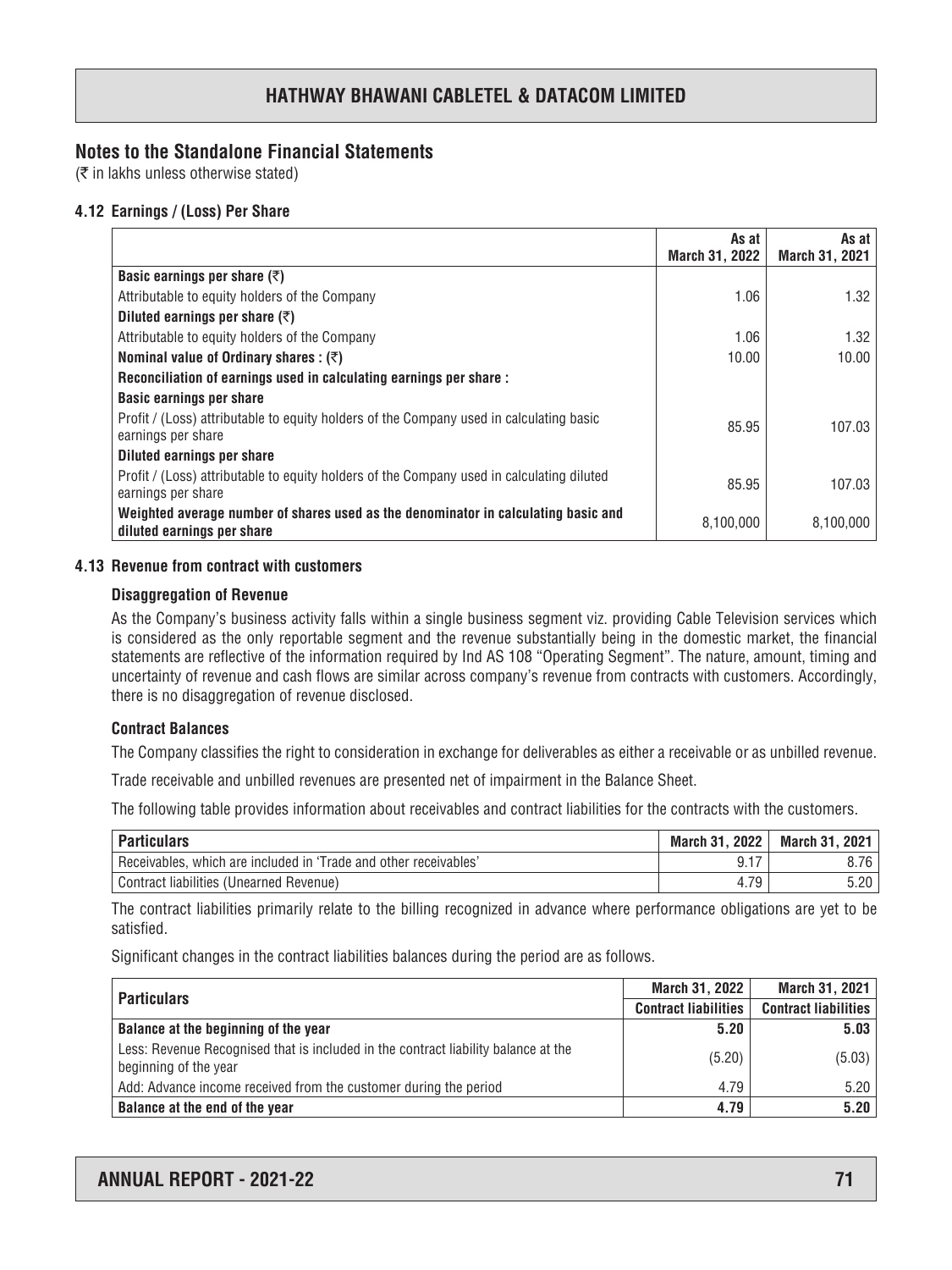### **Notes to the Standalone Financial Statements**

 $(\bar{\tau})$  in lakhs unless otherwise stated)

**4.14** Additional Regulatory Information detailed in clause 6L of General Instructions given in Part I of Division II of the Schedule III to the Companies Act, 2013 are furnished to the extent applicable to the Company.

### **4.15 Recent Pronouncement**

 On March 23, 2022, the Ministry of Company Affairs (MCA) has notified Companies (Indian Accounting Standards) Amendment Rules, 2022. This notification has resulted into amendments in the following existing accounting standards which are applicable to company from April 01, 2022.

- i. Ind AS 103 Business Combination
- ii. Ind AS 109 Financial Instrument
- iii. Ind AS 16 Property, Plant and Equipment
- iv. Ind AS 37 Provisions, Contingent Liabilities and Contingent Assets

Application of above standards are not expected to have any significant impact on the company's financial statements.

### **4.16 Ratio Analysis**

| Sr.<br>No.     | <b>Particulars</b>                                                         | <b>Year Ended</b><br>31-03-2022 | <b>Year Ended</b><br>31-03-2021 | $%$ Variance | <b>Remarks</b>                                                                 |
|----------------|----------------------------------------------------------------------------|---------------------------------|---------------------------------|--------------|--------------------------------------------------------------------------------|
|                |                                                                            |                                 |                                 |              |                                                                                |
| 1              | <b>Current Ratio</b>                                                       | 0.19                            | 0.13                            | 51%          | Due to reduction in trade payables.                                            |
| 2              | Debt-Equity Ratio                                                          | <b>NA</b>                       | <b>NA</b>                       | <b>NA</b>    |                                                                                |
| 3              | Debt Service Coverage Ratio                                                | <b>NA</b>                       | <b>NA</b>                       | <b>NA</b>    |                                                                                |
| 4              | Return on Equity Ratio                                                     | 0.66                            | 3.27                            | $-80%$       | Due to reduction in revenue from<br>operations and Net Profit.                 |
| 5              | <b>Inventory Turnover Ratio</b>                                            | <b>NA</b>                       | <b>NA</b>                       | <b>NA</b>    |                                                                                |
| 6              | Trade Receivables Turnover Ratio                                           | 42.56                           | 74.91                           | $-43%$       | Due to Reduction in Revenue from<br>operations                                 |
| $\overline{7}$ | Trade Payables Turnover Ratio                                              | 1.67                            | 1.09                            | 53%          | Due to reduction in trade payables.                                            |
| 8              | Net Capital Turnover Ratio                                                 | $-3.50$                         | $-1.89$                         | 86%          | Due to Reduction in Revenue from<br>operations and reduction in trade payables |
| 9              | Net Profit Ratio                                                           | 0.23                            | 0.25                            | $-8%$        |                                                                                |
| 10             | Return on Capital Employed (Excluding<br><b>Working Capital Financing)</b> | 0.72                            | 4.43                            | $-84%$       | Due to Reduction in Revenue from<br>operations                                 |
| 11             | Return on Investment                                                       | 0.03                            | 0.03                            | $0\%$        |                                                                                |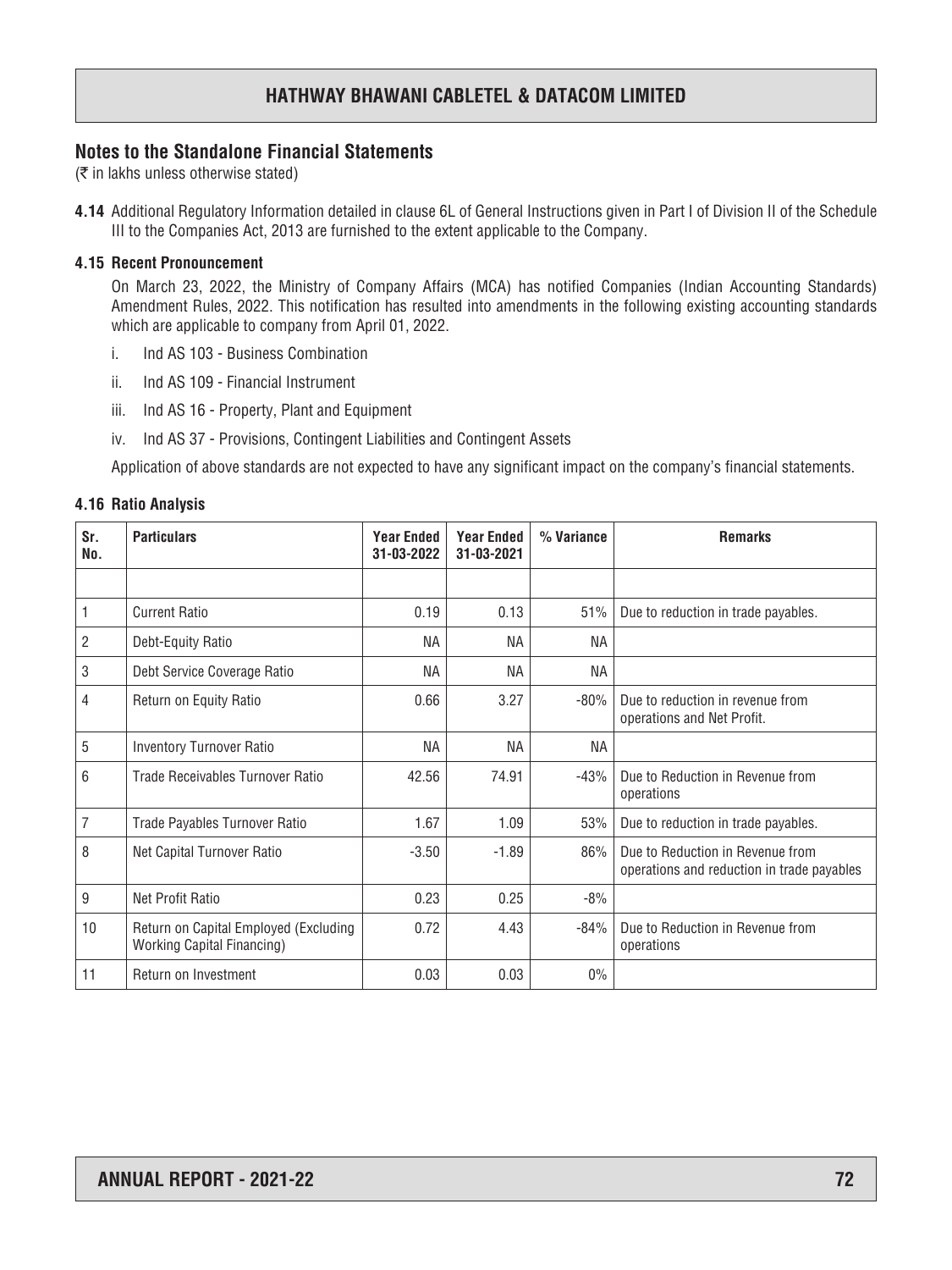### **Notes to the Standalone Financial Statements**

 $(\bar{\tau}$  in lakhs unless otherwise stated)

**4.16.1 Formulae for computation of ratios are as follows:**

| Sr. No.        | <b>Particulars</b>                                                     | Formula                                                                                                                                                  |  |  |
|----------------|------------------------------------------------------------------------|----------------------------------------------------------------------------------------------------------------------------------------------------------|--|--|
|                |                                                                        | <b>Current Assets</b>                                                                                                                                    |  |  |
| 1              | <b>Current Ratio</b>                                                   | <b>Current Liabilities</b>                                                                                                                               |  |  |
|                | Debt-Equity Ratio                                                      | <b>Total Debt</b>                                                                                                                                        |  |  |
| $\overline{2}$ |                                                                        | <b>Total Equity</b>                                                                                                                                      |  |  |
|                | Debt Service Coverage Ratio                                            | Earnings before Interest, Tax and Exceptional Items                                                                                                      |  |  |
| 3              |                                                                        | Interest Expense + Principal Repayments made during the<br>period for long term loans                                                                    |  |  |
|                |                                                                        | Profit After Tax (Attributable to Owners)                                                                                                                |  |  |
| 4              | Return on Equity Ratio                                                 | Average Net Worth                                                                                                                                        |  |  |
|                | <b>Inventory Turnover Ratio</b>                                        | Cost of Goods Sold                                                                                                                                       |  |  |
| 5              |                                                                        | Average Inventories of Finished Goods, Stock-in-Process and Stock-in-Trade                                                                               |  |  |
| 6              | Trade Receivables Turnover Ratio                                       | Value of Sales & Services                                                                                                                                |  |  |
|                |                                                                        | Average Trade Receivables                                                                                                                                |  |  |
| 7              | Trade Payables Turnover Ratio                                          | Cost of Materials Consumed (after adjustment of RM<br>Inventory) + Purchases of Stock-in-Trade + Other Expenses                                          |  |  |
|                |                                                                        | Average Trade Payable                                                                                                                                    |  |  |
|                |                                                                        | <b>Net Sales</b>                                                                                                                                         |  |  |
| 8              | Net Capital Turnover Ratio                                             | <b>Working Capital</b>                                                                                                                                   |  |  |
| 9              | Net Profit Ratio                                                       | Profit After Tax                                                                                                                                         |  |  |
|                |                                                                        | Value of Sales & Services                                                                                                                                |  |  |
| 10             | Return on Capital Employed<br>(Excluding Working Capital<br>Financing) | Net Profit After Tax + Deferred Tax Expense/(Income) +<br>Finance Cost (-) Other Income (-) Share of Profit / (Loss) of<br>Associates and Joint Ventures |  |  |
|                |                                                                        | Average Capital Employed                                                                                                                                 |  |  |
|                |                                                                        | Other Income (Excluding Dividend)                                                                                                                        |  |  |
| 11             | Return on Investment                                                   | Average Cash, Cash Equivalents & Other Marketable<br>Securities                                                                                          |  |  |

**4.17** Previous year's figures have been reclassified / regrouped wherever necessary.

As per our report of even date For and on behalf of the Board

**For Nayan Parikh & Co.** Chartered Accountants Firm Registration No. 107023W

**K Y Narayana**  Partner Membership No. 060639

**Vatan Pathan**  Non-Executive Director & Chief Executive Officer DIN: 07468214

**L.K. Kannan**  Independent Director DIN : 00110428

**Pranjali Gawde** Non-Executive Director DIN: 08754715

**Dilip Worah** DIN : 00047252

**Ajay Singh**  Company Secretary and Compliance officer Membership No: F- 5189

Independent Director

Place : Mumbai, Dated: April 11, 2022 Place : Mumbai, Dated: April 11, 2022

**Basant Haritwal**  Chief Financial Officer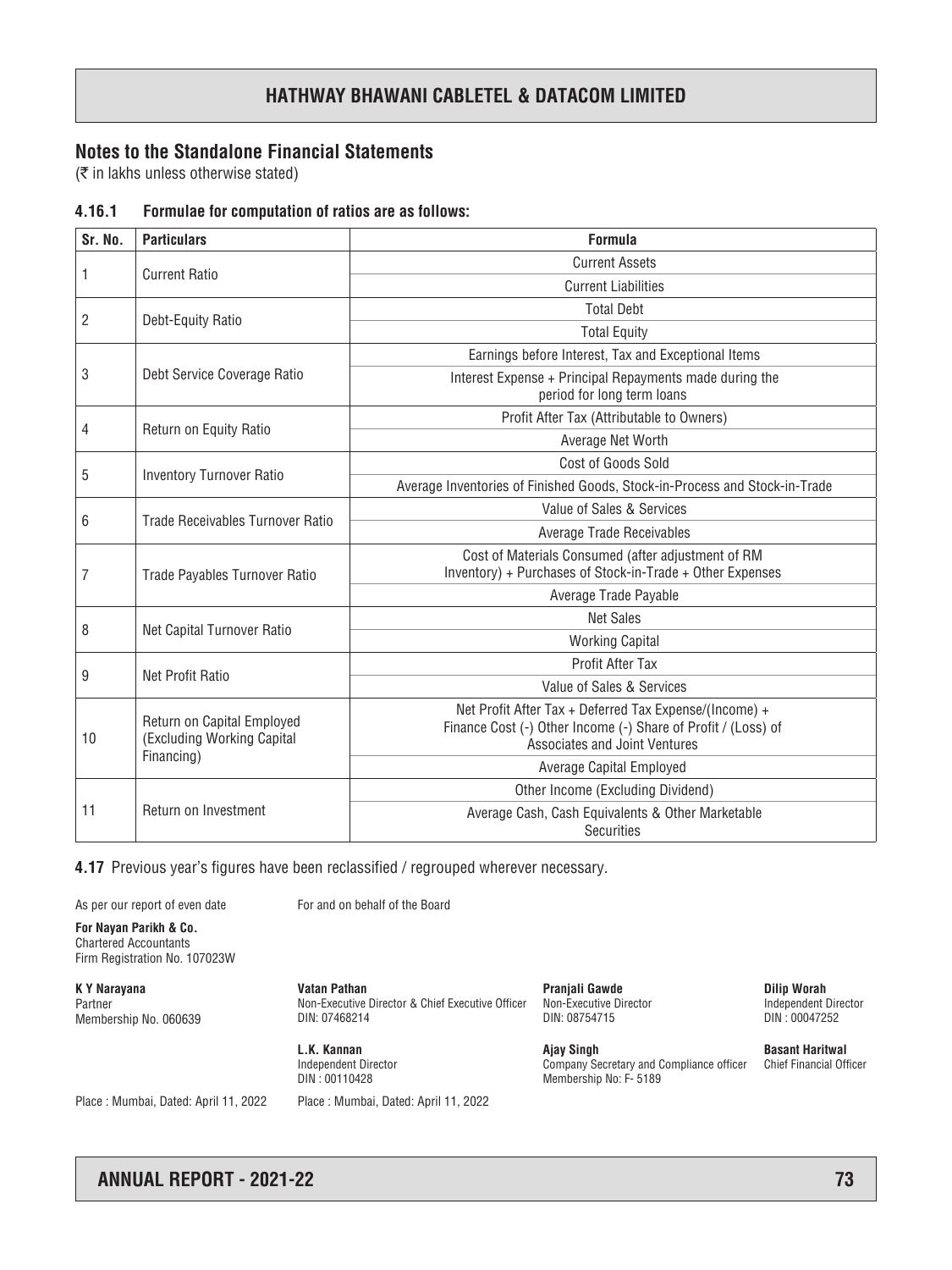# **Independent Auditor's Report**

# **To the Members of Hathway Bhawani Cabletel & Datacom Limited Report on the Audit of the Consolidated Financial Statements**

## **Opinion**

We have audited the accompanying consolidated financial statements of **Hathway Bhawani Cabletel & Datacom Limited** (hereinafter referred to as "the Holding Company") and its joint venture comprising of the Consolidated Balance Sheet as at March 31, 2022, the Consolidated Statement of Profit and Loss (including Other Comprehensive Income), Consolidated Statement of Changes in Equity and the Consolidated Cash Flow Statement for the year then ended, and a summary of significant accounting policies and other explanatory information (hereinafter referred to as 'the consolidated financial statements').

In our opinion and to the best of our information and according to the explanations given to us, the aforesaid consolidated financial statements give the information required by the Companies Act, 2013 ("the Act") in the manner so required and give a true and fair view in conformity with the Indian Accounting Standards prescribed under section 133 of the Act read with the Companies (Indian Accounting Standards) Rules, 2015, as amended, ("Ind AS") and other accounting principles generally accepted in India, of the consolidated state of affairs of the Company as at March 31, 2022, its consolidated profit (including other comprehensive income), consolidated changes in equity and its consolidated cash flows for the year ended on that date.

## **Basis for Opinion**

We conducted our audit of the consolidated financial statements in accordance with the Standards on Auditing ("SAs") specified under section 143(10) of the Act. Our responsibilities under those Standards are further described in the Auditor's Responsibilities for the Audit of the Consolidated Financial Statements section of our report. We are independent of the Holding Company in accordance with the Code of Ethics issued by Institute of Chartered Accountants of India ("ICAI"), together with the independence requirements that are relevant to our audit of the consolidated financial statements under the provisions of the Act and rules made there under and we have fulfilled our other ethical responsibilities in accordance with these requirements and Code of Ethics issued by ICAI. We believe that the audit evidence we have obtained is sufficient and appropriate to provide a basis for our audit opinion on the consolidated financial statements.

## **Key Audit Matters**

Key audit matters are those matters that, in our professional judgment and based on the consideration of the report of the other auditor on standalone financial statements and on the other financial information of the joint venture, were of most significance in our audit of the consolidated financial statements of the current period. These matters were addressed in the context of our audit of the consolidated financial statements as a whole, and in forming our opinion thereon, and we do not provide a separate opinion on these matters.

We have determined the matters described below to be the key audit matters to be communicated in our report.

| Sr.No | <b>Key Audit Matters</b>                                                                                                                                                                                                                                                                                                                         | How our audit addressed the Key Audit Matters                                                                                                                                                                                                                                         |
|-------|--------------------------------------------------------------------------------------------------------------------------------------------------------------------------------------------------------------------------------------------------------------------------------------------------------------------------------------------------|---------------------------------------------------------------------------------------------------------------------------------------------------------------------------------------------------------------------------------------------------------------------------------------|
|       | <b>Contingent liabilities:</b>                                                                                                                                                                                                                                                                                                                   | Our audit procedures included the following:                                                                                                                                                                                                                                          |
|       | The Holding Company is in receipt of show causes notice<br>from Licensing authority. The Holding Company has<br>disputed such claim. The review of claim involve a high<br>degree of judgement to determine the possible outcome,<br>and estimates relating to the timing and the amount of<br>outflow of resources embodying economic benefits. | We obtained summary<br>including<br>a)<br>litigation<br>0f<br>management's assessment.<br>b)<br>We obtained an understanding, evaluated the design,<br>and tested the operating effectiveness of the controls<br>related to management's risk assessment process for<br>legal matter. |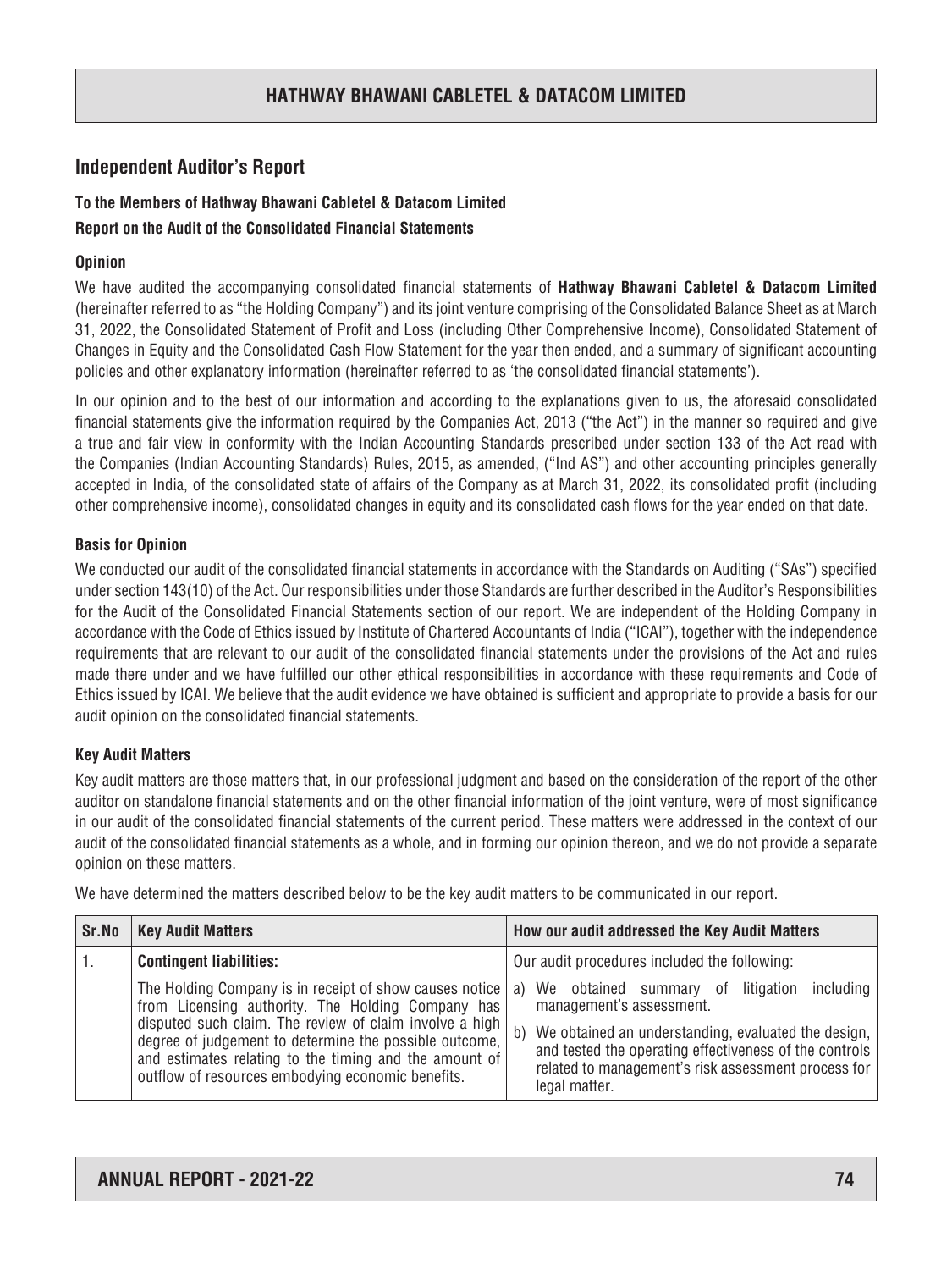| Sr.No | <b>Key Audit Matters</b>                                                                                                                                        | How our audit addressed the Key Audit Matters                                                                                                                              |
|-------|-----------------------------------------------------------------------------------------------------------------------------------------------------------------|----------------------------------------------------------------------------------------------------------------------------------------------------------------------------|
|       | The audit of Contingent liabilities is significant to our audit $\vert c \rangle$<br>as any adverse outcome may have material impact on the<br>Holding Company. | We obtained and read external legal opinion and other<br>evidences provided by management to corroborate<br>management's assessment of the legal matter.                   |
|       |                                                                                                                                                                 | d) Assessed the relevant accounting policies and<br>disclosures in the standalone financial statements<br>for compliance with the requirements of accounting<br>standards. |

## **Information Other than the Consolidated Financial Statements and Auditor's Report Thereon**

The Holding Company's Board of Directors is responsible for the other information. The other information comprises the information included in Annual report but does not include the consolidated financial statements and our auditor's report thereon.

Our opinion on the consolidated financial statements does not cover the other information and we do not express any form of assurance conclusion thereon.

In connection with our audit of the consolidated financial statements, our responsibility is to read the other information and, in doing so, consider whether the other information is materially inconsistent with the consolidated financial statements or our knowledge obtained in the audit or otherwise appears to be materially misstated.

If, based on the work we have performed, we conclude that there is a material misstatement of this other information, we are required to report that fact. We have nothing to report in this regard.

## **Responsibilities of Management and Those Charged with Governance for the Consolidated Financial Statements**

The Holding Company's Board of Directors is responsible for the matters stated in section 134(5) of the Act with respect to the preparation of these consolidated financial statements that give a true and fair view of the consolidated financial position, consolidated financial performance (including other comprehensive income), consolidated statement of changes in equity and consolidated cash flows of the Holding Company including its joint venture in accordance with Ind AS and other accounting principles generally accepted in India. The Board of Directors of the Holding Company and of its joint venture are responsible for maintenance of adequate accounting records in accordance with the provisions of the Act for safeguarding the assets and for preventing and detecting frauds and other irregularities; selection and application of appropriate accounting policies; making judgments and estimates that are reasonable and prudent; and the design, implementation and maintenance of adequate internal financial controls, that were operating effectively for ensuring accuracy and completeness of the accounting records, relevant to the preparation and presentation of the financial statements that give a true and fair view and are free from material misstatement, whether due to fraud or error, which have been used for the purpose of preparation of the consolidated financial statements by the Directors of the Holding Company, as aforesaid.

In preparing the consolidated financial statements, the respective Board of Directors of the Holding Company and of its joint venture are responsible for assessing the ability of the Holding Company and its joint venture to continue as a going concern, disclosing, as applicable, matters related to going concern and using the going concern basis of accounting unless respective Board of Directors either intends to liquidate the company or to cease operations, or has no realistic alternative but to do so.

The respective Board of Directors of the Holding Company and of its joint venture are responsible for overseeing the financial reporting process of the Holding Company and of its joint venture.

## **Auditor's Responsibilities for the Audit of the Consolidated Financial Statements**

Our objectives are to obtain reasonable assurance about whether the consolidated financial statements as a whole are free from material misstatement, whether due to fraud or error, and to issue an auditor's report that includes our opinion. Reasonable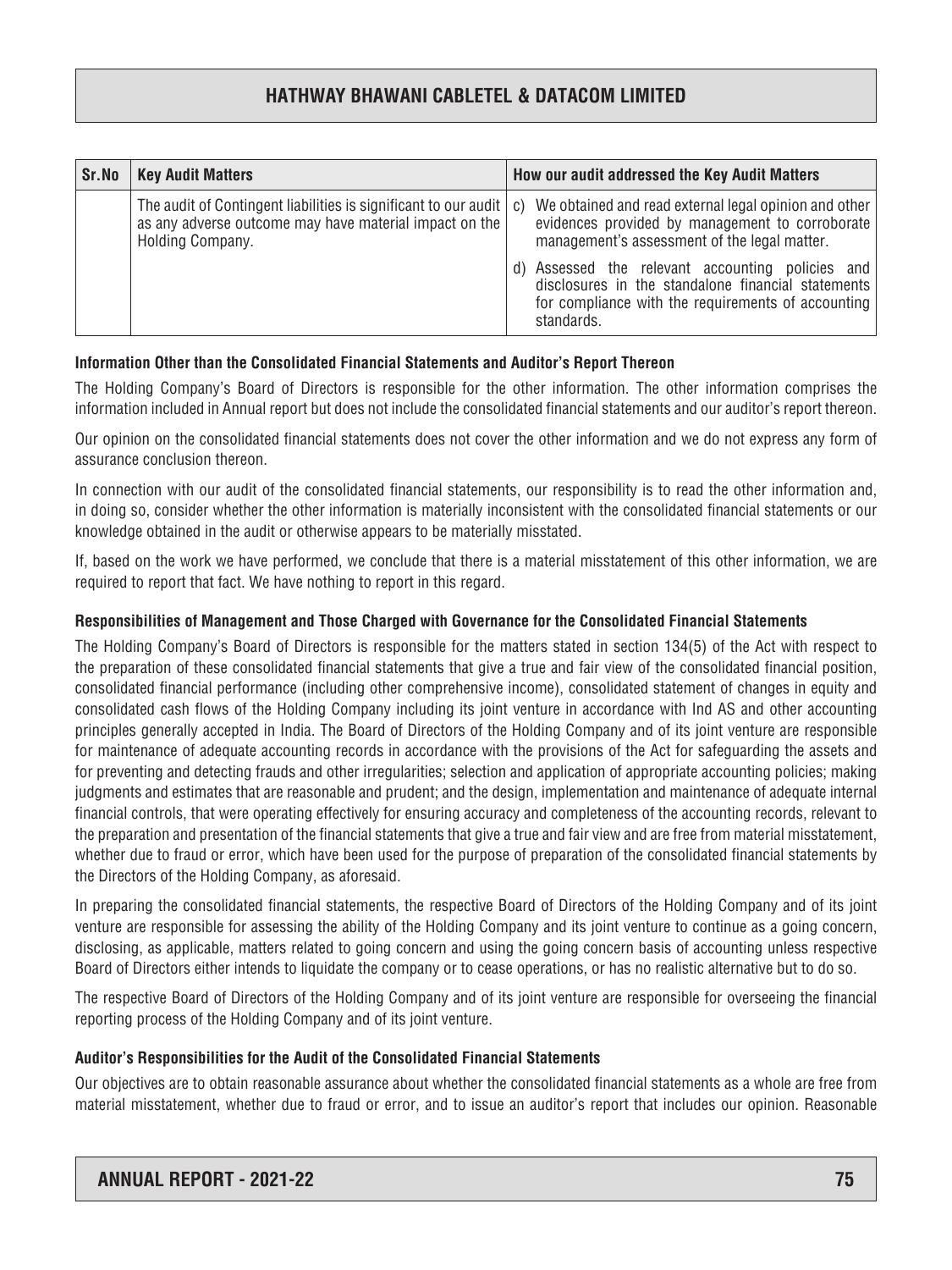assurance is a high level of assurance, but is not a guarantee that an audit conducted in accordance with SAs will always detect a material misstatement when it exists. Misstatements can arise from fraud or error and are considered material if, individually or in the aggregate, they could reasonably be expected to influence the economic decisions of users taken on the basis of these consolidated financial statements.

As part of an audit in accordance with SAs, we exercise professional judgment and maintain professional skepticism throughout the audit. We also:

- Identify and assess the risks of material misstatement of the consolidated financial statements, whether due to fraud or error, design and perform audit procedures responsive to those risks, and obtain audit evidence that is sufficient and appropriate to provide a basis for our opinion. The risk of not detecting a material misstatement resulting from fraud is higher than for one resulting from error, as fraud may involve collusion, forgery, intentional omissions, misrepresentations, or the override of internal control.
- ∙ Obtain an understanding of internal control relevant to the audit in order to design audit procedures that are appropriate in the circumstances. Under section 143(3)(i) of the Act, we are also responsible for expressing our opinion on whether the company has adequate internal financial controls system in place and the operating effectiveness of such controls.
- Evaluate the appropriateness of accounting policies used and the reasonableness of accounting estimates and related disclosures made by management.
- ∙ Conclude on the appropriateness of management's use of the going concern basis of accounting and, based on the audit evidence obtained, whether a material uncertainty exists related to events or conditions that may cast significant doubt on the ability of the Holding Company and its joint venture to continue as a going concern. If we conclude that a material uncertainty exists, we are required to draw attention in our auditor's report to the related disclosures in the consolidated financial statements or, if such disclosures are inadequate, to modify our opinion. Our conclusions are based on the audit evidence obtained up to the date of our auditor's report. However, future events or conditions may cause the Holding Company and its joint venture to cease to continue as a going concern.
- Evaluate the overall presentation, structure and content of the consolidated financial statements, including the disclosures, and whether the consolidated financial statements represent the underlying transactions and events in a manner that achieves fair presentation.
- ∙ Obtain sufficient appropriate audit evidence regarding the financial information of the entities or business activities of the Holding Company and its joint venture to express an opinion on the consolidated financial statements. We are responsible for the direction, supervision and performance of the audit of the financial statements of such entity included in the consolidated financial statements of which we are the independent auditor. For the other entity included in the consolidated financial statements, which have been audited by other auditor, such other auditor remain responsible for the direction, supervision and performance of the audits carried out by them. We remain solely responsible for our audit opinion. Our responsibilities in this regard are further described in "Other Matters" paragraph below.

We believe that the audit evidence obtained by us along with the consideration of the audit report of the other auditor referred to in "Other Matters" paragraph below, is sufficient and appropriate to provide a basis for our audit opinion on the consolidated financial statements.

Materiality is the magnitude of misstatements in the consolidated financial statements that, individually or in aggregate, makes it probable that the economic decisions of a reasonably knowledgeable user of the consolidated financial statements may be influenced. We consider quantitative materiality and qualitative factors in (i) planning the scope of our audit work and in evaluating the results of our work; and (ii) to evaluate the effect of any identified misstatements in the consolidated financial statements.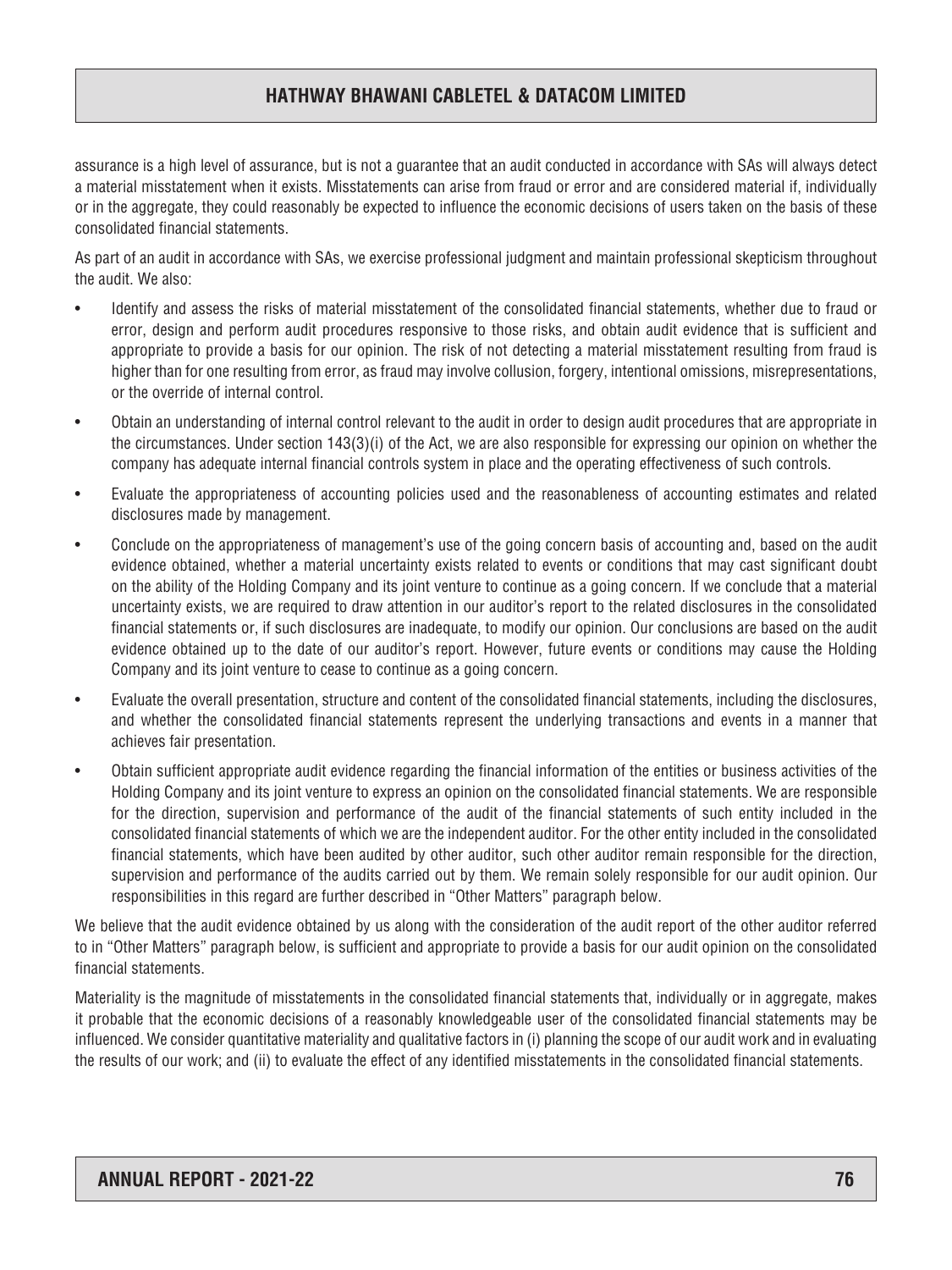We communicate with those charged with governance of the Holding Company and such other entity included in the consolidated financial statements of which we are the independent auditors regarding, among other matters, the planned scope and timing of the audit and significant audit findings, including any significant deficiencies in internal control that we identify during our audit.

We also provide those charged with governance with a statement that we have complied with relevant ethical requirements regarding independence, and to communicate with them all relationships and other matters that may reasonably be thought to bear on our independence, and where applicable, related safeguards.

From the matters communicated with those charged with governance, we determine those matters that were of most significance in the audit of the consolidated financial statements of the current period and are therefore the key audit matters. We describe these matters in our auditor's report unless law or regulation precludes public disclosure about the matter or when, in extremely rare circumstances, we determine that a matter should not be communicated in our report because the adverse consequences of doing so would reasonably be expected to outweigh the public interest benefits of such communication.

## **Other Matters**

We did not audit the financial statements of the joint venture, as considered in the consolidated financial statements, whose standalone financial statements include the Holding Company's share of net profit /(loss) after tax of  $\bar{\tau}$ (6.24) lakhs and total comprehensive income / (loss) of  $\overline{\xi}$ (5.49) lakhs for the year ended on March 31, 2022. This financial statements and other financial information have been audited by other auditor whose report has been furnished to us by the management of the Holding Company and our opinion on the consolidated financial statements, to the extent they have been derived from such financial statements is based solely on the report of such other auditor.

Our opinion on the consolidated financial statements, and our report on Other Legal and Regulatory Requirements below, is not modified in respect of the above matters with respect to our reliance on the work done and the report of the other auditor.

## **Report on Other Legal and Regulatory Requirements**

- 1. As required by section 143(3) of the Act, based on our audit and on the consideration of the report of the other auditor on the standalone financial statement / financial information of the joint venture and referred to in Other Matters section above, we report, to the extent applicable that;
	- (i) We have sought and obtained all the information and explanations which to the best of our knowledge and belief were necessary for the purposes of our audit of the aforesaid consolidated financial statements;
	- (ii) In our opinion, proper books of account as required by law relating to preparation of the aforesaid consolidated financial statements have been kept so far as it appears from our examination of those books and the report of the other auditor;
	- (iii) The Consolidated Balance Sheet, the Consolidated Statement of Profit and Loss (including Other Comprehensive Income), the Consolidated Statement of Changes in Equity and the Consolidated Cash Flow Statement dealt with by this Report are in agreement with the relevant books of account maintained for the purpose of preparation of the consolidated financial statements;
	- (iv) In our opinion, the aforesaid Consolidated Financial Statements comply with the Ind AS specified under section 133 of the Act read with relevant rules issued thereunder and relevant provisions of the Act;
	- (v) On the basis of the written representations received from the directors of the Holding Company as on March 31, 2022 taken on record by the Board of Directors of the Holding Company and the report of the statutory auditor of its joint venture incorporated in India, none of the directors of the Holding Company and its joint venture incorporated in India is disqualified as on March 31, 2022 from being appointed as a director in terms of section 164 (2) of the Act;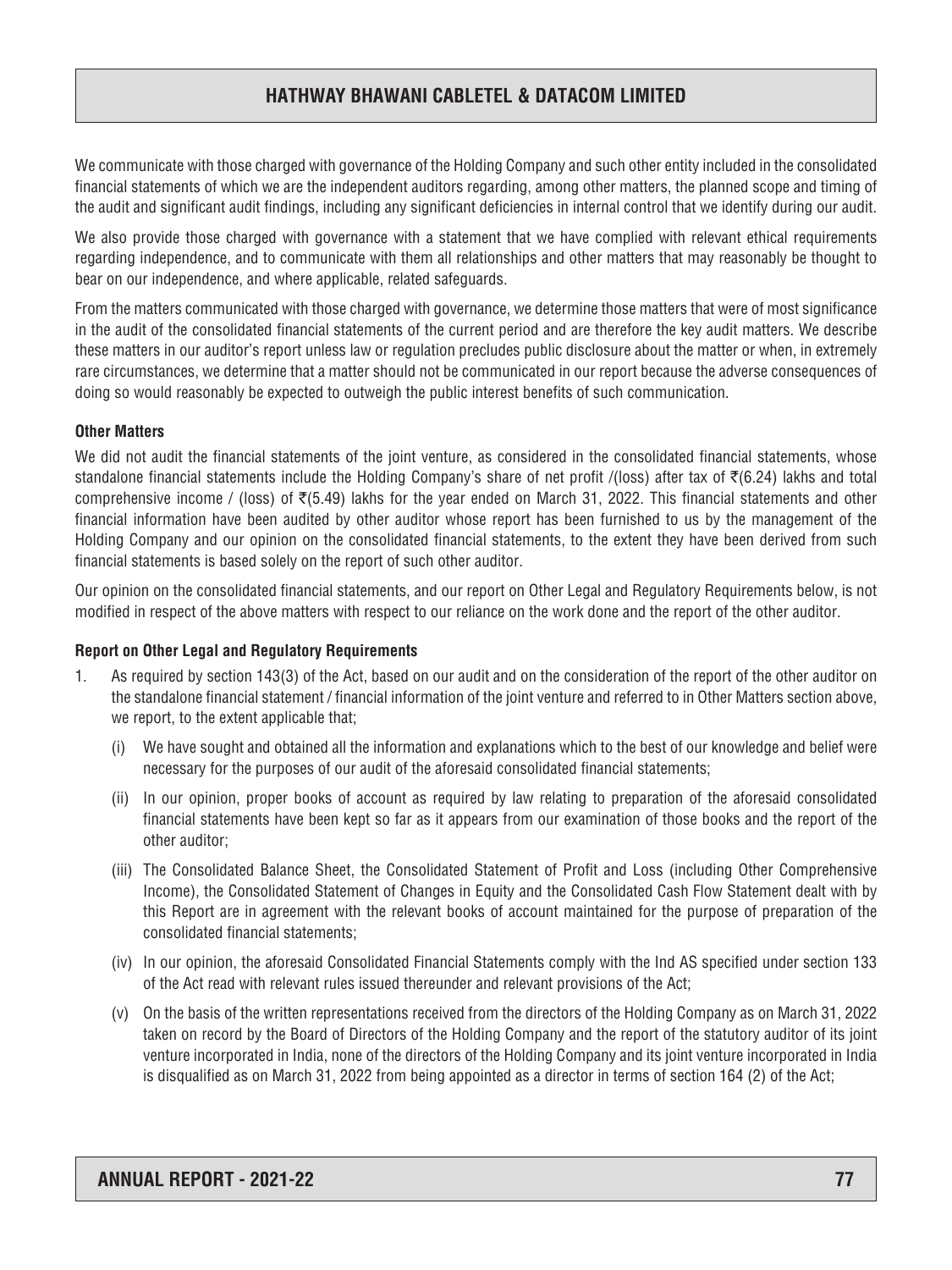- (vi) With respect to the adequacy of the internal financial controls with reference to financial statements of the Holding Company and its joint venture incorporated in India and the operating effectiveness of such controls, refer to our separate report in 'Annexure A';
- (vii) With respect to the other matters to be included in the Auditor's Report in accordance with the requirements of section 197(16) of the Act, as amended:

 In our opinion and to the best of our information and according to the explanations given to us, the Holding Company has not paid remuneration to its directors during the year. Accordingly, the provisions of section 197 of the Act are not applicable to the Holding Company; and

- (viii) With respect to the other matters to be included in the Auditor's Report in accordance with rule 11 of the Companies (Audit and Auditors) Rules, 2014, as amended, in our opinion and to the best of our information and according to the explanations given to us and based on the consideration of the report of other auditor of the joint venture as noted in the Other matters paragraph:
	- a) The Holding Company and its joint venture has disclosed the impact of pending litigations as at March 31, 2022 on its financial position in its consolidated financial statements - Refer Note 4.01 to consolidated financial statements;
	- b) The Holding Company and its joint venture did not have any material foreseeable losses on long term contracts including derivative contracts;
	- c) There were no amounts which were required to be transferred to the Investor Education and Protection Fund by the Holding Company and its joint venture;
	- d) (i) The respective Managements of the Holding Company and its joint venture which are companies incorporated in india whose financial statements have been audited under the Act have represented to us and other auditor of joint venture respectively that, to best of their knowledge and belief, no funds have been advanced or loaned or invested (either from borrowed funds or share premium or any other sources or kind of funds) by the Company and its joint venture to or in any other person or entity, including foreign entity ("Intermediaries"), with the understanding, whether recorded in writing or otherwise, that the Intermediary shall, directly or indirectly lend or invest in other persons or entities identified in any manner whatsoever by or on behalf of the Holding Company and its joint venture ("Ultimate Beneficiaries") or provide any guarantee, security or the like on behalf of the Ultimate Beneficiaries;
		- (ii) The respective Managements of the Holding Company and its joint venture which are companies incorporated in india whose financial statements have been audited under the Act have represented to us and other auditor of joint venture respectively that, to the best of our knowledge and belief, no funds have been received by the Holding Company and its joint venture from any person or entity, including foreign entities ("Funding Parties"), with the understanding, whether recorded in writing or otherwise, that the Company or any of such joint venture shall, directly or indirectly, lend or invest in other persons or entities identified in any manner whatsoever by or on behalf of the Funding Party ("Ultimate Beneficiaries") or provide any guarantee, security or the like on behalf of the Ultimate Beneficiaries;
		- (iii) Based on the audit procedures performed by us that has been considered reasonable and appropriate in the circumstances, and those performed by the auditor of the joint venture which is company incorporated in India whose financial statements has been audited under the Act, nothing has come to our or other auditor's notice that has caused us to believe that the representations under sub-clause (i) and (ii) above, contain any material mis-statement; and
	- e) The Company has neither declared nor paid any dividend during the year.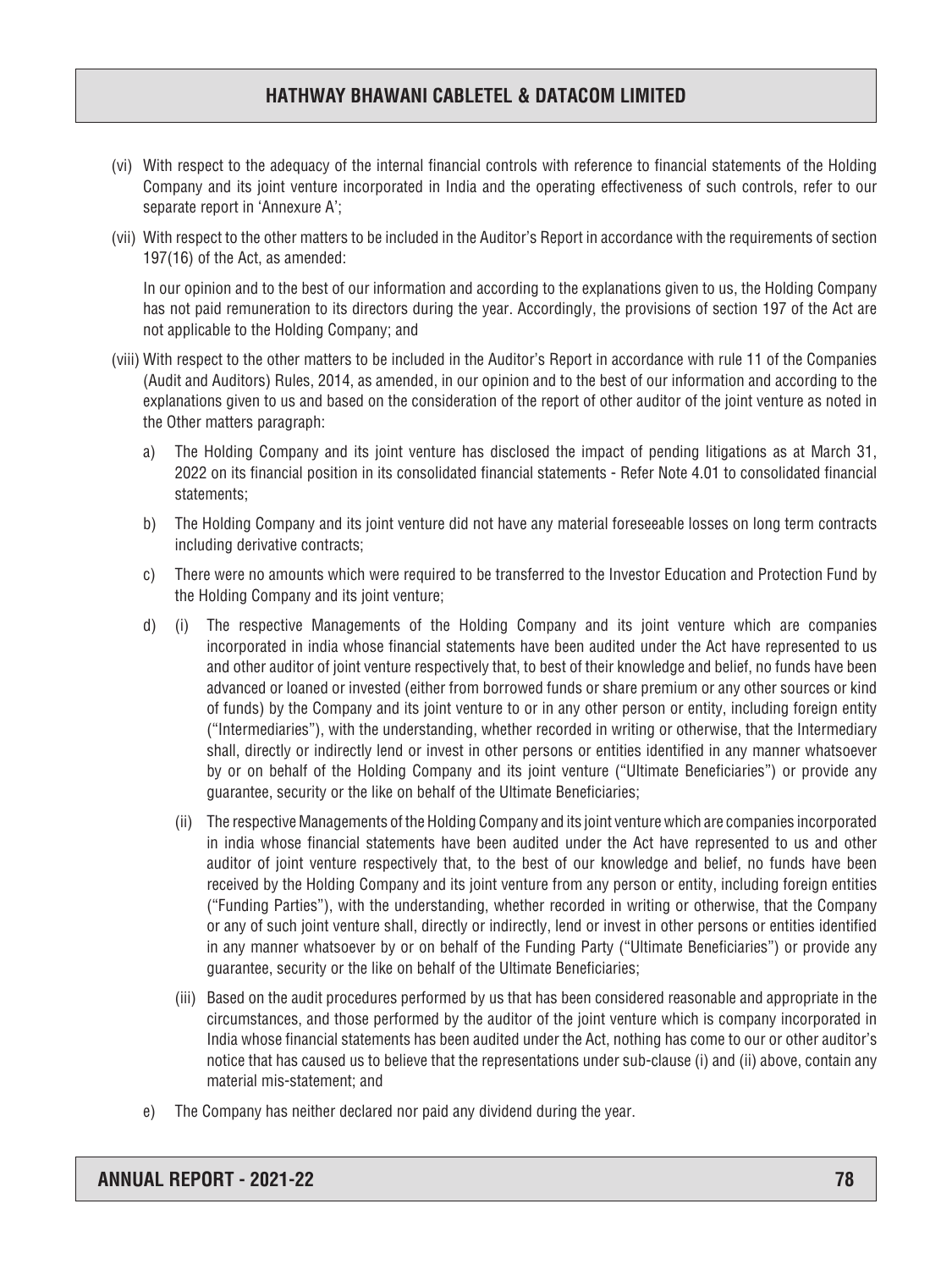2. With respect to the matters specified in paragraphs 3(xxi) and 4 of the Companies (Auditor's Report) Order, 2020 ("the Order") issued by the Central Government in terms of section 143(11) of the Act, to be included in the Auditor's report, according to the information and explanations given to us, and based on the CARO report issued by the auditor of the joint venture included in the consolidated financial statements of the Holding Company, to which reporting under CARO is applicable, provided to us by the Management of the Holding Company and based on the identification of matters of qualifications or adverse remarks in the CARO report by the respective component auditor and provided to us, we report that the auditor of such joint venture has not reported any qualifications or adverse remarks in their CARO report.

> **For Nayan Parikh & Co.** Chartered Accountants Firm Registration No. 107023W

**K.Y. Narayana** Partner Place: Mumbai Membership No. 060639 Date: April 11, 2022 UDIN: 22060639AGUZWR7520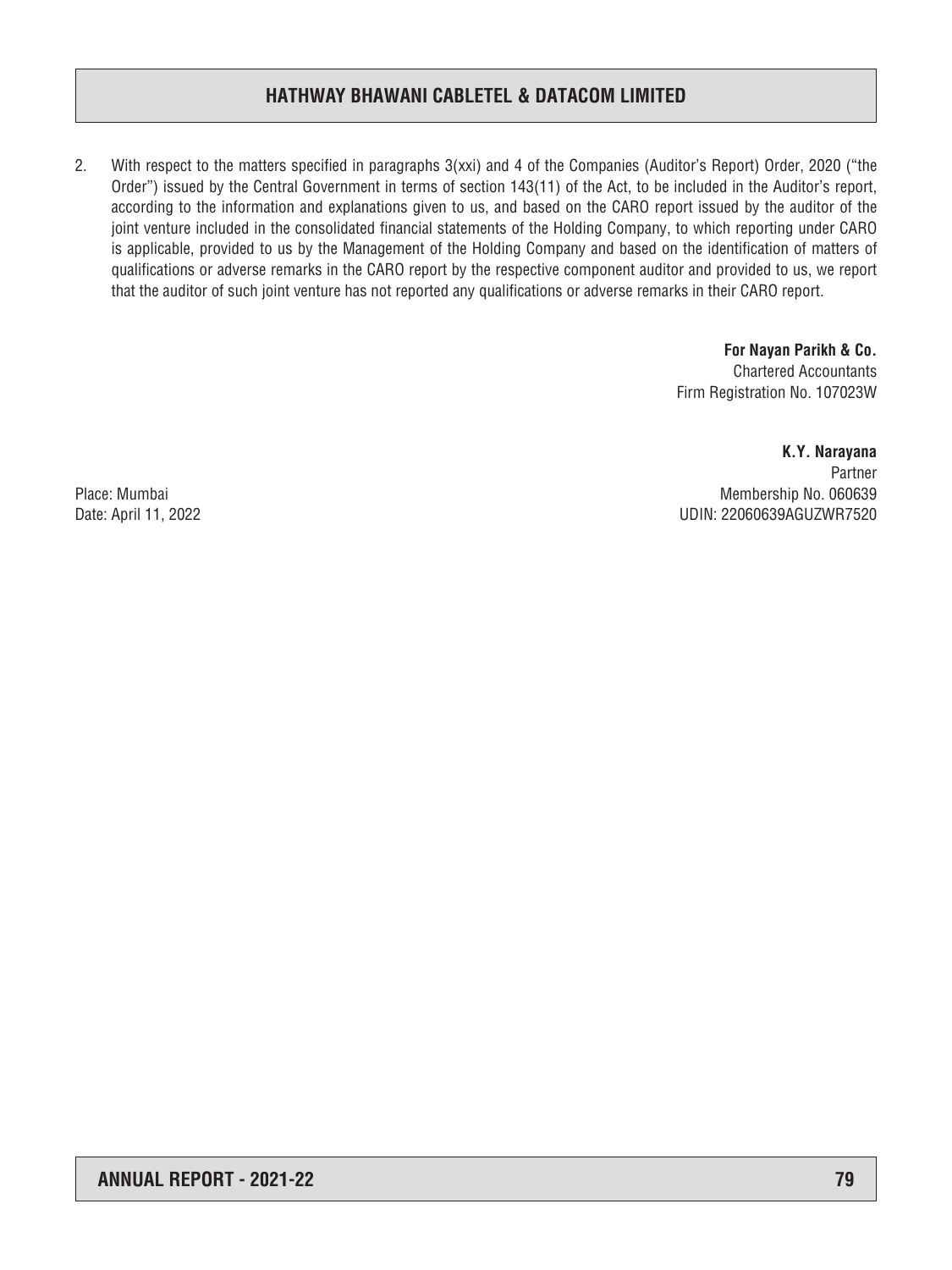# **Annexure A to the Independent Auditor's Report**

**Referred to in paragraph (vi) under "Report on Other Legal and Regulatory Requirements" of our Independent Auditor's Report on even date to the members of Hathway Bhawani Cabletel and Datacom Limited ("the Holding Company") on the consolidated financial statements for the year ended March 31, 2022:**

## **Opinion**

In conjunction with our audit of the consolidated financial statements of the Holding Company as of and for the year ended March 31, 2022, we have audited the internal financial controls with reference to financial statements of **Hathway Bhawani Cabletel and Datacom Limited (hereinafter referred to as 'the Holding Company')** and its joint venture, which are companies incorporated in India, as of that date.

In our opinion, the Holding Company and its joint venture, which are companies incorporated in India, have, in all material respects, an adequate internal financial controls system with reference to financial statements and such internal financial controls with reference to financial statements were operating effectively as at March 31, 2022 based on the internal controls with reference to financial statements criteria established by the Holding Company, considering the essential components of internal controls stated in the Guidance Note issued by the ICAI.

## **Management's Responsibility for Internal Financial Controls**

The respective Board of Directors of the Holding company and its joint venture, which are companies incorporated in India, are responsible for establishing and maintaining internal financial controls based on the internal controls with reference to financial statements criteria established by the Holding Company and its joint venture, considering the essential components of internal controls stated in the Guidance Note on Audit of Internal Financial Controls over Financial Reporting ("Guidance Note") issued by the ICAI. These responsibilities include the design, implementation and maintenance of adequate internal financial controls that were operating effectively for ensuring the orderly and efficient conduct of its business, including adherence to respective company's policies, the safeguarding of its assets, the prevention and detection of frauds and errors, the accuracy and completeness of the accounting records, and the timely preparation of reliable financial information, as required under the Act.

## **Auditor's Responsibility**

Our responsibility is to express an opinion on the internal financial controls with reference to financial statements of the Holding Company and its joint venture, which are companies incorporated in India, based on our audit. We conducted our audit in accordance with the Guidance Note and the Standards on Auditing, specified under section 143(10) of the Act, to the extent applicable to an audit of internal financial controls, both issued by the ICAI. Those Standards and the Guidance Note require that we comply with ethical requirements and plan and perform the audit to obtain reasonable assurance about whether adequate internal financial controls with reference to financial statements was established and maintained and if such controls operated effectively in all material respects.

Our audit involves performing procedures to obtain audit evidence about the adequacy of the internal financial controls system with reference to financial statements and their operating effectiveness. Our audit of internal financial controls with reference to financial statements included obtaining an understanding of internal financial controls with reference to financial statements, assessing the risk that a material weakness exists, and testing and evaluating the design and operating effectiveness of internal controls based on the assessed risk. The procedures selected depend on the auditor's judgment, including the assessment of the risks of material misstatement of the financial statements, whether due to fraud or error.

We believe that the audit evidence we have obtained and the audit evidence obtained by the other auditor in terms of their report referred to in the "Other Matters" paragraph below is sufficient and appropriate to provide a basis for our audit opinion on the Holding Company's internal financial control system with reference to financial statements.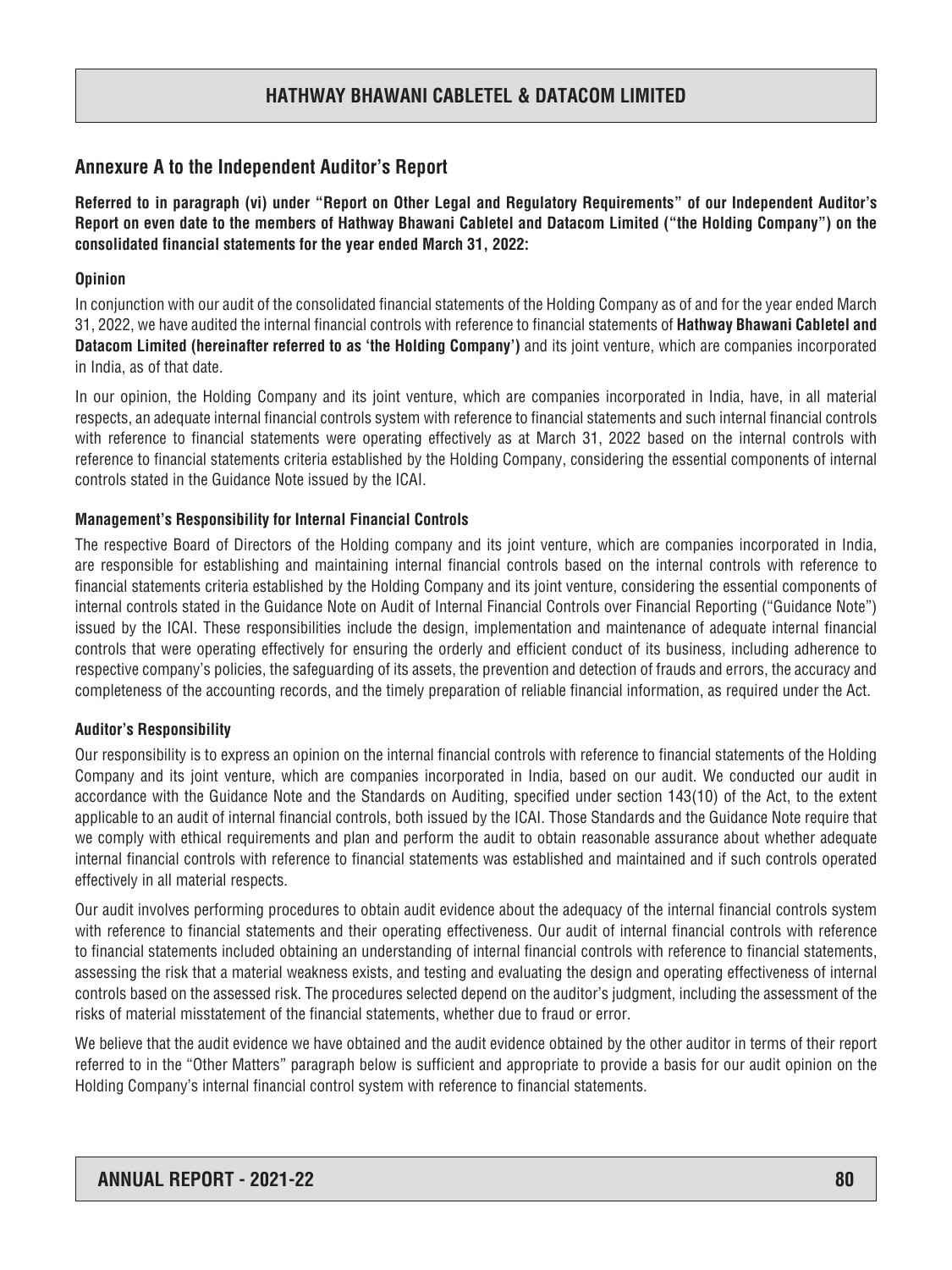#### **Meaning of Internal Financial Controls with reference to Financial Statements**

A company's internal financial controls with reference to financial statements is a process designed to provide reasonable assurance regarding the reliability of financial reporting and the preparation of financial statements for external purposes in accordance with generally accepted accounting principles. A company's internal financial controls with reference to financial statements includes those policies and procedures that (1) pertain to the maintenance of records that, in reasonable detail, accurately and fairly reflect the transactions and dispositions of the assets of the company; (2) provide reasonable assurance that transactions are recorded as necessary to permit preparation of financial statements in accordance with generally accepted accounting principles and that receipts and expenditures of the company are being made only in accordance with authorisations of management and directors of the company; and (3) provide reasonable assurance regarding prevention or timely detection of unauthorised acquisition, use, or disposition of the company's assets that could have a material effect on the financial statements.

#### **Inherent Limitations of Internal Financial Controls with reference to Financial Statements**

Because of the inherent limitations of internal financial controls with reference to financial statements, including the possibility of collusion or improper management override of controls, material misstatements due to error or fraud may occur and not be detected. Also, projections of any evaluation of the internal financial controls with reference to financial statements to future periods are subject to the risk that the internal financial controls with reference to financial statements may become inadequate because of changes in conditions, or that the degree of compliance with the policies or procedures may deteriorate.

#### **Other Matters**

Our aforesaid report under section 143(3)(i) of the Act on the adequacy and operating effectiveness of the internal financial controls with reference to financial statements, in so far as it relates standalone financial statements of the joint venture, which is the company incorporated in India, is based on the corresponding report of the auditor of such joint venture incorporated in India.

> **For Nayan Parikh & Co.** Chartered Accountants Firm Registration No. 107023W

**K.Y. Narayana** Partner Place: Mumbai Membership No. 060639 Date: April 11, 2022 UDIN: 22060639AGUZWR7520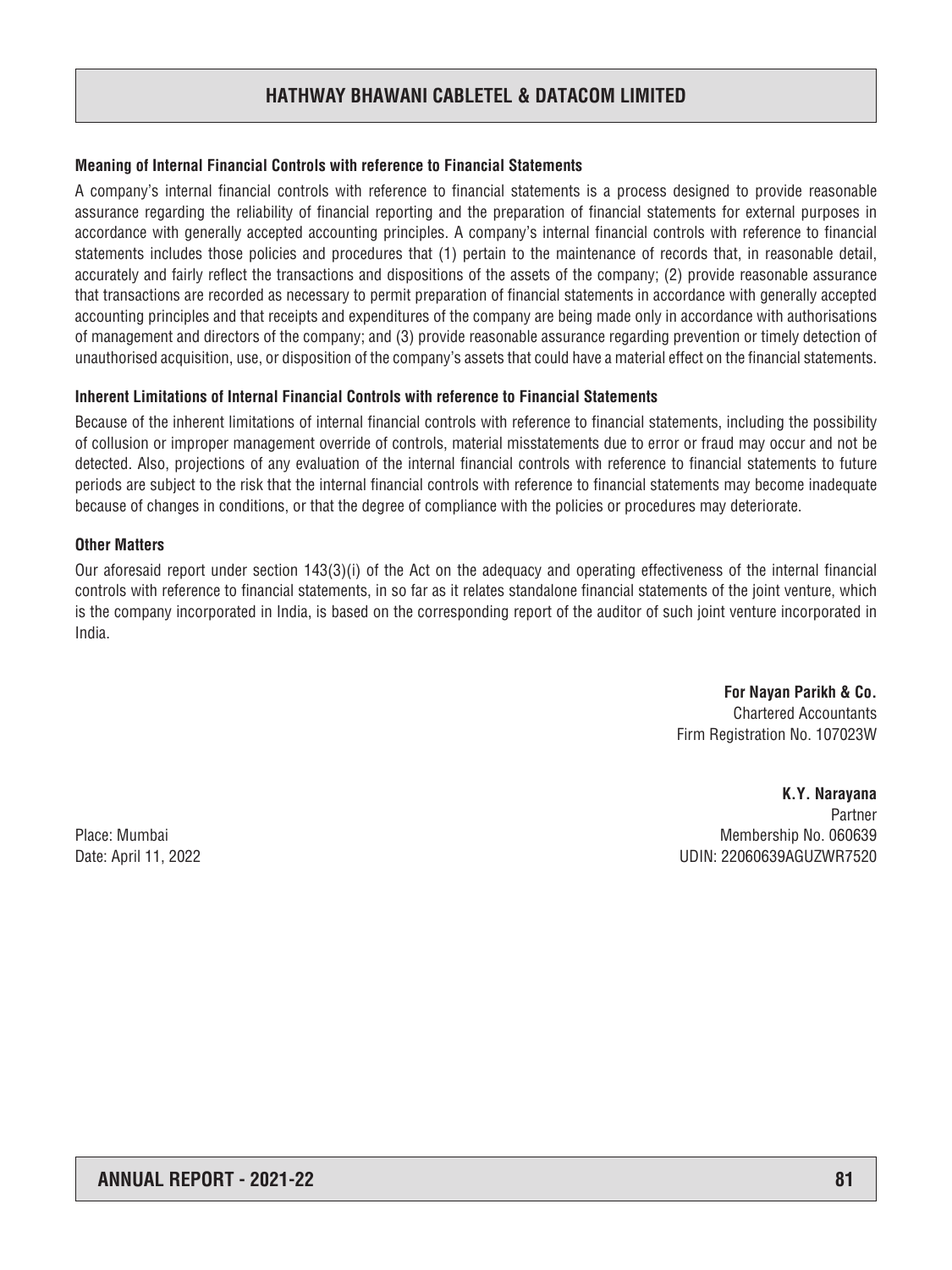CIN : L65910MH1984PLC034514

# **Consolidated Balance Sheet as at March 31, 2022**

 $(\bar{\tau}$  in lakhs unless otherwise stated)

| <b>Particulars</b>                                                                      | Note No. | As at                 |                |
|-----------------------------------------------------------------------------------------|----------|-----------------------|----------------|
|                                                                                         |          | <b>March 31, 2022</b> | March 31, 2021 |
| <b>ASSETS</b>                                                                           |          |                       |                |
| <b>Non-current Assets</b>                                                               |          |                       |                |
| Property, plant and equipment                                                           | 2.01     | 97.34                 | 105.19         |
| Capital work in progress                                                                |          | 0.65                  | 1.05           |
| Intangible assets                                                                       | 2.02     | 1.90                  | 3.12           |
| Investment accounted using Equity method                                                | 4.13     | 28.55                 | 34.05          |
| <b>Financial Assets</b>                                                                 |          |                       |                |
| Investments                                                                             | 2.03     | 0.10                  | 1.25           |
| Other financial assets                                                                  | 2.04     | 21.97                 | 23.63          |
| Deferred Tax Assets (Net)                                                               | 2.05     | 106.01                | 120.37         |
| Other Non-current assets                                                                | 2.06     | 27.45                 | 36.96          |
| <b>Total Non-current Assets</b>                                                         |          | 283.97                | 325.62         |
| <b>Current Assets</b>                                                                   |          |                       |                |
| <b>Financial Assets</b>                                                                 |          |                       |                |
| Trade receivables                                                                       | 2.07     | 9.17                  | 8.76           |
| Cash and cash equivalents                                                               | 2.08     | 9.97                  | 14.20          |
| Other financial assets                                                                  | 2.04     |                       | 0.67           |
| Other current assets                                                                    | 2.06     | 6.70                  | 9.89           |
| <b>Total Current Assets</b>                                                             |          | 25.84                 | 33.52          |
| <b>Total Assets</b>                                                                     |          | 309.81                | 359.14         |
| <b>EQUITY AND LIABILITIES</b>                                                           |          |                       |                |
| Equity                                                                                  |          |                       |                |
| <b>Equity Share Capital</b>                                                             | 2.09     | 810.00                | 810.00         |
| <b>Other Equity</b>                                                                     | 2.10     | (648.77)              | (729.06)       |
| <b>Total Equity</b>                                                                     |          | 161.23                | 80.94          |
| <b>Non-current Liabilities</b>                                                          |          |                       |                |
| Provisions                                                                              | 2.11     | 13.84                 | 13.46          |
| <b>Total Non-current Liabilities</b>                                                    |          | 13.84                 | 13.46          |
| <b>Current Liabilities</b>                                                              |          |                       |                |
| <b>Financial Liabilities</b>                                                            |          |                       |                |
| Trade payables                                                                          |          |                       |                |
| Total outstanding dues of:                                                              |          |                       |                |
| - Micro & small enterprises                                                             | 2.12     |                       |                |
| - Other                                                                                 | 2.12     | 101.83                | 223.78         |
| Other financial liabilities                                                             | 2.13     | 14.88                 | 18.31          |
| Provisions                                                                              | 2.11     | 0.91                  | 1.04           |
| Other current Liabilities                                                               | 2.14     | 17.12                 | 21.61          |
| <b>Total Current Liabilities</b>                                                        |          | 134.74                | 264.74         |
| <b>Total Equity and Liabilities</b>                                                     |          | 309.81                | 359.14         |
| <b>Summary of Significant Accounting Policies</b>                                       | 1.00     |                       |                |
| Refer accompanying notes. These notes are an integral part of the financial statements. |          |                       |                |

As per our report of even date For and on behalf of the Board

**For Nayan Parikh & Co.** Chartered Accountants Firm Registration No. 107023W

**K Y Narayana**  Partner Membership No. 060639 **Vatan Pathan** 

Non-Executive Director & Chief Executive Officer DIN: 07468214

**L.K. Kannan**  Independent Director DIN : 00110428

**Pranjali Gawde** Non-Executive Director DIN: 08754715

**Ajay Singh**  Company Secretary and Compliance officer Membership No: F-5189

**Dilip Worah** Independent Director DIN : 00047252

**Basant Haritwal**  Chief Financial Officer

Place : Mumbai, Dated: April 11, 2022 Place : Mumbai, Dated: April 11, 2022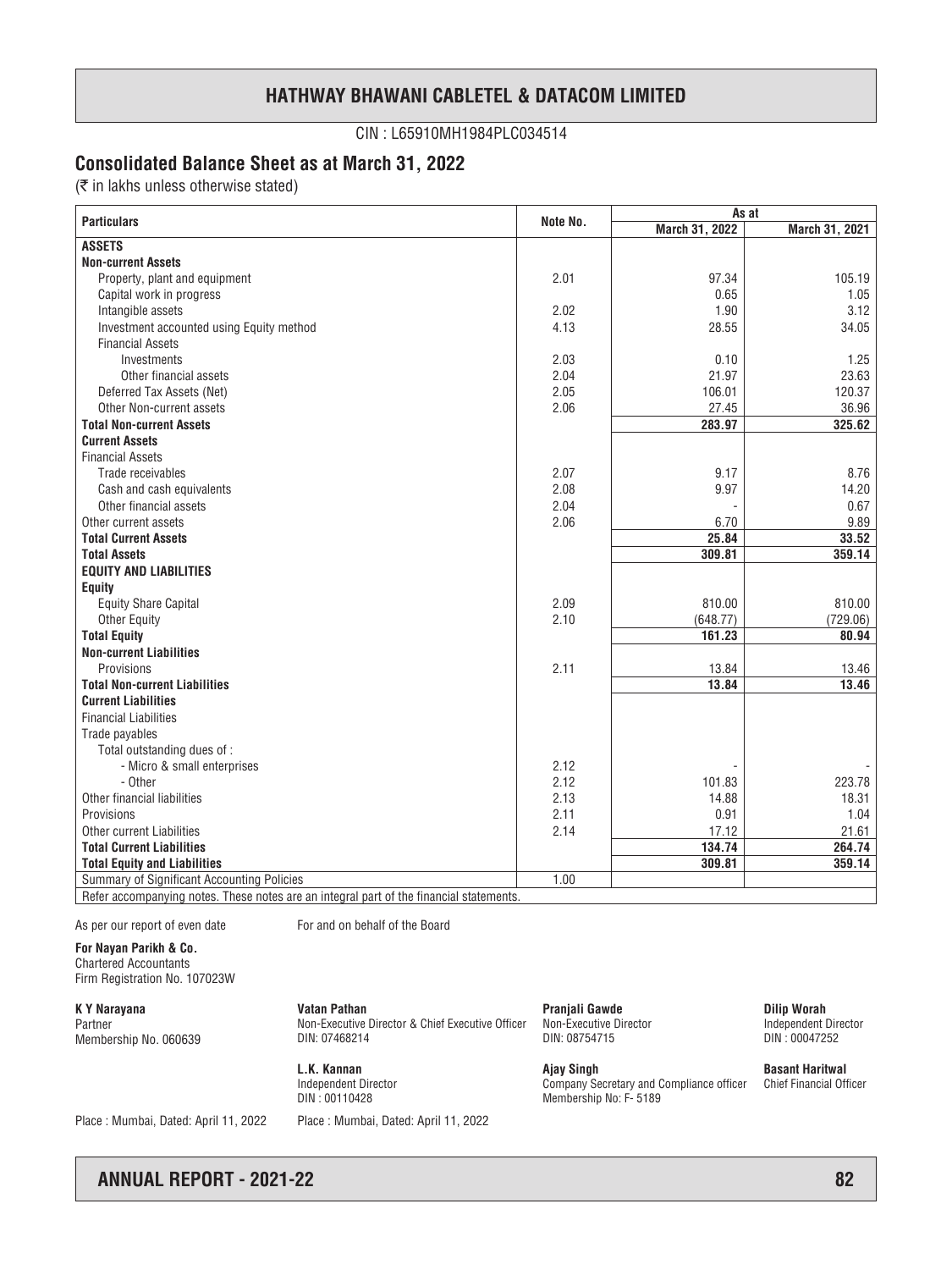CIN : L65910MH1984PLC034514

# **Consolidated Statement of Profit and Loss for the Year Ended March 31, 2022**

 $(\bar{\tau}$  in lakhs unless otherwise stated)

| <b>Particulars</b>                                                                            | Note No. | <b>Year ended</b> |                |
|-----------------------------------------------------------------------------------------------|----------|-------------------|----------------|
|                                                                                               |          | March 31, 2022    | March 31, 2021 |
| Income                                                                                        |          |                   |                |
| Revenue from Operations                                                                       | 3.01     | 381.59            | 436.00         |
| Other Income                                                                                  | 3.02     | 7.72              | 5.32           |
| <b>Total Income</b>                                                                           |          | 389.31            | 441.32         |
| <b>Expenses</b>                                                                               |          |                   |                |
| <b>Feed Charges</b>                                                                           |          | 94.67             | 111.03         |
| Other operational expenses                                                                    | 3.03     | 26.44             | 32.31          |
| Employee benefit expenses                                                                     | 3.04     | 61.89             | 58.08          |
| Finance cost                                                                                  | 3.05     |                   | 6.58           |
| Depreciation, amortisation and impairment                                                     | 3.06     | 17.08             | 17.55          |
| Other expenses                                                                                | 3.07     | 88.92             | 78.60          |
| <b>Total Expenses</b>                                                                         |          | 289.00            | 304.15         |
|                                                                                               |          |                   |                |
| Profit before exceptional items and tax                                                       |          | 100.31            | 137.17         |
| <b>Exceptional items</b>                                                                      |          |                   |                |
| <b>Profit before tax</b>                                                                      |          | 100.31            | 137.17         |
| Share of net Profit / (Loss) of Joint venture accounted for using the equity method           |          | (6.24)            | (0.07)         |
| <b>Profit before tax</b>                                                                      |          | 94.07             | 137.10         |
| Tax Expense:                                                                                  |          |                   |                |
| <b>Current tax</b>                                                                            |          |                   |                |
| Short / excess of current tax for earlier years (net)                                         |          |                   | (6.52)         |
| Deferred tax                                                                                  |          | 14.36             | 36.66          |
| Profit for the year                                                                           |          | 79.71             | 106.96         |
|                                                                                               |          |                   |                |
| Other comprehensive income (Net of Tax)                                                       |          |                   |                |
| Items that will not be reclassified to profit or loss                                         |          |                   |                |
| Re-measurements of post employment benefit obligation                                         |          | (0.16)            | 0.32           |
| Share of Other comperhansive income of Joint venture accounted for using the<br>equity method |          | 0.75              | 0.03           |
|                                                                                               |          | 0.59              | 0.35           |
|                                                                                               |          |                   |                |
| <b>Total Comprehensive Income for the Year</b>                                                |          | 80.30             | 107.31         |
| Weighted Average Number of Shares                                                             |          | 81,00,000         | 81,00,000      |
| Earnings / (Loss) per equity share (Face value of ₹ 10/- each) :                              |          |                   |                |
| Basic and diluted (in ₹)                                                                      | 4.10     | 0.98              | 1.32           |
| <b>Summary of Significant Accounting Policies</b>                                             | 1.00     |                   |                |
| Refer accompanying notes. These notes are an integral part of the financial statements.       |          |                   |                |

As per our report of even date For and on behalf of the Board

**For Nayan Parikh & Co.** Chartered Accountants Firm Registration No. 107023W

**K Y Narayana**  Partner Membership No. 060639 **Vatan Pathan** 

Non-Executive Director & Chief Executive Officer DIN: 07468214

**L.K. Kannan**  Independent Director DIN : 00110428

**Pranjali Gawde** Non-Executive Director DIN: 08754715

**Ajay Singh**  Company Secretary and Compliance officer Membership No: F- 5189

**Dilip Worah** Independent Director DIN : 00047252

**Basant Haritwal**  Chief Financial Officer

Place : Mumbai, Dated: April 11, 2022 Place : Mumbai, Dated: April 11, 2022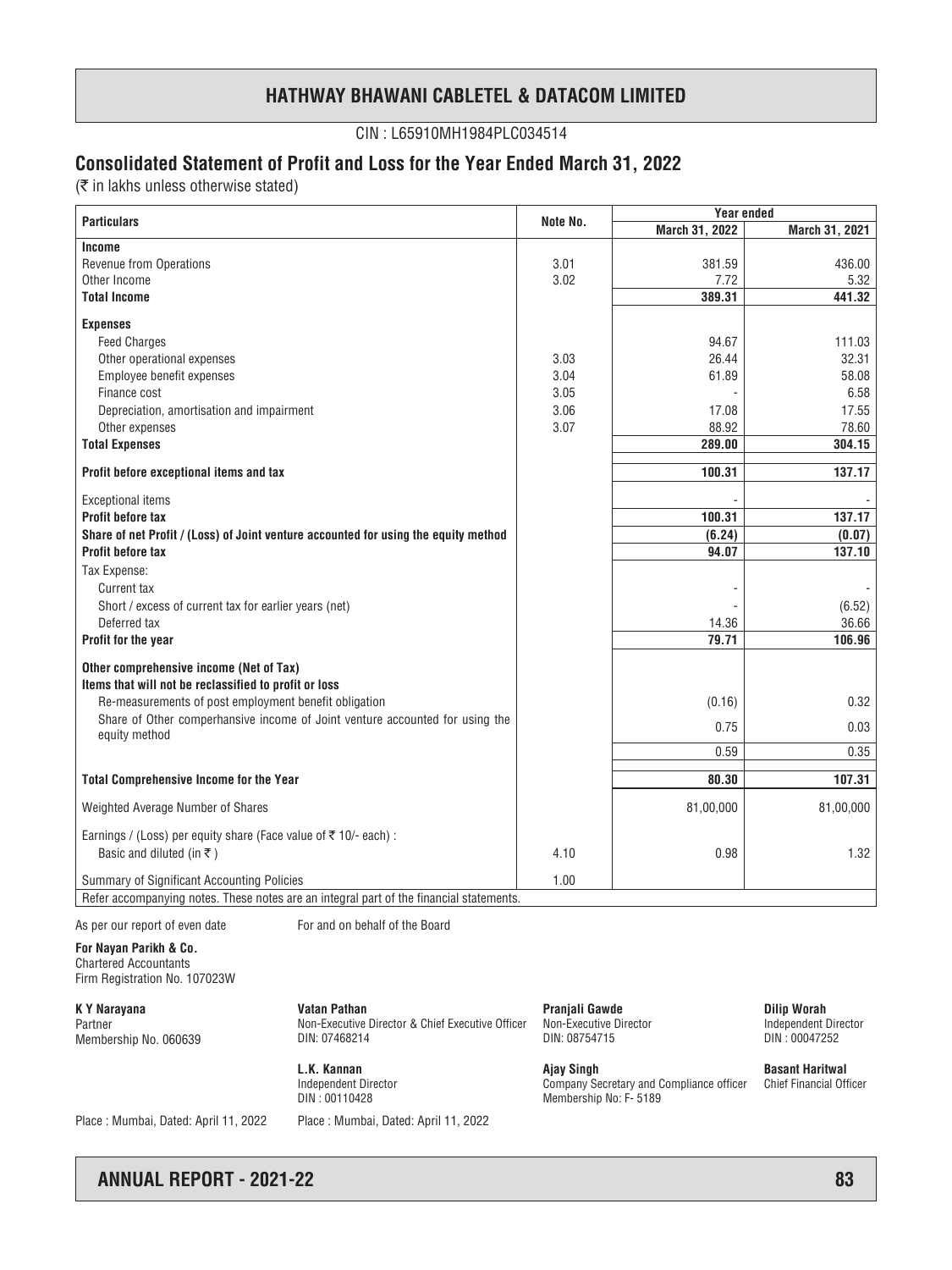CIN : L65910MH1984PLC034514

# **Consolidated Cash Flow Statement for the year ended March 31, 2022**

|                                                                                                                                         |                          |                   |                | $(\bar{\bar{\tau}})$ in lakhs) |
|-----------------------------------------------------------------------------------------------------------------------------------------|--------------------------|-------------------|----------------|--------------------------------|
|                                                                                                                                         |                          | <b>Year ended</b> |                |                                |
| <b>Particulars</b>                                                                                                                      | March 31, 2022           |                   | March 31, 2021 |                                |
|                                                                                                                                         | Audited                  |                   | Audited        |                                |
| <b>CASH FLOW FROM OPERATING ACTIVITIES:</b>                                                                                             |                          |                   |                |                                |
| NET PROFIT / (LOSS) BEFORE TAX                                                                                                          |                          | 94.07             |                | 137.10                         |
| Adjustment for:                                                                                                                         |                          |                   |                |                                |
| Non Cash Charges                                                                                                                        |                          |                   |                |                                |
| Depreciation and Amortisation                                                                                                           | 17.08                    |                   | 17.55          |                                |
| Amount no Longer Payable Written Back                                                                                                   | (2.70)                   |                   | (0.17)         |                                |
| Share of net (Profit) / Loss of Joint venture accounted for using the equity method                                                     | 6.24                     |                   | 0.07           |                                |
| <b>Sundry Balance Write Back</b>                                                                                                        | (0.11)                   |                   |                |                                |
| Interest Income                                                                                                                         | (1.20)                   |                   | (0.75)         |                                |
| Provision for Gratuity and Leave Encashment                                                                                             | 0.09                     |                   | 3.02           |                                |
| <b>Interest Expense</b>                                                                                                                 |                          | 19.40             | 6.58           | 26.30                          |
| Operating Profit Before Change in Working Capital                                                                                       |                          | 113.47            |                | 163.40                         |
| <b>Change in Assets &amp; Liabilities</b>                                                                                               |                          |                   |                |                                |
| (Increase) / Decrease in Trade Receivables                                                                                              | (0.30)                   |                   | (4.78)         |                                |
| (Increase) / Decrease in Other Financial Assets                                                                                         | (0.01)                   |                   | 0.09           |                                |
| (Increase) / Decrease in Other Assets                                                                                                   | 12.70                    |                   | 23.22          |                                |
| Increase / (Decrease) in Trade Payable                                                                                                  | (119.25)                 |                   | (66.81)        |                                |
| Increase / (Decrease) in Provisions                                                                                                     | (0.00)                   |                   | (0.58)         |                                |
| Increase / (Decrease) in Other Financial Liabilities                                                                                    | (3.43)                   |                   | 1.02           |                                |
| Increase / (Decrease) in Other Current Liabilities                                                                                      | (4.49)                   | (114.78)          | (1.25)         | (49.09)                        |
| <b>Cash Generated from Operations</b>                                                                                                   |                          | (1.31)            |                | 114.31                         |
| Taxes Refund Received /(Paid) (Net)                                                                                                     |                          |                   |                | 29.35                          |
| Net Cash flow from / (used in) Operating activities                                                                                     |                          | (1.31)            |                | 143.66                         |
| <b>CASH FLOW FROM INVESTING ACTIVITIES:</b>                                                                                             |                          |                   |                |                                |
| <b>Interest Received</b>                                                                                                                | 1.78                     |                   | 0.75           |                                |
| <b>Investment in Fixed Deposit</b>                                                                                                      | (12.00)                  |                   |                |                                |
| Proceeds from maturity of Fixed Deposit                                                                                                 | 13.76                    |                   |                |                                |
| Proceeds from maturity of Investment                                                                                                    | 1.15                     |                   |                |                                |
| Payments for acquisition of Property, Plant and Equipment                                                                               | (7.61)                   |                   | (12.15)        |                                |
| Net Cash Flow from / (used in) Investing Activities                                                                                     |                          | (2.92)            |                | (11.40)                        |
| <b>CASH FLOW FROM FINANCING ACTIVITIES:</b>                                                                                             |                          |                   |                |                                |
| Long Term Borrowing taken / (repaid)                                                                                                    | $\overline{\phantom{a}}$ |                   | (120.00)       |                                |
| <b>Interest Paid</b>                                                                                                                    |                          |                   | (6.58)         | (126.58)                       |
| Net Cash Flow from / (used in) Financing Activities                                                                                     |                          |                   |                | (126.58)                       |
| Net Increase / (Decrease) in Cash & Cash equivalents                                                                                    |                          | (4.23)            |                | 5.68                           |
| Cash and Cash Equivalents at the Beginning of year                                                                                      |                          | 14.20             |                | 8.52                           |
| Cash and Cash Equivalents at the End of year                                                                                            |                          | 9.97              |                | 14.20                          |
| Reconciliation of cash and cash equivalents as per Cash Flow Statement                                                                  |                          |                   |                |                                |
| <b>Cash and cash equivalents</b>                                                                                                        |                          |                   |                |                                |
| Balances with banks:                                                                                                                    |                          |                   |                |                                |
| In Current Accounts                                                                                                                     |                          | 9.65              |                | 14.09                          |
| Cash in Hand                                                                                                                            |                          | 0.32              |                | 0.11                           |
|                                                                                                                                         |                          | 9.97              |                | 14.20                          |
| Note - Above Consolidated Cash Flow Statement has been prepared by using Indirect method as per Ind AS - 7 on Statements of Cash Flows. |                          |                   |                |                                |

**For Nayan Parikh & Co.** Chartered Accountants Firm Registration No. 107023W

**K Y Narayana**  Partner Membership No. 060639

As per our report of even date For and on behalf of the Board

**Vatan Pathan** 

Non-Executive Director & Chief Executive Officer DIN: 07468214

**L.K. Kannan**  Independent Director DIN : 00110428

**Pranjali Gawde** Non-Executive Director DIN: 08754715

**Dilip Worah**

**Ajay Singh**  Company Secretary and Compliance officer Membership No: F- 5189

Independent Director DIN : 00047252

**Basant Haritwal**  Chief Financial Officer

Place : Mumbai, Dated: April 11, 2022 Place : Mumbai, Dated: April 11, 2022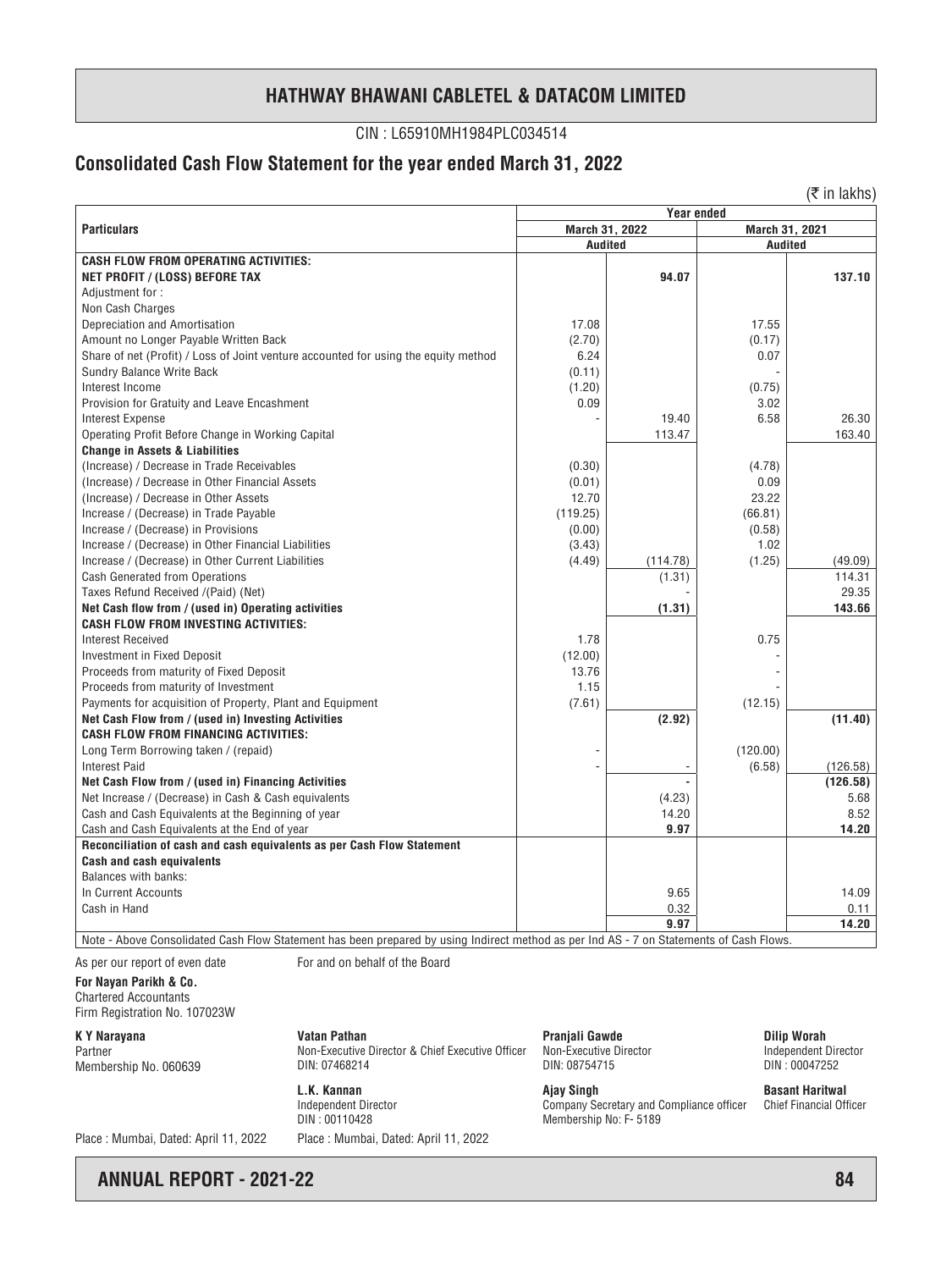#### CIN : L65910MH1984PLC034514

# **Consolidated Statement of changes in equity for the year ended March 31, 2022**

 $(\bar{\tau}$  in lakhs unless otherwise stated)

## **A Equity Share Capital**

| <b>Particulars</b>                              | Amount I |
|-------------------------------------------------|----------|
| Balance as at April 1, 2020                     | 810.00   |
| Changes in Equity Share Capital during the year |          |
| Balance as at March 31, 2021                    | 810.00   |
| Changes in Equity Share Capital during the year |          |
| Balance as at March 31, 2022                    | 810.00   |

#### **B Other Equity:**

| <b>Particulars</b>                      | <b>Reserves and Surplus</b> |                          | <b>Total</b> |
|-----------------------------------------|-----------------------------|--------------------------|--------------|
|                                         | <b>Securities Premium</b>   | <b>Retained earnings</b> |              |
| Balance as at April 1, 2020             | 151.00                      | (987.36)                 | (836.36)     |
| Profit /(Loss) for the year             |                             | 106.96                   | 106.96       |
| Other Comprehensive Income for the year |                             | 0.35                     | 0.35         |
| Balance as at March 31, 2021            | 151.00                      | (880.06)                 | (729.06)     |
| Profit / (Loss) for the year            |                             | 79.71                    | 79.71        |
| Other Comprehensive Income for the year |                             | 0.59                     | 0.59         |
| Balance as at March 31, 2022            | 151.00                      | (799.76)                 | (648.77)     |

Summary of Significant Accounting Policies (Refer Note No.1)

Refer accompanying notes. These notes are an integral part of the financial statements.

As per our report of even date For and on behalf of the Board

**For Nayan Parikh & Co.** Chartered Accountants Firm Registration No. 107023W

**K Y Narayana**  Partner Membership No. 060639 **Vatan Pathan**  Non-Executive Director & Chief Executive Officer DIN: 07468214

**L.K. Kannan**  Independent Director DIN : 00110428

**Pranjali Gawde** Non-Executive Director DIN: 08754715

**Ajay Singh**  Company Secretary and Compliance officer Membership No: F- 5189

**Dilip Worah** Independent Director DIN : 00047252

**Basant Haritwal**  Chief Financial Officer

Place : Mumbai, Dated: April 11, 2022 Place : Mumbai, Dated: April 11, 2022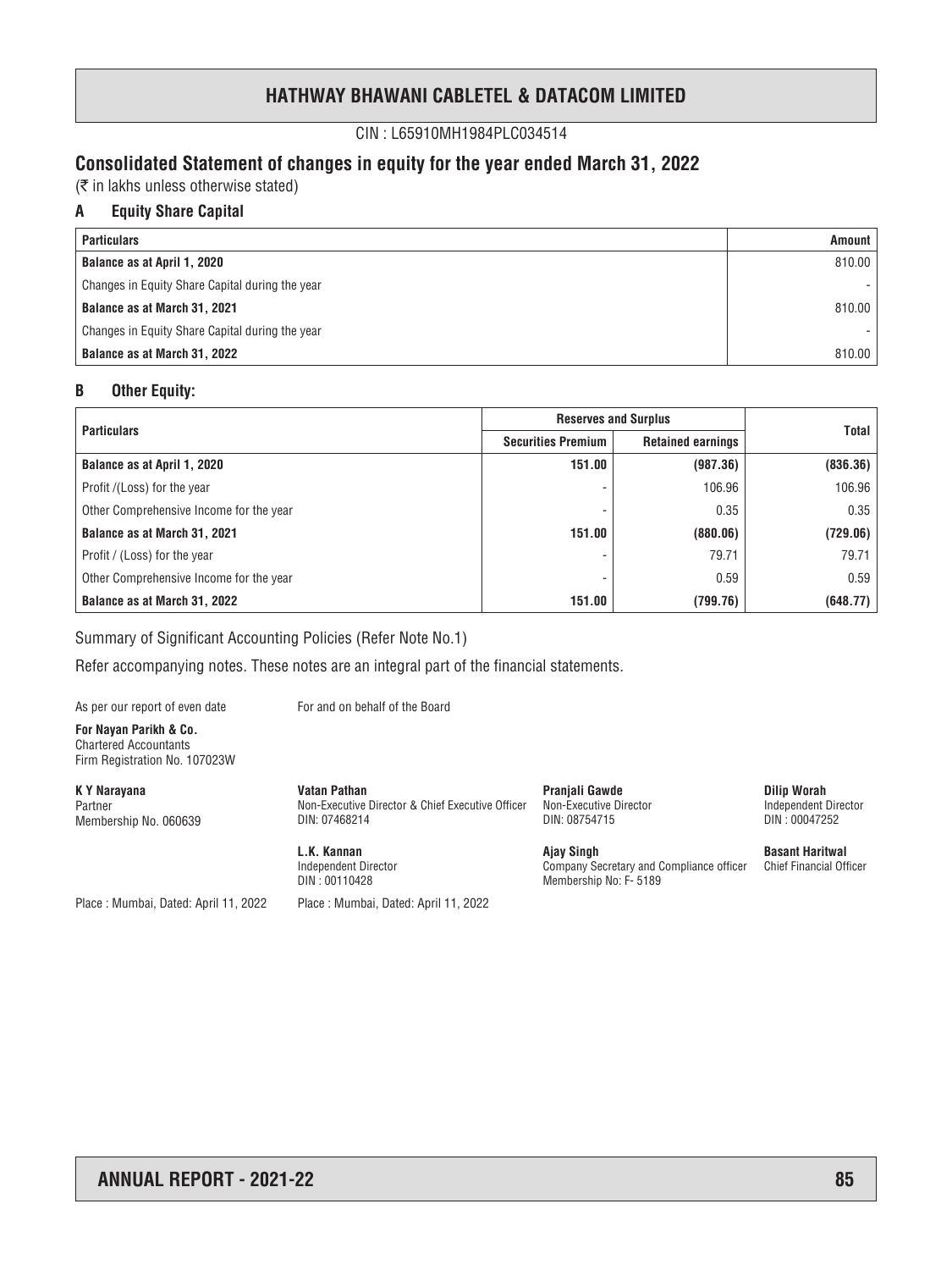# **Significant Accounting Policies and Notes to the Standalone Financial Statements**

## **BACKGROUND**

 Hathway Bhawani Cabletel & Datacom Limited is a company domiciled in India and incorporated under the provisions of the Companies Act, 1956 having registered office at 805/806, Windsor, 8<sup>th</sup> Floor, Off CST Road, Kalina, Santacruz (East), Mumbai-400098.The Company is engaged in Cable TV business. Its equity shares are listed on Bombay Stock Exchange (BSE) in India.

## **Authorisation of consolidated financial statements**

 The consolidated financial statements were authorized for issue in accordance with a resolution of the Board of directors on April 11, 2022.

## **1.00 SIGNIFICANT ACCOUNTING POLICIES**

 This note provides a list of the significant accounting policies adopted in the presentation of these consolidated financial statements. The financial statements are of the Holding Company and it's Joint Venture.

#### **1.01 BASIS OF PREPARATION**

(i) Compliance with Ind AS

 The consolidated financial statements comply in all material aspects with Indian Accounting Standards ("Ind AS") notified under Section 133 of the Companies Act, 2013 ("the Act"), and relevant rules issued thereunder. In accordance with proviso to the Rule 4A of the Companies (Accounts) Rules, 2014, the terms used in these financial statements are in accordance with the definitions and other requirements specified in the applicable Accounting standards.

(ii) Historical cost convention

 The consolidated financial statements have been prepared on a historical cost basis, except for certain financial assets and liabilities which are measured at fair value.

## **1.02 ROUNDING OF AMOUNTS**

 All amounts disclosed in the consolidated financial statements and notes have been rounded off to the nearest lakhs, except where otherwise indicated.

#### **1.03 CURRENT VERSUS NON-CURRENT CLASSIFICATION**

 The Holding Company and it's Joint Venture presents assets and liabilities in the balance sheet based on current/ noncurrent classification. An asset is classified as current if:

- (i) it is expected to be realised or intended to be sold or consumed in normal operating cycle
- (ii) it is held primarily for the purpose of trading
- (iii) it is expected to be realised within twelve months after the reporting period, or
- (iv) cash and cash equivalent unless restricted from being exchanged or used to settle a liability for at least twelve months after the reporting period

All other assets are classified as non-current.

A liability is classified as current if:

- (i) it is expected to be settled in normal operating cycle
- (ii) it is held primarily for the purpose of trading
- (iii) it is due to be settled within twelve months after the reporting period, or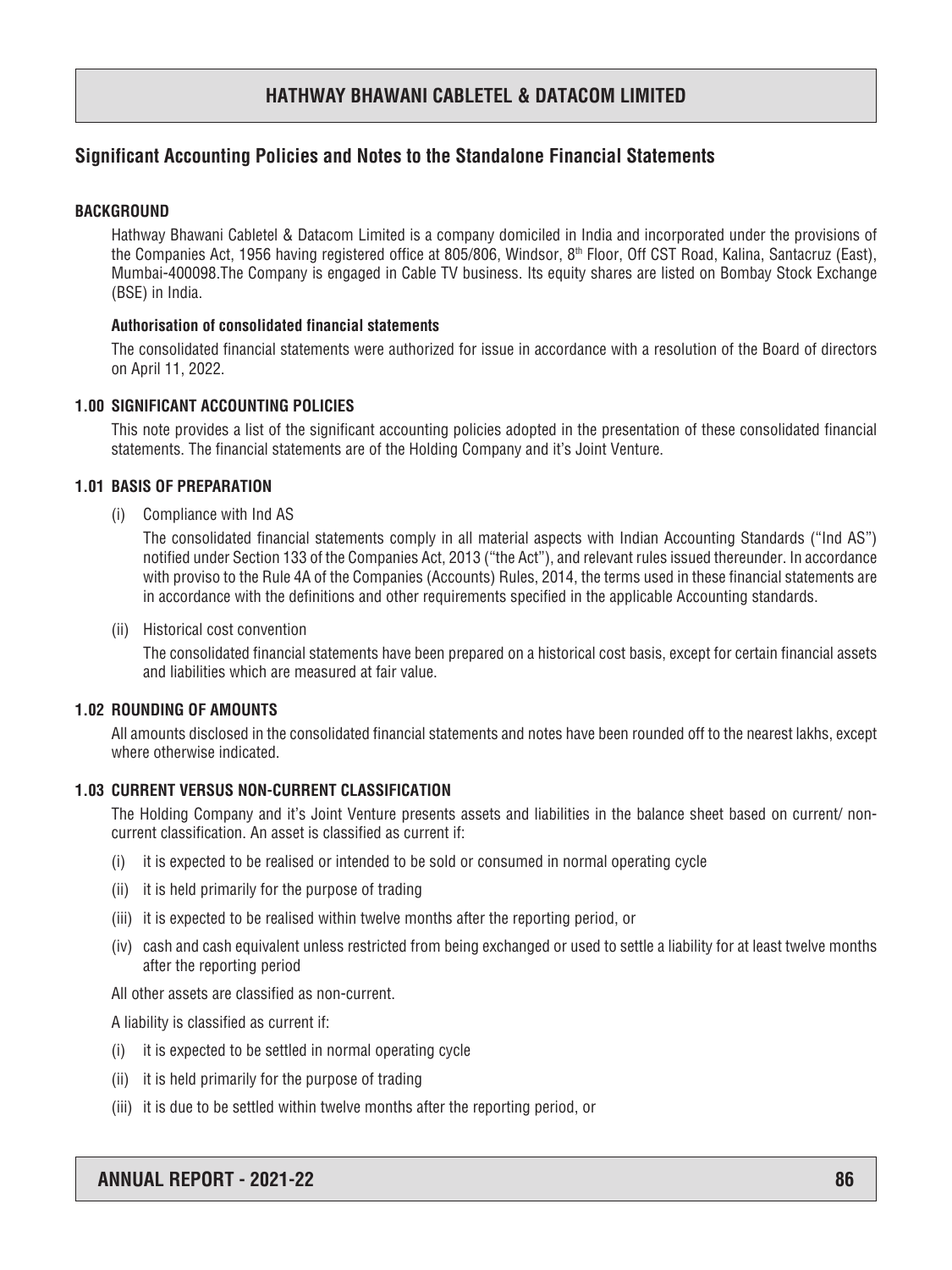(iv) there is no unconditional right to defer the settlement of the liability for at least twelve months after the reporting period

All other liabilities are classified as non-current.

Deferred tax assets and liabilities are classified as non-current assets and liabilities on net basis.

 All assets and liabilities have been classified as current or non-current as per Holding Company's and it's Joint Venture's normal operating cycle. Based on the nature of operations, the Holding Company and it's Joint Venture has ascertained its operating cycle as twelve months for the purpose of current and non-current classification of assets and liabilities.

## **1.04 USE OF JUDGEMENTS, ESTIMATES & ASSUMPTIONS**

 While preparing consolidated financial statements in conformity with Ind AS, the management makes certain estimates and assumptions that require subjective and complex judgments. These judgments affect the application of accounting policies and the reported amount of assets, liabilities, income and expenses, disclosure of contingent liabilities at the statement of financial position date and the reported amount of income and expenses for the reporting period. Financial reporting results rely on our estimate of the effect of certain matters that are inherently uncertain. Future events rarely develop exactly as forecast and the best estimates require adjustments, as actual results may differ from these estimates under different assumptions or conditions. The management continually evaluate these estimates and assumptions based on the most recently available information.

 Revisions to accounting estimates are recognized in the period in which the estimates are revised and in any future periods affected. In particular, information about significant areas of estimation uncertainty and critical judgments in applying accounting policies that have the most significant effect on the amounts recognized in the consolidated financial statements are as below:

#### **Key sources of estimation uncertainty**

- (i) Financial instruments; (Refer note 4.06)
- (ii) Useful lives of Property, Plant and Equipment and intangible assets; (Refer note 1.06 & 1.07)
- (iii) Obligations relating to employee benefits; (Refer note 4.03)
- (iv) Evaluation of recoverability of deferred tax assets; and
- (v) Contingencies (Refer note 4.01).

#### **1.05 Principles of consolidation and equity accounting**

#### **(i) Joint Venture**

 Under Ind AS 111 Joint Arrangements, investments in joint arrangements are classified as either joint operations or joint ventures. The classification depends on the contractual rights and obligations of each investor, rather than the legal structure of the joint arrangement. The Holding Company has only one joint venture.

 Interests in joint venture are accounted for using the equity method (see (ii) below), after initially being recognised at cost in the consolidated balance sheet.

#### **(ii) Equity method**

 Under the equity method of accounting, the investments are initially recognised at cost and adjusted thereafter to recognise the Holding Company's share of the post-acquisition profits or losses of the investee in statement of profit and loss, and the Holding Company's share of other comprehensive income of the investee in other comprehensive income. Dividends received or receivable from joint venture are recognised as a reduction in the carrying amount of the investment.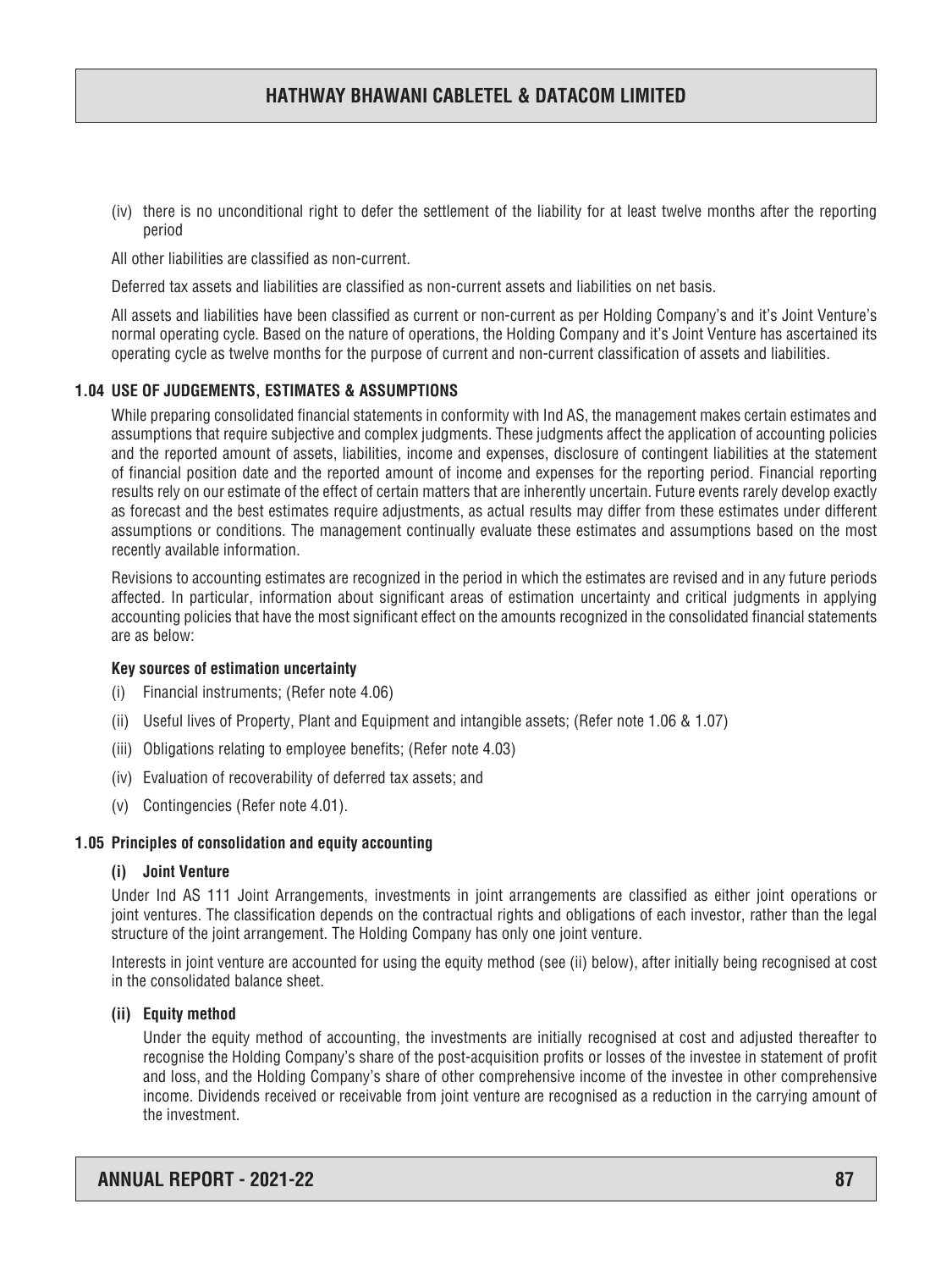Unrealised gains on transactions between the Holding Company and joint venture are eliminated to the extent of the ' Holding Company's interest in this entity. Unrealised losses are also eliminated unless the transaction provides evidence of an impairment of the asset transferred. Accounting policies of equity accounted investees have been changed where necessary to ensure consistency with the policies adopted by the Holding Company.

 The carrying amount of equity accounted investments are tested for impairment in accordance with the policy described in note 1.08 below.

#### **1.06 PROPERTY, PLANT AND EQUIPMENT**

 Property, Plant and Equipment is stated at cost, less accumulated depreciation and accumulated impairment losses. The initial cost of an asset comprises its purchase price, any costs directly attributable to bringing the asset into the location and condition necessary for it to be capable of operating in the manner intended by management, the initial estimate of any decommissioning obligation, if any. The purchase price is the aggregate amount paid and the fair value of any other consideration given to acquire the asset.

 Subsequent costs are included in the asset's carrying amount or recognised as a separate asset, as appropriate, only when it is probable that future economic benefits associated with the item will flow to the Holding Company and it's Joint Venture and the cost of the item can be measured reliably. The carrying amount of any component accounted for as a separate asset is derecognised when replaced. All other repairs and maintenance are charged to statement of profit and loss during the reporting period in which they are incurred.

 An item of Property, Plant and Equipment is derecognised upon disposal or when no future economic benefits are expected to arise from the continued use of the asset. Any gain or loss arising on the disposal or retirement of an item of Property, Plant and Equipment is determined as the difference between the sales proceeds and the carrying amount of the asset and is recognised in statement of profit and loss.

 The residual values and useful lives of Property, Plant and Equipment are reviewed at each financial year end, and changes, if any, are accounted prospectively.

 Depreciation on Property, Plant & Equipment is provided on straight line method. In accordance with requirements prescribed under Schedule II of Companies Act, 2013, the Holding Company and it's Joint Venture has assessed the estimated useful lives of its Property, Plant & Equipment and has adopted the useful lives and residual value as prescribed in Schedule II.

 In case of additions or deletions during the year, depreciation is computed from the month in which such assets are put to use and up to previous month of sale, disposal or held for sale as the case may be. In case of impairment, depreciation is provided on the revised carrying amount over its remaining useful life.

All assets costing up to  $\overline{\tau}$  5,000/- are fully depreciated in the year of capitalisation.

#### **1.07 INTANGIBLE ASSETS**

 Intangible assets acquired separately are measured on initial recognition at cost. Following initial recognition, intangible assets are carried at cost less any accumulated amortisation and accumulated impairment losses. Internally generated intangibles are not capitalised and the related expenditure is reflected in Statement of Profit and Loss in the period in which the expenditure is incurred.

#### **Intangible Assets acquired separately**

 Intangible assets comprises of Cable Television Franchise and Softwares. Cable Television Franchisee represents purchase consideration of a network that is mainly attributable to acquisition of subscribers and other rights, permission etc. attached to a network.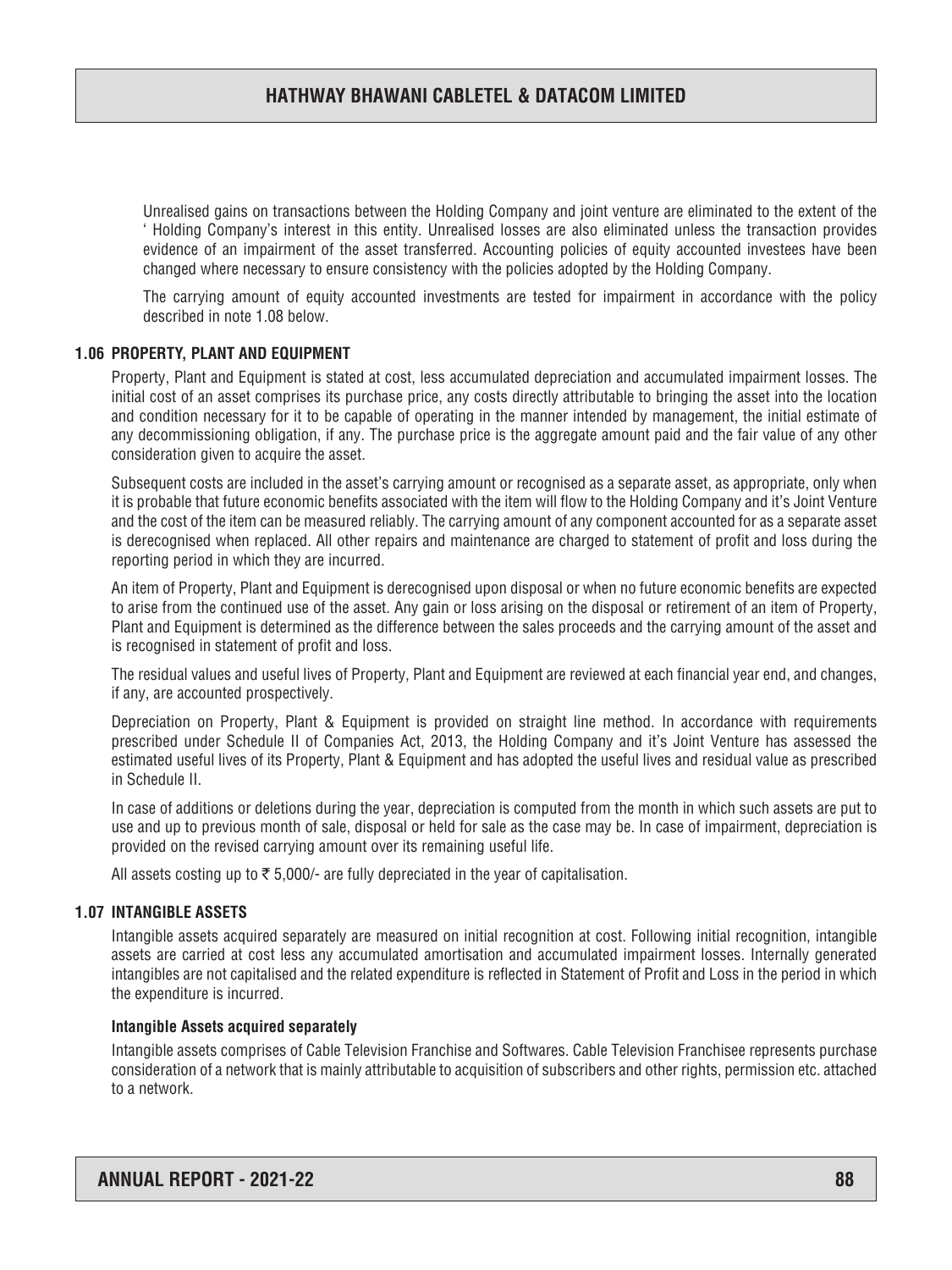Intangible assets with finite useful lives that are acquired are recognized only if they are separately identifiable and the Holding Company and it's Joint Venture expects to receive future economic benefits arising out of them. Such assets are stated at cost less accumulated amortization and impairment losses. Intangible assets with indefinite useful lives that are acquired separately are carried at cost less accumulated impairment losses.

#### **Derecognition of intangible assets**

 An intangible asset is derecognised on disposal, or when no future economic benefits are expected from use or disposal. Gains or losses arising from derecognition of an intangible asset, measured as the difference between the net disposal proceeds and the carrying amount of the asset, are recognised in statement of profit and loss when the asset is derecognised.

#### **Amortisation of intangible assets**

 Intangible assets with finite useful lives are amortized on a straight line basis over their useful economic lives and assessed for impairment whenever there is indication that the intangible asset may be impaired. The amortisation period and the amortisation method for an intangible asset with a finite useful life are reviewed at each year end. The amortisation expense on Intangible assets with finite lives and impairment loss is recognised in the Statement of Profit and Loss.

 Estimated lives for current and comparative periods in relation to application of straight line method of amortisation of intangible assets (acquired) are as follows:

Softwares are amortised over the license period and in absence of such tenor, over five years. Cable Television Franchise are amortised over the contract period and in absence of such tenor, over twenty years.

 The estimated useful lives, residual values, amortisation method are reviewed at the end of each reporting period, with the effect of any changes in estimate accounted for on a prospective basis.

#### **1.08 IMPAIRMENT OF ASSETS**

 Carrying amount of Tangible assets, Intangible assets, Investments in Joint Venture (which are accounted under equity method) are tested for impairment whenever events or changes in circumstances indicate that the carrying amount may not be recoverable. An impairment loss is recognised for the amount by which the asset's carrying amount exceeds its recoverable amount. The recoverable amount is the higher of an asset's fair value less costs of disposal and value in use.

 In assessing value in use, the estimated future cash flows are discounted to their present value using a pre-tax discount rate that reflects current market assessments of the time value of money and the risks specific to the asset. In determining fair value less costs of disposal, recent market transactions are taken into account. If no such transactions can be identified, an appropriate valuation model is used.

 For the purposes of assessing impairment, assets are grouped at the lowest levels for which there are separately identifiable cash inflows which are largely independent of the cash inflows from other assets or Holding Company and it's Joint Venture's assets (cash-generating units). Non- financial assets other than goodwill that suffered an impairment are reviewed for possible reversal of the impairment at the end of each reporting period.

#### **1.09 CASH AND CASH EQUIVALENTS**

 For the purpose of Cash Flow Statement, cash and cash equivalents includes cash on hand, deposits held at call with banks or financial institutions and bank overdrafts.

## **1.10 FINANCIAL INSTRUMENTS**

 Financial assets and financial liabilities are recognised when a Holding Company and it's Joint Venture becomes a party to the contractual provisions of the instruments.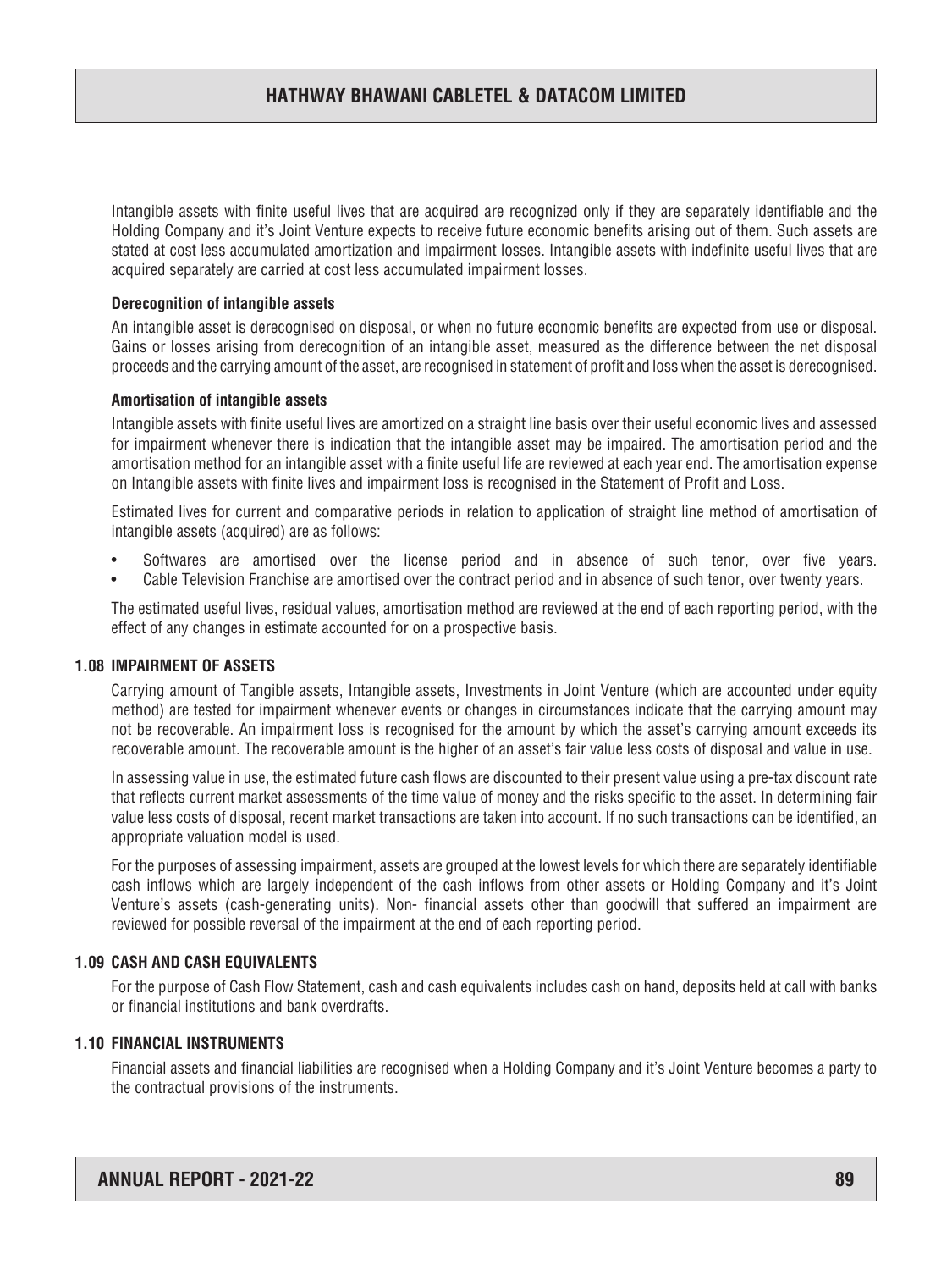## **Initial Recognition and Measurement - Financial Assets and Financial Liabilities**

 Financial assets and financial liabilities are initially measured at fair value. Transaction costs that are directly attributable to the acquisition or issue of financial assets and financial liabilities (other than financial assets and financial liabilities at fair value through profit or loss) are added to or deducted from the fair value of the financial assets or financial liabilities, as appropriate, on initial recognition. Transaction costs directly attributable to the acquisition of financial assets or financial liabilities at fair value through profit or loss are recognised immediately in the Statement of Profit and Loss.

## **Classification and Subsequent Measurement: Financial Assets**

 The Holding Company and it's Joint Venture classifies financial assets as subsequently measured at amortised cost, fair value through other comprehensive income ("FVTOCI") or fair value through profit or loss ("FVTPL") on the basis of following:

- the entity's business model for managing the financial assets and
- the contractual cash flow characteristics of the financial asset.

#### **Amortised Cost:**

A financial asset is classified and measured at amortised cost if both of the following conditions are met:

- the financial asset is held within a business model whose objective is to hold financial assets in order to collect contractual cash flows and
- the contractual terms of the financial asset give rise on specified dates to cash flows that are solely payments of principal and interest on the principal amount outstanding.

## **FVTOCI:**

A financial asset is classified and measured at FVTOCI if both of the following conditions are met:

- the financial asset is held within a business model whose objective is achieved by both collecting contractual cash flows and selling financial assets and
- the contractual terms of the financial asset give rise on specified dates to cash flows that are solely payments of principal and interest on the principal amount outstanding.

#### **FVTPL:**

A financial asset is classified and measured at FVTPL unless it is measured at amortised cost or at FVTOCI.

 All recognised financial assets are subsequently measured in their entirety at either amortised cost or fair value, depending on the classification of the financial assets.

#### **Impairment of Financial Assets**

 The Holding Company and it's Joint Venture assesses on a forward looking basis the expected credit losses associated with its assets carried at amortised cost. The impairment methodology applied depends on whether there has been a significant increase in credit risk.

 For trade receivables only, the Holding Company and it's Joint Venture applies the simplified approach permitted by Ind AS 109 Financial Instruments, which requires expected lifetime losses to be recognised from initial recognition of the receivables.

#### **Classification and Subsequent measurement: Financial Liabilities**

The 'Holding Company and it's Joint Venture's financial liabilities include trade and other payables, loans and borrowings.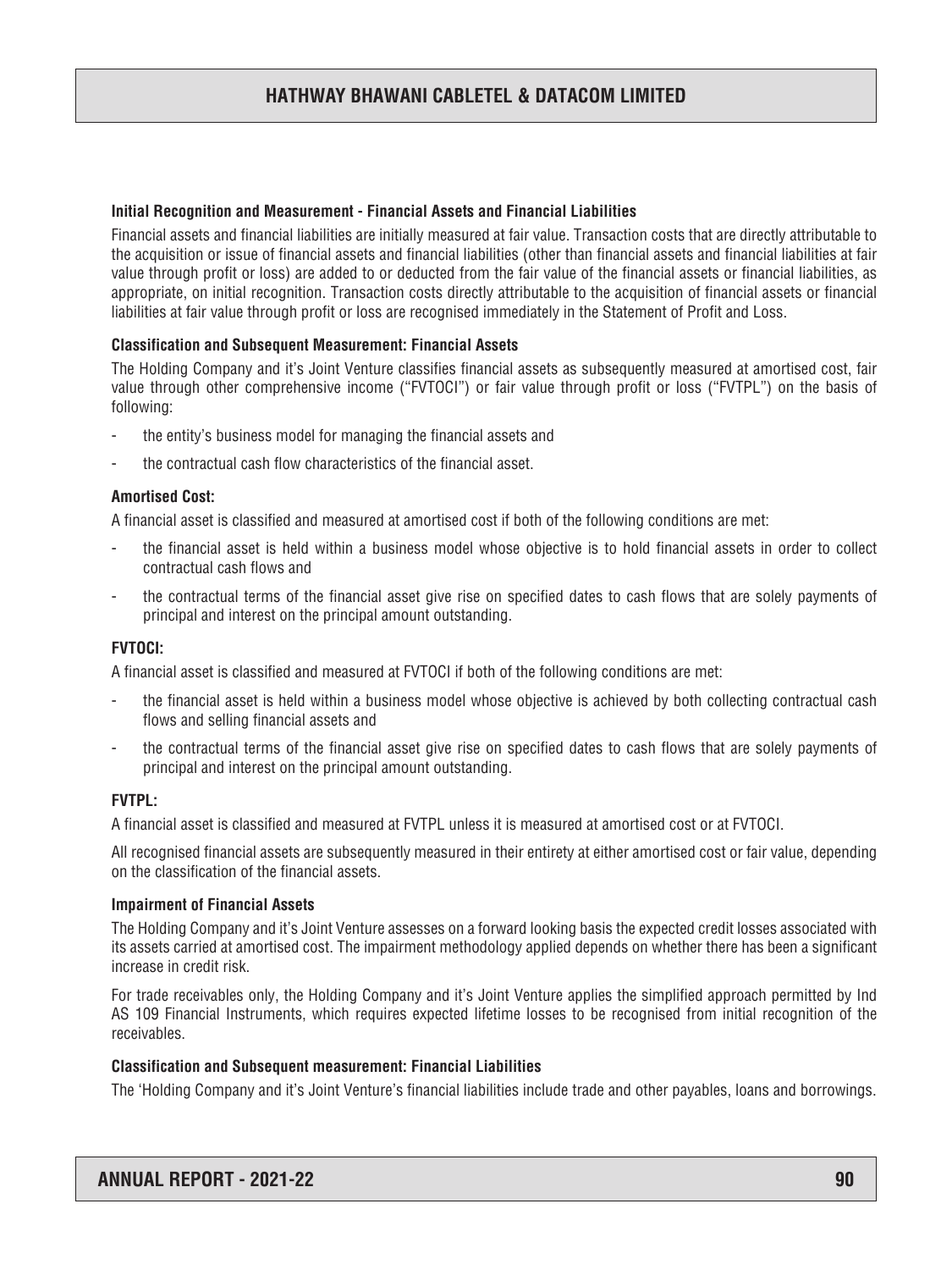## **Financial Liabilities at FVTPL:**

 Financial liabilities are classified as at FVTPL when the financial liability is held for trading or are designated upon initial recognition as FVTPL.

Gains or losses on financial liabilities held for trading are recognised in the Statement of Profit and Loss.

## **Other Financial Liabilities:**

 Other financial liabilities (including borrowings and trade and other payables) are subsequently measured at amortised cost using the effective interest method.

 The effective interest method is a method of calculating the amortised cost of a financial liability and of allocating interest expense over the relevant period. The effective interest rate is the rate that exactly discounts estimated future cash payments (including all fees and points paid or received that form an integral part of the effective interest rate, transaction costs and other premiums or discounts) through the expected life of the financial liability, or (where appropriate) a shorter period, to the net carrying amount on initial recognition.

## **Derecognition of Financial Assets and Financial Liabilities:**

 The Holding Company and it's Joint Venture derecognises a financial asset when the contractual rights to the cash flows from the financial asset expire, or it transfers the rights to receive the contractual cash flows in a transaction in which substantially all of the risks and rewards of ownership of the financial asset are transferred. If the Holding Company and it's Joint Venture enters into transactions whereby it transfers assets recognised on its balance sheet, but retains either all or substantially all of the risks and rewards of the transferred assets, the transferred assets are not derecognised.

A financial liability is derecognised when the obligation under the liability is discharged or cancelled or expires.

## **Offsetting Financial Instruments:**

 Financial assets and liabilities are offset and the net amount is reported in the Balance Sheet where there is a legally enforceable right to offset the recognised amounts and there is an intention to settle on a net basis or realise the asset and settle the liability simultaneously. The legally enforceable right must not be contingent on future events and must be enforceable in the normal course of business and in the event of default, insolvency or bankruptcy of the Holding Company and it's Joint Venture or the counterparty.

## **1.11 BORROWING COSTS**

 Borrowing costs directly attributable to the acquisition, construction or production of an asset that necessarily takes a substantial period of time to get ready for its intended use or sale are capitalised as part of the cost of the asset. All other borrowing costs are expensed in the period in which they occur. Borrowing costs consist of interest and other costs that an company incurs in connection with the borrowing of funds.

## **1.12 PROVISIONS, CONTINGENT LIABILITIES AND CONTINGENT ASSETS**

 Provisions are recognised when the Holding Company and it's Joint Venture has a present legal or constructive obligation as a result of past events, it is probable that an outflow of resources embodying economic benefits will be required to settle the obligation and the amount can be reliably estimated. Provisions are not recognised for future operating losses.

 Provisions are measured at the present value of management's best estimate of the expenditure required to settle the present obligation at the end of the reporting period. The discount rate used to determine the present value is a current pre-tax rate. The increase in the provision due to the passage of time is recognised as interest expense.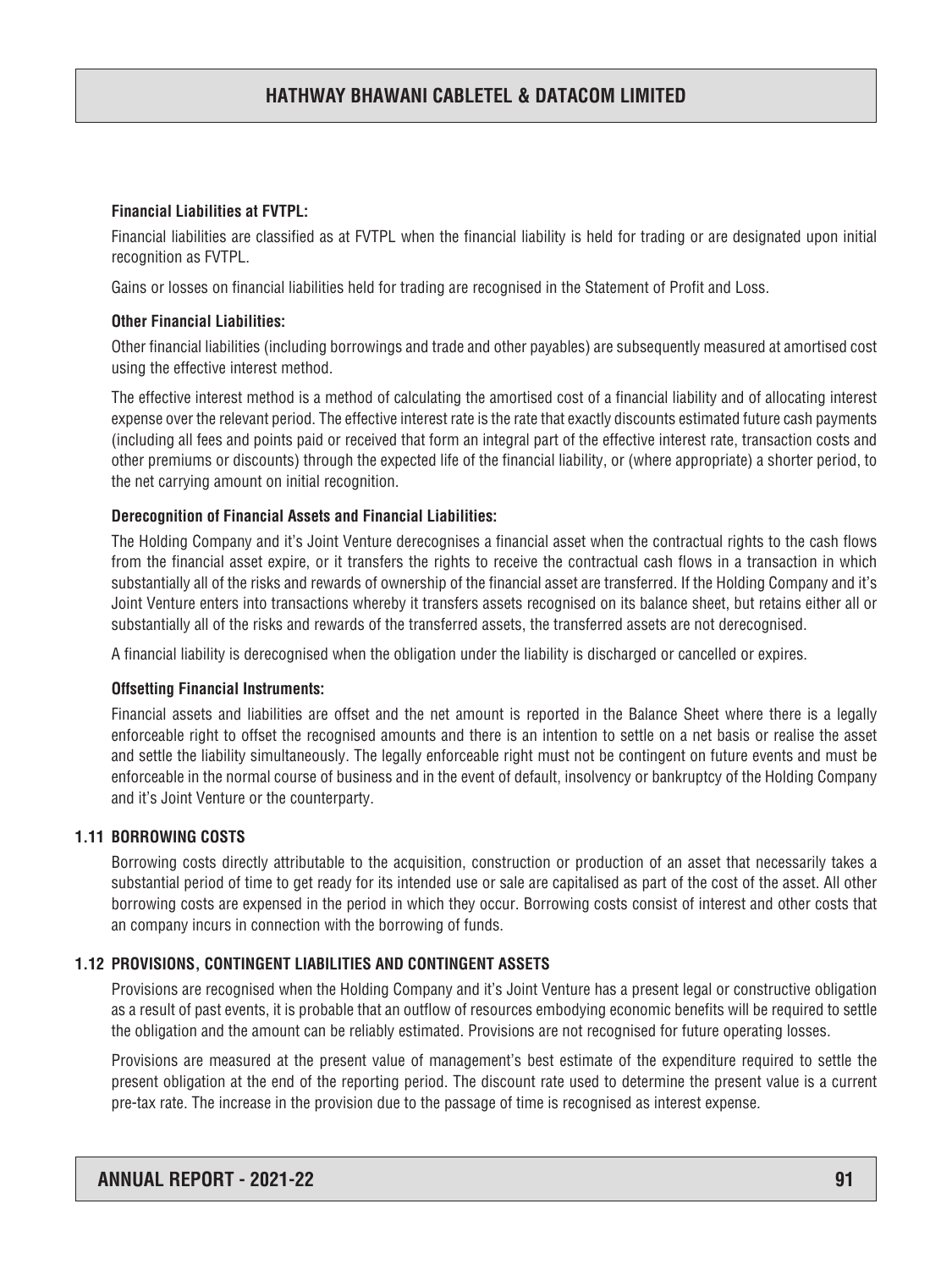#### **Contingent liabilities are disclosed in the case of:**

- ∙ a present obligation arising from the past events, when it is not probable that an outflow of resources will be required to settle the obligation;
- ∙ a present obligation arising from the past events, when no reliable estimate is possible;
- a possible obligation arising from past events, unless the probability of outflow of resources is remote.

Contingent Assets is disclosed when inflow of economic benefits is probable.

## **1.13 GRATUITY AND OTHER POST-EMPLOYMENT BENEFITS**

#### **(i) Short-term obligations**

 Short term employee benefits are recognised as an expense at an undiscounted amount in the Statement of profit & loss of the year in which the related services are rendered.

#### **(ii) Post-employment obligations**

The Holding Company and it's Joint Venture operates the following post-employment schemes:

- ∙ defined benefit plans such as gratuity; and
- ∙ defined contribution plans such as provident fund

#### **Gratuity obligations**

 The liability or asset recognised in the balance sheet in respect of defined benefit gratuity plans is the present value of the defined benefit obligation at the end of the reporting period less the fair value of plan assets. The defined benefit obligation is calculated annually by actuaries using the projected unit credit method.

 The present value of the defined benefit obligation is determined by discounting the estimated future cash outflows by reference to market yields at the end of the reporting period on government bonds that have terms approximating to the terms of the related obligation.

 The net interest cost is calculated by applying the discount rate to the net balance of the defined benefit obligation and the fair value of plan assets. This cost is included in employee benefit expense in the statement of profit and loss.

 Remeasurement gains and losses arising from experience adjustments and changes in actuarial assumptions are recognised at amount net of taxes in the period in which they occur, directly in other comprehensive income. They are included in retained earnings in the statement of changes in equity and in the balance sheet.

 Changes in the present value of the defined benefit obligation resulting from plan amendments or curtailments are recognised immediately in statement of profit and loss as past service cost.

#### **Defined contribution plans**

 The Holding Company and it's Joint Venture contributes to Employees State Insurance Corporation and Provident Fund which are considered as defined contribution plans. The Holding Company and it's Joint Venture pays provident fund contributions to publicly administered provident funds as per local regulations. The Holding Company and it's Joint Venture has no further payment obligations once the contributions have been paid. The contributions are accounted for as defined contribution plans and the contributions are recognised as employee benefit expense when they are due. Prepaid contributions are recognised as an asset to the extent that a cash refund or a reduction in the future payments is available.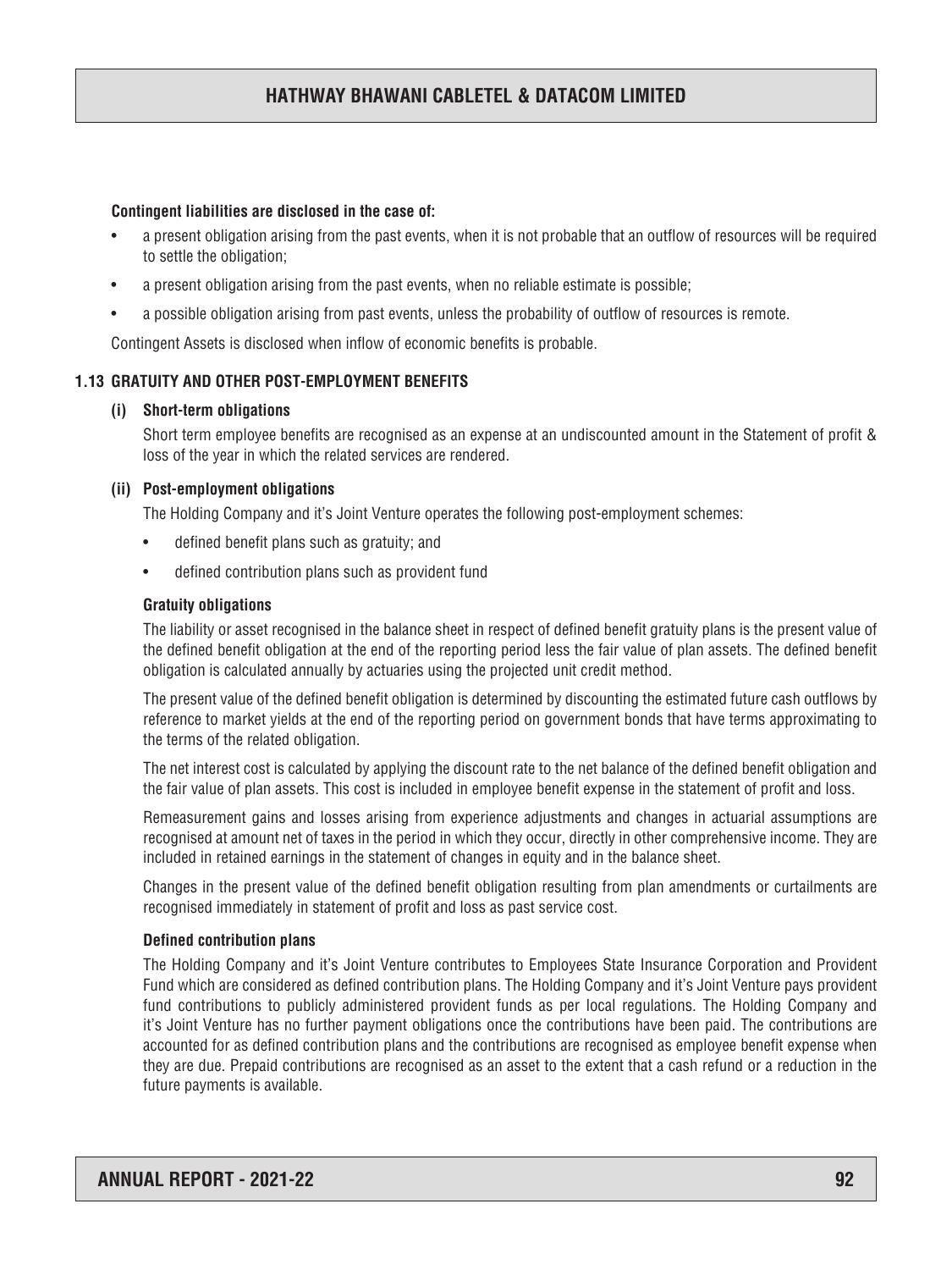## **(iii) Other long-term employee benefit obligations**

 The liabilities for leave are not expected to be settled wholly within 12 months after the end of the period in which the employees render the related service. They are therefore measured as the present value of expected future payments to be made in respect of services provided by employees up to the end of the reporting period using the projected unit credit method. The benefits are discounted using the market yields at the end of the reporting period that have terms approximating to the terms of the related obligation. Remeasurements as a result of experience adjustments and changes in actuarial assumptions are recognised in statement of profit and loss.

 The obligations are presented as current liabilities in the balance sheet if the entity does not have an unconditional right to defer settlement for at least twelve months after the reporting period, regardless of when the actual settlement is expected to occur.

#### **(iv) Bonus Plans**

 The Holding Company and it's Joint Venture recognises a liability and an expense for bonus. The Holding Company and it's Joint Venture recognises a provision where contractually obliged or where there is a past practice that has created a constructive obligation.

#### **1.14 REVENUE RECOGNITION**

#### **(i) Income from Rendering of services**

The Company derives revenues primarily from Cable TV business.

 Revenue is recognized upon transfer of control of promised services to customers in an amount that reflects the consideration the company expect to receive in exchange for those services. Subscription revenue is recognized ratably over the period in which the services are rendered.

To recognize revenues, the Company applies the following five step approach:

- 1. identify the contract with a customer;
- 2. identify the performance obligations in the contract;
- 3. determine the transaction price;
- 4. allocate the transaction price to the performance obligations in the contract; and
- 5. recognize revenues when a performance obligation is satisfied

 Revenue is measured based on the consideration specified in a contract with a customer and excludes amounts collected on behalf of third parties.

 A receivable is a right to consideration that is unconditional upon passage of time. Revenues in excess of billings is recorded as unbilled revenue and is classified as a financial asset for these cases as right to consideration is unconditional upon passage of time. While invoicing in excess of revenue are classified as contract liabilities (which we refer to as unearned revenue).

The Company presents revenues net of indirect taxes in its statement of profit and loss.

#### **(ii) Interest Income**

Interest income from debt instruments is recognised using the effective interest rate method.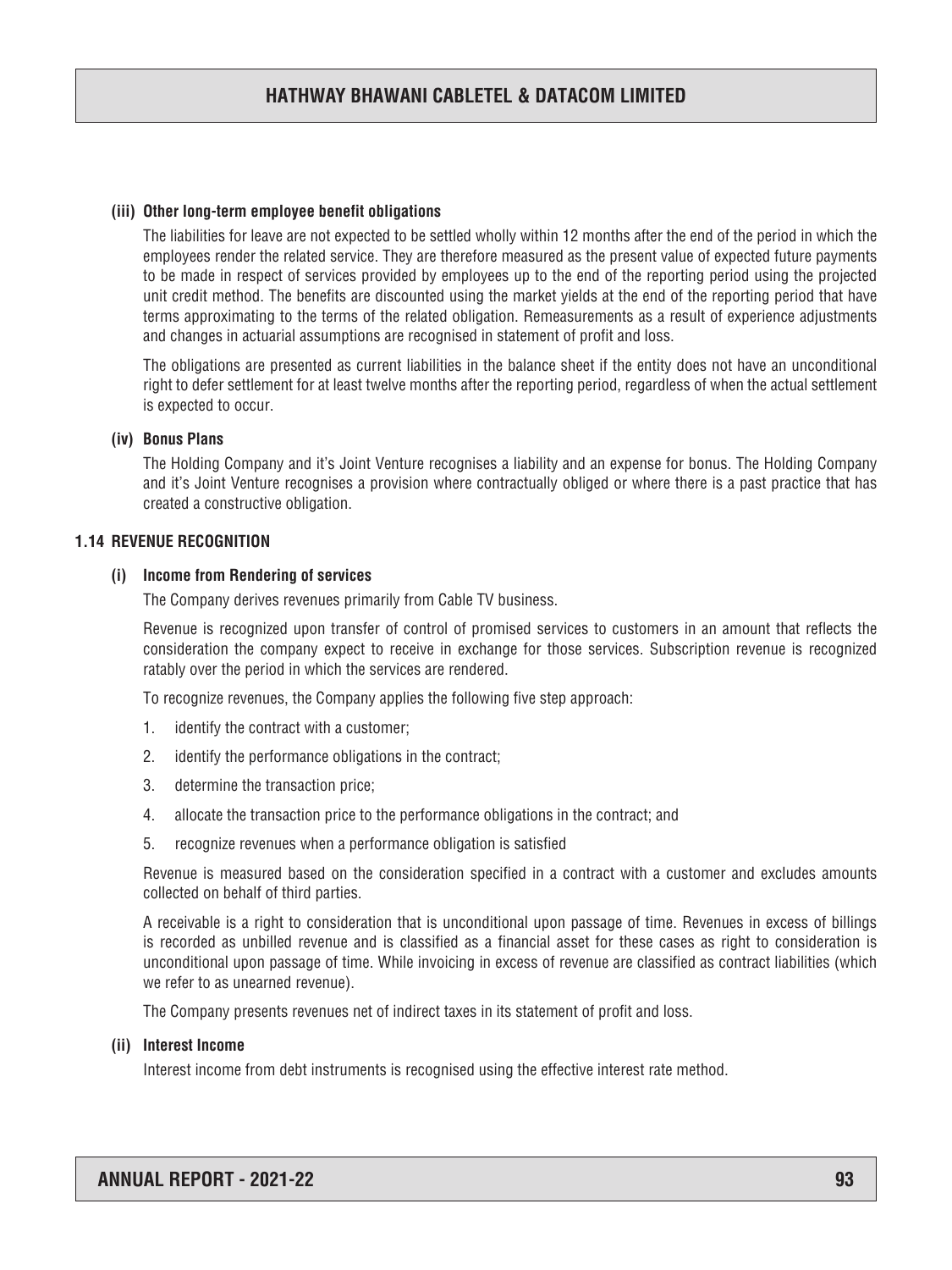## **1.15 TAXES ON INCOME**

#### **Current Tax:**

 Tax on income for the current period is determined on the basis on estimated taxable income and tax credits computed in accordance with the provisions of the relevant tax laws and based on the expected outcome of assessments / appeals.

 Current income tax relating to items recognised directly in equity is recognised in equity and not in the statement of profit and loss.

 Management periodically evaluates positions taken in the tax returns with respect to situations in which applicable tax regulations are subject to interpretation and establishes provisions where appropriate.

#### **Deferred tax:**

 Deferred tax is provided using the balance sheet approach on temporary differences at the reporting date between the tax bases of assets and liabilities and their carrying amounts for financial reporting purposes at the reporting date.

 Deferred tax assets are recognised for all deductible temporary differences, the carry forward of unused tax credits and any unused tax losses. Deferred tax assets are recognised to the extent that it is probable that taxable profit will be available against which the deductible temporary differences, and the carry forward of unused tax credits and unused tax losses can be utilised.

 The carrying amount of deferred tax assets is reviewed at each reporting date and reduced to the extent that it is no longer probable that sufficient taxable profit will be available to allow all or part of the deferred tax asset to be utilised. Unrecognised deferred tax assets are reassessed at each reporting date and are recognised to the extent that it has become probable that future taxable profits will allow the deferred tax asset to be recovered.

 Deferred tax assets and liabilities are measured at the tax rates that are expected to apply in the year when the asset is realised or the liability is settled, based on tax rates (and tax laws) that have been enacted or substantively enacted at the reporting date.

 Deferred tax relating to items recognised outside the statement of profit and loss is recognised outside the statement of profit and loss. Deferred tax items are recognised in correlation to the underlying transaction either in other comprehensive income or directly in equity.

 The break-up of the major components of the deferred tax assets and liabilities as at balance sheet date has been arrived at after setting off deferred tax assets and liabilities where the Holding Company and it's Joint Venture have a legally enforceable right to set-off assets against liabilities.

## **1.16 EARNINGS PER SHARE (EPS)**

 Basic earnings per share are calculated by dividing the net profit or loss for the period attributable to equity shareholders (after deducting attributable taxes) by the weighted average number of equity shares outstanding during the period.

 For the purpose of calculating diluted earnings per share, the net profit or loss for the period attributable to equity shareholders is adjusted for after income tax effect of interest and other financing cost associated with dilutive potential equity shares and the weighted average number of shares outstanding during the period are adjusted for the effects of all dilutive potential equity shares.

## **1.17 LEASES**

## **As a Lessee**

 The Company's lease arrangements are short term in nature. Accordingly, the Company has elected to recognize the lease payments under short leases as an operating expense on a straight-line basis over the lease term.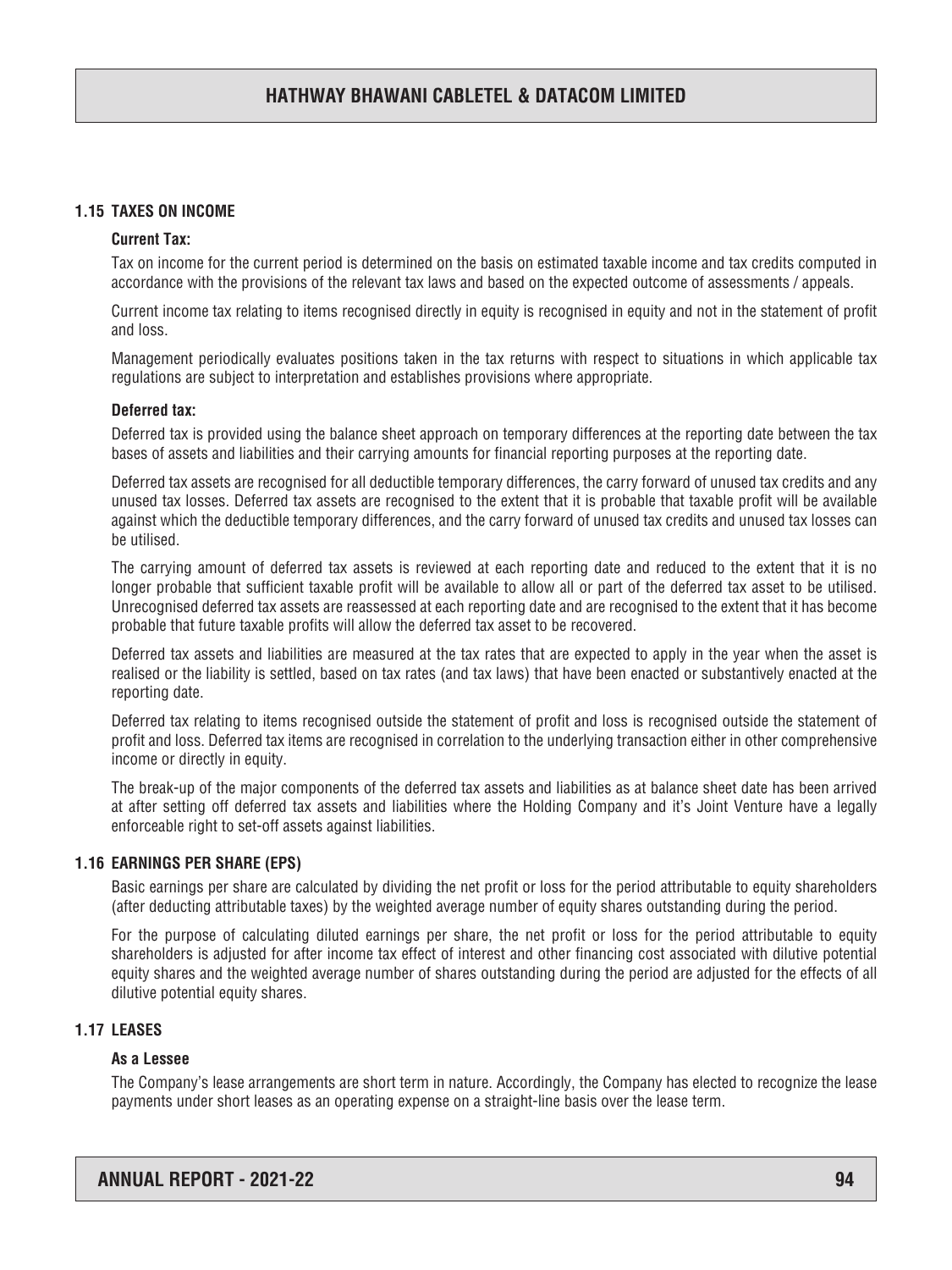| <u>ٗ</u><br>- Einone<br>T,<br>Ē<br>)<br>;<br>;<br>tho <sup>r</sup><br><u>ט</u><br>٦<br>こりりこ | 5<br>notato,<br>ſ<br>$\frac{1}{2}$<br>an ln.<br><b>Callin</b><br>۔<br>جات |
|---------------------------------------------------------------------------------------------|---------------------------------------------------------------------------|
|                                                                                             |                                                                           |

2.01 Property, Plant and Equipment: **2.01 Property, Plant and Equipment :**

|                      |                           | Gross Carrying Amount |                 |                            |                           |                 | <b>Accumulated Depreciation / Impairment</b> |                            |                            | Net Carrying Amount        |
|----------------------|---------------------------|-----------------------|-----------------|----------------------------|---------------------------|-----------------|----------------------------------------------|----------------------------|----------------------------|----------------------------|
|                      | As at<br>April 1,<br>2021 | Addition              | Disposal        | 2022<br>As at<br>March 31, | As at<br>April 1,<br>2021 | For the<br>Year | Elimination<br>on disposal                   | March 31,<br>2022<br>As at | March 31,<br>2022<br>As at | As at<br>March 31,<br>2021 |
| Own Assets:          |                           |                       |                 |                            |                           |                 |                                              |                            |                            |                            |
| Plant and Machinery  | 212.48                    | 7.91                  |                 | 220.39                     | 111.64                    | 5.04            | J.                                           | 126.68                     | 93.71                      | 100.84                     |
| Air conditioners     | 4.16                      |                       |                 | 4.16                       | 3.80                      | 0.14            | $\blacksquare$                               | 3.94                       | 0.22                       | 0.36                       |
| Furniture & Fixtures | 13.22                     | ı                     |                 | 13.22                      | 10.23                     | 0.44            |                                              | 10.67                      | 2.55                       | 2.99                       |
| Mobile & Telephone   | 2.41                      | J.                    |                 | 2.41                       | <b>2.09</b>               | 0.08            |                                              | 2.17                       | 0.24                       | 0.32                       |
| Computers            | 8.34                      | $\blacksquare$        |                 | 8.34                       | 8.31                      | 0.01            |                                              | 8.32                       | 0.02                       | 0.03                       |
| Office Equipments    | 1.39                      | 0.10                  |                 | 1.49                       | 0.80                      | 0.14            |                                              | 0.94                       | 0.55                       | 0.59                       |
| Motor Vehicles       | 0.15                      | ı                     |                 | 0.15                       | 0.08                      | 0.01            | ٠                                            | 0.10                       | 0.05                       | 0.06                       |
| Total                | 242.15                    | 8.01                  |                 | 250.16                     | 136.95                    | 15.86           |                                              | 152.82                     | 97.34                      | 105.19                     |
|                      |                           |                       |                 |                            |                           |                 |                                              |                            |                            |                            |
|                      |                           | Gross Carrying Amount |                 |                            |                           |                 | <b>Accumulated Depreciation / Impairment</b> |                            |                            | Net Carrying Amount        |
|                      | As at<br>April 1,<br>2020 | Addition              | <b>Disposal</b> | As at<br>March 31,<br>2021 | April 1,<br>As at<br>2020 | For the<br>Year | Elimination<br>on disposal                   | March 31,<br>As at<br>2021 | March 31,<br>As at<br>2021 | As at<br>March 31,<br>2020 |
| <b>Own Assets:</b>   |                           |                       |                 |                            |                           |                 |                                              |                            |                            |                            |
| Plant and Machinery  | 203.87                    | 8.61                  | r.              | 212.48                     | 96.47                     | 15.17           | f,                                           | 111.64                     | 100.84                     | 107.40                     |
| Air conditioners     | 4.16                      | I,                    |                 | 4.16                       | 3.57                      | 0.23            | $\blacksquare$                               | 3.80                       | 0.36                       | 0.58                       |
| Furniture & Fixtures | 11.17                     | 2.05                  |                 | 13.22                      | 0.90                      | 0.32            |                                              | 10.23                      | 2.99                       | 1.26                       |
| Mobile & Telephone   | 2.41                      | J,                    |                 | 2.41                       | 1.94                      | 0.15            | f,                                           | 2.09                       | 0.32                       | 0.47                       |
| Computers            | 8.34                      |                       |                 | 8.34                       | 8.25                      | 0.07            |                                              | 8.31                       | 0.03                       | 0.10                       |
| Office Equipments    | 0.95                      | 0.44                  |                 | 1.39                       | 0.75                      | 0.05            |                                              | 0.80                       | 0.59                       | 0.20                       |
| Motor Vehicles       | 0.15                      | $\blacksquare$        |                 | 0.15                       | 0.07                      | 0.01            | f,                                           | 0.08                       | 0.06                       | 0.08                       |
| Total                | 231.05                    | 11.10                 |                 | 242.15                     | 120.95                    | 16.00           |                                              | 136.95                     | 105.19                     | 110.09                     |

# **HATHWAY BHAWANI CABLETEL & DATACOM LIMITED**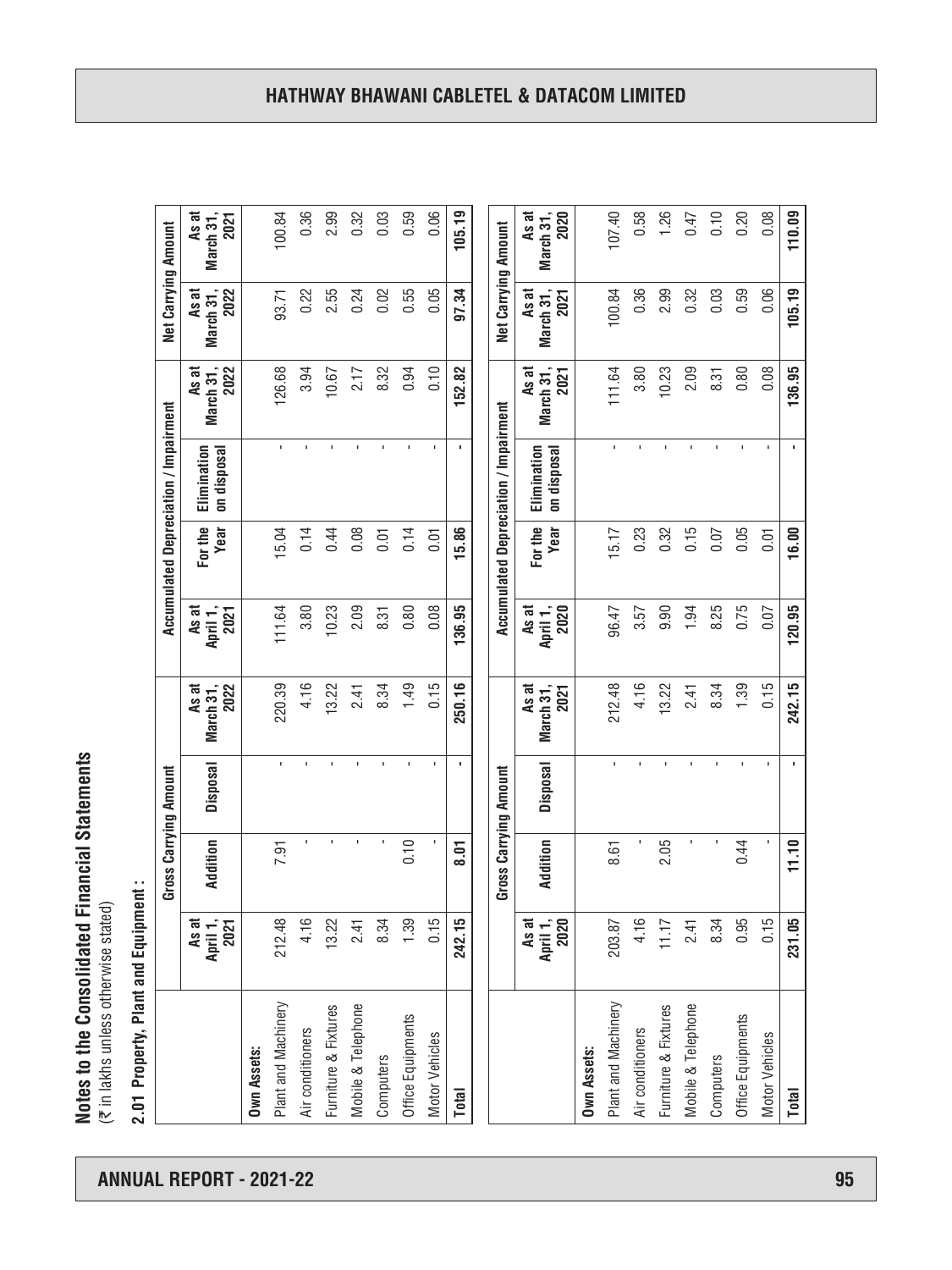| l<br>Ï<br>ä                                                 |  |
|-------------------------------------------------------------|--|
| í.<br>ľ<br>×,<br>֧֧֦֞֓֕֓֕֓֕֓֕֓֕֓֕֓֓֝֓֝׆<br>֝׀֧<br>֚֚֚֬<br>ī |  |
| ं<br>i<br>ı<br>i<br>$\overline{a}$<br>¢                     |  |
| the<br>١<br>$\vdots$<br>₽                                   |  |
| $\frac{1}{2}$<br>֚֚֚֬                                       |  |
| ľ<br>j                                                      |  |

(₹ in lakhs unless otherwise stated)  $(\bar{\bar{\mathbf{x}}}$  in lakhs unless otherwise stated)

# 2.02 Intangible assets: **2.02 Intangible assets :**

|                            |                             | <b>Gross Carrying Amount</b> |                                     |                           |      | <b>Accumulated Amortisation / Impairment</b> |       |                                                               | Net Carrying Amount |
|----------------------------|-----------------------------|------------------------------|-------------------------------------|---------------------------|------|----------------------------------------------|-------|---------------------------------------------------------------|---------------------|
|                            | April 1,  <br>2021<br>As at | Addition                     | Disposal March 31,<br>2022<br>As at | As at<br>April 1,<br>2021 |      | For the Elimination<br>Period on disposal    | As at | March 31, March 31, March 31,<br>2022 2022 2022 2021<br>As at | As at               |
| Cable Television Franchise | 0.36<br>ය                   |                              | 60.36                               | 57.35                     | 1.11 |                                              | 58.46 | 1.90                                                          | 3.01                |
| Softwares                  | 4.85                        |                              | 4.85                                | $4.74-1$                  | 0.11 |                                              | 4.85  | 0.00                                                          | 0.11                |
| <b>Total</b>               | <u>zi</u><br>မ္မ            |                              | 65.21                               | 62.09                     | 1.22 |                                              | 63.31 | 1.90                                                          | 3.12                |
|                            |                             |                              |                                     |                           |      |                                              |       |                                                               |                     |

|                            |                              | Gross Carrying Amount |          |                            |                           |      | Accumulated Amortisation / Impairment                  |                            | <b>Net Carrying Amount</b>                                                                |                              |
|----------------------------|------------------------------|-----------------------|----------|----------------------------|---------------------------|------|--------------------------------------------------------|----------------------------|-------------------------------------------------------------------------------------------|------------------------------|
|                            | As at<br>nil 1,<br>2020<br>₹ | Addition              | Disposal | As at<br>March 31,<br>2021 | As at<br>April 1,<br>2020 |      | Elimination<br>For the Elimination<br>Year on disposal | As at<br>March 31,<br>2021 | March 31, $\left  \begin{array}{c} \mathbf{h} \\ \mathbf{h} \end{array} \right $<br>As at | As at<br>March 31,<br>$2020$ |
| Cable Television Franchise | 60.36                        |                       |          | 60.36                      | 56.19                     | 1.16 |                                                        | 57.35                      | 3.01                                                                                      | 4.17                         |
| Softwares                  | 4.85                         |                       |          | 4.85                       | 4.35                      | 0.39 |                                                        | 4.74                       | 0.11                                                                                      | 0.50                         |
| Total                      | 65.21                        |                       |          | 65.21                      | 60.54                     | 1.55 |                                                        | 62.09                      | 3.12                                                                                      | 4.67                         |

| sets Is as be          |  |
|------------------------|--|
|                        |  |
|                        |  |
| ١                      |  |
|                        |  |
| اس موالی مطابع میں اسٹ |  |
|                        |  |
| 3                      |  |
| こもく                    |  |
|                        |  |
| a at ramaining nario.  |  |
|                        |  |
|                        |  |
| ı                      |  |

|                            | 0 to 5 years | 6 to 10 years | <b>Total WDV</b> |
|----------------------------|--------------|---------------|------------------|
| Cable Television Franchise | 55<br>-      | 0.35          | 1.90             |
| ΚŇ                         | ı            |               |                  |
|                            | 55.          | 0.35          | 1.90             |

# **HATHWAY BHAWANI CABLETEL & DATACOM LIMITED**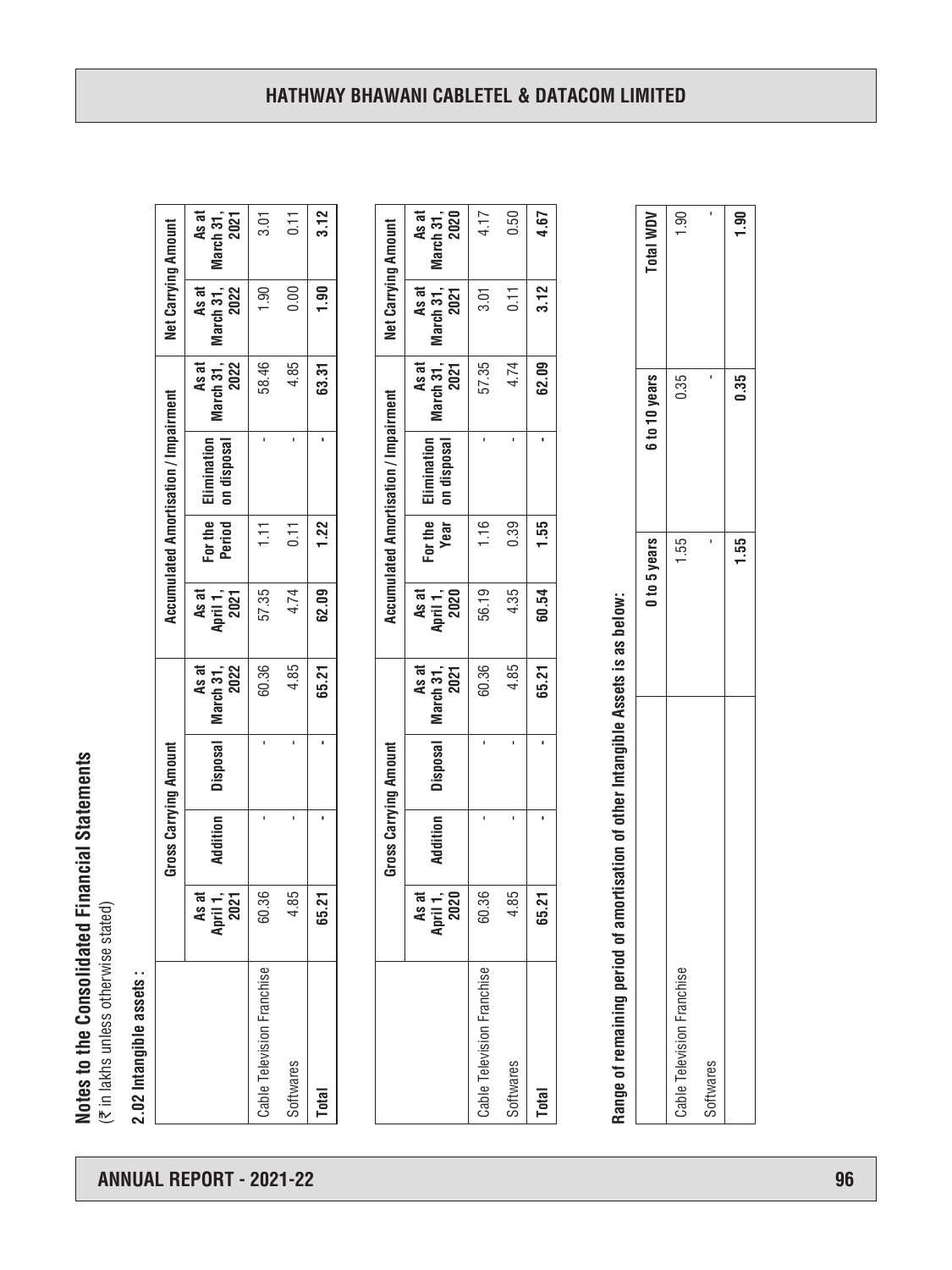# **Notes to the Consolidated Financial Statements**

 $(\bar{\tau}$  in lakhs unless otherwise stated)

#### **2.03 Non Current Investments**

|                                                                            |                | As at          |
|----------------------------------------------------------------------------|----------------|----------------|
|                                                                            | March 31, 2022 | March 31, 2021 |
| Investments in Government securities measured at amortised cost - Unquoted |                |                |
| National Saving Certificates (Pledged with Government Authorities)         | 0.10           | 1.25           |
| <b>Total carrying value</b>                                                | 0.10           | 1.25           |
| <b>Aggregate Amount of Unquoted Investments</b>                            | 0.10           | 1.25           |

#### **2.04 Other financial assets**

|                                                |                | Non-current    | <b>Current</b> |                |  |
|------------------------------------------------|----------------|----------------|----------------|----------------|--|
|                                                |                | As at          | As at          |                |  |
|                                                | March 31, 2022 | March 31, 2021 | March 31, 2022 | March 31, 2021 |  |
| Fixed Deposits with Bank (Refer Note No. 2.08) | 12.00          | 13.76          |                |                |  |
| Interest Accrued                               | 0.52           | 0.43           |                | 0.67           |  |
| <b>Security Deposits</b>                       | 9.45           | 9.44           |                |                |  |
|                                                | 21.97          | 23.63          |                | 0.67           |  |

## **2.05 Deferred Tax Assets**

|                                               | Non-current           |                       |  |
|-----------------------------------------------|-----------------------|-----------------------|--|
|                                               |                       | As at                 |  |
|                                               | <b>March 31, 2022</b> | <b>March 31, 2021</b> |  |
| Deferred Tax Assets*                          |                       |                       |  |
| Provision for Employee benefits               | 4.03                  | 4.02                  |  |
| Property, Plant and Equipment                 | 17.65                 | 17.65                 |  |
| Provision for impairment of Trade Receivables | 72.63                 | 72.63                 |  |
| <b>Carried forward Business Losses</b>        | 11.70                 | 26.07                 |  |
| (A)                                           | 106.01                | 120.37                |  |
| <b>Deferred Tax Liabilities</b>               |                       |                       |  |
| Other temporary differences                   | ۰                     |                       |  |
| (B)                                           | -                     |                       |  |
| <b>Net Deferred Tax Assets (A-B)</b>          | 106.01                | 120.37                |  |

Significant estimates -

\* The deferred tax assets recognised is in respect of unused tax losses and other items. The Management is reasonably certain of future taxable income and hence recovery of such deferred tax assets.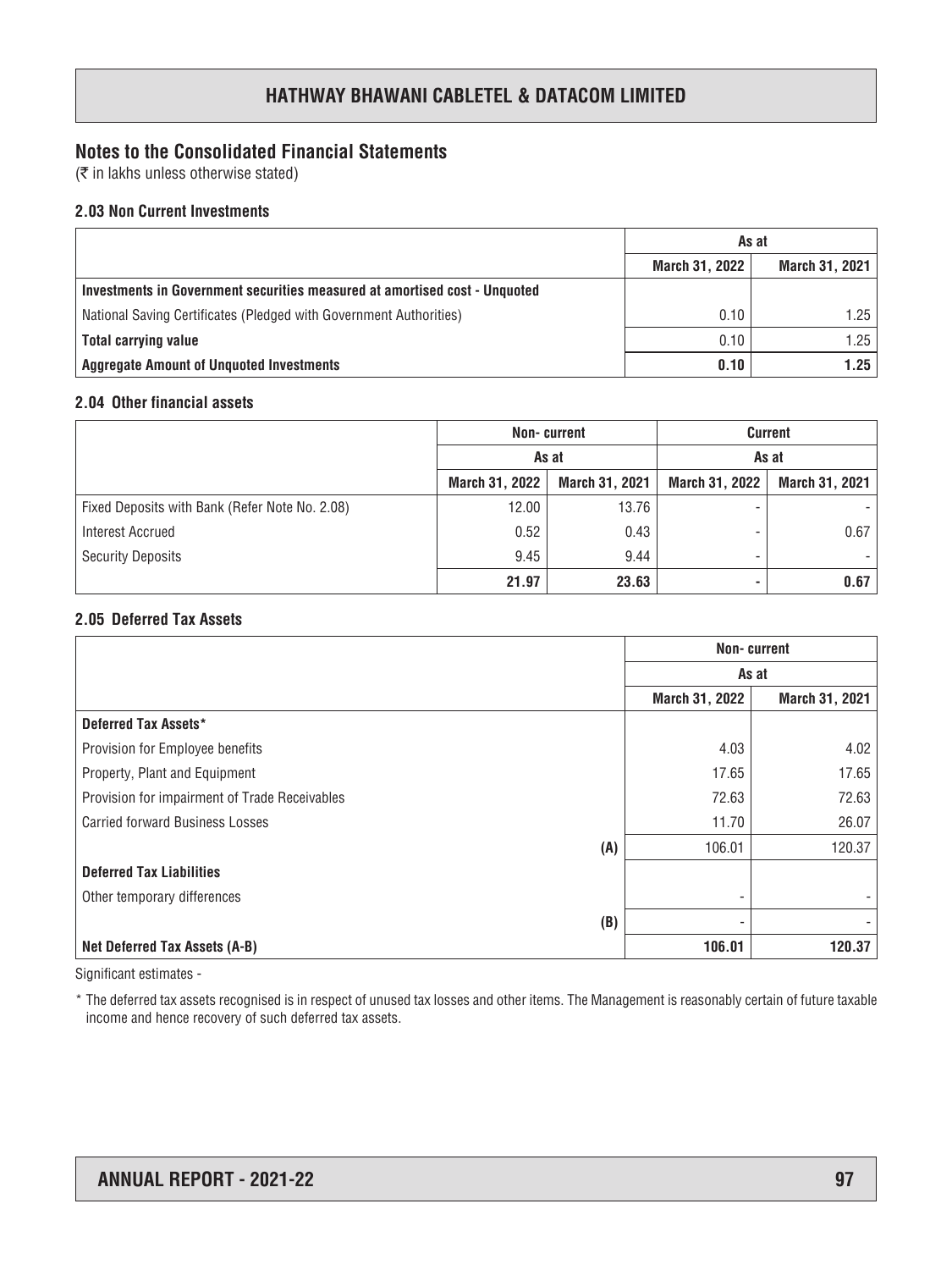# **Notes to the Consolidated Financial Statements**

 $(\bar{\tau}$  in lakhs unless otherwise stated)

## **2.06 Other assets**

|                                                    |                | <b>Non-current</b> | <b>Current</b> |                |  |
|----------------------------------------------------|----------------|--------------------|----------------|----------------|--|
|                                                    |                | As at              | As at          |                |  |
|                                                    | March 31, 2022 | March 31, 2021     | March 31, 2022 | March 31, 2021 |  |
| Unsecured, considered good unless stated otherwise |                |                    |                |                |  |
| Prepaid expenses                                   |                |                    | 3.50           | 1.97           |  |
| <b>Sundry Advances</b>                             |                |                    | 0.50           |                |  |
| Receivable from Statutory Authorities              | 27.45          | 36.96              | 2.70           | 7.92           |  |
|                                                    | 27.45          | 36.96              | 6.70           | 9.89           |  |

## **2.07 Trade Receivables**

|                                |                | <b>Current</b> |
|--------------------------------|----------------|----------------|
|                                |                | As at          |
|                                | March 31, 2022 | March 31, 2021 |
| Trade receivables - Unsecured  | 296.12         | 295.27         |
| <b>Unbilled Revenue</b>        | 1.64           | 2.08           |
|                                | 297.76         | 297.35         |
| Less: Provision for impairment | 288.59         | 288.59         |
|                                | 9.17           | 8.76           |

## **2.07.1 Trade Receivables ageing as on March 31, 2022**

|                                                        |          |                |                         |                      |             | Outstanding for following periods from due date of payment |                      |              |
|--------------------------------------------------------|----------|----------------|-------------------------|----------------------|-------------|------------------------------------------------------------|----------------------|--------------|
| <b>Particlars</b>                                      | Unbilled | <b>Not Due</b> | Less than  <br>6 months | 6 months -<br>1 year | $1-2$ years | 2-3 years                                                  | More than<br>3 years | <b>Total</b> |
| (i) Undisputed Trade Receivables<br>- considered good  | 1.64     | ۰              | 7.53                    |                      |             |                                                            |                      | 9.17         |
| (ii) Undisputed Trade Receivables<br>- credit impaired |          | ٠              | 0.40                    | 0.00                 | 0.24        | 0.30                                                       | 263.13               | 264.07       |
| (iii) Disputed Trade Receivables -<br>credit impaired  |          | ۰              |                         | ۰                    |             |                                                            | 24.52                | 24.52        |
| <b>Total</b>                                           | 1.64     |                | 7.93                    | 0.00                 | 0.24        | 0.30                                                       | 287.65               | 297.76       |

## **2.07.2 Trade Receivables ageing as on March 31, 2021**

|                                                        |                 |                | Outstanding for following periods from due date of payment |                      |           |           |                             |        |
|--------------------------------------------------------|-----------------|----------------|------------------------------------------------------------|----------------------|-----------|-----------|-----------------------------|--------|
| <b>Particlars</b>                                      | <b>Unbilled</b> | <b>Not Due</b> | Less than $\mathsf{l}$<br>6 months                         | 6 months -<br>1 vear | 1-2 years | 2-3 years | <b>More than</b><br>3 years | Total  |
| (i) Undisputed Trade Receivables<br>- considered good  | 2.08            |                | 6.64                                                       | 0.03                 |           |           |                             | 8.76   |
| (ii) Undisputed Trade Receivables<br>- credit impaired |                 | -              |                                                            | 0.51                 | 0.38      | 1.07      | 262.12                      | 264.07 |
| (iii) Disputed Trade Receivables -<br>credit impaired  |                 | ۰              |                                                            | ۰                    |           |           | 24.52                       | 24.52  |
| <b>Total</b>                                           | 2.08            |                | 6.64                                                       | 0.54                 | 0.38      | 1.07      | 286.64                      | 297.35 |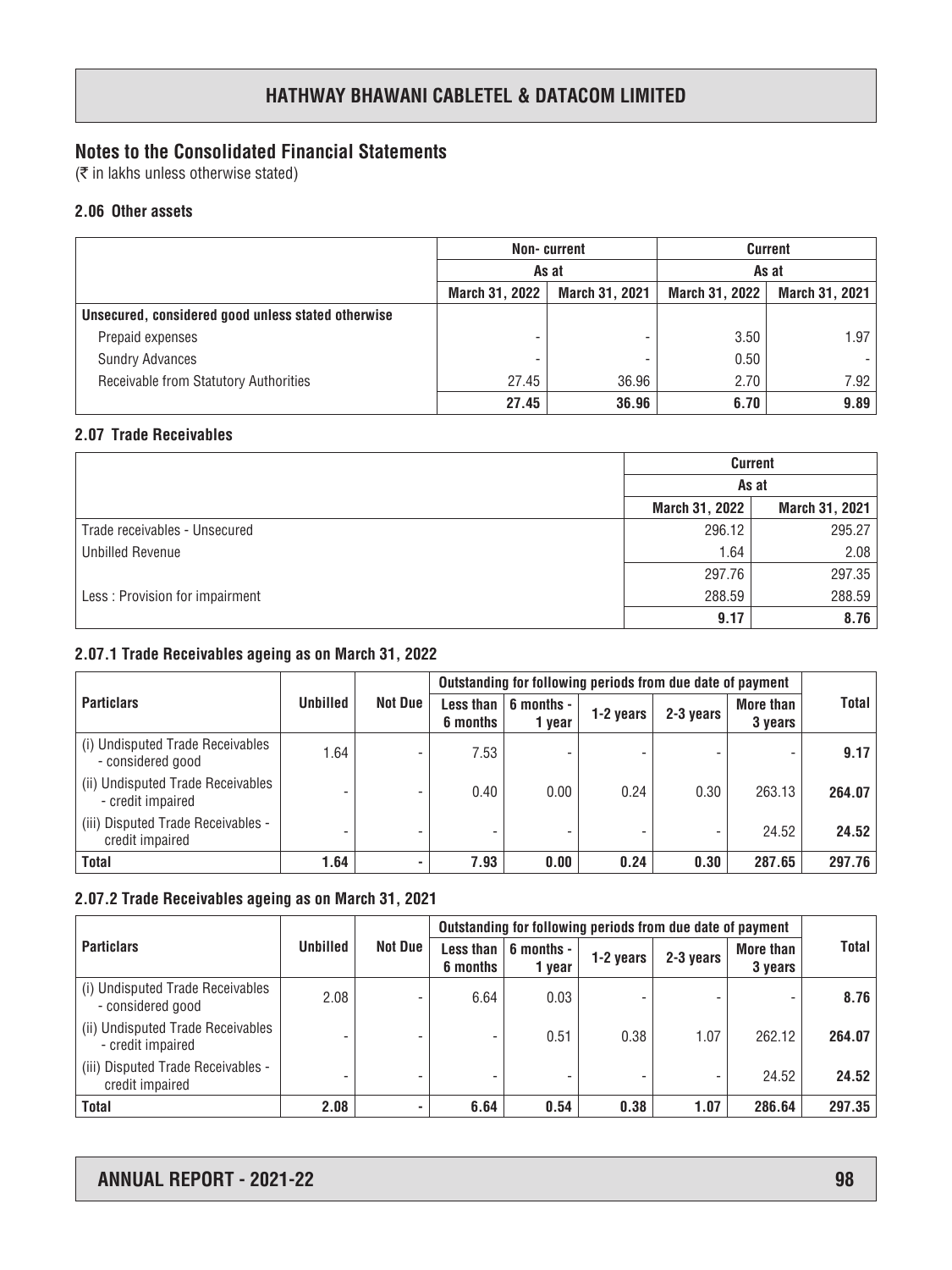# **Notes to the Consolidated Financial Statements**

 $(\bar{\tau}$  in lakhs unless otherwise stated)

## **2.08 Cash and cash equivalents**

|                                                                             |                | <b>Non-current</b>       | <b>Current</b> |                |  |
|-----------------------------------------------------------------------------|----------------|--------------------------|----------------|----------------|--|
|                                                                             |                | As at                    | As at          |                |  |
|                                                                             | March 31, 2022 | March 31, 2021           | March 31, 2022 | March 31, 2021 |  |
| <b>Balances with Banks</b>                                                  |                |                          |                |                |  |
| In Current Accounts                                                         |                |                          | 9.65           | 14.09          |  |
| Cash on hand                                                                | ۰              | $\overline{\phantom{a}}$ | 0.32           | 0.11           |  |
|                                                                             |                | ۰                        | 9.97           | 14.20          |  |
| <b>Other Bank Balances</b>                                                  |                |                          |                |                |  |
| Fixed Deposits with Bank *                                                  | 12.00          | 13.76                    | ۰              |                |  |
|                                                                             | 12.00          | 13.76                    | $\blacksquare$ |                |  |
| Less: Amount disclosed under Other financial assets (Refer<br>Note No.2.04) | 12.00          | 13.76                    |                |                |  |
|                                                                             | ۰              | ۰                        | 9.97           | 14.20          |  |

\* Above Fixed deposits of  $\bar{\tau}$  12 (Previous year  $\bar{\tau}$  13.76) is given as security against outstanding bank Guarantees.

## **2.09 Equity Share Capital**

|                                                                                 |                | As at          |
|---------------------------------------------------------------------------------|----------------|----------------|
|                                                                                 | March 31, 2022 | March 31, 2021 |
| <b>Paid up Capital comprises:</b>                                               |                |                |
| 8,100,000 (March 31, 2021 : 8,100,000) Equity Shares of ₹ 10 each fully paid up | 810.00         | 810.00         |
|                                                                                 | 810.00         | 810.00         |

## **a) Reconciliation of the number of shares outstanding as at the beginning and end of the reporting Period :**

|                                                 |                     | As at                 |                     |        |  |
|-------------------------------------------------|---------------------|-----------------------|---------------------|--------|--|
| <b>Particulars</b>                              |                     | <b>March 31, 2022</b> |                     |        |  |
|                                                 | Number of<br>shares | <b>Amount</b>         | Number of<br>shares | Amount |  |
| Shares outstanding at the beginning of the year | 8.100.000           | 810.00                | 8.100.000           | 810.00 |  |
| Shares outstanding at the end of the year       | 8,100,000           | 810.00                | 8,100,000           | 810.00 |  |

#### **b) Shares in respect of each class in the company held by its holding company or its ultimate holding company including shares held by or by subsidiaries or associates of the holding company or the ultimate holding company in aggregate**

|                                                                                            | As at                 |                  |
|--------------------------------------------------------------------------------------------|-----------------------|------------------|
| <b>Particulars</b>                                                                         | <b>March 31, 2022</b> | March 31, 2021   |
|                                                                                            | Number of shares      | Number of shares |
| Hathway Cable and Datacom Limited (Holding Company)                                        | 2,020,000             | 2,020,000        |
| Hathway Digital Limited *                                                                  | 2,160,000             | 2,160,000        |
| Jio Cable and Broadband Holdings Private Limited (Entities exercising control over Parent) | 1,031,196             | 1,031,196        |
|                                                                                            | 5,211,196             | 5,211,196        |

Pursuant to Scheme of Merger duly approved by Regional Director, Western region, Ministry of Corporate Affairs dated December 03, 2021, Hathway Media Vision Limited (WOS) (HMVL) got merged with and into Hathway Digital Limited (Holding Company)(HDL) and accordingly, 2,160,000 equity shares held by HMVL in the Company got transferred to HDL w.e.f Closing of business hours on December 31, 2021.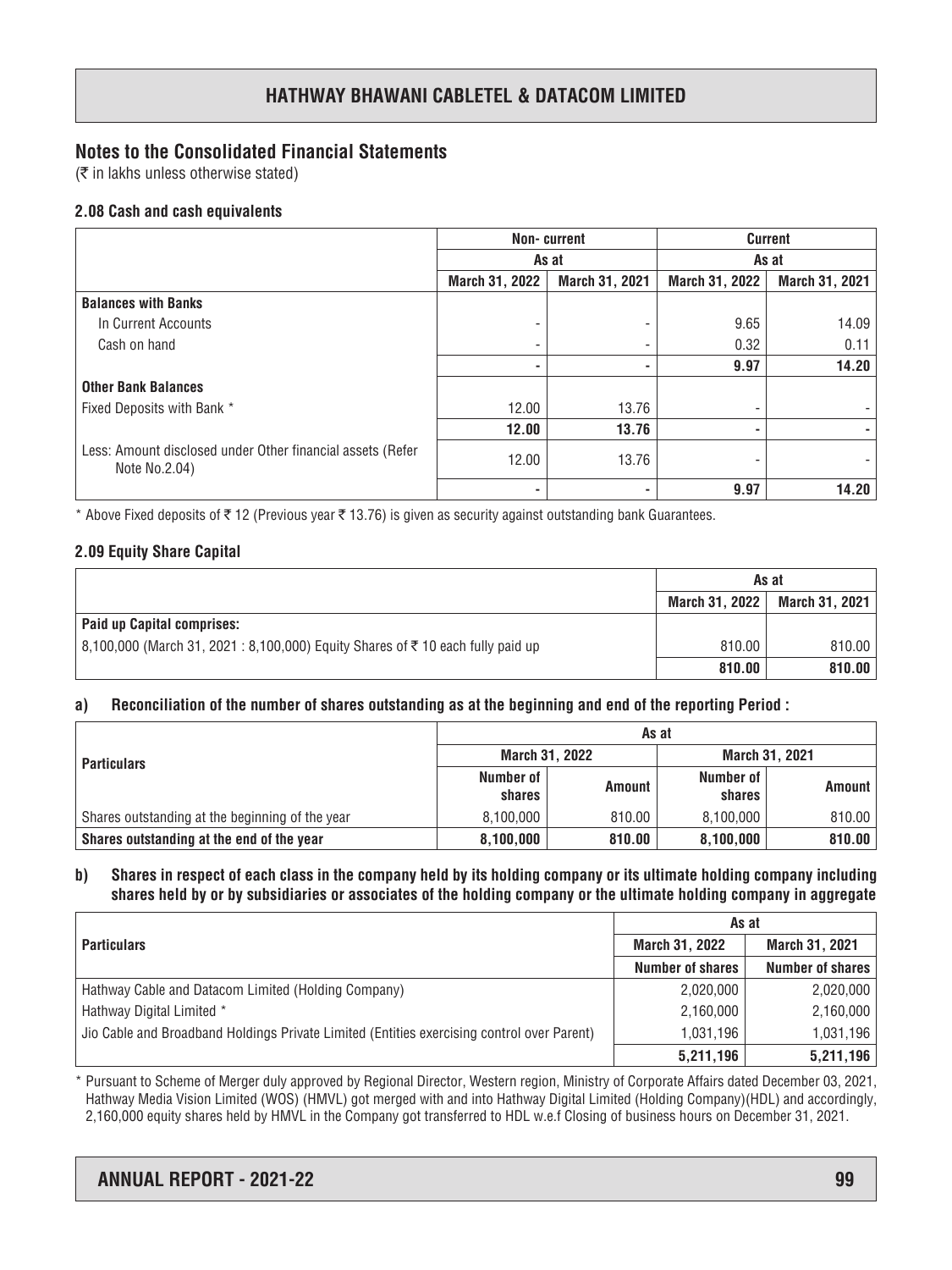# **Notes to the Consolidated Financial Statements**

 $(\bar{\tau})$  in lakhs unless otherwise stated)

## **c) Rights, Preference and restrictions attached to Shares;**

## **Terms/ Rights attached to Equity Shares**

The Company has only one class of shares referred to as equity shares having a face value of  $\bar{\tau}$  10/-. Each holder of equity shares is entitled to one vote per share and proportionate amount of dividend if declared to the total number of shares. In the event of liquidation of the company, the holders of equity shares will be entitled to receive remaining assets of the company, after distribution of all preferential amounts in proportion to the number of equity shares held by the share holders.

## **d) The details of shareholders holding more than 5% shares in the Company:**

|                                                  | As at            |                |                       |                |  |  |  |
|--------------------------------------------------|------------------|----------------|-----------------------|----------------|--|--|--|
| <b>Particulars</b>                               | March 31, 2022   |                | <b>March 31, 2021</b> |                |  |  |  |
|                                                  | Number of shares | $%$ of Holding | Number of shares      | $%$ of Holding |  |  |  |
| Hathway Cable and Datacom Limited                | 2,020,000        | 24.94%         | 2,020,000             | 24.94%         |  |  |  |
| Jio Cable and Broadband Holdings Private Limited | 1.031.196        | 12.73%         | 1.031.196             | 12.73%         |  |  |  |
| Hathway Digital Limited *                        | 2,160,000        | $26.67\%$      | 2.160.000             | 26.67%         |  |  |  |

\* Pursuant to Scheme of Merger duly approved by Regional Director, Western region, Ministry of Corporate Affairs dated December 03, 2021, Hathway Media Vision Limited (WOS) (HMVL) got merged with and into Hathway Digital Limited (Holding Company)(HDL) and accordingly, 2,160,000 equity shares held by HMVL in the Company got transferred to HDL w.e.f Closing of business hours on December 31, 2021.

## **e) Shareholding of Promoter as at March 31, 2022**

| <b>Promoter's Name</b>                           | <b>Class of</b><br><b>Equity</b><br><b>Share</b> | No. of shares at<br>the beginning of<br>the year | change<br>during the<br>vear | shares at the<br>end of the<br>year | $%$ of total<br>shares | $%$ change<br>during the<br>year |
|--------------------------------------------------|--------------------------------------------------|--------------------------------------------------|------------------------------|-------------------------------------|------------------------|----------------------------------|
| Jio Cable and Broadband Holdings Private Limited |                                                  | 1.031.196                                        | $\overline{\phantom{a}}$     | 1.031.196                           | 12.73                  | No change                        |
| Hathway Cable and Datacom Limited                | Fully                                            | 2,020,000                                        | ۰                            | 2,020,000                           | 24.94                  | No change                        |
| Hathway Digital Limited                          | paid-up                                          |                                                  | 2,160,000                    | 2,160,000                           | 26.67                  | No change *                      |
| Kavita Puri                                      | equity<br>shares                                 | 42,600                                           |                              | 42,600                              | 0.53                   | No change                        |
| Kapil Puri                                       | of ₹10                                           | 29,135                                           | $\overline{\phantom{a}}$     | 29.135                              | 0.36                   | No change                        |
| Malka Sanjiv Chainani                            | each                                             | 5.000                                            | $\overline{\phantom{a}}$     | 5.000                               | 0.06                   | No change                        |
| Ketan Chokshi                                    |                                                  | 1.000                                            |                              | 1,000                               | 0.01                   | No change                        |

\* Pursuant to Scheme of Merger duly approved by Regional Director, Western region, Ministry of Corporate Affairs dated December 03, 2021, Hathway Media Vision Limited (WOS) (HMVL) got merged with and into Hathway Digital Limited (Holding Company)(HDL) and accordingly, 2,160,000 equity shares held by HMVL in the Company got transferred to HDL w.e.f Closing of business hours on December 31, 2021.

## **f) Shareholding of Promoter as at March 31, 2021**

| <b>Promoter's Name</b>                           | <b>Class of</b><br><b>Equity</b><br><b>Share</b> | No. of shares at<br>the beginning of<br>the year | change<br>during the<br>vear | shares at the<br>end of the<br>year | $%$ of total<br>shares | $%$ change<br>during the<br>year |
|--------------------------------------------------|--------------------------------------------------|--------------------------------------------------|------------------------------|-------------------------------------|------------------------|----------------------------------|
| Jio Cable and Broadband Holdings Private Limited |                                                  | 1,031,196                                        | $\overline{\phantom{a}}$     | 1.031.196                           | 12.73                  | No change                        |
| Hathway Cable and Datacom Limited                | Fully                                            | 2,020,000                                        | ۰                            | 2,020,000                           | 24.94                  | No change                        |
| Hathway Media Vision Limited                     | paid-up                                          | 2,160,000                                        | ۰                            | 2,160,000                           | 26.67                  | No change                        |
| Kavita Puri                                      | equity<br>shares of                              | 42,600                                           |                              | 42,600                              | 0.53                   | No change                        |
| Kapil Puri                                       |                                                  | 29,135                                           | ۰                            | 29,135                              | 0.36                   | No change                        |
| Malka Sanjiv Chainani                            | $\bar{z}$ 10 each                                | 5.000                                            | ۰                            | 5,000                               | 0.06                   | No change                        |
| Ketan Chokshi                                    |                                                  | 1.000                                            |                              | 1.000                               | 0.01                   | No change                        |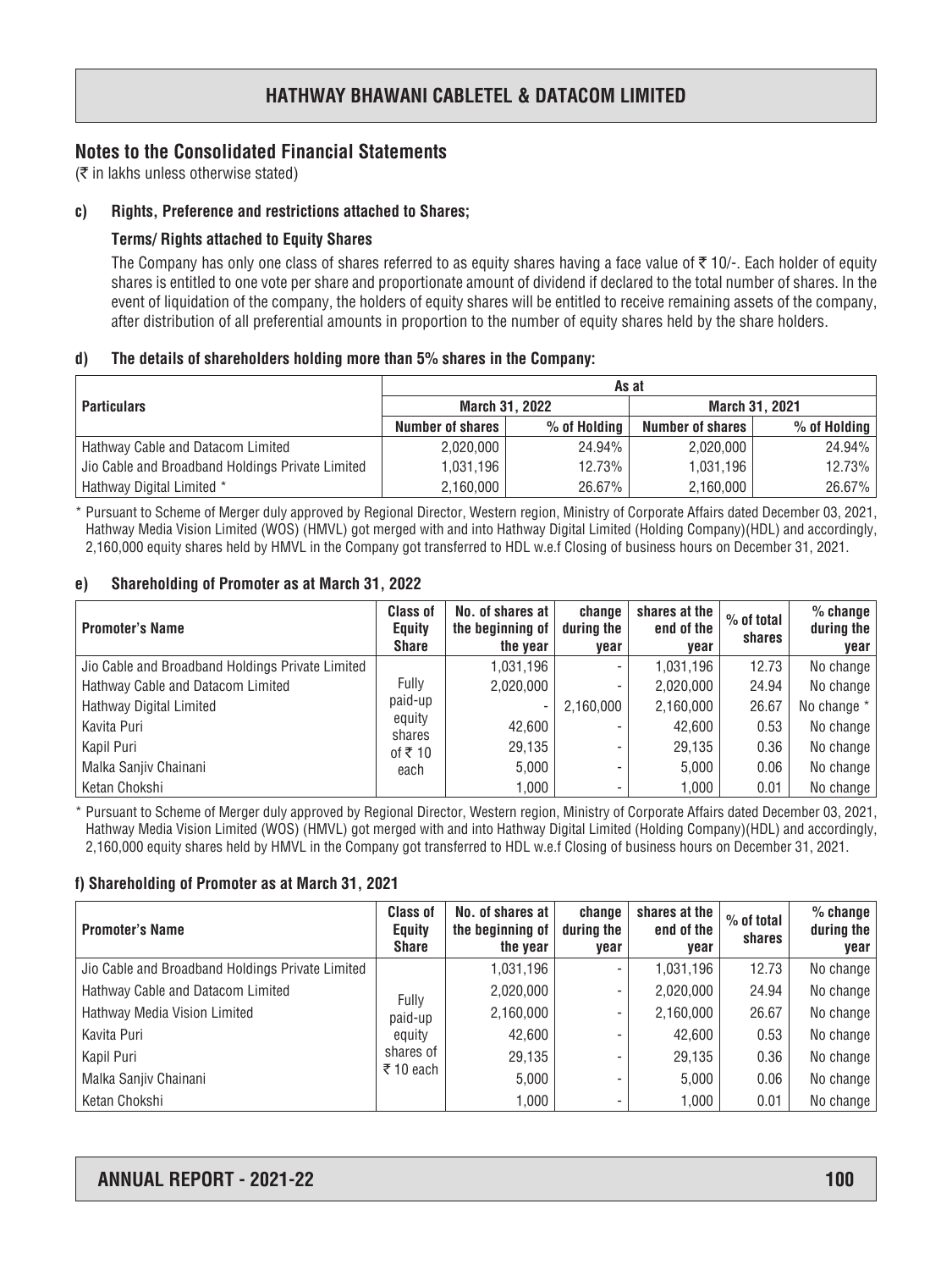# **Notes to the Consolidated Financial Statements**

 $(\bar{\tau}$  in lakhs unless otherwise stated)

## **2.10 Other equity**

|                           |                | As at          |
|---------------------------|----------------|----------------|
|                           | March 31, 2022 | March 31, 2021 |
| <b>Securities Premium</b> | 151.00         | 151.00         |
| Retained earning          | (799.77)       | (880.06)       |
| <b>Total</b>              | (648.77)       | (729.06)       |

#### **a) Retained earnings :**

Retained earnings are the losses that the Company has incurred till date.

## **b) Securities Premium :**

 Securities premium is used to record the premium on issue of shares. The Securities premium is utilised in accordance with the provisions of the Act.

#### **2.11 Provisions**

|                          |                | <b>Non - Current</b> | <b>Current</b> |                |  |
|--------------------------|----------------|----------------------|----------------|----------------|--|
|                          |                | As at                | As at          |                |  |
|                          | March 31, 2022 | March 31, 2021       | March 31, 2022 | March 31, 2021 |  |
| <b>Employee benefits</b> |                |                      |                |                |  |
| Gratuity (unfunded)      | 10.69          | 8.97                 | 0.49           | 0.45           |  |
| Leave Encashment         | 3.15           | 4.49                 | 0.42           | 0.59           |  |
|                          | 13.84          | 13.46                | 0.91           | 1.04           |  |

## **2.12 Trade Payables**

|                                                                                  |                | As at          |
|----------------------------------------------------------------------------------|----------------|----------------|
|                                                                                  | March 31, 2022 | March 31, 2021 |
| Outstanding dues of micro enterprises and small enterprises                      |                |                |
| Outstanding dues of suppliers other than micro enterprises and small enterprises | 101.83         | 223.78         |
|                                                                                  | 101.83         | 223.78         |

## **2.12.1 Trade Payables ageing as on March 31, 2022**

|              | <b>Particlars</b>    | <b>Unbilled Due</b> | <b>Not Due</b> | Outstanding for following periods from due date of<br>payment |             |           | <b>Total</b> |        |
|--------------|----------------------|---------------------|----------------|---------------------------------------------------------------|-------------|-----------|--------------|--------|
|              |                      |                     |                | < 1 year                                                      | $1-2$ years | 2-3 years | $>$ 3 years  |        |
| (i)          | <b>MSME</b>          |                     |                | ۰                                                             | ۰           |           |              |        |
| (ii)         | <b>Others</b>        | 11.83               | ۰              | ۰                                                             | ۰           |           | 90.00        | 101.83 |
| (iii)        | Disputed dues - MSME | ۰                   | ۰              | ۰                                                             | ۰           |           |              |        |
| (iv)         | Disputed dues-Others | -                   | -              | -                                                             | ۰           |           |              |        |
| <b>Total</b> |                      | 11.83               |                |                                                               |             |           | 90.00        | 101.83 |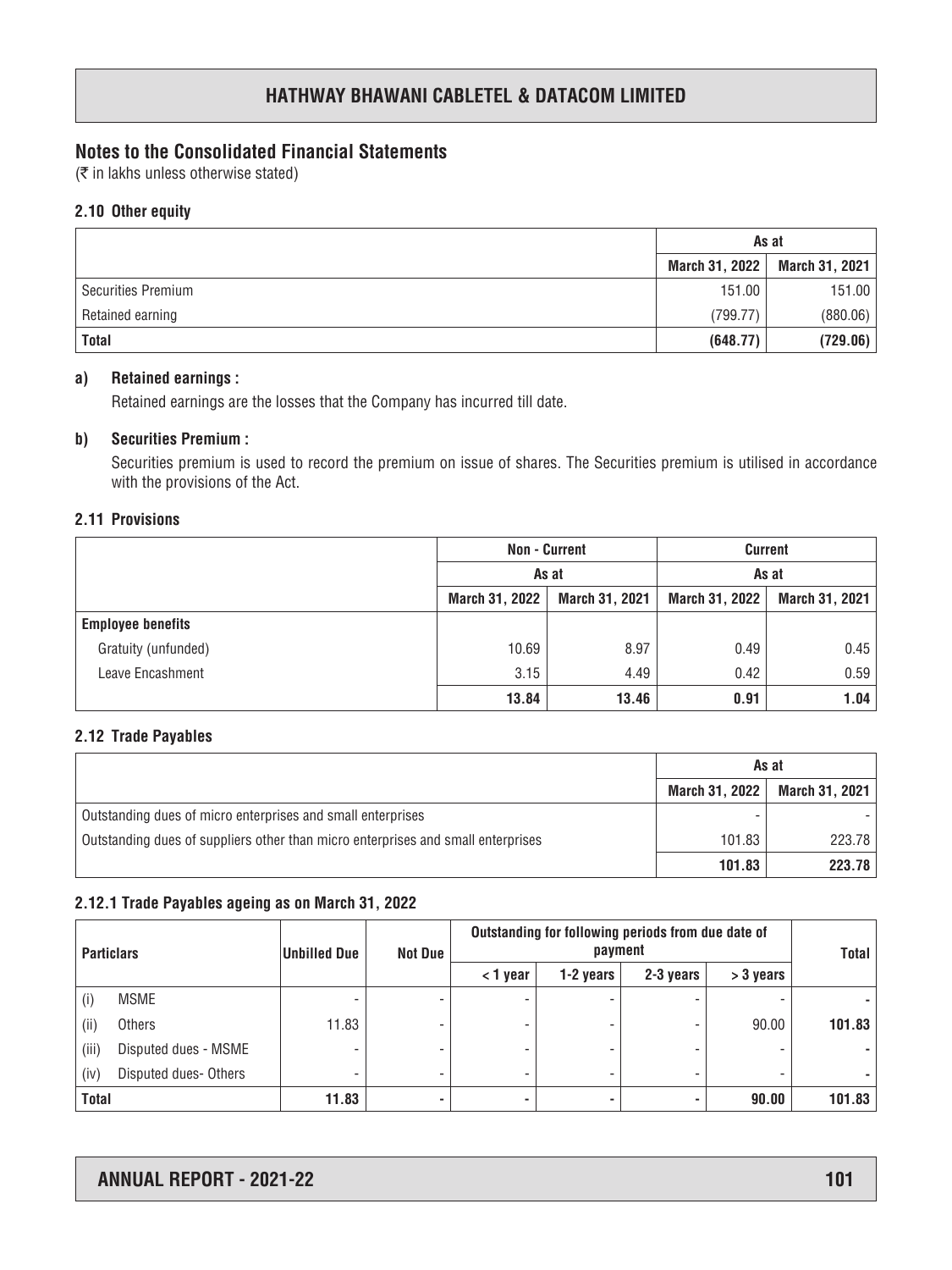# **Notes to the Consolidated Financial Statements**

 $(\bar{\tau}$  in lakhs unless otherwise stated)

# **2.12.2 Trade Payables ageing as on March 31, 2021**

|              | <b>Particlars</b>    | Unbilled Due | <b>Not Due</b> | Outstanding for following periods from due date of<br>payment |             |           | <b>Total</b> |        |
|--------------|----------------------|--------------|----------------|---------------------------------------------------------------|-------------|-----------|--------------|--------|
|              |                      |              |                | < 1 year                                                      | $1-2$ years | 2-3 years | $>$ 3 years  |        |
|              | <b>MSME</b>          |              | ۰              |                                                               |             |           |              |        |
| (i)          | <b>Others</b>        | 13.78        | -              | -                                                             |             |           | 210.00       | 223.78 |
| (iii)        | Disputed dues - MSME | ۰            | ۰              | -                                                             |             |           |              |        |
| (iv)         | Disputed dues-Others | -            | ۰              |                                                               |             |           |              |        |
| <b>Total</b> |                      | 13.78        |                |                                                               |             |           | 210.00       | 223.78 |

# **2.13 Other Financial Liabilities**

|                                      | <b>Current</b> |                |  |
|--------------------------------------|----------------|----------------|--|
|                                      | As at          |                |  |
|                                      | March 31, 2022 | March 31, 2021 |  |
| <b>Security Deposits</b>             | 2.52           | 2.52           |  |
| Salary and Employee benefits payable | 1.62           | 1.66           |  |
| <b>Other Financial Liabilities</b>   | 10.74          | 14.13          |  |
|                                      | 14.88          | 18.31          |  |

## **2.14 Other Current Liabilities**

|                            |                | As at          |
|----------------------------|----------------|----------------|
|                            | March 31, 2022 | March 31, 2021 |
| Income received in advance | 4.79           | 5.20           |
| ' Statutory payables       | 12.33          | 16.41          |
|                            | 17.12          | 21.61          |

## **3.01 Revenue from operations**

|                  |                     | Year ended     |
|------------------|---------------------|----------------|
|                  | . 2022<br>March 31. | March 31, 2021 |
| Sale of services | 381.59              | 436.00         |
|                  | 381.59              | 436.00         |

## **3.02 Other Income**

|                                              | <b>Year ended</b> |                |
|----------------------------------------------|-------------------|----------------|
|                                              | March 31, 2022    | March 31, 2021 |
| Interest income earned on financial assets : |                   |                |
| Interest on Fixed Deposit                    | 0.86              | 0.75           |
| Interest on Government Securities            | 0.34              |                |
| Interest on Income Tax Refund                | 2.20              | 4.40           |
| <b>Other Non Operating Income</b>            |                   |                |
| Amount no Longer Payable Written Back        | 4.21              | 0.17           |
| <b>Sundry Balance Write Back</b>             | 0.11              |                |
| Miscellaneous Income                         |                   | 0.00           |
|                                              | 7.72              | 5.32           |

| ANNUAL REPORT - 2021-22 |  |
|-------------------------|--|
|                         |  |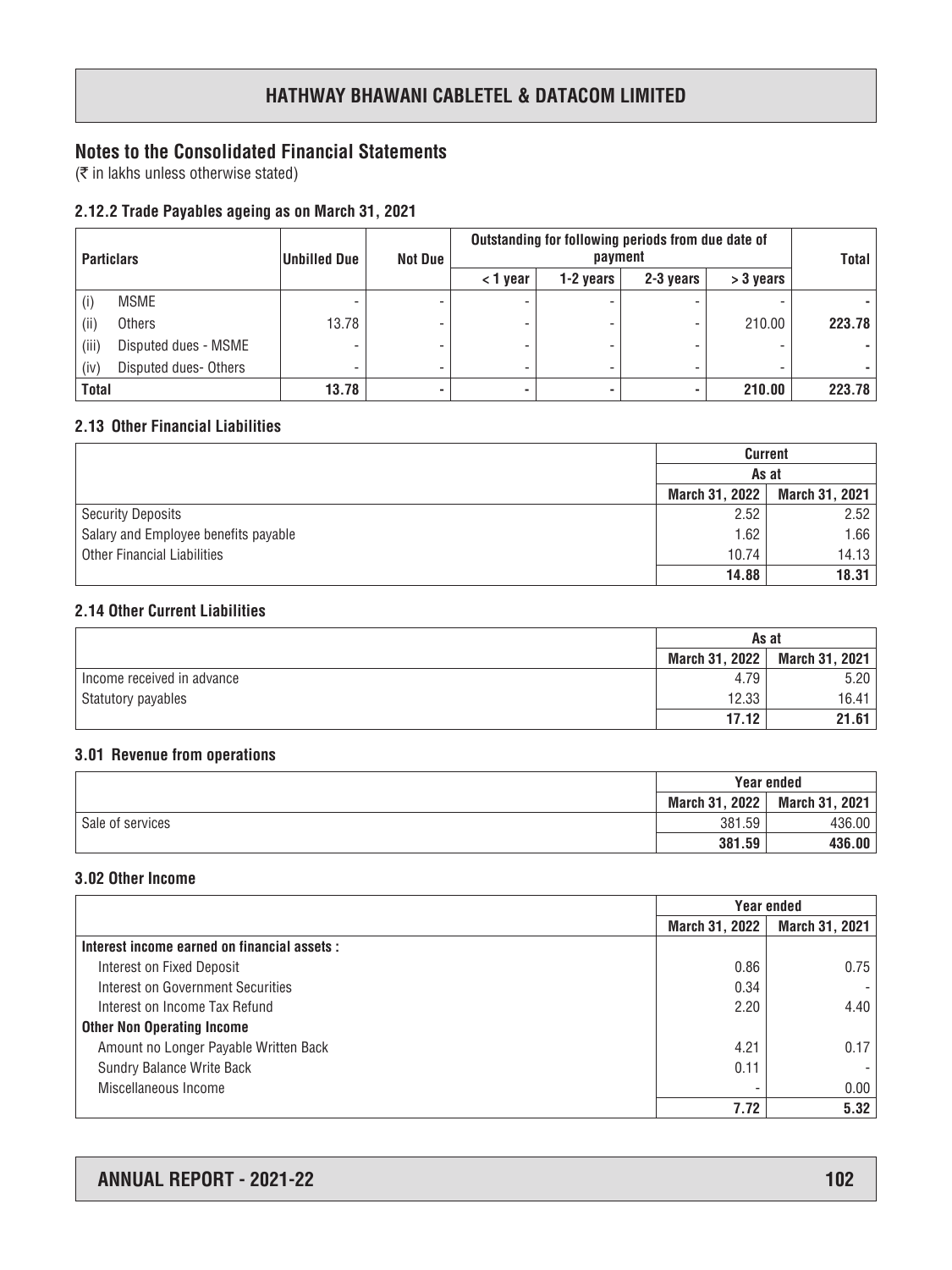# **Notes to the Consolidated Financial Statements**

 $(\bar{\tau}$  in lakhs unless otherwise stated)

# **3.03 Other Operational Expenses**

|                                    | Year ended     |                |
|------------------------------------|----------------|----------------|
|                                    | March 31, 2022 | March 31, 2021 |
| Commission                         | 15.29          | 16.93          |
| Repairs & Maintenances - Machinery | 0.59           | 0.90           |
| Rent                               | 4.53           | 6.86           |
| <b>Other Operating Expenses</b>    | 6.03           | 7.62           |
|                                    | 26.44          | 32.31          |

## **3.04 Employee Benefit Expenses**

|                                                | Year ended     |                |
|------------------------------------------------|----------------|----------------|
|                                                | March 31, 2022 | March 31, 2021 |
| Salaries and wages                             | 57.54          | 54.12          |
| Contribution to Provident fund and other funds | 3.62           | 3.62           |
| Staff welfare expenses                         | 0.73           | 0.34           |
|                                                | 61.89          | 58.08          |

## **3.05 Finance Costs**

|                          | Year ended |                                 |
|--------------------------|------------|---------------------------------|
|                          |            | March 31, 2022   March 31, 2021 |
| <b>Interest Expenses</b> |            | 6.58                            |
|                          |            | 6.58                            |

## **3.06 Depreciation, Amortization and Impairment**

|                                               | Year ended     |                |
|-----------------------------------------------|----------------|----------------|
|                                               | March 31, 2022 | March 31, 2021 |
| Depreciation on Property, Plant and Equipment | 15.86          | 16.00          |
| Amortisation of intangible assets             | 1.22           | 1.55           |
|                                               | 17.08          | 17.55          |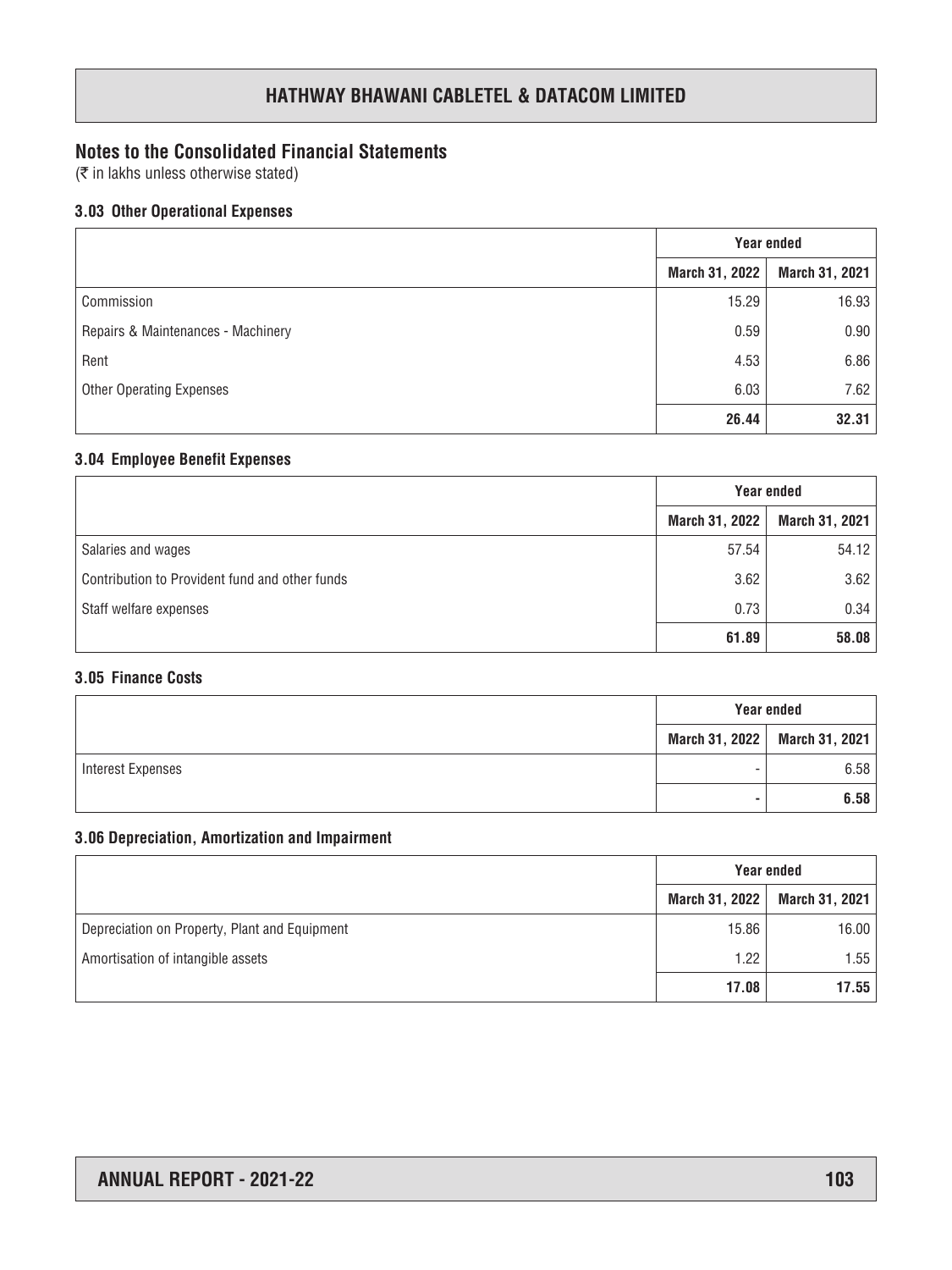# **Notes to the Consolidated Financial Statements**

 $(\bar{\tau})$  in lakhs unless otherwise stated)

## **3.07 Other Expenses**

|                                                     | <b>Year ended</b> |                |
|-----------------------------------------------------|-------------------|----------------|
|                                                     | March 31, 2022    | March 31, 2021 |
| <b>Bad Debts</b>                                    |                   | 199.97         |
| Less: Transfer from Impairment of trade receivables |                   | (199.97)       |
|                                                     |                   |                |
| Services charges                                    | 36.30             | 36.78          |
| Legal & Professional charges                        | 19.80             | 17.61          |
| Printing and stationery                             | 1.54              | 0.86           |
| Conveyance                                          | 0.61              | 0.95           |
| Electricity charges                                 | 3.15              | 0.46           |
| <b>Business promotion expenses</b>                  | 1.35              | 1.71           |
| <b>Sitting Fees</b>                                 | 4.00              | 3.90           |
| Office expenses                                     | 1.07              | 2.12           |
| Communication charges                               | 0.35              | 0.31           |
| Repairs & Maintenances - Others                     | 5.81              | 3.28           |
| Insurance others                                    | 5.02              | 3.20           |
| Rates and taxes                                     | 3.80              | 0.28           |
| Miscellaneous Expenses                              | 1.59              | 0.91           |
| Auditor's Remuneration:                             |                   |                |
| - Statutory Audit Fees                              | 3.73              | 3.73           |
| - Certification Fees                                | 0.80              | 2.50           |
|                                                     | 88.92             | 78.60          |

## **4.01 Contingent Liabilities**

 The Company has received Show Cause cum Demand notices ("SCNs") from the Department of Telecommunications ("DOT"), Government of India for the financial years 2007-08, from 2009-10 to 2014-15 towards ISP license fees aggregating to ₹ 3322.22 Lakhs which includes penalty and interest thereon (March 31, 2021: for financial years 2007-08 and 2009-10 to 2012-13  $\bar{\tau}$  2271.27 Lakhs including penalty and interest). The Company has made representation to DOT contesting the basis of such demands. Based on the opinion of legal expert, the Company is confident that it has good grounds on merit to defend itself in the above matter. Accordingly, the Company is of the view that no provision is necessary in respect of the aforesaid matter.

## **4.02 Capital And Other Commitments**

There are no Capital and other commitments as at March 31, 2022 (March 31, 2021 : Nil)

## **4.03 Employee Benefits**

## **a) Defined Benefit Plans:**

 The Company provides for gratuity, a defined benefit retirement plan covering eligible employees. The gratuity plan provides a lump sum payment to vested employees at retirement, death, incapacitation or termination of employment,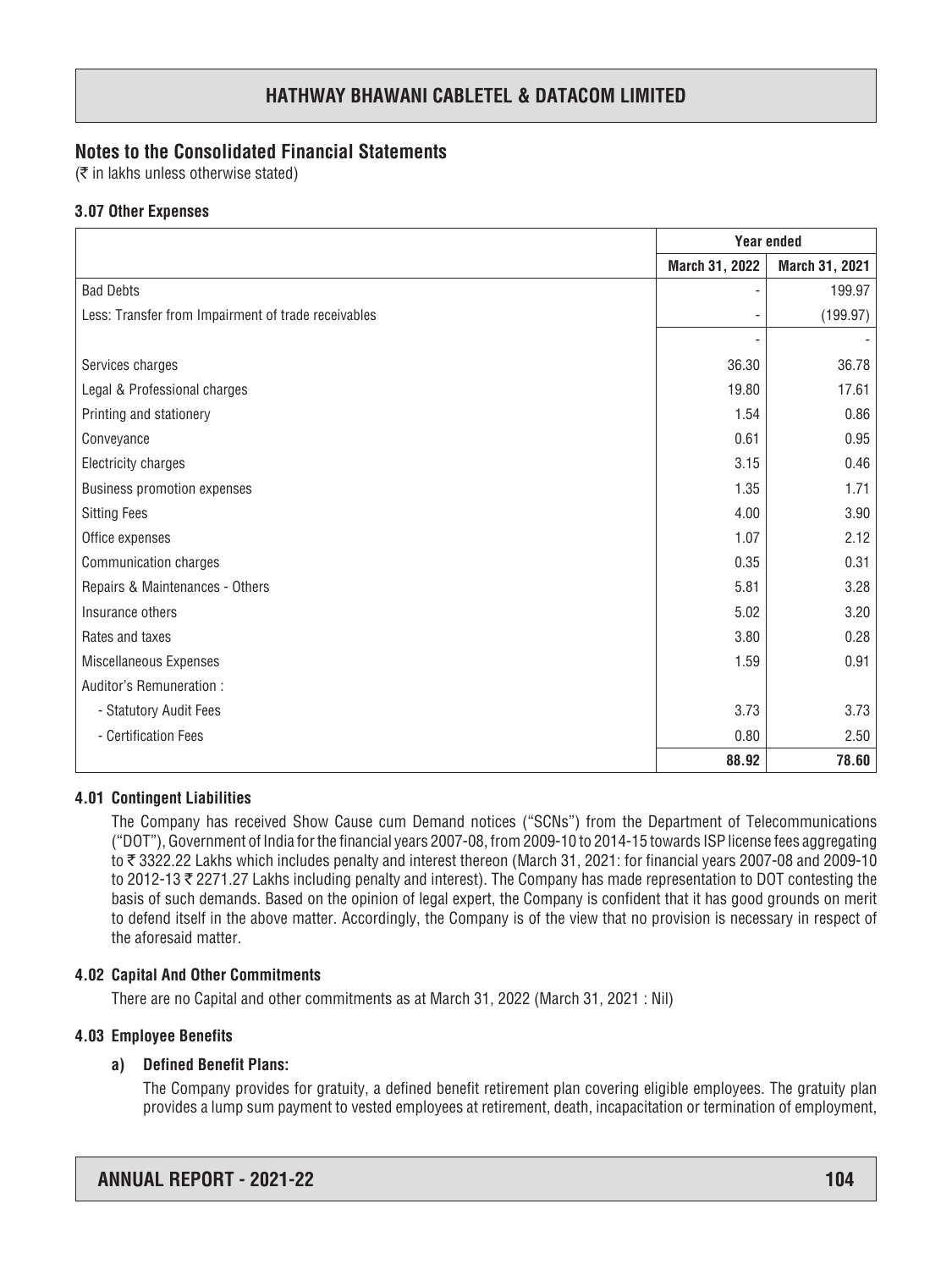# **Notes to the Consolidated Financial Statements**

 $(\bar{\tau}$  in lakhs unless otherwise stated)

of an amount equivalent to 15 to 26 days' salary for each completed year of service subject to a maximum of  $\bar{z}$  20 (March 31, 2021:  $\bar{\tau}$  20). Vesting occurs upon completion of five continuous years of service in accordance with Indian law.

 The Present value of the defined benefit obligations and related current service cost were measured using the Projected Unit Credit Method, with actuarial valuation being carried out at each Balance Sheet date.

Interest Risk : A decrease in the bond interest rate will increase the plan liability.

 Longevity Risk : The plan is of a final salary defined benefit in nature which is sponsored by the Company and hence it underwrites all the risks pertaining to the plan. In particular, there is a risk for the Company that any adverse salary growth or demographic experience can result in an increase in cost of providing these benefits to employees in future. Since the benefits are lump sum in nature the plan is not subject to any longevity risks.

 Salary Risk : The Gratuity benefit, being based on last drawn salary, will be critically effected in case of increase in future salaries being more than assumed.

|    |                                                                        | March 31, 2022 | March 31, 2021 |
|----|------------------------------------------------------------------------|----------------|----------------|
|    | <b>Category</b>                                                        | [Gratuity]     | [Gratuity]     |
|    | 1. Expense recognised in the Statement of Profit and Loss              |                |                |
|    | <b>Current Service Cost</b>                                            | 0.96           | 0.79           |
|    | Net Interest                                                           | 0.64           | 0.57           |
|    | <b>Expense recognised in the Statement of Profit and Loss</b>          | 1.60           | 1.36           |
|    | 2. Other Comprehensive Income (OCI)                                    |                |                |
|    | Measurement of net defined benefit liability                           |                |                |
|    | Actuarial (gains)/ losses arising from changes in financial assumption | (0.06)         | (0.25)         |
|    | Actuarial (gains)/ losses arising from experience adjustments          | 0.22           | (0.07)         |
|    | <b>Total Actuarial (Gain) / loss recognised in OCI</b>                 | 0.16           | (0.32)         |
| 3. | <b>Change in benefit obligations:</b>                                  |                |                |
|    | Projected benefit obligations at beginning of the year                 | 9.42           | 8.88           |
|    | <b>Current Service Cost</b>                                            | 0.96           | 0.79           |
|    | <b>Interest Cost</b>                                                   | 0.64           | 0.57           |
|    | <b>Benefits Paid</b>                                                   |                | (0.50)         |
|    | Actuarial (Gain) / Loss                                                | 0.16           | (0.32)         |
|    | Projected benefit obligations at end of the year                       | 11.18          | 9.42           |
|    | 4. Fair Value of Plan Asset                                            |                |                |
|    | Fair Value of Plan Asset at the beginning of the year                  |                |                |
|    | Contributions by employer                                              |                | (0.50)         |
|    | <b>Benefits Paid</b>                                                   |                | 0.50           |
|    | Fair Value of Plan assets at end of the year                           |                |                |
|    | 5. Net Liability                                                       |                |                |
|    | Projected benefit obligations at the end of the year                   | 11.18          | 9.42           |
|    | Fair Value of Plan Asset at the end of the year                        |                |                |
|    | <b>Net Liability</b>                                                   | 11.18          | 9.42           |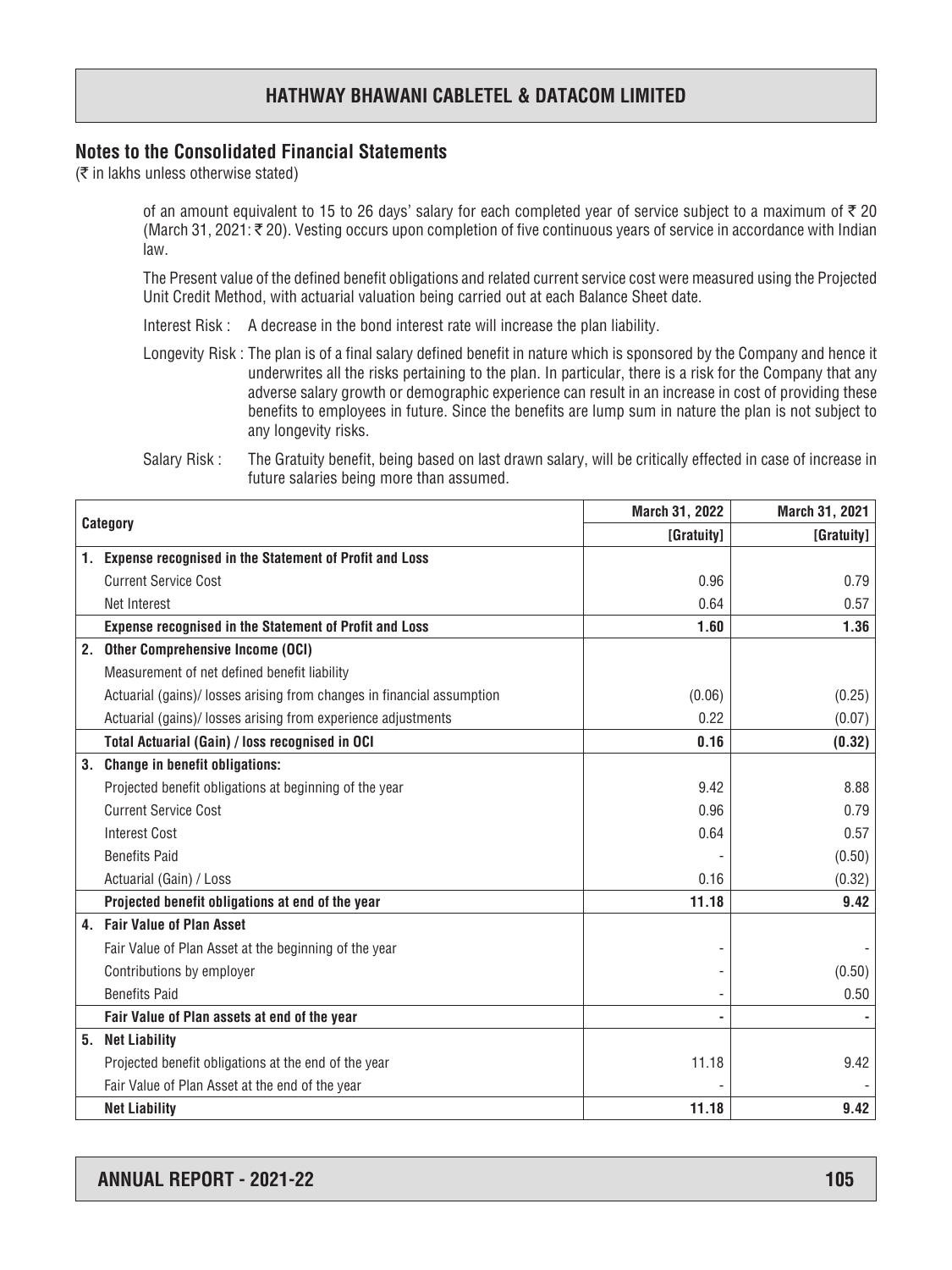# **Notes to the Consolidated Financial Statements**

 $(\bar{\tau})$  in lakhs unless otherwise stated)

| <b>Category</b> |                                                                                   | March 31, 2022       | March 31, 2021       |
|-----------------|-----------------------------------------------------------------------------------|----------------------|----------------------|
|                 |                                                                                   | [Gratuity]           | [Gratuity]           |
| 6.              | The net liability disclosed above relates to unfunded plans are as follows:       |                      |                      |
|                 | Projected benefit obligations at the end of the year                              | 11.18                | 9.42                 |
|                 | Fair Value of Plan Asset at the end of the year                                   |                      |                      |
|                 | Deficit of gratuity plan                                                          | 11.18                | 9.42                 |
| 7.              | <b>Sensitivity Analysis</b>                                                       |                      |                      |
|                 | Increase/(decrease) on present value of benefit obligation at the end of the year |                      |                      |
|                 | 50 basis point increase in discount rate                                          | 10.63                | 8.94                 |
|                 | 50 basis point decrease in discount rate                                          | 11.77                | 9.93                 |
|                 | 50 basis point increase in rate of salary increase                                | 11.78                | 9.94                 |
|                 | 50 basis point decrease in rate of salary increase                                | 10.62                | 8.93                 |
| 8.              | Principal assumptions used for the purpose of actuarial valuation                 |                      |                      |
|                 | Mortality                                                                         | IALM (2012-2014) Ult | IALM (2012-2014) Ult |
|                 | Interest /discount rate                                                           | 7.05%                | 7.00%                |
|                 | Rate of increase in compensation                                                  | 5.00%                | 5.00%                |
|                 | Expected average remaining service                                                | 10.16                | 11.54                |
|                 | Employee Attrition Rate (Past service (PS))                                       | $21 - 30 - 10%$      | $21 - 30 - 10%$      |
|                 |                                                                                   | $31 - 40 - 5%$       | $31 - 40 - 5%$       |
|                 |                                                                                   | $41 - 50 - 3%$       | $41 - 50 - 3%$       |
|                 |                                                                                   | $51 - 59 - 2%$       | $51 - 59 - 2%$       |

#### **b. Defined Contribution Plans:**

 The Holding company contributes towards provident fund to a defined contribution plan for qualifying employees. Under the plan, the Holding Company is required to contribute a specified percentage of payroll cost to the defined contribution plan to fund the benefits.

Amount of  $\bar{\tau}$  3.62 (Previous year  $\bar{\tau}$  3.62) is recognised as an expenses and included in Employee benefit expenses (Refer Note 3.04)

#### **4.04 Leases**

#### **As a Lessee**

Short term leases accounted in the statement of Profit and Loss for the Financial Year 2021-22 is ₹4.53 Lakhs (Previous year  $\overline{\epsilon}$  6.86 Lakhs).

#### **4.05 Capital Management**

 The Holding Company manages its capital structure to ensure that it will be able to continue as a going concern while maximising the return to the stakeholders.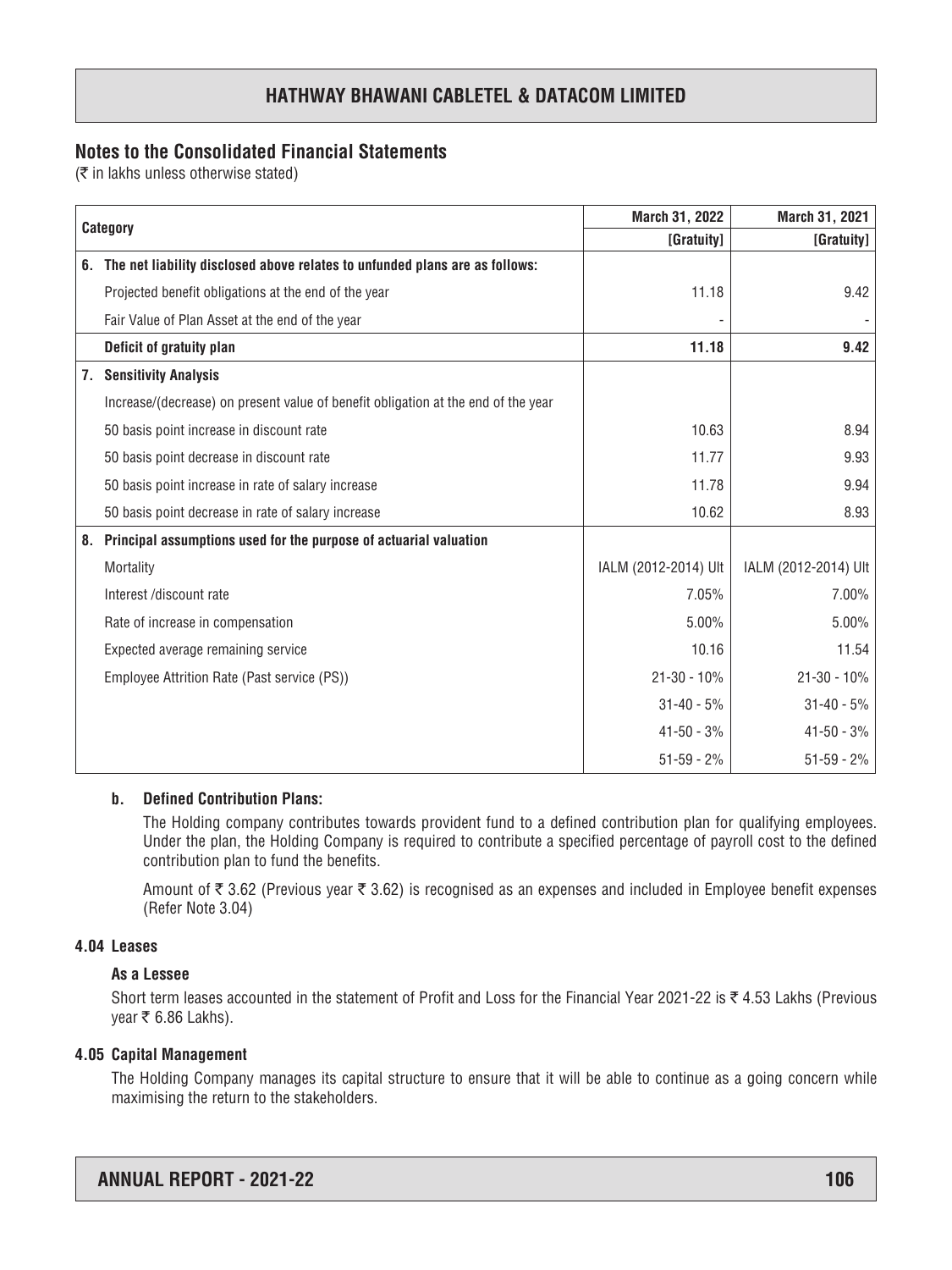# **Notes to the Consolidated Financial Statements**

 $(\bar{\tau})$  in lakhs unless otherwise stated)

 The principal source of funding of the Company has been, and is expected to continue from cash generated from its operations supplemented by funding from borrowings.

## **4.06 Financial Instruments**

#### **i) Methods and assumptions used to estimate the fair values**

 The fair values of the financial assets and liabilities are included at the amount at which the instrument could be exchanged in a current transaction between willing parties, other than in a forced or liquidation sale.

 a) The carrying amounts of trade receivables, cash and cash equivalents, trade payables, and other financial liabilities are considered to be the same as their fair values, due to their short-term nature.

|                                   | March 31, 2022         |                   | March 31, 2021         |                   |
|-----------------------------------|------------------------|-------------------|------------------------|-------------------|
| <b>Particulars</b>                | <b>Carrying values</b> | <b>Fair value</b> | <b>Carrying values</b> | <b>Fair value</b> |
| <b>Financial assets</b>           |                        |                   |                        |                   |
| <b>Measured at amortised cost</b> |                        |                   |                        |                   |
| Investments                       | 0.10                   | 0.10              | 1.25                   | 1.25              |
| Trade receivables                 | 9.17                   | 9.17              | 8.76                   | 8.76              |
| Other financial assets            | 21.97                  | 21.97             | 24.30                  | 24.30             |
| Cash and cash equivalents         | 9.97                   | 9.97              | 14.20                  | 14.20             |
| <b>Financial liabilities</b>      |                        |                   |                        |                   |
| <b>Measured at amortised cost</b> |                        |                   |                        |                   |
| Trade payables                    | 101.83                 | 101.83            | 223.78                 | 223.78            |
| Other financial liabilities       | 14.88                  | 14.88             | 18.31                  | 18.31             |

## **4.07 Financial Risk Management**

The Holding Company is not exposed to market risk and has insignificant credit and liquidity risk as explained below :

| <b>Risk</b>    | <b>Exposure arising from</b>                                                                  | <b>Measurement</b>          |
|----------------|-----------------------------------------------------------------------------------------------|-----------------------------|
| Credit risk    | Cash and cash equivalents, trade receivables, financial<br>assets measured at amortised cost. | Ageing analysis             |
| Liquidity Risk | Borrowings and other liabilities                                                              | Rolling cash flow forecasts |

## **Credit risk**

 Credit risk arises from the possibility that counter party will cause financial loss to the company by failing to discharge its obligation as agreed. The Company's exposure to credit risk arises mainly from the trade receivables, distributor commission, consultancy income and balances with banks. Credit risks from balances with banks are managed in accordance with the Company policy. The Company's major revenue streams arises from services provided to end use customers in form of monthly subscription income. The trade receivables on account of subscription income are typically un-secured and derived from sales made to large number of independent customers. There is no concentration of credit risk. The Company follows a simplified approach (i.e. based on lifetime ECL) for recognition of impairment loss allowance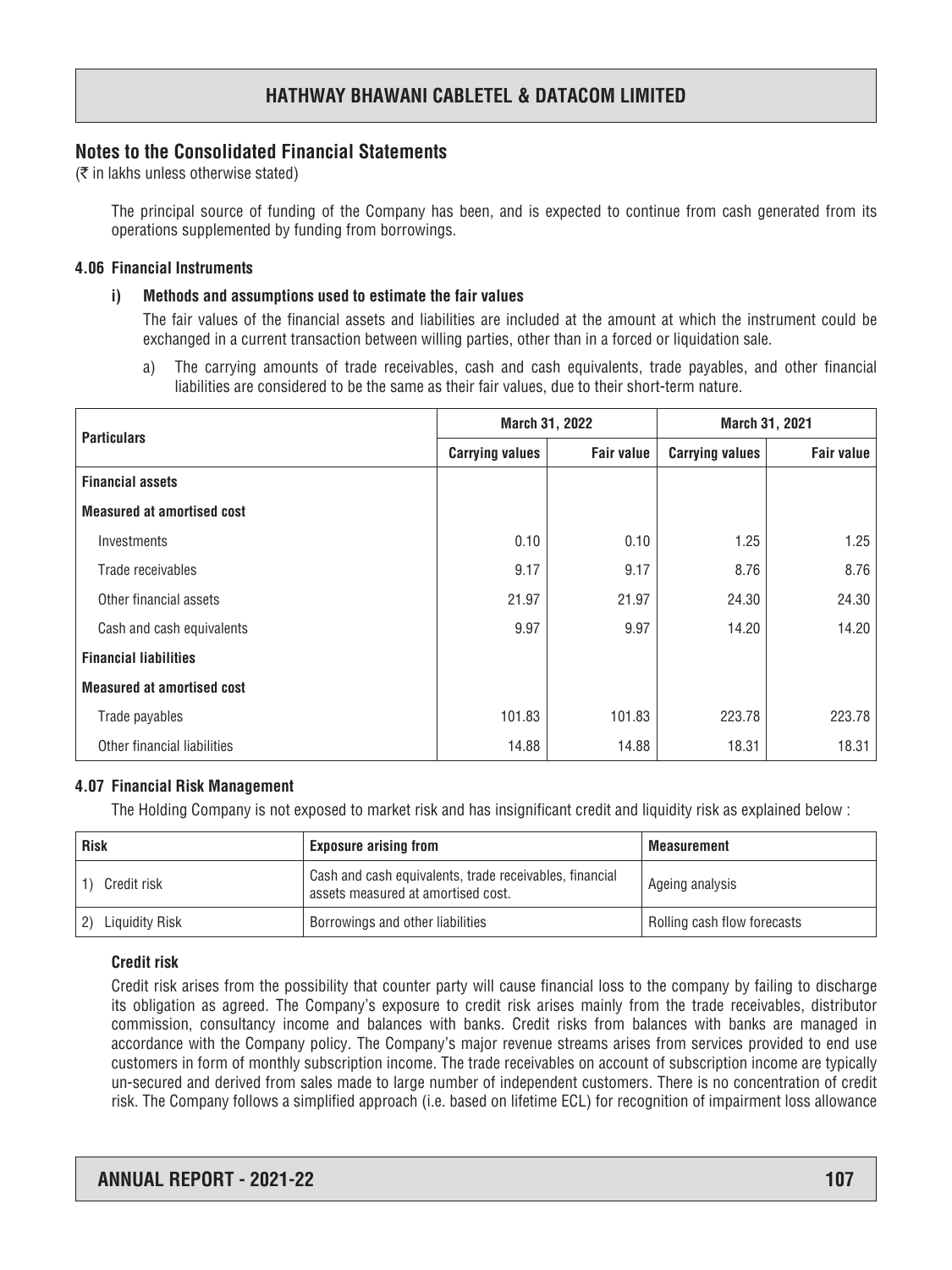# **Notes to the Consolidated Financial Statements**

 $(\bar{\tau}$  in lakhs unless otherwise stated)

on Trade receivables. For the purpose of measuring the lifetime ECL allowance for trade receivables, the Company uses a provision matrix which comprise a very large number of small balances grouped into homogenous groups and assessed for impairment collectively. In addition, in case there are events or changes in circumstances indicating individual trade receivable is required to be reviewed on qualitative aspects, necessary provisions are made.

Table showing age of gross trade receivables and movement in expected credit loss allowance:

|                           | As At          |                       |
|---------------------------|----------------|-----------------------|
| <b>Age of Receivables</b> | March 31, 2022 | <b>March 31, 2021</b> |
| Within the credit period  |                |                       |
| 1-90 days past due        | 7.58           | 4.80                  |
| 91-180 days past due      | 0.35           | 1.84                  |
| 181-270 days past due     | 0.00           | 0.27                  |
| 271-360 days past due     |                | 0.28                  |
| More than 365 days        | 288.19         | 288.09                |
|                           | 296.12         | 295.27                |

|                                                | <b>Year ended</b> |                |
|------------------------------------------------|-------------------|----------------|
| Movement in the expected credit loss allowance | March 31, 2022    | March 31, 2021 |
| Balance at beginning of the year               | 288.59            | 488.56         |
| Provided during the year                       |                   |                |
| <b>Bad Debts Written off</b>                   |                   | (199.97)       |
| Reversal during the year                       | ۰                 |                |
| Balance at end of the year                     | 288.59            | 288.59         |

## **Liquidity risk**

 Liquidity risk is defined as the risk that the Holding company will encounter difficulty in meeting obligations associated with financial liabilities that are settled by delivering cash or another financial asset.

 Management monitors rolling forecasts of the Holding Company's liquidity position and cash and cash equivalents on the basis of expected cash flows.

#### **Maturities of financial liabilities**

 The table below provides details regarding the remaining contractual maturities of financial liabilities at the reporting date based on contractual undiscounted payments.

#### **March 31, 2022**

| <b>Particulars</b>          | less than 1 year | Total  |
|-----------------------------|------------------|--------|
| Non-Derivatives             |                  |        |
| Trade payables              | 101.83           | 101.83 |
| Other financial liabilities | 14.88            | 14.88  |
| <b>Total</b>                | 116.71           | 116.71 |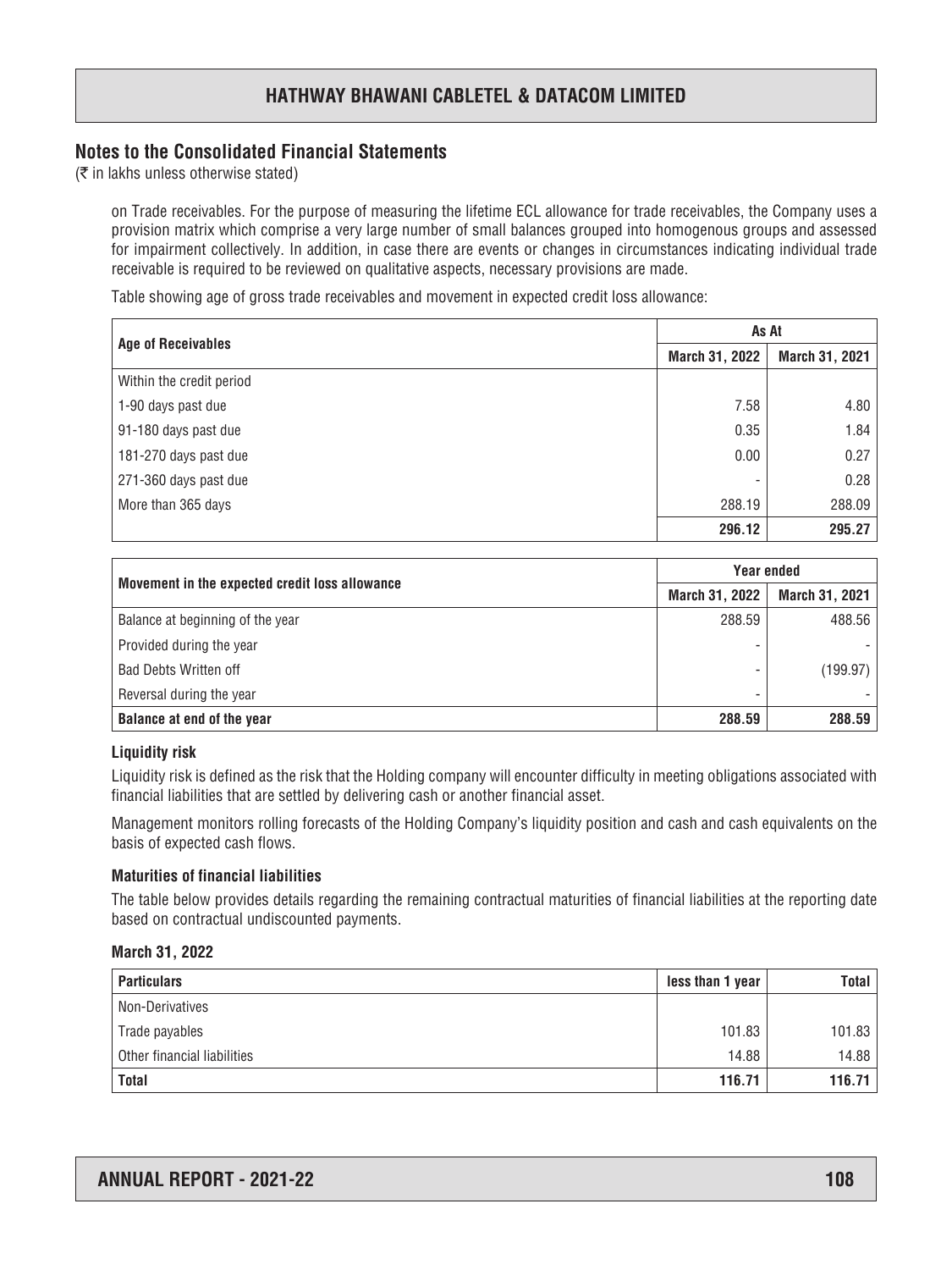# **Notes to the Consolidated Financial Statements**

 $(\bar{\tau}$  in lakhs unless otherwise stated)

#### **March 31, 2021**

| <b>Particulars</b>          | less than 1 year | <b>Total</b> |
|-----------------------------|------------------|--------------|
| Non-Derivatives             |                  |              |
| Trade payables              | 223.78           | 223.78       |
| Other financial liabilities | 18.31            | 18.31        |
| <b>Total</b>                | 242.09           | 242.09       |

## **4.08 Segmental Reporting**

 As the Holding Company's business activity falls within a single business segment in terms of Ind AS 108 on "Operating Segments", the financial results are reflective of the information required by Ind AS 108.

## **4.09 Related Party Disclosures**

## **Particulars of Related Parties**

## **A. Name of Related Parties and Related party Relationship**

| в.  | Controlled by:                          |                                                                                                                                                                      |
|-----|-----------------------------------------|----------------------------------------------------------------------------------------------------------------------------------------------------------------------|
|     | Parent                                  | Hathway Cable and Datacom Limited                                                                                                                                    |
|     | Entities exercising control over Parent | Reliance Industries Limited                                                                                                                                          |
|     |                                         | Reliance Industrial Investments and Holdings Limited (Protector of Digital<br>Media Distributrion Trust), wholly owned subsidiary of Reliance Industries<br>Limited. |
|     |                                         | Digital Media Distribution Trust                                                                                                                                     |
|     |                                         | Jio Content Distribution Holdings Private Limited \$                                                                                                                 |
|     |                                         | Jio Internet Distribution Holdings Private Limited \$                                                                                                                |
|     |                                         | Jio Cable and Broadband Holdings Private Limited \$                                                                                                                  |
| Ш.  | <b>Joint Venture</b>                    | Hathway Bhawani NDS Network Limited                                                                                                                                  |
| Ш.  | <b>Fellow Subsidiary</b>                | Hathway Digital Limited                                                                                                                                              |
| IV. | <b>Key Managerial Personnel</b>         |                                                                                                                                                                      |
|     | Independent Directors                   | Mr. Dilip Worah                                                                                                                                                      |
|     |                                         | Mr. L. K. Kannan                                                                                                                                                     |

 \$ Controlled by Digital Media Distribution Trust of which Reliance Content Distribution Limited - Wholly owned Subsidiary of Reliance Industries Limited, is the sole beneficiary.

#### **Compensation to Key Managerial Personnel :-**

| <b>Particulars</b>              | $F.Y. 2021-22$ | $F.Y. 2020-21$    |
|---------------------------------|----------------|-------------------|
| Sitting fees                    | 4.00           | 3.90              |
| <sup>'</sup> Total Compensation | 4.00           | 3.90 <sup>°</sup> |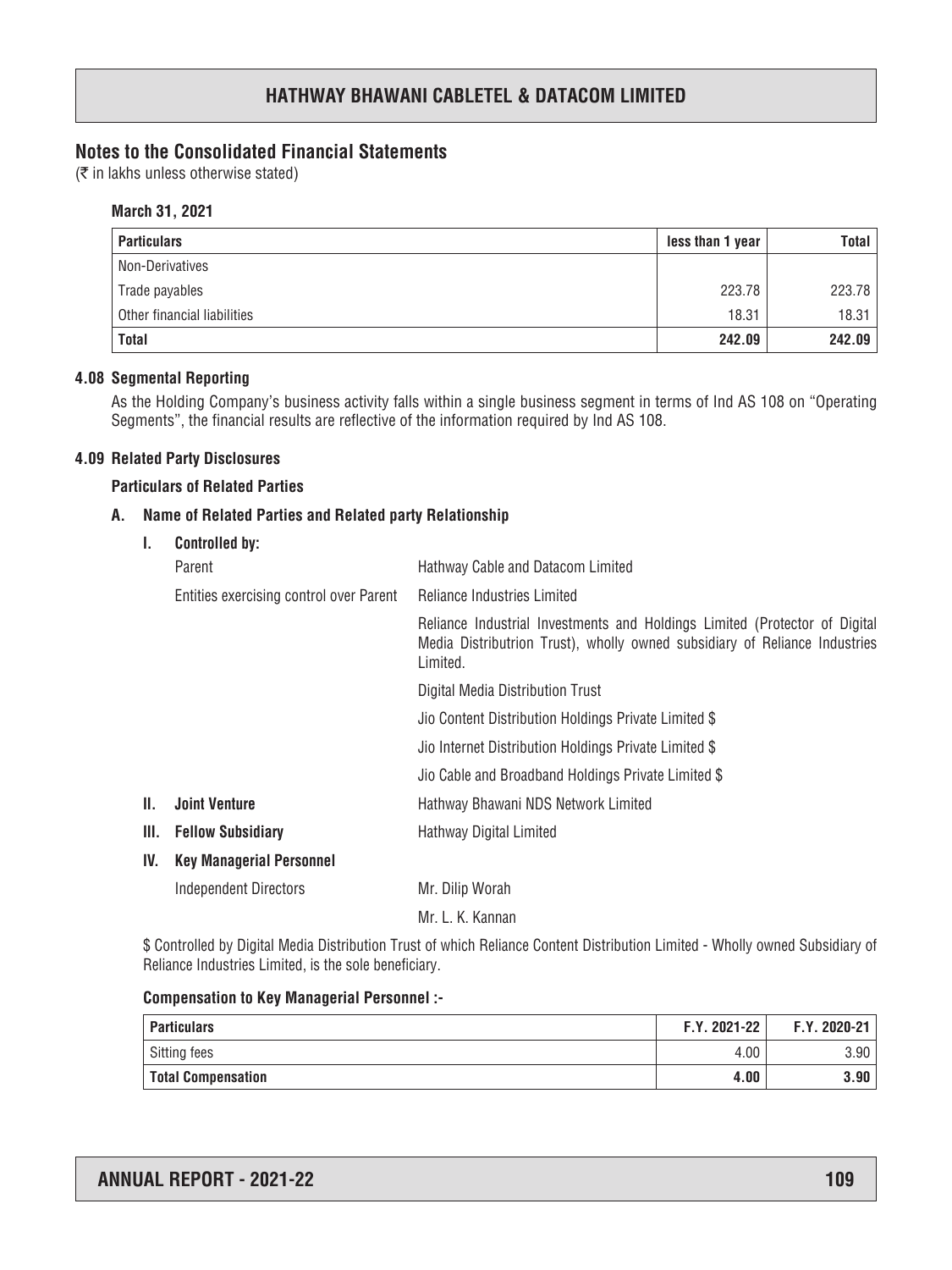## **HATHWAY BHAWANI CABLETEL & DATACOM LIMITED**

## **Notes to the Consolidated Financial Statements**

 $(\bar{\tau}$  in lakhs unless otherwise stated)

## **B. Related Party Transactions**

| <b>Type of Transactions</b>     | Name of the Party                   | F.Y. 2021-22 | F.Y. 2020-21 |
|---------------------------------|-------------------------------------|--------------|--------------|
| Consultancy charges earned      | Hathway Bhawani NDS Network Limited | 12.00        | 11.12        |
| Loan repaid                     | Hathway Digital Limited             |              | 120.00       |
| Marketing & Promotion Income    | Hathway Digital Limited             | 11.57        | 10.39        |
| Marketing & Support Fee Income  | Hathway Digital Limited             | 12.74        | 18.65        |
| <b>Commission Income</b>        | <b>Hathway Digital Limited</b>      | 109.09       | 123.31       |
| Network Usage Charges earned    | <b>Hathway Digital Limited</b>      | 30.00        | 30.00        |
| <b>Feed Charges Paid</b>        | <b>Hathway Digital Limited</b>      | 94.67        | 111.03       |
| Interest paid                   | <b>Hathway Digital Limited</b>      |              | 6.58         |
| Infra Support Charges           | <b>Hathway Digital Limited</b>      | 1.25         | 1.41         |
| <b>Business Support Charges</b> | <b>Hathway Digital Limited</b>      | 1.20         | 1.20         |
| Purchase of Access Devices      | <b>Hathway Digital Limited</b>      | 7.16         | 8.81         |
| <b>Business Support Charges</b> | Hathway Cable & Datacom Limited     | 1.20         | 1.20         |

| <b>Type of Balances</b>            | Name of the Party                   | As at<br>March 31, 2022 | As at<br>March 31, 2021 |
|------------------------------------|-------------------------------------|-------------------------|-------------------------|
| Balance as at year end             |                                     |                         |                         |
| <b>Trade Receivables</b>           | Hathway Digital Limited             | 3.63                    | 2.08                    |
| Trade Payable                      | Hathway Digital Limited             | 97.28                   | 218.23                  |
| Investments                        | Hathway Bhawani NDS Network Limited | 54.05                   | 54.05                   |
| Impairment in value of Investments | Hathway Bhawani NDS Network Limited | 14.53                   | 14.53                   |

## **4.10 Earnings / (Loss) Per Share**

|                                                                                                                  | As at<br>March 31, 2022 | As at<br>March 31, 2021 |
|------------------------------------------------------------------------------------------------------------------|-------------------------|-------------------------|
| <b>Basic earnings per share (<math>\overline{\xi}</math>)</b>                                                    |                         |                         |
| Attributable to equity holders of the Company                                                                    | 0.98                    | 1.32                    |
| Diluted earnings per share $(\bar{z})$                                                                           |                         |                         |
| Attributable to equity holders of the Company                                                                    | 0.98                    | 1.32                    |
| <b>Nominal value of Ordinary shares : (₹)</b>                                                                    | 10.00                   | 10.00                   |
| Reconciliation of earnings used in calculating earnings per share:                                               |                         |                         |
| <b>Basic earnings per share</b>                                                                                  |                         |                         |
| Profit / (Loss) attributable to equity holders of the Company used in calculating basic<br>earnings per share    | 79.71                   | 106.96                  |
| Diluted earnings per share                                                                                       |                         |                         |
| Profit / (Loss) attributable to equity holders of the Company used in calculating diluted<br>earnings per share  | 79.71                   | 106.96                  |
| Weighted average number of shares used as the denominator in calculating basic and<br>diluted earnings per share | 8,100,000               | 8,100,000               |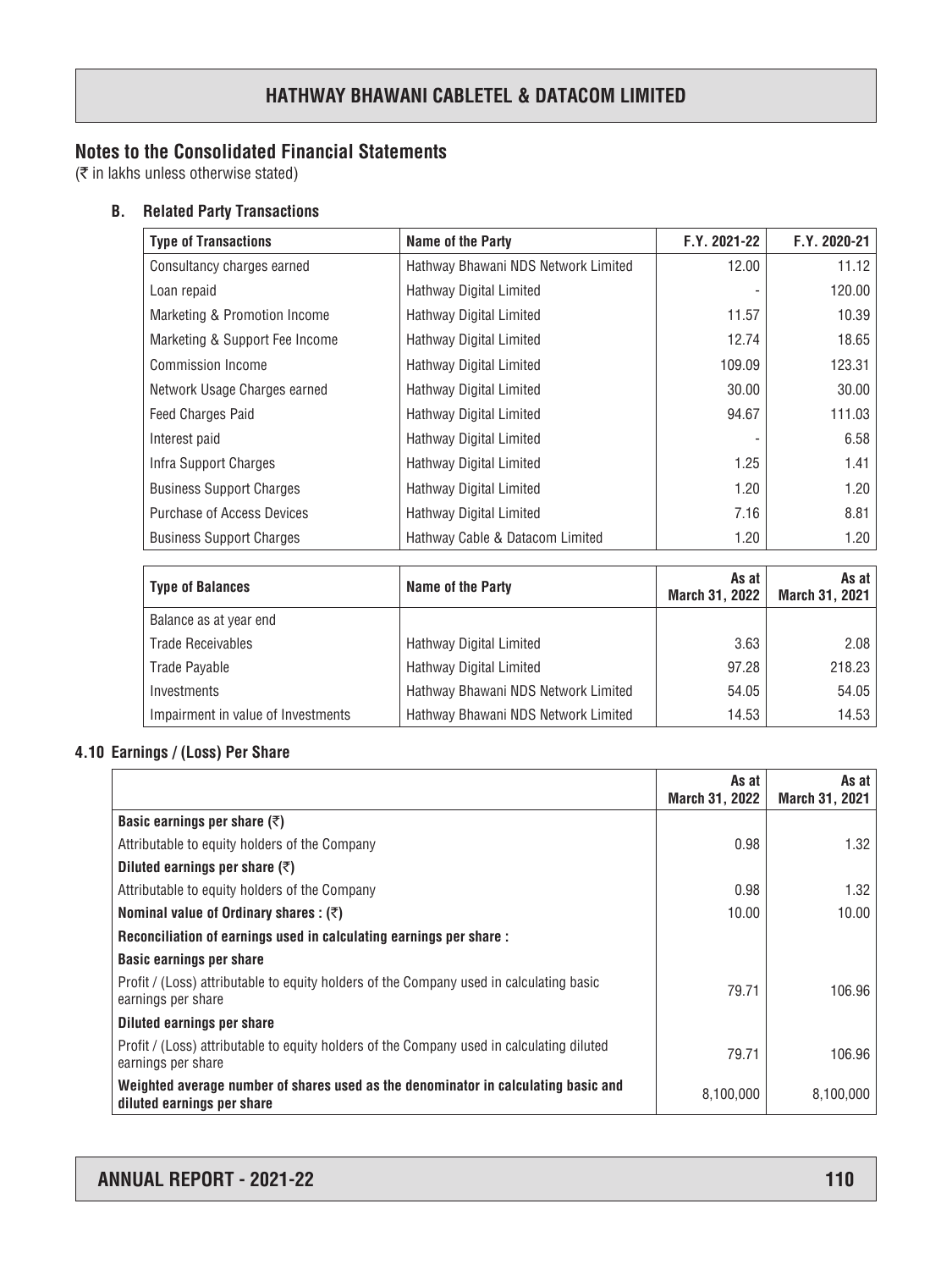## **HATHWAY BHAWANI CABLETEL & DATACOM LIMITED**

## **Notes to the Consolidated Financial Statements**

 $(\bar{\tau})$  in lakhs unless otherwise stated)

#### **4.11 Revenue from contract with customers**

#### **Disaggregation of Revenue**

 As the Company's business activity falls within a single business segment viz. providing Cable Television services which is considered as the only reportable segment and the revenue substantially being in the domestic market, the financial statements are reflective of the information required by Ind AS 108 "Operating Segment". The nature, amount, timing and uncertainty of revenue and cash flows are similar across company's revenue from contracts with customers. Accordingly, there is no disaggregation of revenue disclosed.

#### **Contract Balances**

The Company classifies the right to consideration in exchange for deliverables as either a receivable or as unbilled revenue.

Trade receivable and unbilled revenues are presented net of impairment in the Balance Sheet.

The following table provides information about receivables and contract liabilities for the contracts with the customers.

| ' Particulars                                                    | March 31, 2022 | March 31, 2021 |
|------------------------------------------------------------------|----------------|----------------|
| Receivables, which are included in 'Trade and other receivables' | 9.1            | 8.76           |
| Contract liabilities (Unearned Revenue)                          | 4.79           | 5.20           |

 The contract liabilities primarily relate to the billing recognized in advance where performance obligations are yet to be satisfied.

Significant changes in the contract liabilities balances during the period are as follows.

| <b>Particulars</b>                                                                                          | March 31, 2022              | March 31, 2021              |
|-------------------------------------------------------------------------------------------------------------|-----------------------------|-----------------------------|
|                                                                                                             | <b>Contract liabilities</b> | <b>Contract liabilities</b> |
| Balance at the beginning of the year                                                                        | 5.20                        | 5.03                        |
| Less: Revenue Recognised that is included in the contract liability balance at the<br>beginning of the year | (5.20)                      | (5.03)                      |
| Add: Advance income received from the customer during the year                                              | 4.79                        | 5.20                        |
| Balance at the end of the year                                                                              | 4.79                        | 5.20                        |

#### **4.12 Interest in other entities**

#### **Interest in Joint Venture**

 Below is the joint venture of the Holding Company as at March 31, 2022 which, in the opinion of the directors, is material to the Holding Company. The entity listed below has share capital consisting solely of equity shares, which are held directly by the Holding Company. The country of incorporation or registration is also their principal place of business, and the proportion of ownership interest is the same as the proportion of voting rights held.

|                                       | $%$ of<br><b>Place of</b>         |              |               | Accounting       | <b>Carrying amount</b> |       |
|---------------------------------------|-----------------------------------|--------------|---------------|------------------|------------------------|-------|
| Name of the entity                    | ownership<br>business<br>interest | Relationship | method        | March 31<br>2022 | March 31.<br>2021      |       |
| Hathway Bhawani NDS Network Limited * | India                             | 51%          | Joint Venture | Equity<br>Method | 28.55                  | 34.05 |

\* Unquoted

Place of incorporation and operations: India

Principal activity: Cable television network services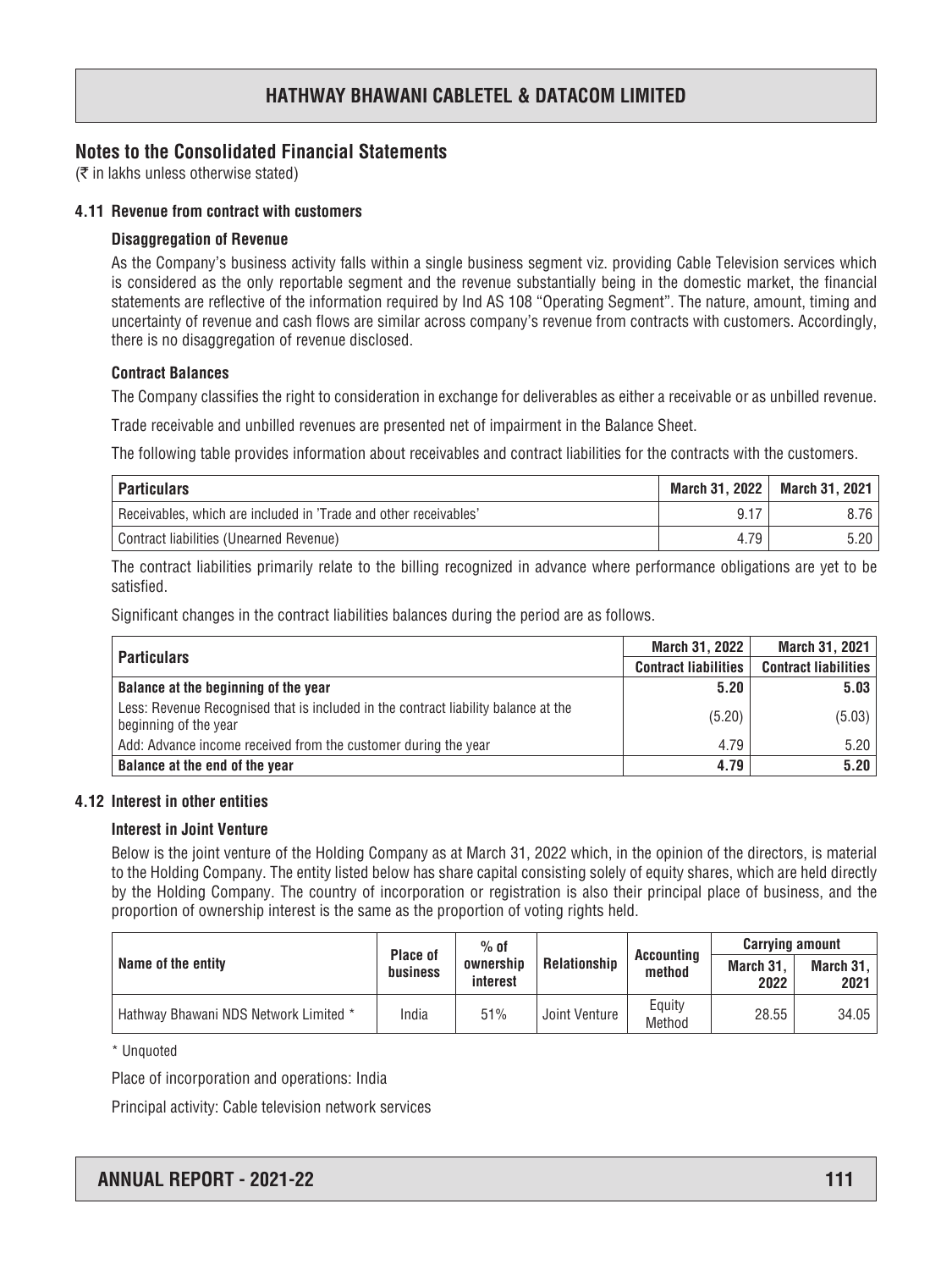## **Notes to the Consolidated Financial Statements**

 $(\bar{\tau}$  in lakhs unless otherwise stated)

 **Reconciliation of Net Assets considered for Consolidated Financial Statement to Holding Company's share in Net Assets as per Joint Venture's financial statements**

| <b>Particulars</b>                             | <b>March 31, 2022</b> | March 31, 2021 |
|------------------------------------------------|-----------------------|----------------|
| Opening net assets                             | 66.77                 | 66.87          |
| Profit / (Loss) for the year                   | (12.24)               | (0.15)         |
| Other comprehensive income                     | 1.46                  | 0.05           |
| <b>Closing net assets</b>                      | 55.99                 | 66.77          |
| Holding Company's share in %                   | 51%                   | 51%            |
| Holding Company's Share in INR                 | 28.55                 | 34.05          |
| Reversal of impairment in value of investments |                       |                |
| <b>Carrying amount</b>                         | 28.55                 | 34.05          |

#### **Summarised Balance Sheet**

| <b>Particulars</b>                   | Hathway Bhawani NDS Network Limited |                |
|--------------------------------------|-------------------------------------|----------------|
|                                      | March 31, 2022                      | March 31, 2021 |
| <b>Current assets</b>                |                                     |                |
| Cash and cash equivalents            | 14.73                               | 25.45          |
| Other assets                         | 1.89                                | 1.50           |
| <b>Total Current assets</b>          | 16.62                               | 26.95          |
| <b>Total Non current assets</b>      | 45.34                               | 49.52          |
| <b>Current liabilities</b>           |                                     |                |
| <b>Financial Liabilities</b>         | 3.46                                | 3.89           |
| Other liabilities                    | 2.12                                | 5.36           |
| <b>Total current liabilities</b>     | 5.58                                | 9.25           |
| Non current liabilities              |                                     |                |
| <b>Financial Liabilities</b>         |                                     |                |
| Other liabilities                    | 0.39                                | 0.45           |
| <b>Total Non current liabilities</b> | 0.39                                | 0.45           |
| Net assets                           | 55.99                               | 66.77          |

#### **Summarised Statement of Profit and Loss**

| <b>Particulars</b>                                | <b>Hathway Bhawani NDS Network Limited</b> |                   |  |  |
|---------------------------------------------------|--------------------------------------------|-------------------|--|--|
|                                                   | March 31, 2022                             | March 31, 2021    |  |  |
| Revenue                                           | 95.57                                      | 112.78            |  |  |
| Interest Income                                   | 0.10                                       | 0.06              |  |  |
| Depreciation & amortisation                       | 0.81                                       | 0.33              |  |  |
| Interest expense                                  |                                            |                   |  |  |
| Income Tax expense                                | 6.89                                       | 1.72 <sub>1</sub> |  |  |
| Profit or (loss) for the year                     | (12.24)                                    | (0.15)            |  |  |
| Other Comprehensive income or (loss) for the year | 1.46                                       | 0.05              |  |  |
| Total Comprehensive income or (loss) for the year | (10.78)                                    | (0.10)            |  |  |
| <b>Dividend received</b>                          |                                            |                   |  |  |

Share in Contingent Liabilities of Hathway Bhawani NDS Network Limited is ₹ NIL (March 31, 2021: ₹ NIL)

Share in Capital and Other Commitments of Hathway Bhawani NDS Network Limited is ₹ NIL (March 31, 2021: ₹ NIL)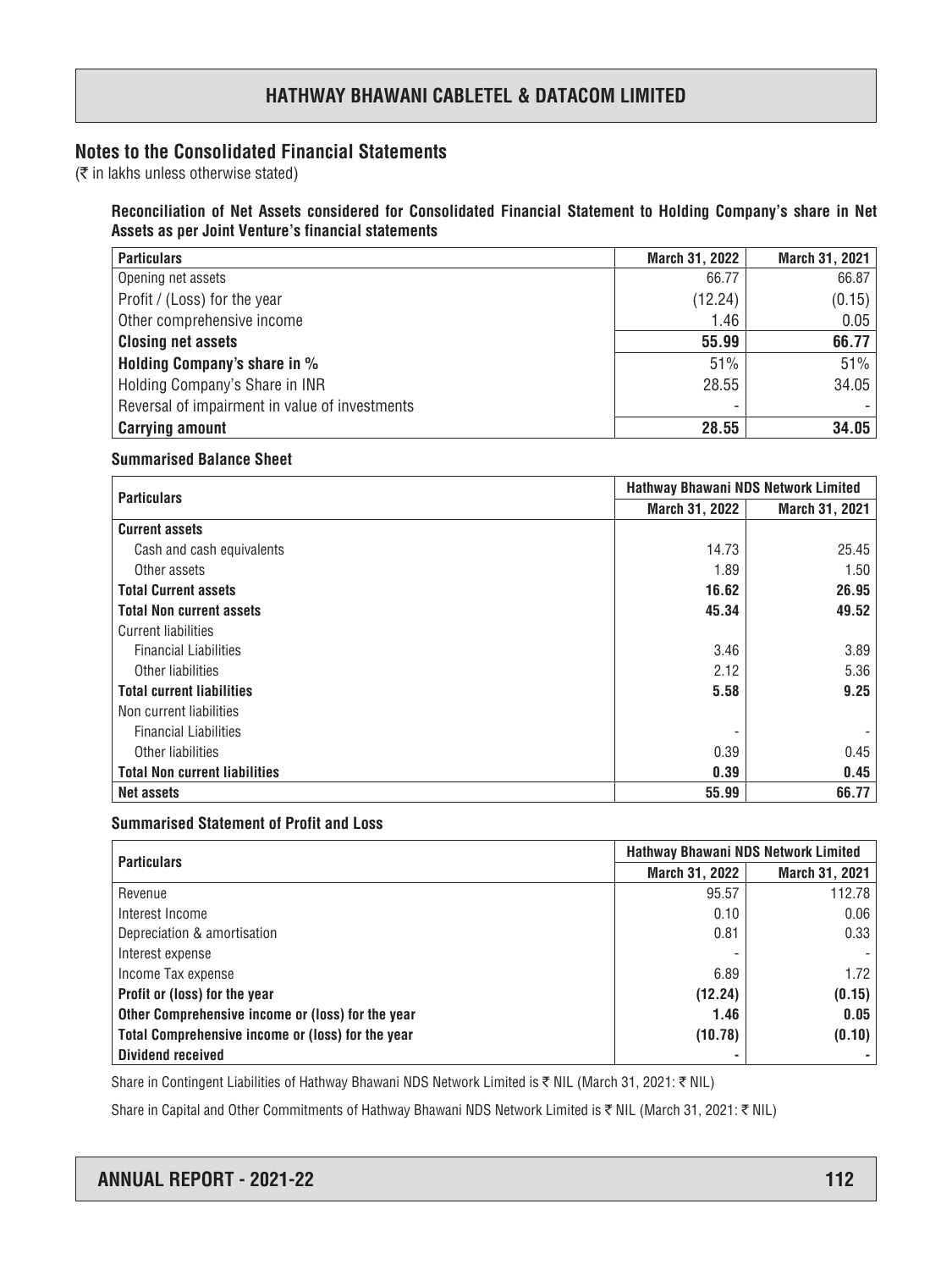## **Notes to the Consolidated Financial Statements**

 $(\bar{\tau}$  in lakhs unless otherwise stated)

**4.13 Additional Information, as required under Schedule III to the Companies Act, 2013, of entities consolidated as Joint Venture**

#### **March 31, 2022 :**

|                                                              | Net assets (total assets<br>minus total liabilities) |        | Share in other<br>Share in total<br>Share in profit or (loss)<br>comprehensive income<br>comprehensive income |        |                                                            |               |                                                            |        |
|--------------------------------------------------------------|------------------------------------------------------|--------|---------------------------------------------------------------------------------------------------------------|--------|------------------------------------------------------------|---------------|------------------------------------------------------------|--------|
| Name of the entity                                           | As $%$ of<br>consolidated<br>net assets              | Amount | As $%$ of<br>consolidated<br>profit or loss                                                                   | Amount | As $%$ of<br>consolidated other<br>comprehensive<br>income | <b>Amount</b> | As $%$ of<br>consolidated total<br>comprehensive<br>income | Amount |
| <b>Parent</b>                                                |                                                      |        |                                                                                                               |        |                                                            |               |                                                            |        |
| Hathway Bhawani<br>Cabletel & Datacom<br>Limited             | 82.30%                                               | 132.68 | 107.82%                                                                                                       | 85.95  | $-27.45%$                                                  | (0.16)        | 106.83%                                                    | 85.79  |
| <b>Joint Venture</b><br>(Investment as per<br>equity method) |                                                      |        |                                                                                                               |        |                                                            |               |                                                            |        |
| Indian                                                       |                                                      |        |                                                                                                               |        |                                                            |               |                                                            |        |
| Hathway Bhawani<br><b>NDS Network Limited</b>                | 17.70%                                               | 28.55  | $-7.82%$                                                                                                      | (6.24) | 127.45%                                                    | 0.75          | $-6.83%$                                                   | (5.49) |
| Total                                                        | 100.00%                                              | 161.23 | 100.00%                                                                                                       | 79.71  | 100.00%                                                    | 0.59          | 100.00%                                                    | 80.30  |

#### **March 31, 2021 :**

|                                                              | Net assets (total assets<br>minus total liabilities) |        | Share in profit or (loss)                 |        | Share in other<br>comprehensive income                     |        | Share in total<br>comprehensive income                     |        |  |
|--------------------------------------------------------------|------------------------------------------------------|--------|-------------------------------------------|--------|------------------------------------------------------------|--------|------------------------------------------------------------|--------|--|
| Name of the entity                                           | As $%$ of<br>consolidated<br>net assets              | Amount | As % of<br>consolidated<br>profit or loss | Amount | As $%$ of<br>consolidated other<br>comprehensive<br>income | Amount | As $%$ of<br>consolidated total<br>comprehensive<br>income | Amount |  |
| <b>Parent</b>                                                |                                                      |        |                                           |        |                                                            |        |                                                            |        |  |
| Hathway Bhawani<br>Cabletel & Datacom<br>Limited             | 57.93%                                               | 46.89  | 100.07%                                   | 107.03 | 92.73%                                                     | 0.32   | 100.05%                                                    | 107.36 |  |
| <b>Joint Venture</b><br>(Investment as per<br>equity method) |                                                      |        |                                           |        |                                                            |        |                                                            |        |  |
| <b>Indian</b>                                                |                                                      |        |                                           |        |                                                            |        |                                                            |        |  |
| Hathway Bhawani<br><b>NDS Network Limited</b>                | 42.07%                                               | 34.05  | $-0.07%$                                  | (0.07) | 7.27%                                                      | 0.03   | $-0.05%$                                                   | (0.05) |  |
| <b>Total</b>                                                 | 100.00%                                              | 80.94  | 100.00%                                   | 106.96 | 100.00%                                                    | 0.35   | 100.00%                                                    | 107.31 |  |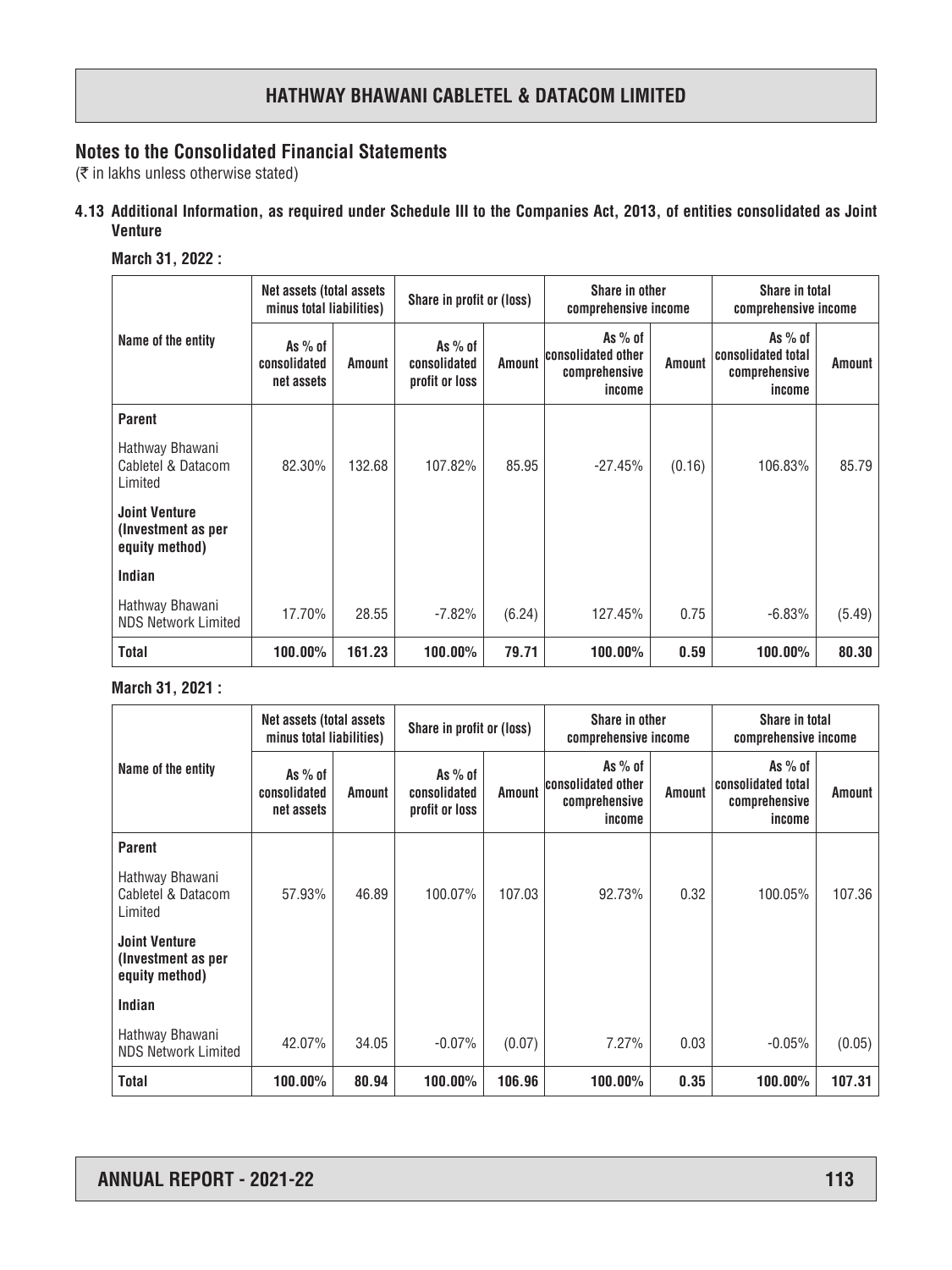## **HATHWAY BHAWANI CABLETEL & DATACOM LIMITED**

#### **Notes to the Consolidated Financial Statements**

 $(\bar{\tau})$  in lakhs unless otherwise stated)

**4.14** Additional Regulatory Information detailed in clause 6L of General Instructions given in Part I of Division II of the Schedule III to the Companies Act, 2013 are furnished to the extent applicable to the Company.

#### **4.15 Recent Pronouncement**

 On March 23, 2022, the Ministry of Company Affairs (MCA) has notified Companies (Indian Accounting Standards) Amendment Rules, 2022. This notification has resulted into amendments in the following existing accounting standards which are applicable to company from April 01, 2022.

- i. Ind AS 103 Business Combination
- ii. Ind AS 109 Financial Instrument
- iii. Ind AS 16 Property, Plant and Equipment
- iv. Ind AS 37 Provisions, Contingent Liabilities and Contingent Assets

Application of above standards are not expected to have any significant impact on the company's financial statements.

**4.16** Previous year's figures have been reclassified / regrouped wherever necessary.

As per our report of even date For and on behalf of the Board

**For Nayan Parikh & Co.** Chartered Accountants Firm Registration No. 107023W

**K Y Narayana**  Partner Membership No. 060639 **Vatan Pathan**  Non-Executive Director & Chief Executive Officer DIN: 07468214

**L.K. Kannan**  Independent Director DIN : 00110428

Place : Mumbai, Dated: April 11, 2022 Place : Mumbai, Dated: April 11, 2022

**Pranjali Gawde** Non-Executive Director DIN: 08754715

Membership No: F- 5189

Company Secretary and Compliance officer

**Ajay Singh** 

**Dilip Worah** Independent Director DIN : 00047252

**Basant Haritwal**  Chief Financial Officer

**ANNUAL REPORT - 2021-22 114**